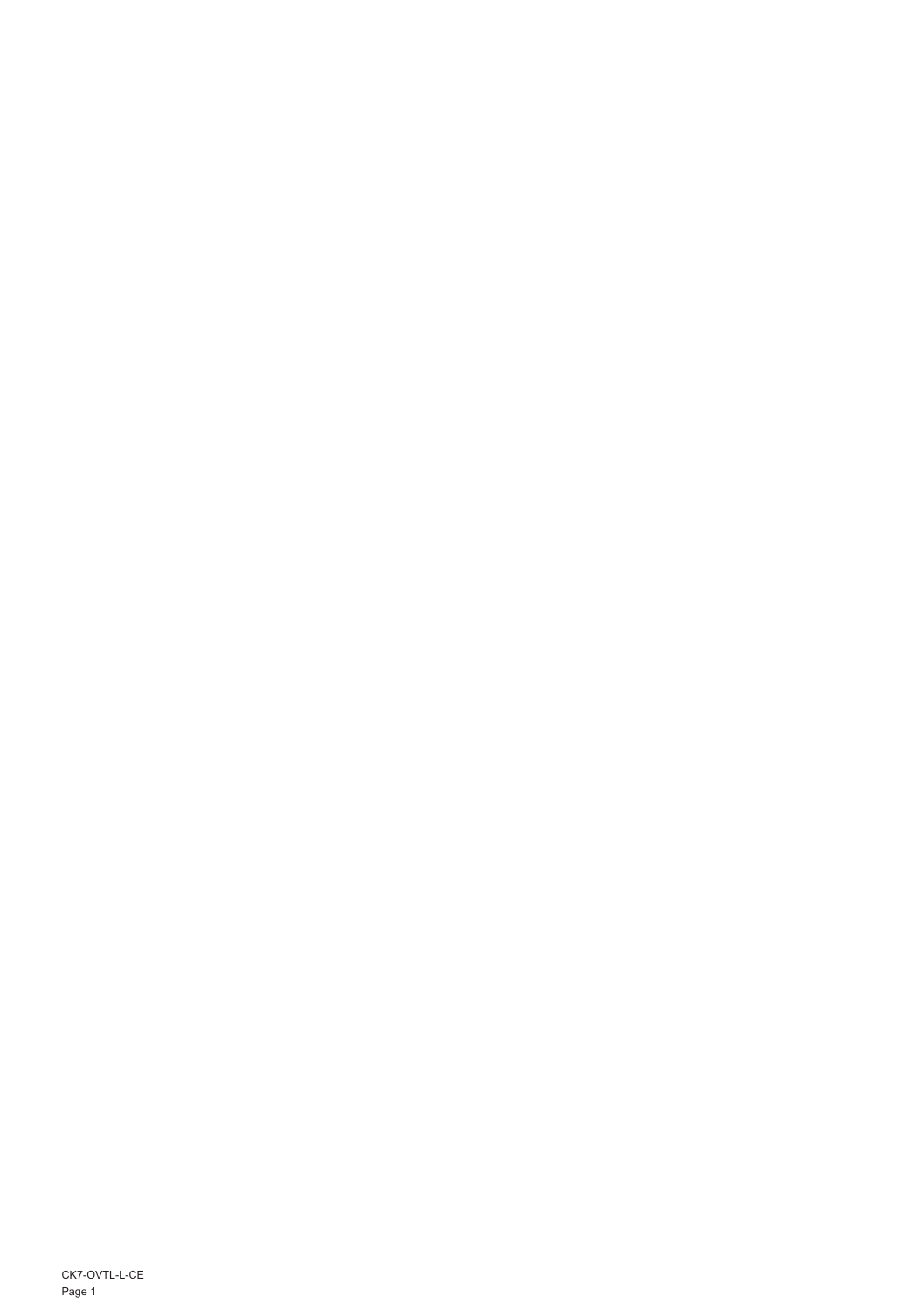## <span id="page-2-0"></span>**NovocastraTM Liquid Mouse Monoclonal Antibody Cytokeratin 7 Product Code: NCL-L-CK7-OVTL**

## **Intended Use**

#### *For in vitro diagnostic use.*

NCL-L-CK7-OVTL is intended for the qualitative identification by light microscopy of Cytokeratin 7 molecules in paraffin sections. The clinical interpretation of any staining or its absence should be complemented by morphological studies using proper controls and should be evaluated within the context of the patient's clinical history and other diagnostic tests by a qualified pathologist.

## **Principle of Procedure**

Immunohistochemical (IHC) staining techniques allow for the visualization of antigens via the sequential application of a specific antibody to the antigen (primary antibody), a secondary antibody to the primary antibody and an enzyme complex with a chromogenic substrate with interposed washing steps. The enzymatic activation of the chromogen results in a visible reaction product at the antigen site. The specimen may then be counterstained and coverslipped. Results are interpreted using a light microscope and aid in the differential diagnosis of pathophysiological processes, which may or may not be associated with a particular antigen.

### **Clone**

OV-TL 12/30

## **Immunogen**

OTN 11 ovarian carcinoma cell line.

#### **Specificity**

Human cytokeratin 7 intermediate filament protein.

## **Reagent Composition**

NCL-L-CK7-OVTL is a liquid tissue culture supernatant, presented in phosphate-buffered saline (pH 7.6) with 1% bovine serum albumin carrier protein and containing sodium azide as a preservative.

#### **Ig Class**

IgG1, kappa

## **Total Protein Concentration Total Protein**

Refer to vial label for lot specific total protein concentration.

## **Antibody Concentration**

Greater than or equal to 67 mg/L as determined by ELISA. Refer to vial label for batch specific Ig concentration.

## **Recommendations On Use**

Immunohistochemistry on paraffin sections.

**Heat Induced Epitope Retrieval (HIER):** Please follow the instructions for use in Novocastra Epitope Retrieval Solution pH 6. **Suggested dilution:** 1:50 for 30 minutes at 25 °C. This is provided as a guide and users should determine their own optimal working dilutions.

**Visualization:** Please follow the instructions for use in the Novolink™ Polymer Detection Systems. For further product information or support, contact your local distributor or regional office of Leica Biosystems, or alternatively, visit the Leica Biosystems Web site, www.LeicaBiosystems.com

The performance of this antibody should be validated when utilized with other manual staining systems or automated platforms.

### **Storage and Stability**

Store at 2–8 ℃. Do not freeze. Return to 2–8 ℃ immediately after use. Do not use after expiration date indicated on the vial label. Storage conditions other than those specified above must be verified by the user.

### **Specimen Preparation**

The recommended fixative is 10% neutral-buffered formalin for paraffin-embedded tissue sections.

### **Warnings and Precautions**

This reagent has been prepared from the supernatant of cell culture. As it is a biological product, reasonable care should be taken when handling it.

This reagent contains sodium azide. A Material Safety Data Sheet is available upon request or available from www.LeicaBiosystems.com Consult federal, state or local regulations for disposal of any potentially toxic components.

Specimens, before and after fixation, and all materials exposed to them, should be handled as if capable of transmitting infection and disposed of with proper precautions.1 Never pipette reagents by mouth and avoid contacting the skin and mucous membranes with reagents and specimens. If reagents or specimens come in contact with sensitive areas, wash with copious amounts of water. Seek medical advice.

Minimize microbial contamination of reagents or an increase in non-specific staining may occur.

Incubation times or temperatures, other than those specified, may give erroneous results. Any such changes must be validated by the user.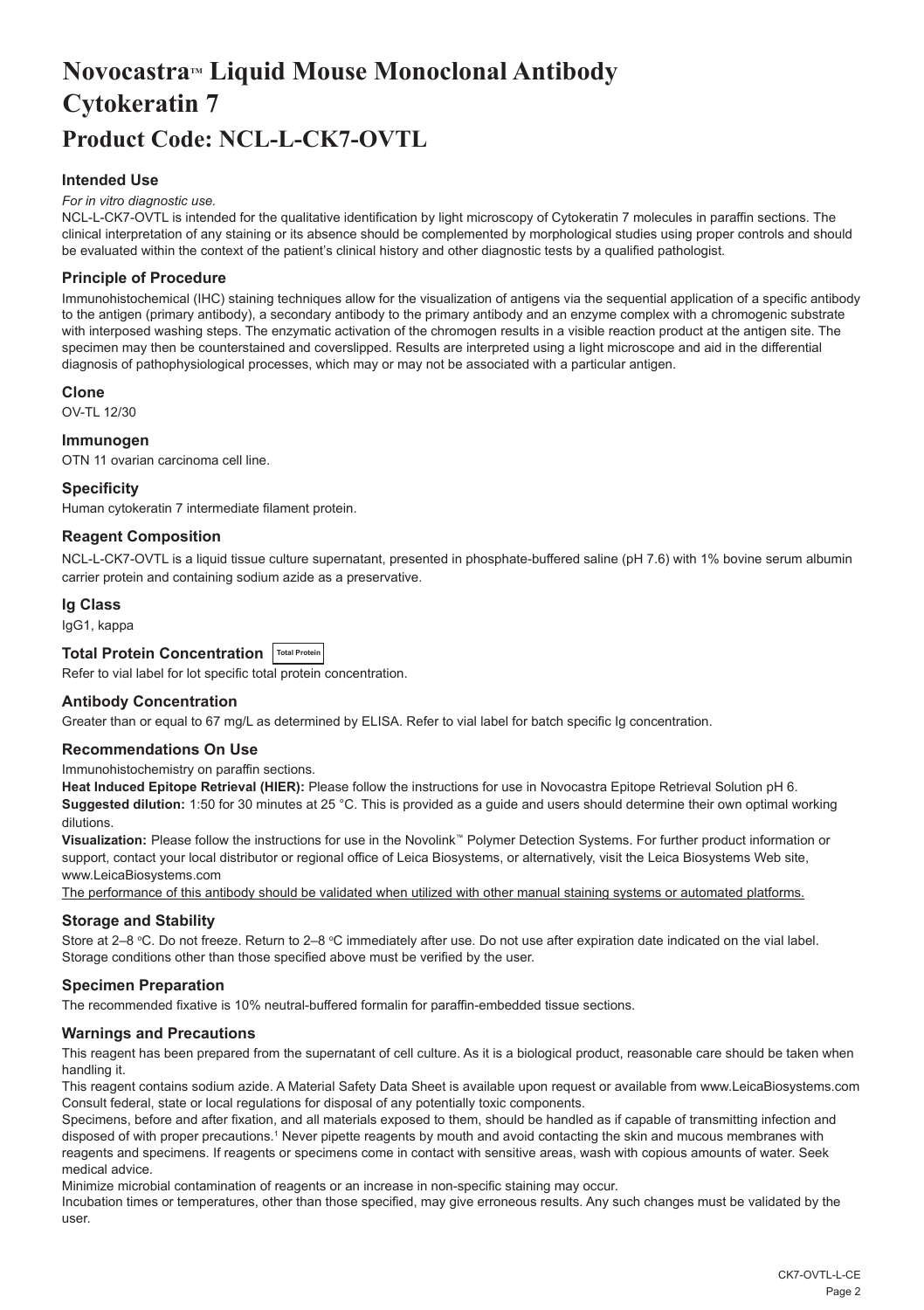## **Quality Control**

Differences in tissue processing and technical procedures in the user's laboratory may produce significant variability in results, necessitating regular performance of in-house controls in addition to the following procedures.

Controls should be fresh autopsy/biopsy/surgical specimens, formalin-fixed, processed and paraffin wax-embedded as soon as possible in the same manner as the patient sample(s).

## **Positive Tissue Control**

Used to indicate correctly prepared tissues and proper staining techniques.

One positive tissue control should be included for each set of test conditions in each staining run.

A tissue with weak positive staining is more suitable than a tissue with strong positive staining for optimal quality control and to detect minor levels of reagent degradation.<sup>2</sup>

Recommended positive control tissue is endometrium.

If the positive tissue control fails to demonstrate positive staining, results with the test specimens should be considered invalid.

## **Negative Tissue Control**

Should be examined after the positive tissue control to verify the specificity of the labeling of the target antigen by the primary antibody. Recommended negative control tissue is cerebellum.

Alternatively, the variety of different cell types present in most tissue sections frequently offers negative control sites, but this should be verified by the user.

Non-specific staining, if present, usually has a diffuse appearance. Sporadic staining of connective tissue may also be observed in sections from excessively formalin-fixed tissues. Use intact cells for interpretation of staining results. Necrotic or degenerated cells often stain non-specifically.<sup>3</sup> False-positive results may be seen due to non-immunological binding of proteins or substrate reaction products. They may also be caused by endogenous enzymes such as pseudoperoxidase (erythrocytes), endogenous peroxidase

(cytochrome C), or endogenous biotin (eg. liver, breast, brain, kidney) depending on the type of immunostain used. To differentiate endogenous enzyme activity or non-specific binding of enzymes from specific immunoreactivity, additional patient tissues may be stained exclusively with substrate chromogen or enzyme complexes (avidin-biotin, streptavidin, labeled polymer) and substrate-chromogen, respectively. If specific staining occurs in the negative tissue control, results with the patient specimens should be considered invalid.

## **Negative Reagent Control**

Use a non-specific negative reagent control in place of the primary antibody with a section of each patient specimen to evaluate non-specific staining and allow better interpretation of specific staining at the antigen site.

## **Patient Tissue**

Examine patient specimens stained with NCL-L-CK7-OVTL last. Positive staining intensity should be assessed within the context of any non-specific background staining of the negative reagent control. As with any immunohistochemical test, a negative result means that the antigen was not detected, not that the antigen was absent in the cells/tissue assayed. If necessary, use a panel of antibodies to identify false-negative reactions.

## **Results Expected**

## Normal Tissues

Clone OV-TL 12/30 detects cytokeratin 7 in the cytoplasm of a large number of epithelial cell types including simple, complex, transitional, ductal and glandular epithelium. It consistently stains endometrium, lung alveoli, bile ducts in liver, pancreatic ducts, thyroid, distal convoluted tubules and collecting ducts in kidney. Staining was also seen in breast ducts and in the acinar cells of the salivary glands. Non-epithelial tissues such as smooth muscle, connective tissue, lymphoid tissue and blood vessels were consistently negative (Total normal tissues evaluated = 98).

### Abnormal Tissues

Clone OV-TL 12/30 stained 23/38 endometrioid adenocarcinomas, 30/41 adenocarcinomas of the stomach, 29/30 serous adenocarcinomas of the ovary, 25/38 hepatocellular carcinomas of the liver, 5/23 squamous cell carcinomas of the larynx, 2/3 squamous cell carcinomas of the cervix, 4/13 squamous cell carcinomas of the nasal and oral cavities, 5/5 mucinous adenocarcinomas of the ovary, 3/3 adenocarcinomas of the ovary, 2/2 papillary carcinomas of the thyroid, 3/3 adenocarcinomas of the pancreas, 3/3 adenocarcinomas of the lung, 5/5 adenocarcinomas of the gallbladder, 2/3 squamous cell carcinomas of the esophagus, 2/3 invasive ductal carcinomas of the breast and 2/3 transitional cell carcinomas of the bladder. No staining was seen in 0/2 adenocarcinomas of the prostate, 0/3 renal clear cell carcinomas, 0/3 adenocarcinomas of the colon and 0/3 astrocytomas (Total number of abnormal cases evaluated= 227).

## **NCL-L-CK7-OVTL is recommended for the detection of human cytokeratin 7 protein in normal and neoplastic tissues, as an adjunct to conventional histopathology using non-immunologic histochemical stains.**

## **General Limitations**

Immunohistochemistry is a multistep diagnostic process that consists of specialized training in the selection of the appropriate reagents; tissue selection, fixation, and processing; preparation of the IHC slide; and interpretation of the staining results.

Tissue staining is dependent on the handling and processing of the tissue prior to staining. Improper fixation, freezing, thawing, washing, drying, heating, sectioning or contamination with other tissues or fluids may produce artifacts, antibody trapping, or false negative results. Inconsistent results may be due to variations in fixation and embedding methods, or to inherent irregularities within the tissue.4 Excessive or incomplete counterstaining may compromise proper interpretation of results.

The clinical interpretation of any staining or its absence should be complemented by morphological studies using proper controls and should be evaluated within the context of the patient's clinical history and other diagnostic tests by a qualified pathologist. Antibodies from Leica Biosystems Newcastle Ltd are for use, as indicated, on either frozen or paraffin-embedded sections with specific fixation requirements. Unexpected antigen expression may occur, especially in neoplasms. The clinical interpretation of any stained tissue section must include morphological analysis and the evaluation of appropriate controls.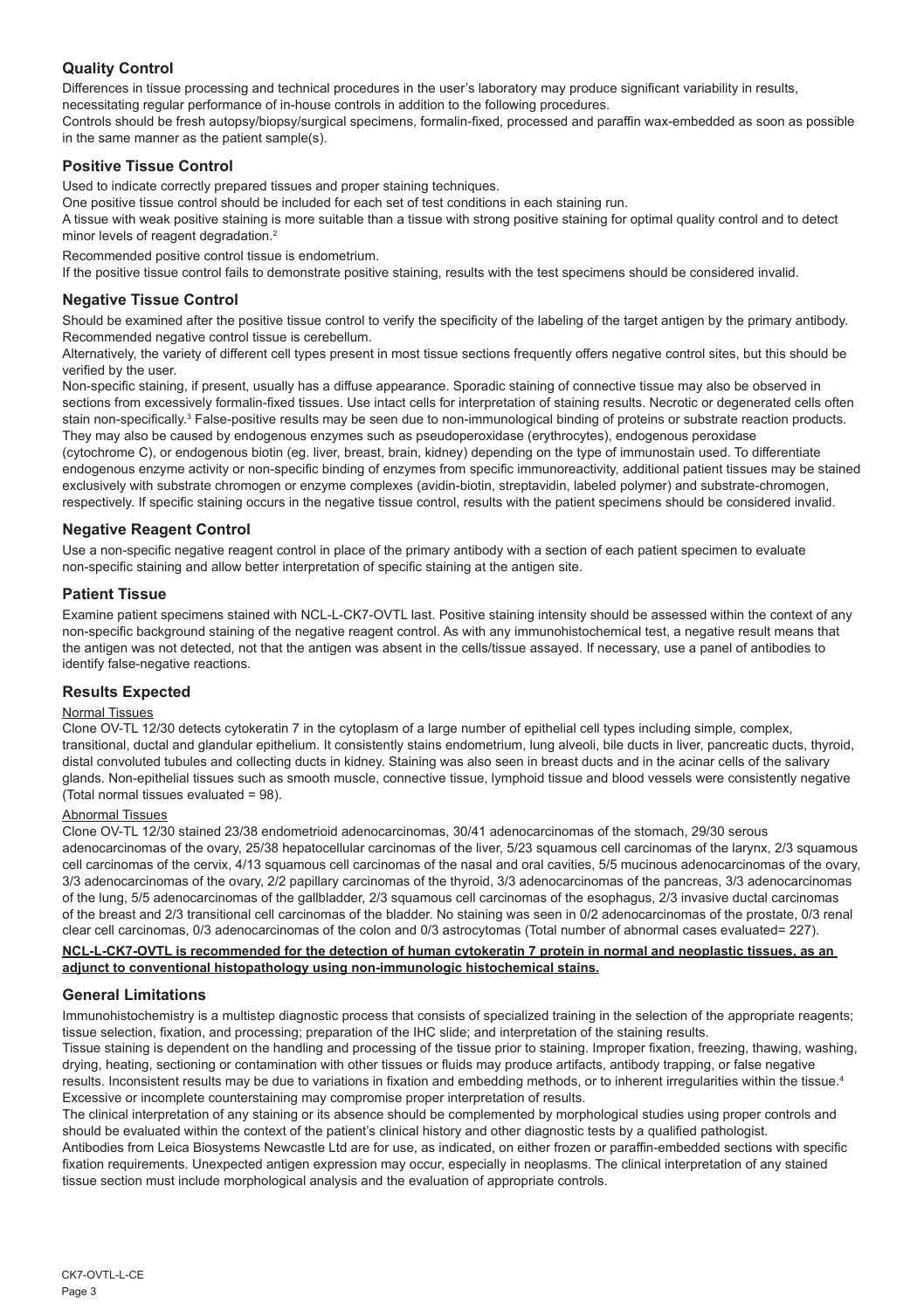## **Bibliography - General**

- 1. National Committee for Clinical Laboratory Standards (NCCLS). Protection of laboratory workers from infectious diseases transmitted by blood and tissue; proposed guideline. Villanova, P.A. 1991; 7(9). Order code M29-P.
- 2. Battifora H. Diagnostic uses of antibodies to keratins: a review and immunohistochemical comparison of seven monoclonal and three polyclonal antibodies. Progress in Surgical Pathology. 6:1–15. eds. Fenoglio-Preiser C, Wolff CM, Rilke F. Field & Wood, Inc., Philadelphia.
- 3. Nadji M, Morales AR. Immunoperoxidase, part I: the techniques and pitfalls. Laboratory Medicine. 1983; 14:767.
- 4. Omata M, Liew CT, Ashcavai M, Peters RL. Nonimmunologic binding of horseradish peroxidase to hepatitis B surface antigen: a possible source of error in immunohistochemistry. American Journal of Clinical Pathology. 1980; 73:626.
- 5. Van de Molengraft FJJM, van Niekerk CC, Jap PHK, et al. OV-TL 12/30 (keratin 7 antibody) is a marker of glandular differentiation in lung cancer. Histopathology. 1993; 22:35–38.
- 6. van Niekerk CC, Jap PH, Ramaekers FC, et al. Immunohistochemical demonstration of keratin 7 in routinely fixed paraffin-embedded human tissues. Journal of Pathology. 1991; 165(2):145–152.

## **Amendments to Previous Issue**

Reagent Composition, Total Protein Concentration, Recommendations on Use, Warnings and Precautions, Results Expected.

## **Date of Issue**

15 April 2019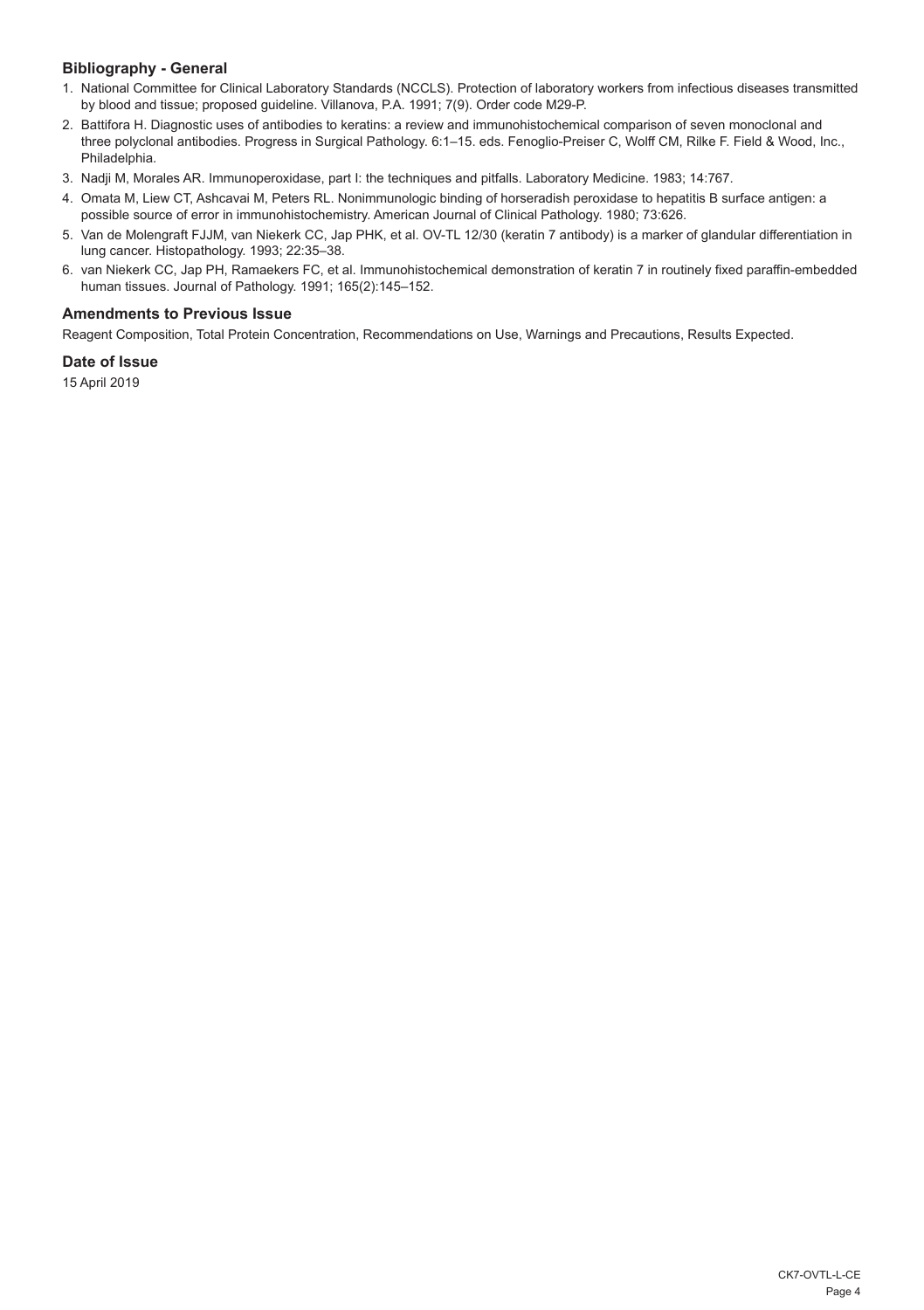## <span id="page-5-0"></span>**NovocastraTM Anticorps Monoclonal liquide de Souris Cytokeratin 7 Référence du Produit: NCL-L-CK7-OVTL**

## **Utilisation Prévue**

### *Diagnostic in vitro*.

Le NCL-L-CK7-OVTL est destiné à l'identification qualitative par microscopie optique de la molécules Cytokeratin 7 sur des coupes en paraffine. L'interprétation clinique de tout marquage, ou absence de marquage, doit être complétée par des études morphologiques utilisant des contrôles appropriés et doit être évaluée par un pathologiste qualifié à la lumière des antécédents cliniques du patient et d'autres analyses diagnostiques.

## **Principe de la Procédure**

Les techniques de marquage immunohistochimique (IHC) permettent la visualisation des antigènes via l'application séquentielle d'un anticorps spécifique sur un antigène (anticorps primaire), d'un anticorps secondaire sur l'anticorps primaire et d'un complexe enzymatique comportant un substrat chromogène, avec des étapes de lavage intercalées. L'activation enzymatique du chromogène se traduit par la présence d'un produit de réaction visible au niveau du site de l'antigène. Le spécimen peut ensuite faire l'objet d'une coloration de contraste et être placé sous une lamelle. Les résultats sont interprétés à l'aide d'un microscope optique et participent au diagnostic différentiel des processus physiopathologiques, susceptibles, ou non, d'être associés à un antigène particulier.

### **Clone**

OV-TL 12/30

### **Immunogène**

Lignée cellulaire de carcinome ovarien OTN 11.

## **Spécificité**

Protéine du filament intermédiaire de la cytokératine 7 humaine.

## **Composition du Réactif**

NCL-L-CK7-OVTL est un surnageant de culture tissulaire liquide, présenté dans un tampon phosphate salin (pH 7,6) avec 1 % de protéine de transport d'albumine de sérum bovin contenant de l'azoture de sodium comme conservateur.

## **Classe d'Ig**

IgG1, kappa

## **Concentration Totale en Protéines Total Protein**

La concentration totale en protéines, spécifique au lot, figure sur l'étiquette du flacon.

### **Concentration en Anticorps**

Supérieure ou égale à 67 mg/l, déterminée par la méthode ELISA. La concentration totale en Ig, spécifique du lot, figure sur l'étiquette du flacon.

## **Recommandations d'utilisation**

Immunohistochimie sur coupes en paraffine.

**Récupération d'épitopes induites par la chaleur (HIER)** : S'il vous plaît suivreles instructions pour utilisation dans Novocastra Epitope Retrieval Solution pH6.

**Dilution préconisée** : 1:50 durant 30 minutes à 25 °C. Ceci n'est donné qu'à titre indicatif et les utilisateurs doivent déterminer leurs propres dilutions de travail optimales.

**Visualisation** : Veuillez respecter le mode d'emploi des Novolink™ Polymer Detection Systems. Pour obtenir davantage d'informations sur le produit ou une assistance, veuillez contacter votre distributeur local ou le bureau régional de Leica Biosystems. Vous pouvez également consulter le site Internet de Leica Biosystems, www.LeicaBiosystems.com

Les performances de cet anticorps doivent être validées lorsqu'il est utilisé avec d'autres systèmes de coloration manuels ou plateformes automatisées.

## **Conservation et Stabilité**

Conserver à 2–8 °C. Ne pas congeler. Remettre immédiatement à 2–8 °C après utilisation. Ne pas utiliser après la date de péremption indiquée sur l'étiquette du récipient. Les conditions de conservation autres que celles qui sont spécifiées ci-dessus doivent faire l'objet d'une vérification par l'utilisateur.

### **Préparation des Spécimens**

Le fixateur recommandé est le formol à 10%, tamponné, neutre, pour coupes tissulaires incluses en paraffine.

### **Mises en Garde et Précautions**

Ce réactif a été préparé à partir du surnageant d'une culture cellulaire. Du fait de sa nature de produit biologique, sa manipulation doit faire l'obiet du plus grand soin.

Ce réactif contient de l'azoture de sodium. Une Fiche de données de sécurité est disponible sur demande ou sur le site www. LeicaBiosystems.com.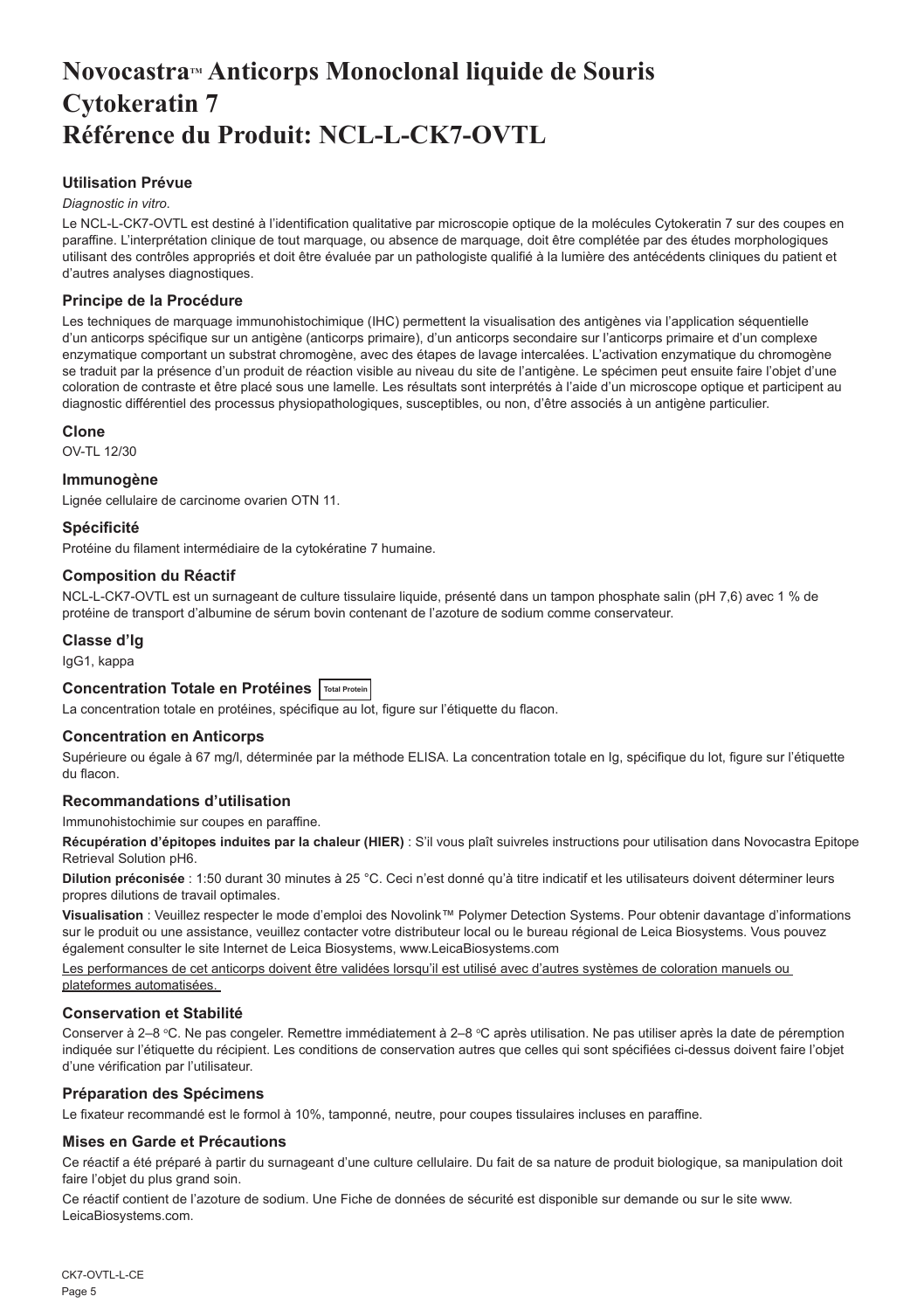Consulter les réglementations nationales, régionales ou locales en vigueur relatives à l'élimination de tous les éléments potentiellement toxiques.

Les spécimens, avant et après fixation, ainsi que toutes les matières ayant été en contact avec eux, doivent être manipulés comme s'ils étaient susceptibles de transmettre une infection et être éliminés en respectant les précautions appropriées<sup>1</sup>. Ne jamais pipeter les réactifs avec la bouche et éviter tout contact des réactifs et des spécimens avec la peau et les membranes muqueuses. Rincer avec de grandes quantités d'eau en cas de contact des réactifs ou des spécimens avec des zones sensibles. Consulter un médecin.

Minimiser la contamination microbienne des réactifs sinon un accroissement du marquage non spécifique est susceptible de se produire. Des durées et des températures d'incubation différentes de celles qui ont été spécifiées sont susceptibles de conduire à des résultats erronés. Toutes les modifications doivent être validées par l'utilisateur.

### **Contrôle de Qualité**

Des différences de traitement des tissus et de procédures techniques du laboratoire de l'utilisateur sont susceptibles de conduire à une variabilité significative des résultats, ce qui rend nécessaire la mise en œuvre de contrôles en interne en plus des procédures suivantes. Les contrôles doivent être des spécimens frais provenant d'autopsies, de biopsies ou d'interventions chirurgicales, fixés au formol, traités et inclus en cire de paraffine dès que possible, de la même façon que le(s) échantillon(s) de patient.

#### **Tissu de Contrôle Positif**

Il est utilisé pour indiquer que les tissus ont été préparés correctement et que les techniques de marquage étaient appropriées. Un contrôle tissulaire positif doit être inclus dans toute opération de marquage pour chaque ensemble de conditions d'analyse.

Un tissu présentant un marquage faiblement positif est plus adapté à un contrôle de qualité optimal qu'un tissu présentant un marquage fortement positif et il permet de détecter de moindres niveaux de dégradation du réactif.<sup>2</sup>

Le tissu de contrôle positif recommandé est l'endomètre.

Si le tissu de contrôle positif ne présente pas de marquage positif, les résultats des spécimens analysés doivent être considérés comme invalides.

#### **Tissu de Contrôle Négatif**

Il doit être examiné après le tissu de contrôle positif afin de vérifier la spécificité du marquage de l'antigène cible par l'anticorps primaire.

Le cervelet constitue le tissu de contrôle négatif recommandé.

Sinon, la diversité des types cellulaires présents dans la plupart des tissus permet de disposer fréquemment de sites de contrôle négatif, mais ils doivent être vérifiés par l'utilisateur.

S'il est présent, le marquage non spécifique prend habituellement une apparence diffuse. Un marquage sporadique du tissu conjonctif peut également être observé sur des coupes de tissus qui ont été fixées par un excès de formol. Utiliser des cellules intactes pour l'interprétation des résultats du marquage. Les cellules nécrotiques ou dégénérées sont souvent marquées de façon non spécifique.<sup>3</sup> Des résultats faussement positifs peuvent être observés en raison d'une liaison non immunologique à des protéines ou à des produits de réaction du substrat. Ils peuvent également être provoqués par des enzymes endogènes comme la pseudoperoxydase (érythrocytes), la peroxydase endogène (cytochrome C), ou la biotine endogène (foie, sein, cerveau, rein, par exemple) selon le type d'immunomarquage utilisé. Pour différencier l'activité des enzymes endogènes ou la liaison non spécifique d'enzymes de l'immunoréactivité spécifique, des tissus supplémentaires du patient peuvent être marqués exclusivement avec le substrat chromogène ou par des complexes enzymatiques (avidine-biotine, streptavidine, polymère marqué) et le substrat chromogène respectivement. Si un marquage spécifique se produit dans le tissu de contrôle négatif, les résultats des spécimens du patient doivent être considérés comme invalides.

### **Réactif de Contrôle Négatif**

Utiliser un réactif de contrôle négatif non spécifique à la place de l'anticorps primaire avec une coupe de chaque spécimen du patient afin d'évaluer le marquage non spécifique et de permettre une meilleure interprétation du marquage spécifique au niveau du site antigénique.

### **Tissu du Patient**

Examiner les échantillons du patient marqués au NCL-L-CK7-OVTL en dernier lieu. L'intensité du marquage positif doit être évaluée à la lumière du bruit de fond du marquage non spécifique du réactif de contrôle négatif. Comme pour toutes les analyses immunohistochimiques, un résultat négatif signifie que l'antigène n'a pas été détecté mais ne signifie pas qu'il est absent des cellules/ tissus testés. Si nécessaire, employer un panel d'anticorps pour identifier les réactions faussement négatives.

### **Résultats Attendus**

#### Tissus normaux

Le clone OV-TL 12/30 détecte la cytokératine 7 dans le cytoplasme d'un grand nombre de types de cellules épithéliales, dont l'épithélium simple, complexe, transitionnel, canalaire et glandulaire. Il colore de manière systématique l'endomètre, les alvéoles du poumon, les canaux biliaires du foie, les canaux pancréatiques, la thyroïde, les tubules contournés distaux et les tubes collecteurs du rein. Une coloration a également été observée dans les canaux du sein et les cellules acineuses des glandes salivaires. Les tissus non-épithéliaux comme les muscles lisses, les tissus Conjonctifs, les tissus lymphoïdes et les vaisseaux sanguins étaient sans exception négatifs (nombre total de tissus normaux évalués =98).

#### Tissus tumoraux

Le clone OV-TL 12/30 a coloré 23/38 adénocarcinomes de l'endomètre, 30/41 adénocarcinomes de l'estomac, 29/30 adénocarcinomes séreux de l'ovaire, 25/38 carcinomes hépatocellulaires du foie, 5/23 carcinomes à cellules squameuses du larynx, 2/3 carcinomes à cellules squameuses du col de l'utérus, 4/13 carcinomes à cellules squameuses des cavités buccale et nasale, 5/5 adénocarcinomes mucineux de l'ovaire, 3/3 adénocarcinomes de l'ovaire, 2/2 carcinomes papillaires de la thyroïde, 3/3 adénocarcinomes du pancréas, 3/3 adénocarcinomes du poumon, 5/5 adénocarcinomes de la vésicule biliaire, 2/3 carcinomes à cellules squameuses de l'œsophage, 2/3 carcinomes canalaires invasifs du sein et 2/3 carcinomes à cellules transitionnelles de la vessie. Aucune coloration n'a été observée dans 0/2 adénocarcinomes de la prostate, 0/3 carcinomes du rein à cellules claires, 0/3 adénocarcinomes du colon et 0/3 astrocytomes (nombre total de cas anormaux évalués = 227).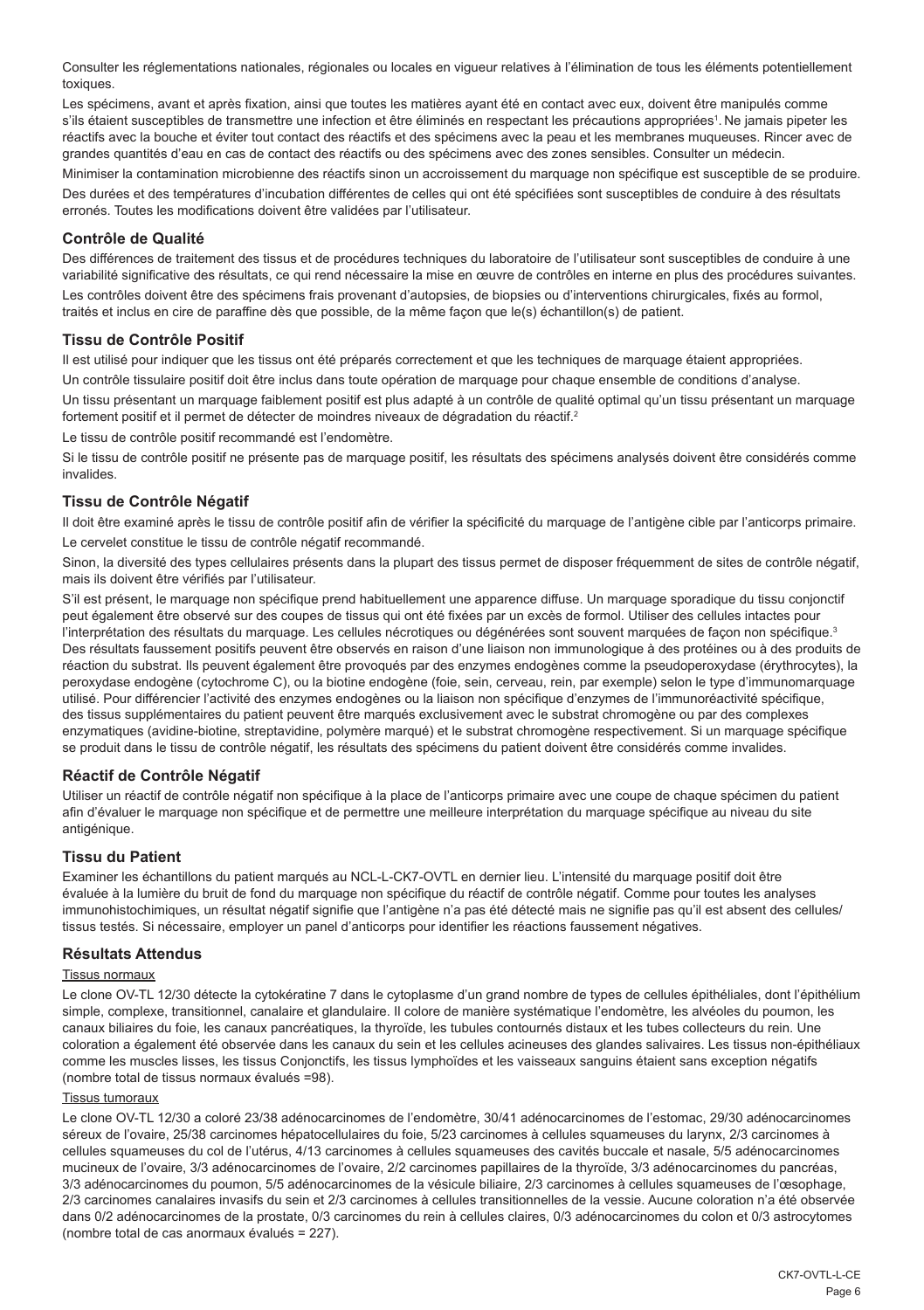### **Le NCL-L-CK7-OVTL est recommandé pour la détection de la cytokératine 7 humaine dans les tissus normaux et néoplasiques, en complément de l'histopathologie traditionnelle utilisant des marqueurs histochimiques non immunologiques.**

## **Limites Générales**

L'immunohistochimie est un processus diagnostique constitué de plusieurs étapes qui nécessite une formation spécialisée relative au choix des réactifs appropriés ; au choix, à la fixation et au traitement des tissus ; à la préparation des lames IHC ; et à l'interprétation des résultats du marquage.

Le marquage des tissus dépend de leur manipulation et de leur traitement avant le marquage. Une fixation, une congélation, une décongélation, un lavage, un séchage, un chauffage, une coupe, incorrects ou une contamination par d'autres tissus ou d'autres liquides sont susceptibles de conduire à la production d'artefacts, au piégeage de l'anticorps ou à des résultats faussement négatifs. Des variations dans les méthodes de fixation et d'inclusion, ainsi que des irrégularités propres au tissu, peuvent conduire à des résultats incohérents<sup>4</sup>

Une coloration de contraste excessive ou incomplète peut gêner l'interprétation correcte des résultats.

L'interprétation clinique de tout marquage, ou absence de marquage, doit être complétée par des études morphologiques utilisant des contrôles appropriés et doit être évaluée par un pathologiste qualifié à la lumière des antécédents cliniques du patient et d'autres analyses diagnostiques.

Les anticorps de Leica Biosystems Newcastle Ltd sont destinés, selon les besoins, à être utilisés sur des coupes incluses en paraffine ou des coupes congelées, et conformément à des exigences particulières en matière de fixation. Une expression antigénique inattendue est susceptible de se produire, en particulier au niveau des néoplasmes. L'interprétation clinique de toute coupe tissulaire marquée doit comporter une analyse morphologique et l'évaluation des contrôles appropriés.

## **Bibliographie Générale**

- 1. National Committee for Clinical Laboratory Standards (NCCLS). Protection of laboratory workers from infectious diseases transmitted by blood and tissue; proposed guideline. Villanova, P.A. 1991; 7(9). Order code M29-P.
- 2. Battifora H. Diagnostic uses of antibodies to keratins: a review and immunohistochemical comparison of seven monoclonal and three polyclonal antibodies. Progress in Surgical Pathology. 6:1–15. eds. Fenoglio-Preiser C, Wolff CM, Rilke F. Field & Wood, Inc., Philadelphia.
- 3. Nadji M, Morales AR. Immunoperoxidase, part I: the techniques and pitfalls. Laboratory Medicine. 1983; 14:767.
- 4. Omata M, Liew CT, Ashcavai M, Peters RL. Nonimmunologic binding of horseradish peroxidase to hepatitis B surface antigen: a possible source of error in immunohistochemistry. American Journal of Clinical Pathology. 1980; 73:626.
- 5. Van de Molengraft FJJM, van Niekerk CC, Jap PHK, et al. OV-TL 12/30 (keratin 7 antibody) is a marker of glandular differentiation in lung cancer. Histopathology. 1993; 22:35–38.
- 6. van Niekerk CC, Jap PH, Ramaekers FC, et al. Immunohistochemical demonstration of keratin 7 in routinely fixed paraffin-embedded human tissues. Journal of Pathology. 1991: 165(2):145-152.

### **Amendements Apportés à la Version Précédente**

Composition du réactif, Concentration totale en protéines, Recommandations d'usage, Avertissements et Précautions, Résultats attendus.

## **Date de Publication**

15 avril 2019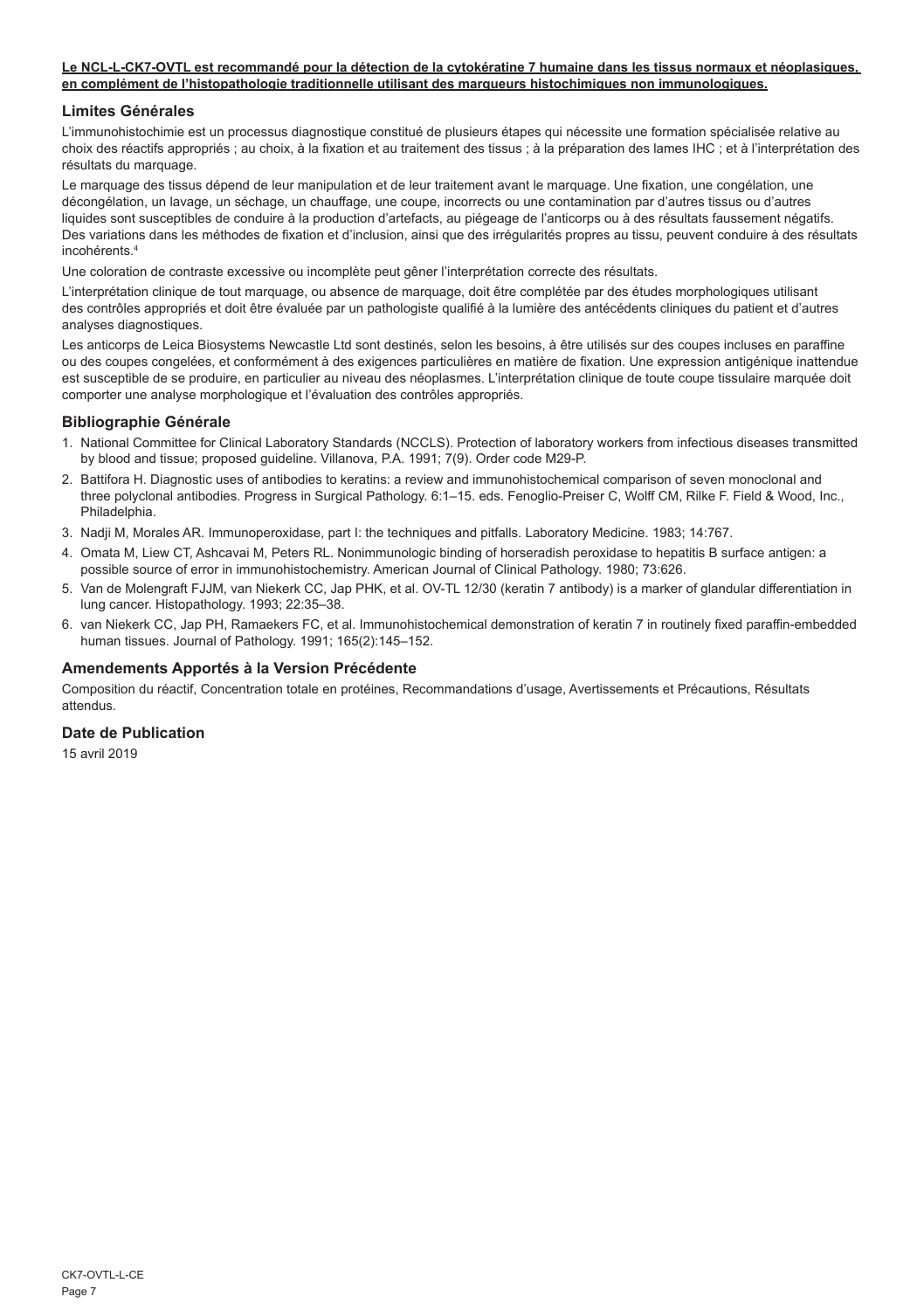## <span id="page-8-0"></span>Novocastra<sup>™</sup> Anticorpo Monoclonale Murino Liquido **Cytokeratin 7 Codice Del Prodotto: NCL-L-CK7-OVTL**

## **Uso Previsto**

#### *Per uso diagnostico in vitro*.

NCL-L-CK7-OVTL è destinato all'identificazione qualitativa in microscopia ottica della molecole Cytokeratin 7, in sezioni incluse in paraffina. L'interpretazione clinica di ogni colorazione o della sua assenza va integrata da studi morfologici che utilizzino i controlli appropriati e deve essere valutata da un patologo qualificato, nel contesto della storia clinica del paziente e delle altre metodiche diagnostiche adoperate.

## **Principio Della Procedura**

Le tecniche di colorazione immunoistochimica (IHC) consentono la visualizzazione degli antigeni mediante l'applicazione sequenziale di un anticorpo specifico per l'antigene (anticorpo primario), di un anticorpo secondario che lega l'anticorpo primario e di un complesso enzimatico con un substrato cromogeno; l'applicazione dei tre reagenti è intervallata da fasi di lavaggio. L'attivazione enzimatica del cromogeno produce una reazione visibile in corrispondenza del sito antigenico. Il campione biologico può, quindi, essere controcolorato e montato. I risultati vengono interpretati mediante un microscopio ottico e sono utili nella diagnosi differenziale di processi fisiopatologici, che possono essere più o meno associati ad un particolare antigene.

### **Clone**

OV-TL 12/30

### **Immunogeno**

Linea cellulare OTN 11 di carcinoma ovarico.

## **Specificità**

Filamento proteico intermedio citocheratina 7 umana.

## **Composizione Del Reagente**

NCL-L-CK7-OVTL è un supernatante liquido di coltura tissutale, presentato in tampone fosfato salino (pH 7,6) con l'1% di proteina albumina di siero bovino contenente azoturo di sodio come conservante.

## **Classe Ig**

IgG1, kappa

## **Concentrazione Proteica Totale Total Protein**

Consultare l'etichetta del flaconcino per la concentrazione proteica totale specifica del lotto.

### **Concentrazione Anticorpale**

Superiore o uguale a 67 mg/l, come determinato mediante test ELISA. Consultare l'etichetta del flacone per la concentrazione di Ig specifica del lotto.

### **Raccomandazioni Per L'uso**

Immunoistochimica su sezioni in paraffina.

**Smascheramento termoindotto dell'epitopo (HIER)**: si raccomanda di seguire le istruzioni per l'uso di Novocastra Epitope Retrieval Solution pH 6.

**Diluizione consigliata**: 1:50 per 30 minuti a 25 °C. Queste raccomandazioni costituiscono delle semplici linee guida; spetta al singolo utilizzatore stabilire le diluizioni di lavoro ottimali.

**Visualizzazione**: seguire le istruzioni per l'uso nei Novolink™ Polymer Detection Systems. Per ulteriori informazioni sul prodotto o supporto, rivolgersi al distributore di zona o all'ufficio regionale di Leica Biosystems. In alternativa, visitare il sito Web di Leica Biosystems, www.LeicaBiosystems.com

Quando questo anticorpo viene utilizzato con altri sistemi di colorazione manuale o piattaforme automatizzate, le prestazioni dell'anticorpo devono essere verificate.

## **Conservazione E Stabilità**

Conservare a 2–8 °C. Non congelare. Immediatamente dopo l'uso, raffreddare di nuovo a 2–8 °C. Non usare dopo la data di scadenza, indicata sull'etichetta del flacone. Condizioni di conservazione diverse da quelle sopra specificate vanno verificate dall'utente.

## **Preparazione Del Campione Biologico**

Il fissativo raccomandato è la formalina tamponata neutra al 10% per sezioni tissutali incluse in paraffina.

## **Avvertenze E Precauzioni**

Questo reagente è stato preparato dal supernatante di coltura cellulare. Trattandosi di un prodotto biologico, va maneggiato con cautela. Questo reagente contiene azoturo di sodio. È disponibile su richiesta una scheda di sicurezza oppure sul sito www.LeicaBiosystems.com. Fare riferimento alla normativa federale, statale o locale per lo smaltimento dei componenti potenzialmente tossici.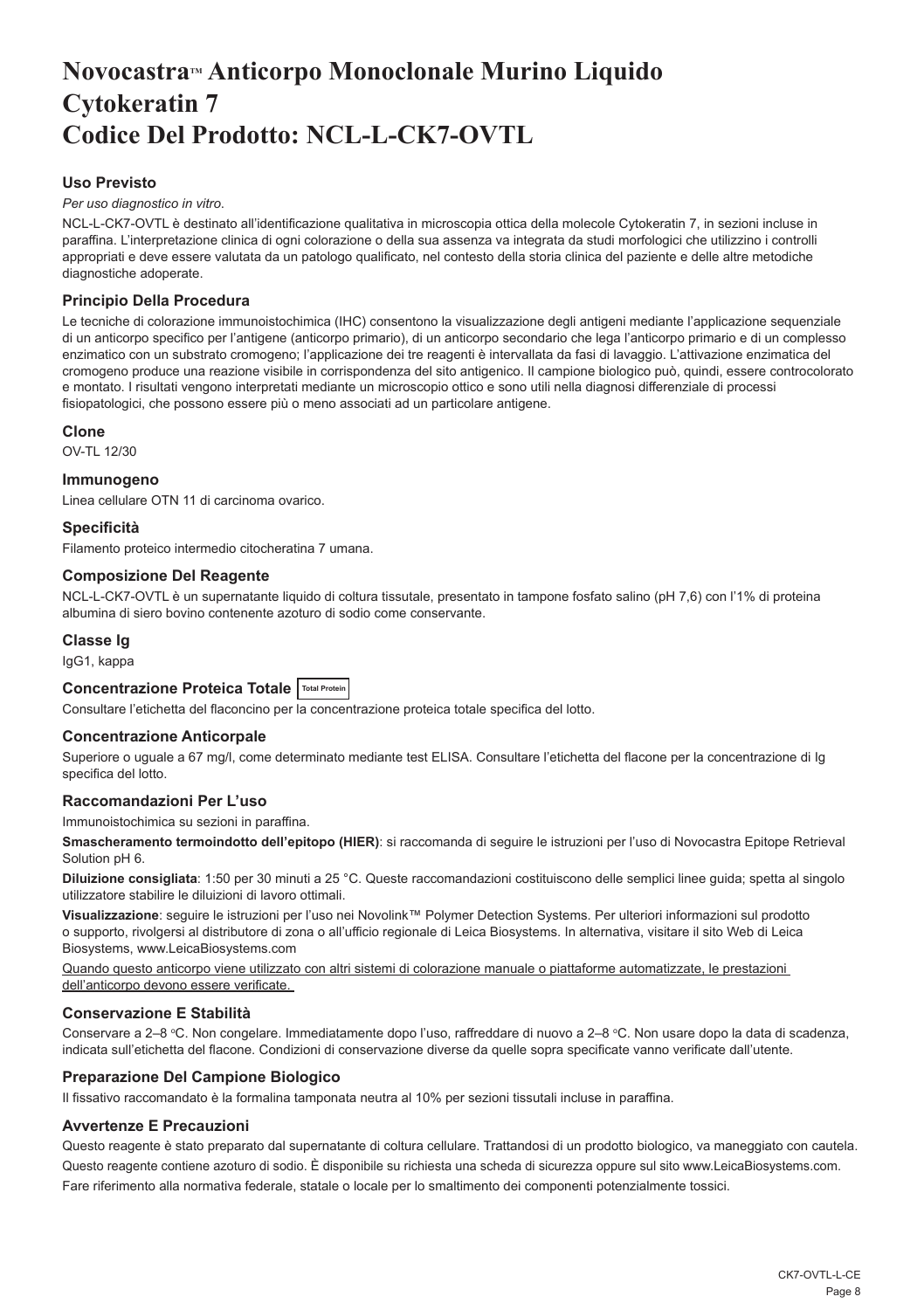Prima e dopo la fissazione, i campioni biologici e tutti i materiali ad essi esposti vanno trattati come potenzialmente infettanti e smaltiti con le appropriate precauzioni.<sup>1</sup> Non pipettare i reagenti con la bocca ed evitare il contatto dei reagenti e dei campioni biologici con la pelle e con le mucose. Se i reagenti o i campioni biologici vengono a contatto con zone sensibili, sciacquare abbondantemente le parti interessate. Consultare il medico.

Ridurre al minimo la contaminazione microbica dei reagenti, allo scopo di evitare un aumento di colorazione aspecifica.

Tempi o temperature d'incubazione diversi da quelli specificati possono condurre a risultati non veritieri. Tali variazioni devono essere convalidate dall'utente.

## **Controllo Qualità**

Differenze nella processazione del tessuto e nelle tecniche in uso presso il laboratorio dell'utente possono produrre una discrepanza significativa nei risultati, rendendo necessaria la regolare esecuzione di controlli interni, in aggiunta alle procedure descritte di seguito.

I controlli devono essere costituiti da campioni biologici freschi autoptici/bioptici/chirurgici e devono essere il più rapidamente possibile fissati in formalina, processati ed inclusi in paraffina, allo stesso modo dei campioni biologici ottenuti dal paziente.

## **Controllo Positivo Del Tessuto**

È usato per indicare tessuti correttamente preparati e tecniche di colorazione appropriate.

Per ogni gruppo di condizioni del test e ogni volta che viene eseguita la colorazione, deve essere incluso un controllo positivo del tessuto.

Un tessuto a debole colorazione positiva è più adatto di uno a colorazione positiva intensa per un ottimale controllo qualità e per mettere in evidenza anche minimi livelli di degradazione del reagente.<sup>2</sup>

Il tessuto raccomandato per il controllo positivo è l'endometrio.

Se il controllo positivo del tessuto non dimostra colorazione positiva, i risultati con i campioni biologici del test vanno considerati non validi.

## **Controllo Negativo Del Tessuto**

Va esaminato dopo il controllo positivo, per verificare la specificità nei confronti dell'antigene bersaglio da parte dell'anticorpo primario. Il tessuto raccomandato per il controllo negativo è il cervelletto.

In alternativa, la varietà dei tipi cellulari presenti nella maggior parte delle sezioni tissutali offre spesso siti di controllo negativo, ma questo va verificato dall'utente.

La colorazione aspecifica, se presente, assume di solito aspetto diffuso. La colorazione sporadica del tessuto connettivo può anche manifestarsi in seguito ad iperfissazione di sezioni di tessuto in formalina. Per l'interpretazione dei risultati della colorazione, usare cellule intatte. Le cellule necrotiche o degenerate si colorano spesso in maniera aspecifica<sup>3</sup>. Si possono osservare risultati falsamente positivi, dovuti a legame non immunologico delle proteine o a prodotti di reazione del substrato. Tali falsi positivi possono essere anche causati da enzimi endogeni quali la pseudoperossidasi (eritrociti), la perossidasi endogena (citocromo C) o la biotina endogena (es. fegato, mammella, cervello, rene), a seconda del tipo di immunocolorazione usato. Per differenziare l'attività enzimatica endogena o il legame enzimatico aspecifico dall'immunoreattività specifica, possono essere colorati ulteriori tessuti del paziente esclusivamente con substrato cromogeno o con complessi enzimatici (avidina-biotina, streptavidina, polimero marcato) e substrato cromogeno. Se nel controllo negativo del tessuto compare una colorazione specifica, i risultati sui campioni biologici ottenuti dal paziente devono essere considerati non validi.

## **Controllo Negativo Del Reagente**

Usare un controllo negativo aspecifico del reagente in luogo dell'anticorpo primario, con una sezione di ogni campione biologico del paziente, per valutare la colorazione aspecifica e per consentire una migliore interpretazione della colorazione specifica in corrispondenza del sito antigenico.

## **Tessuto Del Paziente**

Successivamente, esaminare i campioni biologici del paziente colorati con NCL-L-CK7-OVTL. L'intensità della colorazione positiva va analizzata nel contesto di qualsiasi colorazione aspecifica di fondo del controllo negativo del reagente. Come per tutti gli altri test immunoistochimici, un risultato negativo significa che l'antigene non è stato determinato, ma non necessariamente che fosse assente dalle cellule o dal tessuto esaminato. Se necessario, usare un pannello di anticorpi per identificare reazioni falsamente negative.

### **Risultati Attesi**

## Tessuti normali

Il clone OV-TL 12/30 rileva la citocheratina 7 nel citoplasma di un ampio numero di tipi di cellule epiteliali, tra cui l'epitelio semplice, composto, transizionale, duttale e ghiandolare. Colora stabilmente endometrio, alveoli polmonari, dotti biliari epatici, dotti pancreatici, tiroide, tubuli contorti distali e dotti renali di raccolta. Colorazione è stata inoltre osservata nei dotti mammari e nelle cellule acinose delle ghiandole salivari. I tessuti non epiteliali quali muscolatura liscia, tessuto connettivo, tessuto linfoide e vasi sanguigni si sono stabilmente rivelati negativi (numero totale di tessuti normali esaminati = 98).

## Tessuti tumorali

Il clone OV-TL 12/30 ha colorato 23 di 28 adenocarcinomi endometrioidi, 30 di 41 adenocarcinomi dello stomaco, 29 di 30 adenocarcinomi sierici dell'ovaio, 25 di 38 carcinomi epatocellulari del fegato, 5 di 23 carcinomi a cellule squamose della laringe, 2 di 3 carcinomi a cellule squamose della cervice, 4 di 13 carcinomi a cellule squamose delle cavità orale e nasale, 5 di 5 adenocarcinomi mucinosi dell'ovaio, 3 di 3 adenocarcinomi dell'ovaio, 2 di 2 carcinomi papillari della tiroide, 3 di 3 adenocarcinomi del pancreas, 3 di 3 adenocarcinomi del polmone, 5 di 5 adenocarcinomi della cistifellea, 2 di 3 carcinomi a cellule squamose dell'esofago, 2 di 3 carcinomi duttali invasivi della mammella e 2 di 3 carcinomi a cellule transizionali della vescica. Nessuna colorazione è stata osservata in 0 di 2 adenocarcinomi della prostata, 0 di 3 carcinomi renali a cellule chiare, 0 di 3 adenocarcinomi del colon e 0 di 3 astrocitomi (numero totale di casi anomali esaminati = 227).

**L'uso di NCL-L-CK7-OVTL è consigliato per il rilevamento della proteina citocheratina 7 umana nei tessuti normali e neoplastici, in aggiunta all'istopatologia convenzionale che si avvale di colorazioni istochimiche non immunologiche.**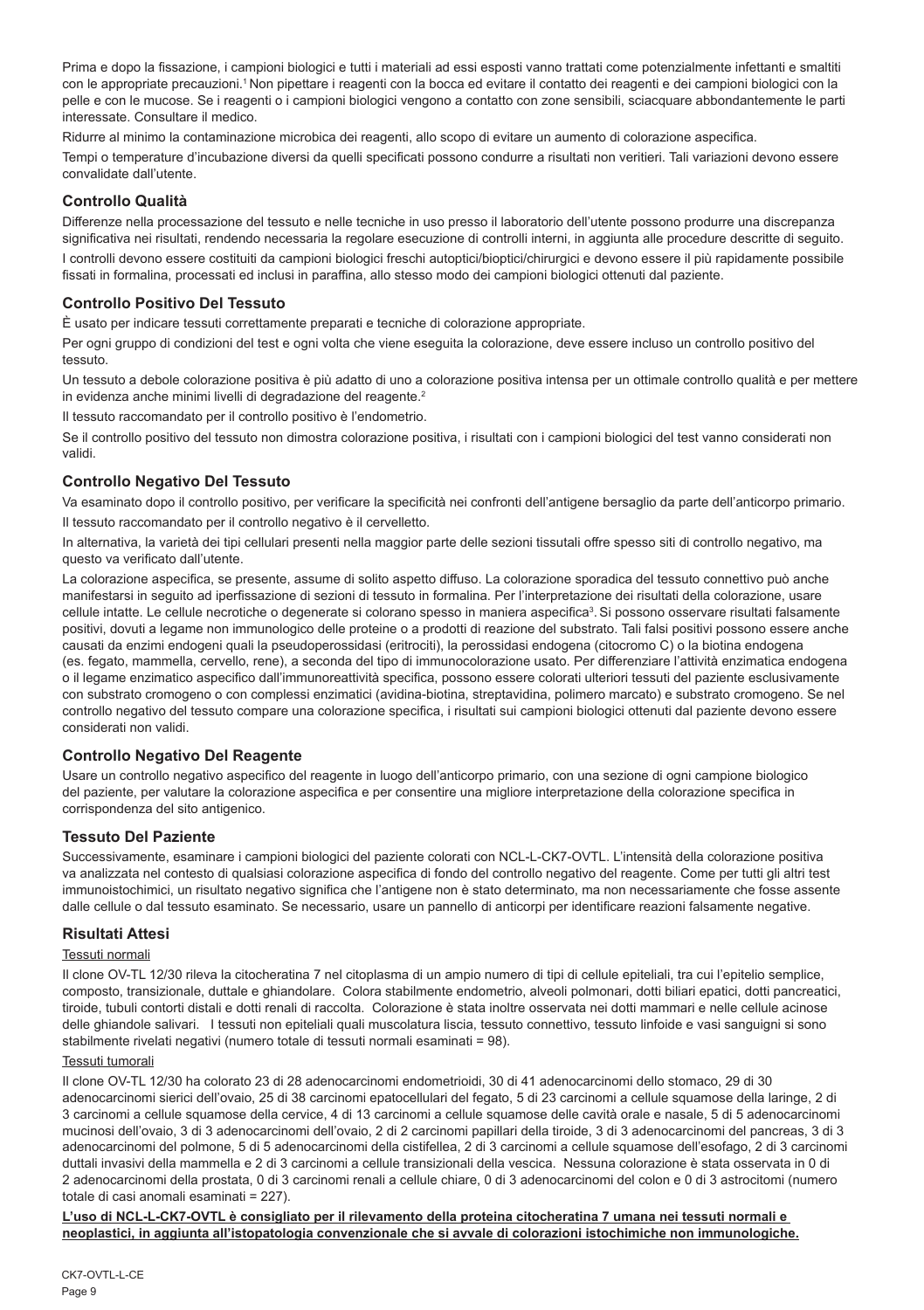## **Limitazioni Generali**

L'immunoistochimica è un procedimento diagnostico a più passi (multistep) che richiede un'esperienza specifica nella selezione dei reagenti appropriati, nella selezione, fissazione e processazione dei tessuti, nella preparazione di vetrini IHC e nell'interpretazione dei risultati della colorazione.

La colorazione del tessuto dipende dalle modalità di manipolazione e di processazione del tessuto stesso, adottate prima della colorazione. La fissazione, il congelamento, lo scongelamento, il lavaggio, l'asciugatura, il riscaldamento o la sezione condotti in modo non corretto, o la contaminazione con altri tessuti o liquidi, possono produrre artefatti, intrappolamento (trapping) anticorpale o risultati falsi negativi. Risultati incompatibili possono essere dovuti a modifiche dei metodi di fissazione e di inclusione o ad irregolarità intrinseche al tessuto.4

Una controcolorazione eccessiva o incompleta può compromettere la corretta interpretazione dei risultati.

L'interpretazione clinica di ogni colorazione o della sua assenza va integrata da studi morfologici che utilizzino i controlli appropriati e deve essere valutata da un patologo qualificato, nel contesto della storia clinica del paziente e delle altre metodiche diagnostiche adoperate.

Gli anticorpi di Leica Biosystems Newcastle Ltd. sono destinati all'uso, quando indicato, su sezioni congelate o incluse in paraffina, con specifici requisiti di fissazione. Un'espressione antigenica inattesa può manifestarsi in particolare nelle neoplasie. L'interpretazione clinica di ogni sezione tissutale colorata deve includere l'analisi morfologica e la valutazione dei controlli appropriati.

## **Riferimenti Bibliografici Di Base**

- 1. National Committee for Clinical Laboratory Standards (NCCLS). Protection of laboratory workers from infectious diseases transmitted by blood and tissue; proposed guideline. Villanova, P.A. 1991; 7(9). Order code M29-P.
- 2. Battifora H. Diagnostic uses of antibodies to keratins: a review and immunohistochemical comparison of seven monoclonal and three polyclonal antibodies. Progress in Surgical Pathology. 6:1–15. eds. Fenoglio-Preiser C, Wolff CM, Rilke F. Field & Wood, Inc., Philadelphia.
- 3. Nadji M, Morales AR. Immunoperoxidase, part I: the techniques and pitfalls. Laboratory Medicine. 1983; 14:767.
- 4. Omata M, Liew CT, Ashcavai M, Peters RL. Nonimmunologic binding of horseradish peroxidase to hepatitis B surface antigen: a possible source of error in immunohistochemistry. American Journal of Clinical Pathology. 1980; 73:626.
- 5. Van de Molengraft FJJM, van Niekerk CC, Jap PHK, et al. OV-TL 12/30 (keratin 7 antibody) is a marker of glandular differentiation in lung cancer. Histopathology. 1993; 22:35–38.
- 6. van Niekerk CC, Jap PH, Ramaekers FC, et al. Immunohistochemical demonstration of keratin 7 in routinely fixed paraffin-embedded human tissues. Journal of Pathology. 1991; 165(2):145–152.

## **Modifiche Alla Pubblicazione Precedente**

Composizione del reagente, Concentrazione proteica totale, Raccomandazioni per l'uso, Avvertenze e precauzioni, Risultati attesi.

## **Data Di Pubblicazione**

15 aprile 2019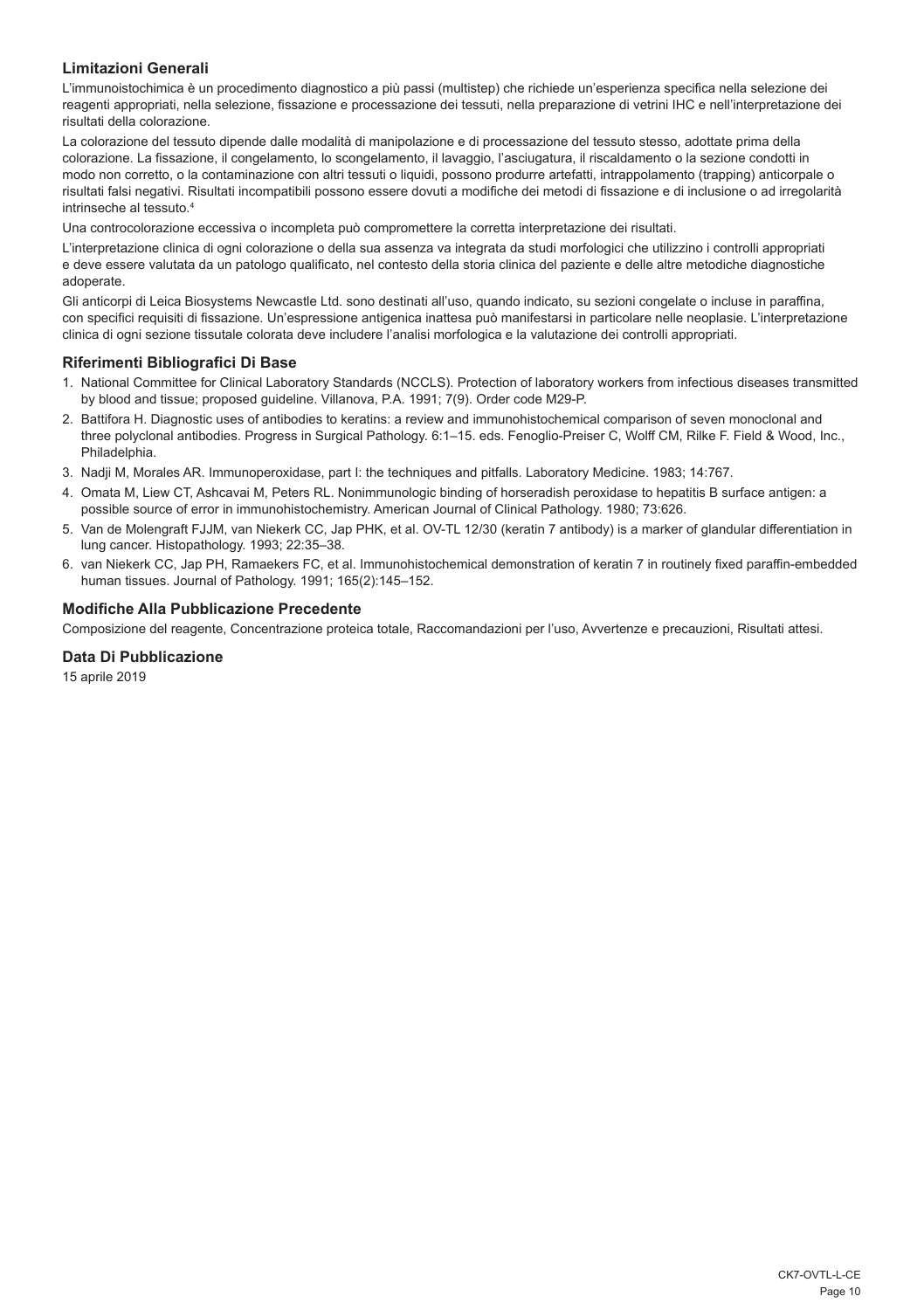## <span id="page-11-0"></span>Novocastra™ Flüssiger Monoklonaler Maus-Antikörper **Cytokeratin 7 Produkt-Nr.: NCL-L-CK7-OVTL**

## **Verwendungszweck**

### *Für in-vitro-Diagnostik*.

NCL-L-CK7-OVTL ist für den qualitativen Nachweis der Cytokeratin 7-Moleküle in Paraffinschnitten mittels Lichtmikroskopie gedacht. Die klinische Bewertung einer vorliegenden bzw. fehlenden Färbung sollte durch morphologische Studien mit entsprechenden Kontrollen ergänzt und im Kontext der Krankengeschichte des Patienten und anderer diagnostischer Tests von einem qualifizierten Pathologen vorgenommen werden.

## **Verfahrensgrundlage**

Immunhistochemische (IHC) Färbetechniken gestatten die optische Darstellung von Antigenen mittels sequentieller Anwendung eines spezifischen Antikörpers zum Antigen (primärer Antikörper), eines sekundären Antikörpers zum primären Antikörper und eines Enzymkomplexes mit einem chromogenen Substrat, jeweils getrennt durch dazwischen liegende Waschschritte. Die enzymatische Aktivierung des Chromogens führt zu einem sichtbaren Reaktionsprodukt am Ort des Antigens. Die Probe kann dann gegengefärbt und mit einem Deckglas versehen werden. Die Ergebnisse werden mithilfe eines Lichtmikroskops interpretiert und unterstützen die Differentialdiagnose pathophysiologischer Prozesse, die mit einem bestimmten Antigen assoziiert sein könnten.

## **Klon**

OV-TL 12/30

## **Immunogen**

OTN-11-Ovarkarzinomzelllinie.

## **Spezifität**

Intermediäres Filamentprotein des humanen Zytokeratins 7.

## **Reagenzzusammensetzung**

NCL-L-CK7-OVTL ist ein flüssiger Gewebekulturüberstand, der in mit Natriumazid als Konservierungsmittel enthaltener phosphatgepufferter Salzlösung (pH 7,6) mit 1 % Albumin-Trägerprotein mit Rinderserum vorliegt.

## **Ig-Klasse**

Kappa-IgG1

## **Gesamtproteinkonzentration Total Protein**

Chargenspezifische Gesamtproteinkonzentration siehe Angaben auf dem Produktetikett.

### **Antikörperkonzentration**

Größer als oder gleich 67 mg/l laut ELISA-Bestimmung. Hinsichtlich der chargenspezifischen Ig-Konzentration siehe Angaben auf dem Produktetikett.

## **Gebrauchsempfehlungen**

Immunhistochemie bei Paraffinschnitten.

**Hitzeinduzierte Epitopdemaskierung (Heat Induced Epitope Retrieval – HIER):** Bitte Gebrauchsanweisung für Novocastra Epitope Retrieval Solution pH 6 befolgen.

**Empfohlene Verdünnung**: 1:50 über einen Zeitraum von 30 Minuten bei 25 °C. Dies ist nur eine Empfehlung, und die Benutzer sollten ihre eigenen optimalen Arbeitsverdünnungen bestimmen.

**Visualisierung**: Bitte Gebrauchsanweisung in den Novolink™ Polymer Detection Systems befolgen. Weitere Produktinformationen oder Support erhalten Sie von Ihrem lokalen Vertriebspartner oder der regionalen Niederlassung von Leica Biosystems oder alternativ auf der Leica Biosystems Website: www.LeicaBiosystems.com

Die Leistung dieses Antikörpers sollte unter Verwendung anderer manueller Färbesysteme oder automatischer Plattformen validiert werden.

## **Lagerung und Stabilität**

Bei 2–8 °C lagern. Nicht einfrieren. Nach Gebrauch sofort wieder bei 2–8 °C lagern. Nach Ablauf des Verfallsdatums (auf dem Behälteretikett) darf das Produkt nicht mehr verwendet werden. Lagerbedingungen, die von den oben genannten Bedingungen abweichen, müssen vom Benutzer verifiziert werden.

### **Probenvorbereitung**

Für paraffineingebettete Gewebeschnitte ist das empfohlene Fixativ 10% neutral gepuffertes Formalin.

### **Warnhinweise und Sicherheitsmaßnahmen**

Dieses Reagenz wurde aus Zellkulturüberstand zubereitet. Das Reagenz ist ein biologisches Produkt und sollte mit entsprechender Vorsicht gehandhabt werden.

Dieses Reagenz enthält Natriumazid. Ein Materialsicherheits-Datenblatt steht auf Anfrage oder unter folgender Adresse zur Verfügung: www. LeicaBiosystems.com.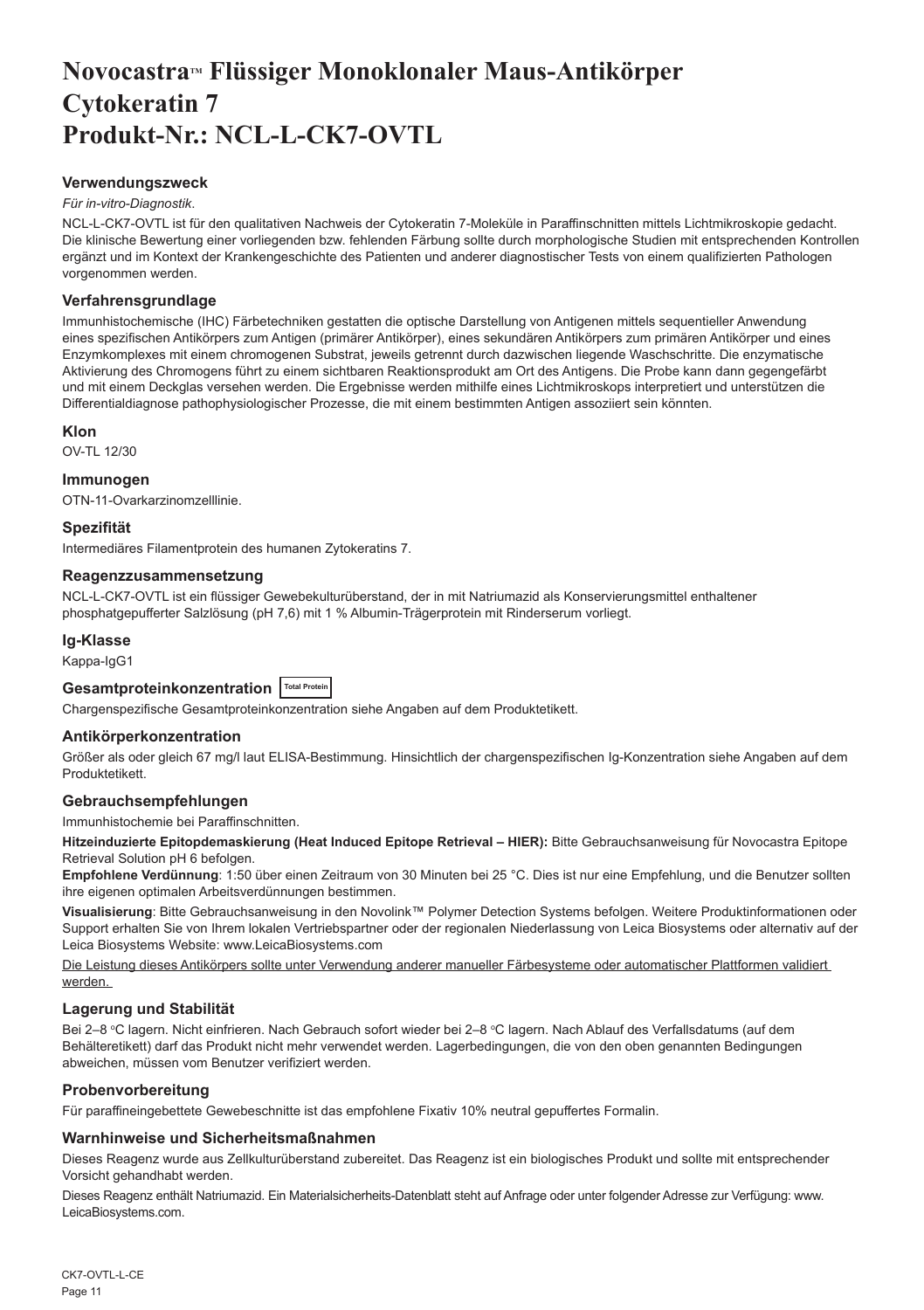Die entsprechenden nationalen und lokalen Bestimmungen und Vorschriften zur Entsorgung potentiell giftiger Komponenten sind einzuhalten.

Vor und nach der Fixierung sind die Proben sowie alle Materialien, die mit ihnen in Kontakt gekommen sind, als potentiell infektiös zu behandeln und daher mit entsprechender Vorsicht zu entsorgen.<sup>1</sup> Reagenzien dürfen niemals mit dem Mund pipettiert werden, und jeglicher Kontakt der Reagenzien und Proben mit Haut und Schleimhäuten ist zu vermeiden. Falls Reagenzien oder Proben mit empfindlichen Bereichen in Kontakt gekommen sind, müssen diese mit reichlich Wasser gespült werden. Ärztlichen Rat einholen. Die mikrobielle Verunreinigung von Reagenzien ist zu minimieren, da ansonsten eine erhöhte unspezifische Färbung auftreten kann.

Falls die spezifizierten Inkubationszeiten oder - temperaturen nicht eingehalten werden, kann es zu fehlerhaften Ergebnissen kommen. Jegliche Abweichungen von den angegebenen Werten müssen vom Benutzer verifiziert werden.

### **Qualitätskontrolle**

Unterschiede bei der Gewebebearbeitung und den technischen Verfahren im Labor des Benutzers können zu signifikanten Schwankungen bei den Ergebnissen führen. Daher ist es wichtig, zusätzlich zu den folgenden Verfahren regelmäßige laborinterne Kontrollen durchzuführen.

Die Kontrollen sollten mit frischen Autopsie-/Biopsie-/chirurgischen Proben vorgenommen werden, die so bald wie möglich und auf dieselbe Weise wie die Patientenprobe(n) in Formalin fixiert, behandelt und in Paraffin eingebettet worden sind.

## **Positive Gewebekontrolle**

Zeigt korrekt vorbereitete Gewebe und korrekte Färbetechniken an.

In jedem Färbelauf sollte für jeden Satz Testbedingungen eine positive Gewebekontrolle durchgeführt werden.

Gewebe mit schwach positiver Färbung ist für die optimale Qualitätskontrolle und den Nachweis kleiner Minderungen in der Reagenzleistung besser geeignet als ein Gewebe mit stark positiver Färbung.<sup>2</sup>

Für die positive Gewebekontrolle wird Endometrium-Gewebe empfohlen.

Falls das positive Kontrollgewebe keine positive Färbung nachweisen kann, sollten die mit den Testproben erzielten Ergebnisse als ungültig betrachtet werden.

#### **Negative Gewebekontrolle**

Die negative Gewebekontrolle sollte nach der positiven Gewebekontrolle erfolgen, um die Spezifität der Zielantigenmarkierung durch den primären Antikörper zu verifizieren.

Für die negative Gewebekontrolle wird Kleinhirngewebe empfohlen.

Alternativ bietet die Vielfalt unterschiedlicher Zelltypen, die in den meisten Gewebeschnitten vorliegen, häufig Stellen für eine negative Kontrolle. Jedoch sollte dies vom Benutzer verifiziert werden.

Liegt eine unspezifische Färbung vor, hat diese gewöhnlich ein diffuses Erscheinungsbild. Eine sporadische Färbung des Bindegewebes kann ebenfalls in Schnitten von übermäßig formalinfixierten Geweben beobachtet werden. Zur Bewertung der Färbeergebnisse intakte Zellen verwenden. Nekrotische oder degenerierte Zellen werden oft unspezifisch gefärbt.<sup>3</sup> Falsch-positive Ergebnisse können aufgrund einer nichtimmunologischen Bindung von Proteinen oder Substratreaktionsprodukten beobachtet werden. In Abhängigkeit von der Art der verwendeten Immunfärbung können solche Ergebnisse auch durch endogene Enzyme wie Pseudoperoxidase (Erythrozyten), endogene Peroxidase (Zytochrom C) oder endogenes Biotin (beispielsweise Leber, Mamma, Gehirn, Niere) hervorgerufen werden. Um eine endogene Enzymaktivität bzw. eine unspezifische Enzymbindung von einer spezifischen Immunreaktivität zu unterscheiden, können zusätzliche Patientengewebe ausschließlich mit Substratchromogen bzw. mit Enzymkomplexen (Avidin-Biotin, Streptavidin, markiertes Polymer) plus Substratchromogen gefärbt werden. Falls im negativen Kontrollgewebe eine spezifische Färbung auftritt, sollten die Ergebnisse mit den Patientenproben als ungültig betrachtet werden.

### **Negative Reagenzkontrolle**

Zur Beurteilung einer unspezifischen Färbung und zur besseren Bewertung einer spezifischen Färbung an der Antigenstelle ist mit einem Schnitt jedes Patientenpräparates anstelle des primären Antikörpers eine unspezifische negative Reagenzkontrolle zu verwenden.

## **Patientengewebe**

Die mit NCL-L-CK7-OVTL gefärbten Patientenproben müssen zuletzt untersucht werden. Eine positive Färbeintensität ist im Kontext einer unspezifischen Hintergrundfärbung der negativen Reagenzkontrolle zu bewerten. Wie bei jedem immunhistochemischen Test bedeutet ein negatives Ergebnis, dass das Antigen nicht nachgewiesen wurde. Ein negatives Ergebnis bedeutet jedoch nicht notwendigerweise, dass das Antigen in den getesteten Zellen / im getesteten Gewebe nicht vorlag. Bei Bedarf sollte zur Identifizierung falsch-negativer Reaktionen eine Gruppe von Antikörpern verwendet werden.

## **Erwartete Ergebnisse**

#### Normale Gewebe

Der Klon OV-TL 12/30 erkennt Zytokeratin 7 im Zytoplasma einer großen Anzahl von Epithelzelltypen einschließlich einfacher, komplexer, duktaler, Übergangs- und Drüsenepithelien. Er färbt konsistent Endometrium, Alveolen in der Lunge, Gallengänge in der Leber, Gänge in der Bauchspeicheldrüse, Schilddrüse, distale Tubuli und Sammelgänge der Niere. Färbung wurde ebenfalls in den Brustgängen und den Azinuszellen der Speicheldrüse festgestellt. Nicht-Epithelgewebe wie z. B. glatte Muskulatur, Bindegewebe, lymphatische Gewebeproben und Blutgefäße, waren stets negativ (Anzahl der insgesamt untersuchten normalen Gewebeproben = 98).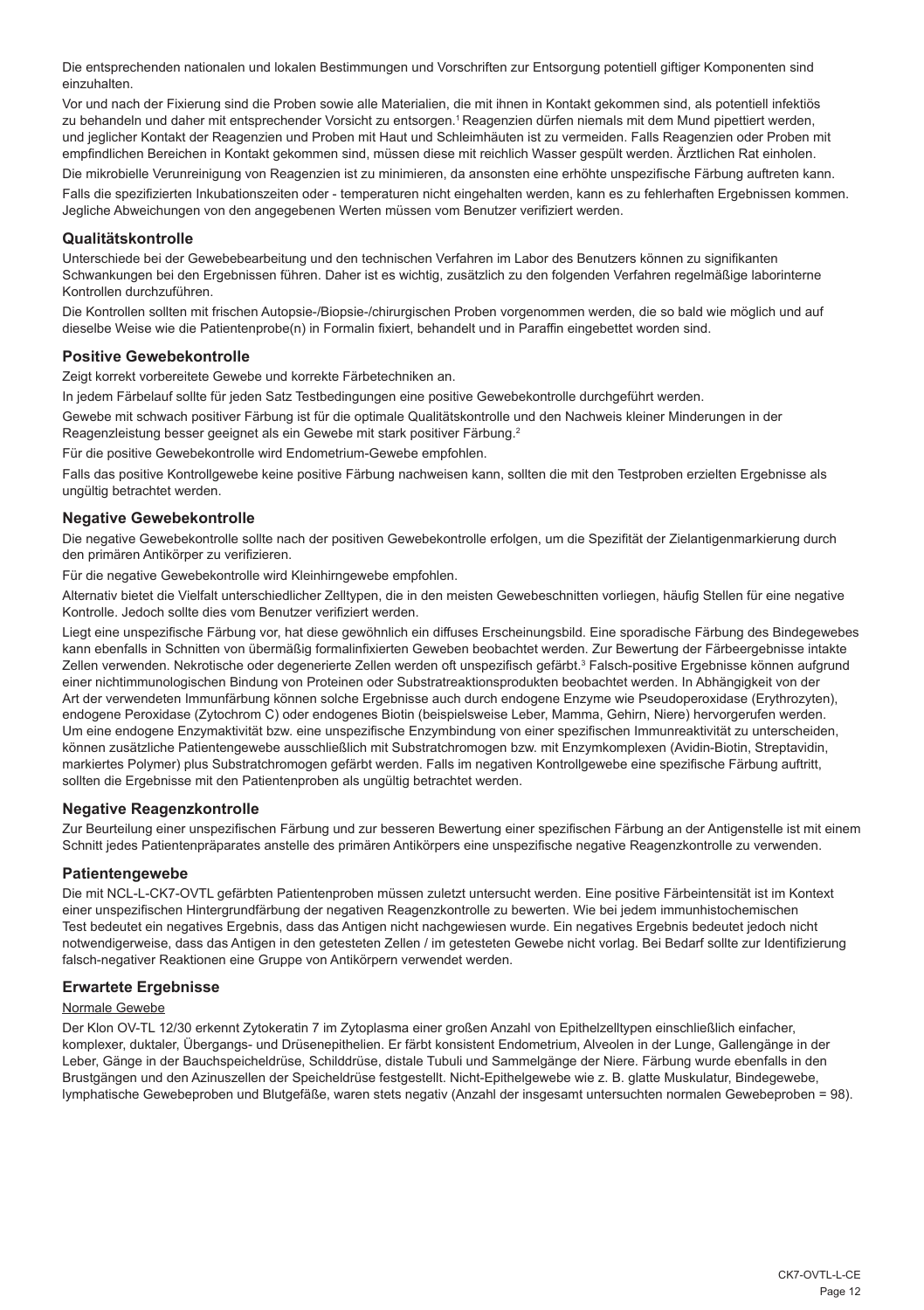## Tumorgewebe

Der Klon OV-TL 12/30 führte zu einer Färbung bei 23/38 endometroiden Adenokarzinomen, 30/41 Adenokarzinomen des Magens, 29/30 serösen Adenokarzinomen der Eierstöcke, 25/38 hepatozellulären Karzinomen der Leber, 5/23 Plattenepithelkarzinomen des Larynx, 2/3 Plattenepithelkarzinomen des Gebärmutterhalses, 4/13 Plattenepithelkarzinomen der Nasen- und Mundhöhle, 5/5 muzinösen Adenokarzinomen der Eierstöcke, 3/3 Adenokarzinomen der Eierstöcke, 2/2 papillären Karzinomen der Schilddrüse, 3/3 Adenokarzinomen der Bauchspeicheldrüse, 3/3 Adenokarzinomen der Lunge, 5/5 Adenokarzinomen der Gallenblase, 2/3 Plattenepithelkarzinomen der Speiseröhre, 2/3 invasiven Duktalkarzinomen der Brust und 2/3 Übergangsepithelkarzinomen der Blase. Es wurde keine Färbung bei 0/2 Adenokarzinomen der Prostata, 0/3 klarzelligen Nierenkarzinomen, 0/3 Adenokarzinomen des Darms und 0/3 Astrozytomen festgestellt (Anzahl der insgesamt untersuchten abnormalen Gewebeproben = 227).

**NCL-L-CK7-OVTL wird für den Nachweis von humanem Cytokeratin 7-Protein in normalem und neoplastischem Gewebe als zusätzliches Hilfsmittel zur herkömmlichen Histopathologie unter Verwendung nicht-immunologischer histochemischer Färbemittel empfohlen.**

## **Allgemeine Beschränkungen**

Die Immunhistochemie ist ein mehrstufiger diagnostischer Prozess, der eine spezialisierte Ausbildung auf den folgenden Gebieten erfordert: Auswahl der entsprechenden Reagenzien; Gewebeauswahl, -fixierung und -verarbeitung; Vorbereitung des IHC-Objektträgers sowie Bewertung der Färbeergebnisse.

Die Gewebefärbung hängt von der Handhabung und Verarbeitung des Gewebes vor dem Färben ab. Unsachgemäßes Fixieren, Einfrieren, Auftauen, Waschen, Trocknen, Erwärmen, Schneiden oder eine Kontamination mit anderen Geweben oder Flüssigkeiten kann zu Artefakten, Antikörper-Trapping oder falsch-negativen Ergebnissen führen. Abweichende Ergebnisse können aufgrund von Unterschieden bei der Fixierung und Einbettung oder intrinsischen Unregelmäßigkeiten im Gewebe selbst entstehen.4

Eine exzessive oder unvollständige Gegenfärbung kann die korrekte Bewertung von Ergebnissen gefährden.

Die klinische Bewertung einer vorliegenden bzw. fehlenden Färbung sollte durch morphologische Studien mit entsprechenden Kontrollen ergänzt und im Kontext der Krankengeschichte des Patienten und anderer diagnostischer Tests von einem qualifizierten Pathologen vorgenommen werden.

Antikörper von Leica Biosystems Newcastle Ltd sind wo angezeigt für die Verwendung entweder auf gefrorenen oder in Paraffin eingebetteten Schnitten mit spezifischen Fixierungsanforderungen bestimmt. Es kann insbesondere bei Neoplasmen zu einer unerwarteten Antigenexpression kommen. Die klinische Bewertung eines gefärbten Gewebeschnitts muss eine morphologische Analyse und die Auswertung der entsprechenden Kontrollen einschließen.

## **Literatur - Allgemein**

- 1. National Committee for Clinical Laboratory Standards (NCCLS). Protection of laboratory workers from infectious diseases transmitted by blood and tissue; proposed guideline. Villanova, P.A. 1991;7(9). Order code M29-P.
- 2. Battifora H. Diagnostic uses of antibodies to keratins: a review and immunohistochemical comparison of seven monoclonal and three polyclonal antibodies. Progress in Surgical Pathology. 6:1–15. eds. Fenoglio-Preiser C, Wolff CM, Rilke F. Field & Wood, Inc., Philadelphia.
- 3. Nadji M, Morales AR. Immunoperoxidase, part I: the techniques and pitfalls. Laboratory Medicine. 1983; 14:767.
- 4. Omata M, Liew CT, Ashcavai M, Peters RL. Nonimmunologic binding of horseradish peroxidase to hepatitis B surface antigen: a possible source of error in immunohistochemistry. American Journal of Clinical Pathology. 1980; 73:626.
- 5. Van de Molengraft FJJM, van Niekerk CC, Jap PHK, et al. OV-TL 12/30 (keratin 7 antibody) is a marker of glandular differentiation in lung cancer. Histopathology. 1993; 22:35–38.
- 6. van Niekerk CC, Jap PH, Ramaekers FC, et al. Immunohistochemical demonstration of keratin 7 in routinely fixed paraffin-embedded human tissues. Journal of Pathology. 1991; 165(2):145–152.

## **Änderungen zur vorhergehenden Ausgabe**

Reagenzzusammensetzung, Gesamtproteinkonzentration, Anwendungsempfehlungen, Warnungen und Vorsichtsmaßnahmen, erwartete Ergebnisse.

## **Ausgabedatum**

15 April 2019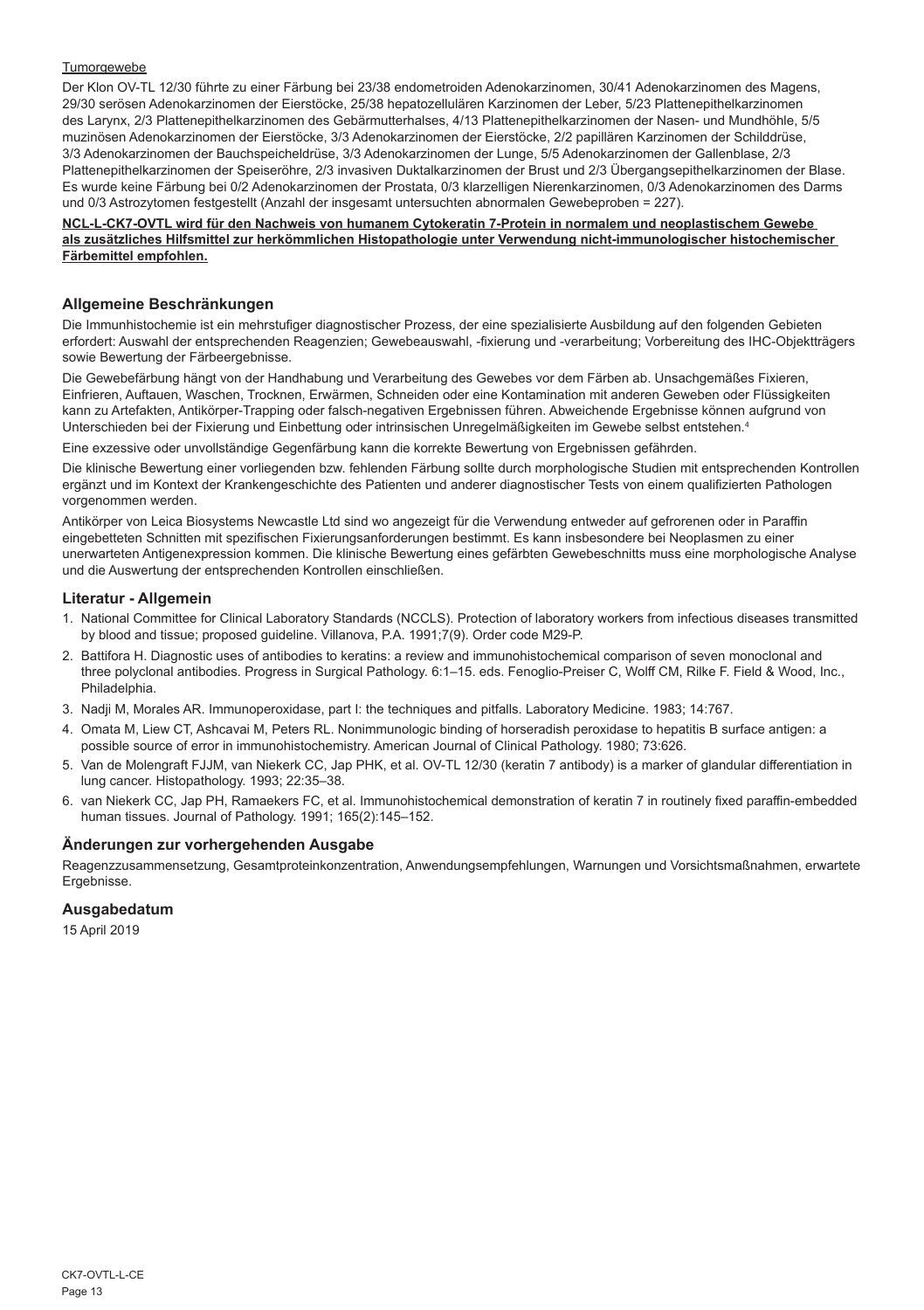## <span id="page-14-0"></span>**NovocastraTM Anticuerpos Monoclonal líquidos de Ratón Cytokeratin 7 Código De Producto: NCL-L-CK7-OVTL**

## **Indicaciones De Uso**

## *Para uso diagnóstico in vitro*.

NCL-L-CK7-OVTL está indicado para la identificación cualitativa en secciones de parafina, mediante microscopía óptica, de moléculas de Cytokeratin 7. La interpretación clínica de cualquier tinción o de su ausencia debe complementarse con estudios morfológicos, con el uso de los controles adecuados, y un anatomopatólogo cualificado debe evaluarla en el contexto del historial clínico del paciente y de otras pruebas diagnósticas.

## **Principio Del Procedimiento**

Las técnicas de tinción inmunohistocitoquímica (IHQ) permiten la visualización de antígenos mediante la aplicación secuencial de un anticuerpo específico dirigido contra el antígeno (anticuerpo primario), un anticuerpo secundario dirigido contra el anticuerpo primario y un complejo enzimático con un sustrato cromogénico, con pasos de lavado intercalados. La activación enzimática del cromógeno produce una reacción visible en el lugar en que se encuentra el antígeno. Luego se puede contrateñir la muestra y cubrirla con un cubreobjeto. Los resultados se interpretan utilizando un microscopio óptico y son de ayuda en el diagnóstico diferencial de los procesos fisiopatológicos, que pueden estar o no vinculados a un determinado antígeno.

## **Clon**

OV-TL 12/30

## **Inmunógeno**

Línea de células de carcinoma del ovario OTN 11 .

## **Especificidad**

Proteína del filamento intermedio citoqueratina 7 humana.

## **Composición Del Reactivo**

NCL-L-CK7-OVTL es un sobrenadante de cultivo tisular líquido presente en solución salina amortiguada en fosfato (pH 7,6) con un 1 % de proteína portadora de albúmina sérica bovina que contiene azida sódica como conservante.

## **Clase de Ig**

IgG1, kappa

## **Concentración Total De Proteína Total Protein**

Consulte en la etiqueta del vial la concentración total específica de proteína total del Iote.

### **Concentración De Anticuerpo**

Igual o superior a 67 mg/L según se ha determinado mediante ELISA. Consulte en la etiqueta del vial la concentración de Ig específica del lote.

## **Recomendaciones De Uso**

#### Cortes de parafina o inmunohistocitoquímica.

**HIER (por sus siglas, Recuperación del epítopo inducido por calor)**: Por favor, siga las instrucciones de uso de Novocastra Epitope Retrieval Solution pH 6.

**Dilución sugerida**: 1:50 durante 30 minutos a 25 °C. Esta es tan solo una pauta, y cada usuario debe determinar sus propias diluciones de trabajo óptimas.

Visualización: Por favor, siga las instrucciones de uso de los Novolink™ Polymer Detection System. Para obtener más información sobre el producto o recibir ayuda, póngase en contacto con su distribuidor local o con la sucursal regional de Leica Biosystems; también puede visitar el sitio web de Leica Biosystems, www.LeicaBiosystems.com

## **El rendimiento de este anticuerpo se debe validar cuando se utiliza con otros sistemas manuales de tinción o plataformas automatizadas.**

### **Almacenamiento Y Estabilidad**

Almacénelo a una temperatura de 2–8 °C. No lo congele. Devuélvalo a 2–8 °C inmediatamente después de su uso. No lo utilice después de la fecha de caducidad indicada en la etiqueta del vial. Cualesquiera condiciones de almacenamiento que no sean las arriba especificadas deben ser verificadas por el usuario.

### **Preparación De Las Muestras**

El fijador recomendado para secciones de tejido incluidos en parafina es formol tamponado neutro al 10%.

## **Advertencias Y Precauciones**

Este reactivo se ha preparado a partir del sobrenadante de un cultivo celular. Como se trata de un producto de origen biológico, debe manipularse con precaución.

Este reactivo contiene azida sódica. Está disponible una Ficha de información sobre la seguridad del material, previa petición, o en www.LeicaBiosystems.com.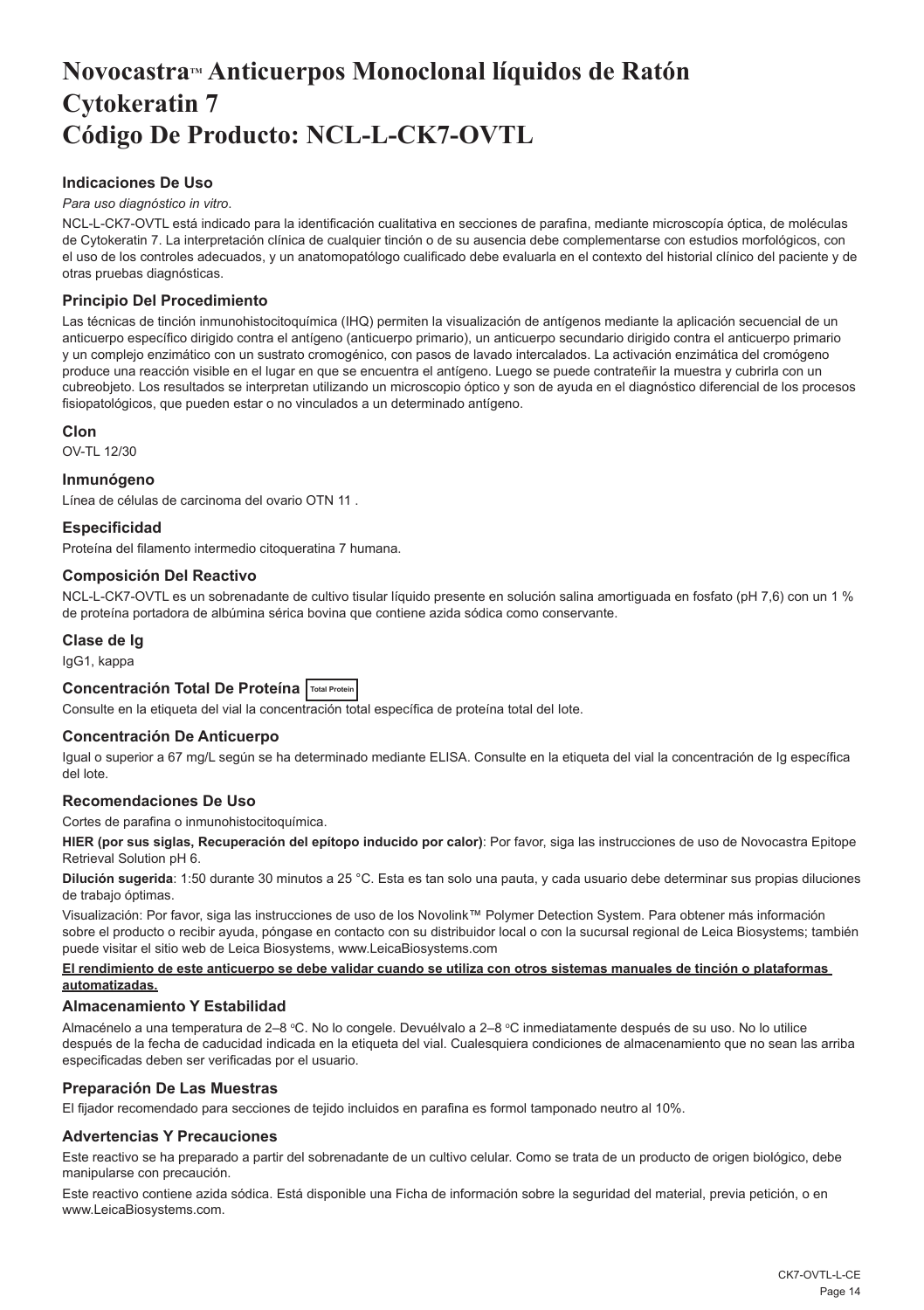Consulte las normativas nacionales, estatales, provinciales o municipales acerca de cómo desechar cualquier componente potencialmente tóxico.

Las muestras, antes y después de ser fijadas, así como todos los materiales expuestos a ellas, deben manipularse como susceptibles de transmitir una infección, y se deben desechar tomando las precauciones adecuadas.<sup>1</sup> No pipetee nunca los reactivos con la boca, y evite el contacto de la piel y de las membranas mucosas con los reactivos y las muestras. Si los reactivos o las muestras entran en contacto con zonas delicadas, lave éstas con abundante agua. Acuda inmediatamente al médico.

Reduzca al mínimo la contaminación microbiana de los reactivos; de lo contrario, podría producirse un aumento de la tinción no específica.

Cualquier tiempo o temperatura de incubación que no sean los aquí especificados pueden conducir a resultados erróneos. Cualquier cambio de tal naturaleza debe ser validado por el usuario.

## **Control De Calidad**

Las diferencias en el procesamiento de los tejidos y en los procedimientos técnicos del laboratorio del usuario pueden producir una variabilidad significativa en los resultados; por ello, es necesario que éste lleve a cabo regularmente los controles de su propio laboratorio, además de los siguientes procedimientos.

Los controles deben ser muestras frescas de autopsia, biopsia o quirúrgicas fijadas en formol, procesadas e incluidas en parafina, lo antes posible, de manera idéntica a la utilizada para la muestra o muestras del paciente o pacientes.

## **Control Tisular Positivo**

Se utiliza para indicar la preparación correcta de los tejidos y las técnicas de tinción adecuadas.

Debe incluirse un control tisular positivo por cada conjunto de condiciones de ensayo en cada tinción o serie de tinciones realizada.

Un tejido con una tinción positiva débil es más adecuado que un tejido con una tinción positiva intensa para lograr un control de calidad óptimo y para detectar niveles bajos de degradación del reactivo.<sup>2</sup>

El tejido de control positivo recomendado es endometrio.

Si el tejido de control positivo no muestra tinción positiva, los resultados de las muestras analizadas deben considerarse no válidos.

## **Control Tisular Negativo**

Debe examinarse después del control de tejido positivo, a fin de verificar la especificidad del marcado del antígeno diana por el anticuerpo primario.

El tejido de control negativo recomendado es cerebelo.

O bien, la variedad de diferentes tipos de células presentes en la mayoría de los cortes de tejido ofrece con frecuencia lugares de control negativo, pero esto debe ser verificado por el usuario.

Si aparece una tinción no específica, ésta tiene generalmente aspecto difuso. En cortes de tejido fijados excesivamente con formol puede observarse también una tinción esporádica del tejido conectivo. Utilice células intactas para la interpretación de los resultados de la tinción. A menudo, las células necróticas o degeneradas quedan teñidas de forma no específica.<sup>3</sup> También pueden observarse falsos positivos causados por la unión no inmunológica a proteínas o a productos de reacción del sustrato. Estos falsos positivos pueden estar causados también por enzimas endógenas tales como la pseudoperoxidasa (eritrocitos), la peroxidasa endógena (citocromo C), o la biotina endógena (por ejemplo, de hígado, mama, cerebro, riñón), en función del tipo de inmunotinción utilizada. Para diferenciar la actividad de las enzimas endógenas o los enlaces no específicos de las enzimas de la inmunorreactividad específica, pueden teñirse otros tejidos del paciente exclusivamente con cromógeno sustrato o con complejos enzimáticos (avidina-biotina, estreptavidina, polímeros marcados) y cromógeno sustrato respectivamente. Si se produce una tinción específica del control tisular negativo, los resultados de las muestras de los pacientes deben considerarse no válidos.

## **Control De Reactivo Negativo**

Utilice un control de reactivo negativo no específico en lugar del anticuerpo primario con un corte de cada muestra del paciente a fin de evaluar la tinción no específica y obtener una mejor interpretación de la tinción específica en el lugar en que se encuentra el antígeno.

## **Tejido Del Paciente**

Examine las muestras del paciente o pacientes teñidas con NCL-L-CK7-OVTL al final. La intensidad de la tinción positiva debe valorarse en el contexto de cualquier tinción de fondo no específica del control de reactivo negativo. Como con cualquier prueba inmunohistocitoquímica, un resultado negativo significa que no se ha detectado antígeno, y no que el antígeno esté ausente en las células o tejido probados. Si es necesario, use un panel de anticuerpos para identificar falsas reacciones negativas.

## **Resultados esperados**

## Teiidos normales

El clon OV-TL 12/30 detecta citoqueratina 7 en el citoplasma de un gran número de tipos de células epiteliales, incluyendo los tejidos epiteliales simples, complejos, de transición, ductales y glandulares. Tiñe sistemáticamente el endometrio, alveolos pulmonares, conductos de la bilis en el hígado, conductos pancreáticos, tiroides, túbulos convolutos distales y conductos recolectores del riñón. También se observó tinción en conductos mamarios y células acinosas de las glándulas salivares. Los tejidos no epiteliales, como el músculo liso, el tejido conectivo, el tejido linfoide y los vasos sanguíneos fueron sistemáticamente negativos (número total de tejidos sanos evaluados = 98).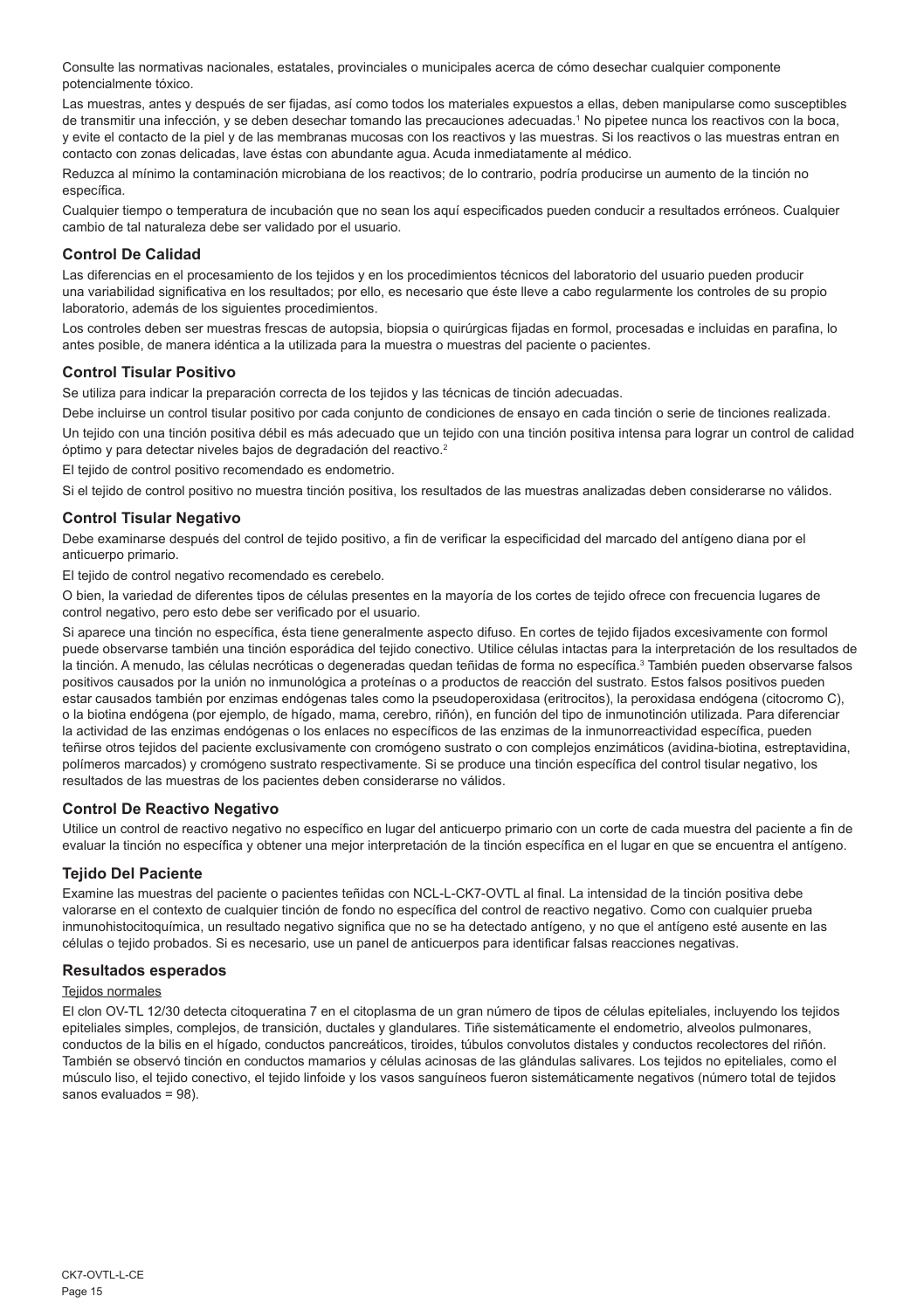### Tejidos tumorales

El clon OV-TL 12/30 produjo tinción en 23/38 adenocarcinomas del endometrio, 30/41 adenocarcinomas estomacales, 29/30 adenocarcinomas serosos de los ovarios, 25/38 carcinomas hepatocelulares del hígado, 5/23 carcinomas de células escamosas de la laringe, 2/3 carcinomas de células escamosas del cuello uterino, 4/13 carcinomas de células escamosas de las cavidades nasales y orales, 5/5 adenocarcinomas mucinosos de los ovarios, 3/3 adenocarcinomas del ovario, 2/2 carcinomas papilares tiroideos, 3/3 adenocarcinomas del páncreas, 3/3 adenocarcinomas pulmonares, 5/5 adenocarcinomas de la vesícula biliar, 2/3 carcinomas de células escamosas del esófago, 2/3 carcinomas ductales invasivos de la mama y 2/3 carcinomas de células de transición de la vejiga. No se detectó tinción en 0/2 adenocarcinomas de la próstata, 0/3 carcinomas renales de célula clara, 0/3 adenocarcinomas del colon y 0/3 astrocitomas (número total de casos anómalos evaluados = 227).

## **El NCL-L-CK7-OVTL está recomendado para la detección de la proteína citoqueratina 7 humana en tejidos normales y neoplásicos, como complemento de la histopatología tradicional con tinciones histoquímicas no inmunológicas.**

#### **Limitaciones Generales**

La inmunohistocitoquímica es un proceso de diagnóstico en varias fases que abarca: la formación especializada en la selección de los reactivos apropiados, la selección, fijación y procesamiento de tejidos, la preparación del portaobjeto para IHQ, y la interpretación de los resultados de la tinción.

La tinción de los tejidos depende de la manipulación y el procesamiento del tejido previos a la tinción. Una fijación, congelación, descongelación, lavado, secado, calentamiento o seccionamiento incorrectos, o la contaminación con otros tejidos o líquidos pueden generar artefactos, atrapamiento del anticuerpo o falsos negativos. La aparición de resultados incoherentes puede deberse a variaciones en los métodos de fijación y de inclusión, o a irregularidades inherentes al tejido.4

Una contratinción excesiva o incompleta puede poner en peligro la interpretación correcta de los resultados.

La interpretación clínica de cualquier tinción o de su ausencia debe complementarse con estudios morfológicos, con el uso de los controles adecuados, y un anatomopatólogo cualificado debe evaluarla en el contexto del historial clínico del paciente y de otras pruebas diagnósticas.

Los anticuerpos de Leica Biosystems Newcastle Ltd son para utilizarlos, según se indique, con secciones congeladas o incluidas en parafina, con requisitos de fijación específicos. Puede producirse una expresión inesperada del antígeno, especialmente en las neoplasias. La interpretación clínica de cualquier sección de tejido teñida debe incluir un análisis morfológico y la evaluación de los controles apropiados.

### **Bibliografía - General**

- 1. National Committee for Clinical Laboratory Standards (NCCLS). Protection of laboratory workers from infectious diseases transmitted by blood and tissue; proposed guideline. Villanova, P.A. 1991; 7(9). Order code M29-P.
- 2. Battifora H. Diagnostic uses of antibodies to keratins: a review and immunohistochemical comparison of seven monoclonal and three polyclonal antibodies. Progress in Surgical Pathology. 6:1–15. eds. Fenoglio-Preiser C, Wolff CM, Rilke F. Field & Wood, Inc., Philadelphia
- 3. Nadji M, Morales AR. Immunoperoxidase, part I: the techniques and pitfalls. Laboratory Medicine. 1983; 14:767.
- 4. Omata M, Liew CT, Ashcavai M, Peters RL. Nonimmunologic binding of horseradish peroxidase to hepatitis B surface antigen: a possible source of error in immunohistochemistry. American Journal of Clinical Pathology. 1980; 73:626.
- 5. Van de Molengraft FJJM, van Niekerk CC, Jap PHK, et al. OV-TL 12/30 (keratin 7 antibody) is a marker of glandular differentiation in lung cancer. Histopathology. 1993; 22:35–38.
- 6. van Niekerk CC, Jap PH, Ramaekers FC, et al. Immunohistochemical demonstration of keratin 7 in routinely fixed paraffin-embedded human tissues. Journal of Pathology. 1991; 165(2):145–152.

## **Correcciones A La Publicación Anterior**

Composición del reactivo, concentración total de proteína, recomendaciones de uso, advertencias y precauciones, resultados esperados.

## **Fecha De Publicación**

15 de abril de 2019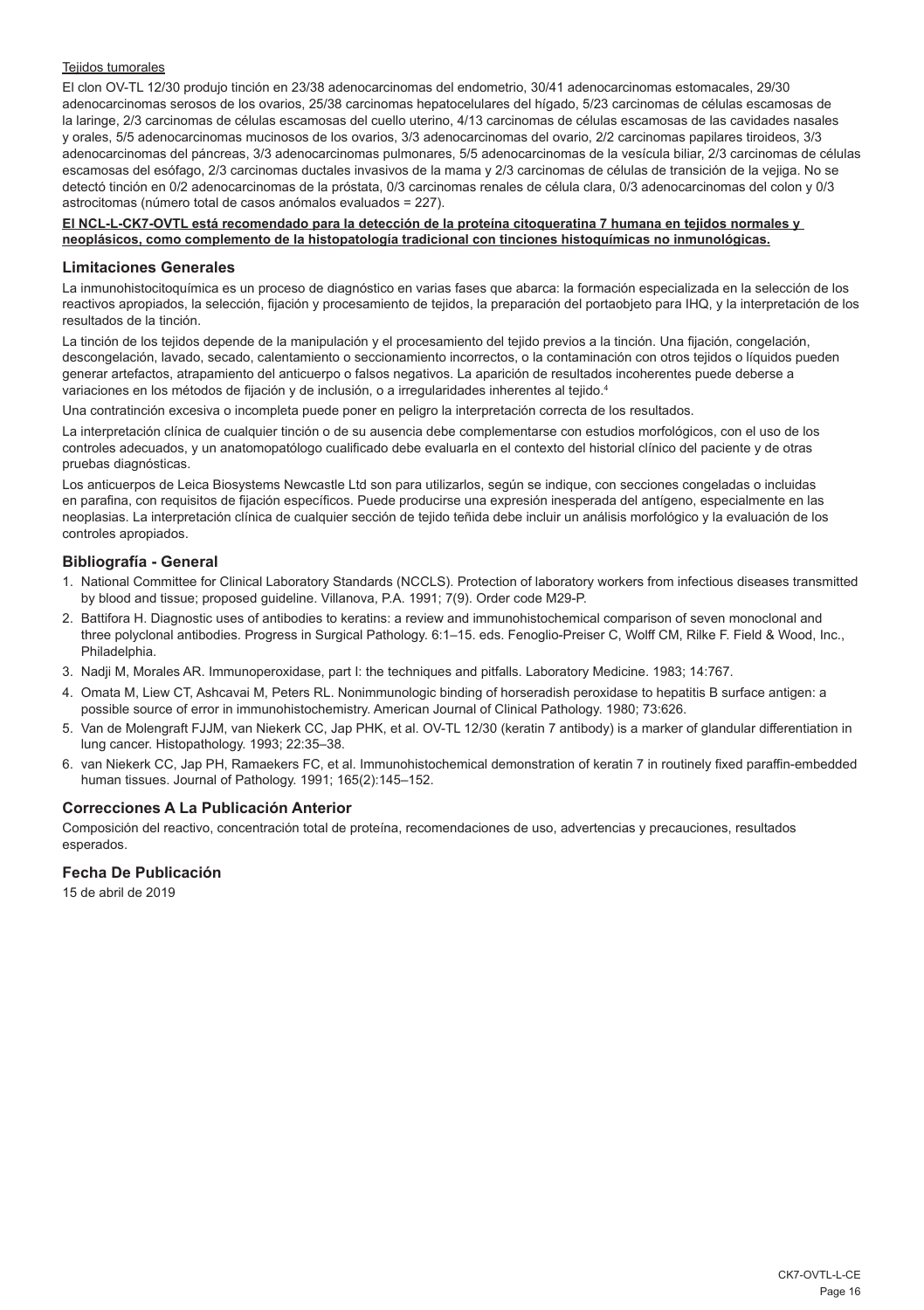## <span id="page-17-0"></span>**NovocastraTM Anticorpo Monoclonal líquido de Ratinho Cytokeratin 7 Código Do Produto: NCL-L-CK7-OVTL**

## **Utilização prevista**

### *Para utilização em diagnósticos in vitro*.

NCL-L-CK7-OVTL foi concebido para efectuar a identificação qualitativa da moléculas de Cytokeratin 7 por microscopia óptica, em secções parafinizadas. A interpretação clínica de qualquer coloração ou da sua ausência deve ser complementada por estudos morfológicos empregando os devidos controlos e deve ser avaliada por um patologista qualificado, dentro do contexto do historial clínico do doente e de outros testes de diagnóstico.

## **Princípio Do Procedimento**

As técnicas de coloração imunohistoquímica (IHQ) permitem que se faça a visualização de antígenos por meio da aplicação sequencial de um anticorpo específico do antígeno (o anticorpo primário), de um anticorpo secundário ao anticorpo primário, e de um complexo enzimático com um substrato cromogénico e etapas de lavagem de permeio. A activação enzimática do cromogénio resulta num produto de reacção visível no local do antígeno. A amostra pode então ser contrastada e coberta com uma lamela. Os resultados são interpretados por meio de um microscópio óptico, e ajudam a formular o diagnóstico diferencial dos processos fisiopatológicos, os quais podem ou não estar associados a antígenos específicos.

### **Clone**

OV-TL 12/30

### **Imunogénio**

Linha celular de carcinoma do ovário OTN 11.

## **Especificidade**

Proteína dos filamentos intermediários da citoceratina 7 humana.

### **Composição Do Reagente**

NCL-L-CK7-OVTL é um sobrenadante líquido da cultura de um tecido, apresentado em tampão fosfato-salino (pH 7,6) com 1% de proteína transportadora de albumina de soro de bovino e contendo azida de sódio como produto conservante.

### **Classe De Ig**

IgG1, capa

## **Concentração Total De Proteína Total Protein**

Consultar a etiqueta da ampola para determinar a concentração total de proteína do lote específico.

### **Concentração De Anticorpo**

Maior que ou igual a 67 mg/L, conforme determinado por ELISA. Consultar a etiqueta da ampola para determinar a concentração de Ig do lote específico.

## **Recomendações Sobre A Utilização**

Imunohistoquímica em cortes de parafina.

**Recuperação de epítopo induzida por calor (Heat Induced Epitope Retrieval, HIER):** Siga as instruções de utilização da Novocastra Epitope Retrieval Solution pH 6.

**Diluição sugerida**: 1:50 durante 30 minutos a 25 °C. Esta recomendação serve apenas de orientação e os utilizadores devem determinar as suas diluições ótimas de trabalho.

**Visualização**: Siga as instruções de utilização de Novolink™ Polymer Detection Systems. Para obter mais informações do produto ou apoio, contacte o seu distribuidor local ou o gabinete regional da Leica Biosystems ou, em alternativa, visite o site da Leica Biosystems, www.LeicaBiosystems.com/pt/

O desempenho deste anticorpo deve ser validado quando utilizado com outros sistemas de coloração manual ou plataformas automatizadas.

## **Armazenamento E Estabilidade**

Armazenar a 2–8 °C. Não congelar. Retornar à temperatura de 2–8 °C imediatamente após a utilização. Não utilizar após o prazo de validade indicado no rótulo do recipiente. As condições de armazenamento que diferirem das que se encontram especificadas acima devem ser verificadas pelo utilizador.

## **Preparação Das Amostras**

O fixador recomendado é formol tamponado neutro a 10% para secções de tecido envolvidas em parafina.

## **Avisos E Precauções**

Este reagente foi preparado a partir do sobrenadante de cultura celular. Visto ser um produto biológico, deve ser manuseado com o devido cuidado.

Este reagente contém azida de sódio. Encontra-se disponível uma Ficha de Dados de Segurança do Material, mediante pedido ou através do site www.LeicaBiosystems.com/pt/

Consultar a legislação aplicável em relação ao descarte de quaisquer componentes potencialmente tóxicos.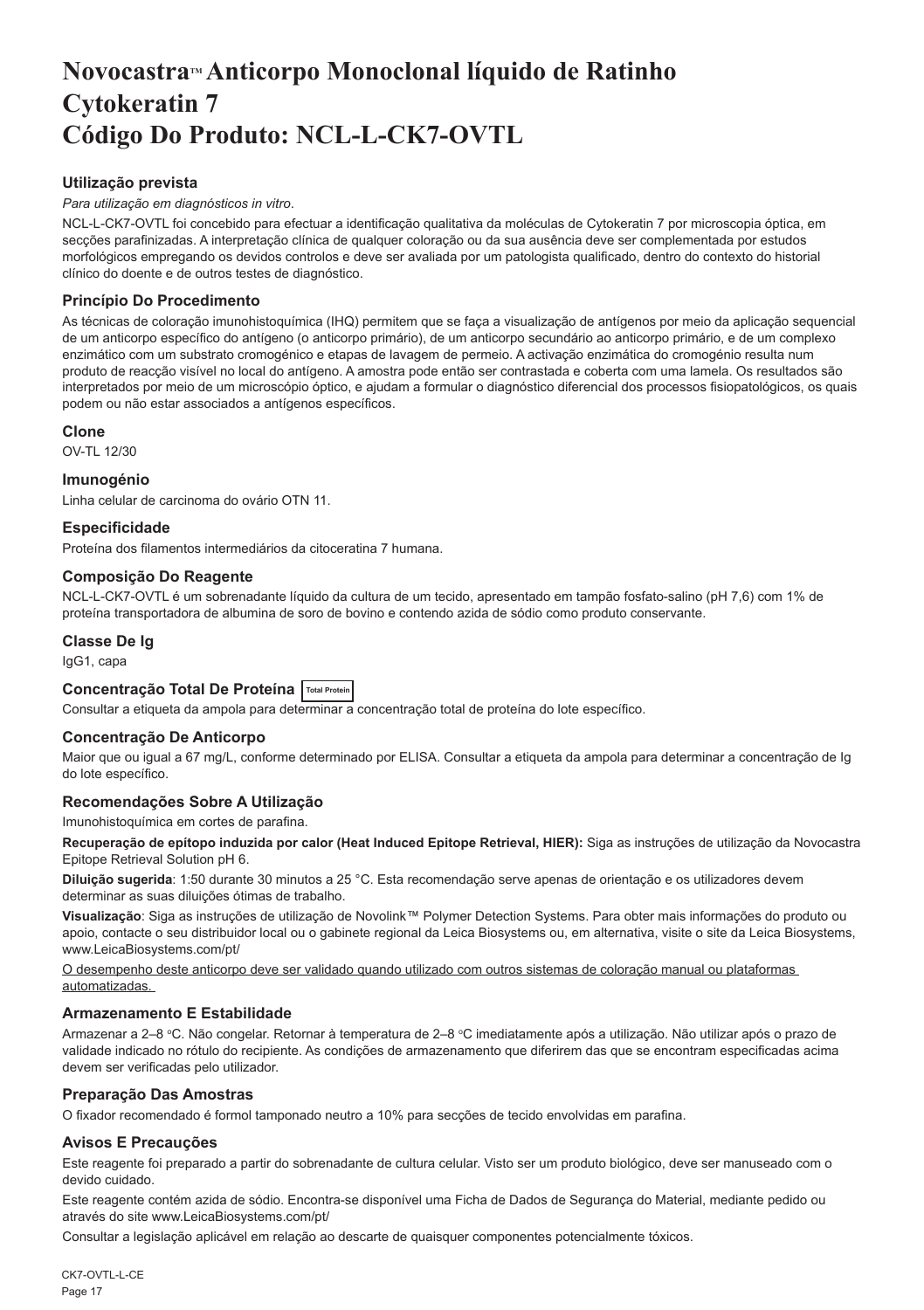As amostras, antes e depois da sua fixação, bem como todos os materiais expostos às mesmas, devem ser manipulados como se tivessem a capacidade de transmitir infecções e devem ser descartados com as devidas precauções.<sup>1</sup> Não pipetar nunca os reagentes com a boca e evitar o contacto entre a pele e membranas mucosas e os reagentes e amostras. Caso os reagentes ou amostras entrem em contacto com áreas sensíveis, lavar com grandes quantidades de água. Consultar um médico.

Minimizar a contaminação microbiana dos reagentes para evitar a possibilidade do aumento da coloração não específica.

Os períodos de incubação ou temperaturas diferentes dos que foram especificados poderão dar azo a resultados errados. Todas as alterações desse tipo devem ser validadas pelo utilizador.

## **Controlo Da Qualidade**

As diferenças entre os diferentes métodos e técnicas de processamento de tecidos no laboratório do utilizador podem causar uma grande variabilidade de resultados, requerendo a realização frequente de controlos internos suplementares aos procedimentos que se seguem.

Os controlos devem ser amostras de autópsia/biopsia/cirurgia frescas, fixadas em formol, processadas e envolvidas em cera parafínica logo que possível, da mesma maneira que a(s) amostra(s) do(s) doente(s).

## **Controlo De Tecido Positivo**

Usado para assinalar os tecidos correctamente preparados e as técnicas de coloração indicadas.

Cada conjunto de condições de testes, em cada processo de coloração, deve incluir um controlo de tecido positivo.

Os tecidos com uma coloração positiva fraca são mais indicados do que os têm uma coloração positiva forte para proporcionarem um controlo de qualidade óptimo, bem como para detectar níveis reduzidos de degradação dos reagentes.<sup>2</sup>

O tecido de controlo positivo recomendado é o endométrio.

Se o controlo de tecido positivo não demonstrar uma coloração positiva, os resultados obtidos com as amostras de testes devem ser considerados inválidos.

## **Controlo De Tecido Negativo**

Este deve ser examinado depois do controlo de tecido positivo para verificar a especificidade da marcação do antígeno objectivado pelo anticorpo primário.

O controlo de tecido negativo recomendado é o cerebelo.

Alternativamente, a variedade de diferentes tipos de células presentes na maioria das secções de tecidos oferece muitas vezes locais de controlo negativo, mas isto deve ser verificado pelo utilizador.

A coloração não específica, caso ocorra, tem geralmente um aspecto difuso. A coloração esporádica do tecido conjuntivo pode também ter lugar em secções de tecido excessivamente fixado em formol. Devem utilizar-se células intactas para a interpretação dos resultados da coloração. As células necróticas ou degeneradas causam muitas vezes uma coloração não específica.<sup>3</sup> Podem

verificar-se resultados positivos falsos devido à ligação não imunológica de proteínas ou de produtos da reacção do substrato. Esses resultados podem também ser causados por enzimas endógenas tais como a pseudoperoxidase (eritrócitos), a peroxidase endógena (citocromo C), ou a biotina endógena (ex. no fígado, mama, cérebro ou rim) dependendo do tipo de imunocoloração utilizado. Para diferenciar entre a actividade das enzimas endógenas e as ligações não específicas de enzimas de imunoreactividade específica, podem colorir-se tecidos adicionais dos doentes exclusivamente com substrato cromogénio ou com complexos de enzimas (avidina-biotina, estreptavidina, polímero marcado) e substrato-cromogénio, respectivamente. Se ocorrer a coloração específica no controlo de tecido negativo, os resultados dos testes feitos com as amostras do doente devem ser considerados inválidos.

## **Controlo De Reagente Negativo**

Utilizar um controlo de reagente negativo não específico em vez do anticorpo primário com uma secção de cada amostra de doente para avaliar a coloração não específica e permitir uma melhor interpretação da coloração específica no local do antígeno.

## **Tecido Do Doente**

Examinar as amostras do doente coloridas com NCL-L-CK7-OVTL em último lugar. A intensidade da coloração positiva deve ser avaliada dentro do contexto de qualquer coloração não específica de fundo do controlo de reagente negativo. Tal como com qualquer teste imunohistoquímico, um resultado negativo significa que o antígeno não foi detectado, e não que o antígeno se encontrava ausente das células ou tecido analisados. Se necessário, deve utilizar-se um painel de anticorpos para identificar reacções falso-negativas.

## **Resultados Previstos**

## Tecidos normais

O clone OV-TL 12/30 deteta citoqueratina 7 no citoplasma de uma grande quantidade de tipos de células epiteliais incluindo epitélio simples, complexo, de transição, ductal e glandular. Cora constantemente o endométrio, alvéolos pulmonares, ductos biliares no fígado, ductos pancreáticos, tiroide, túbulos contornados distais e ductos coletores no rim. Observou-se igualmente coloração em ductos de mama e nas células acinosas das glândulas salivares. Tecidos não epiteliais, como músculo liso, tecido conjuntivo, tecido linfoide e vasos sanguíneos foram consistentemente negativos (número total de tecidos normais avaliados = 98).

## Tecidos tumorais

O clone OV-TL 12/30 corou 23/38 adenocarcinomas endometrioides, 30/41 adenocarcinomas do estômago, 29/30 adenocarcinomas serosos do ovário, 25/38 carcinomas hepatocelulares do fígado, 5/23 carcinomas das células escamosas da laringe, 2/3 carcinomas das células escamosas do colo do útero, 4/13 carcinomas das células escamosas das cavidades nasais e orais, 5/5 adenocarcinomas mucosas do ovário, 3/3 adenocarcinomas do ovário, 2/2 carcinomas papilares da tiroide, 3/3 adenocarcinomas do pâncreas, 3/3 adenocarcinomas do pulmão, 5/5 adenocarcinomas da vesícula biliar, 2/3 carcinomas das células escamosas do esófago, 2/3 carcinomas ductais invasivos da mama e 2/3 carcinomas das células de transição da bexiga. Não se observou coloração em 0/2 adenocarcinomas da próstata, 0/3 carcinomas das células claras renais, 0/3 adenocarcinomas do cólon e 0/3 astrocitomas (número total de casos anormais avaliados = 227).

**NCL-L-CK7-OVTL é recomendado para a deteção de proteína de citoceratina 7 humana em tecidos normais e neoplásicos, como auxiliar da histopatologia convencional, através da utilização de corantes histoquímicos não imunológicos.**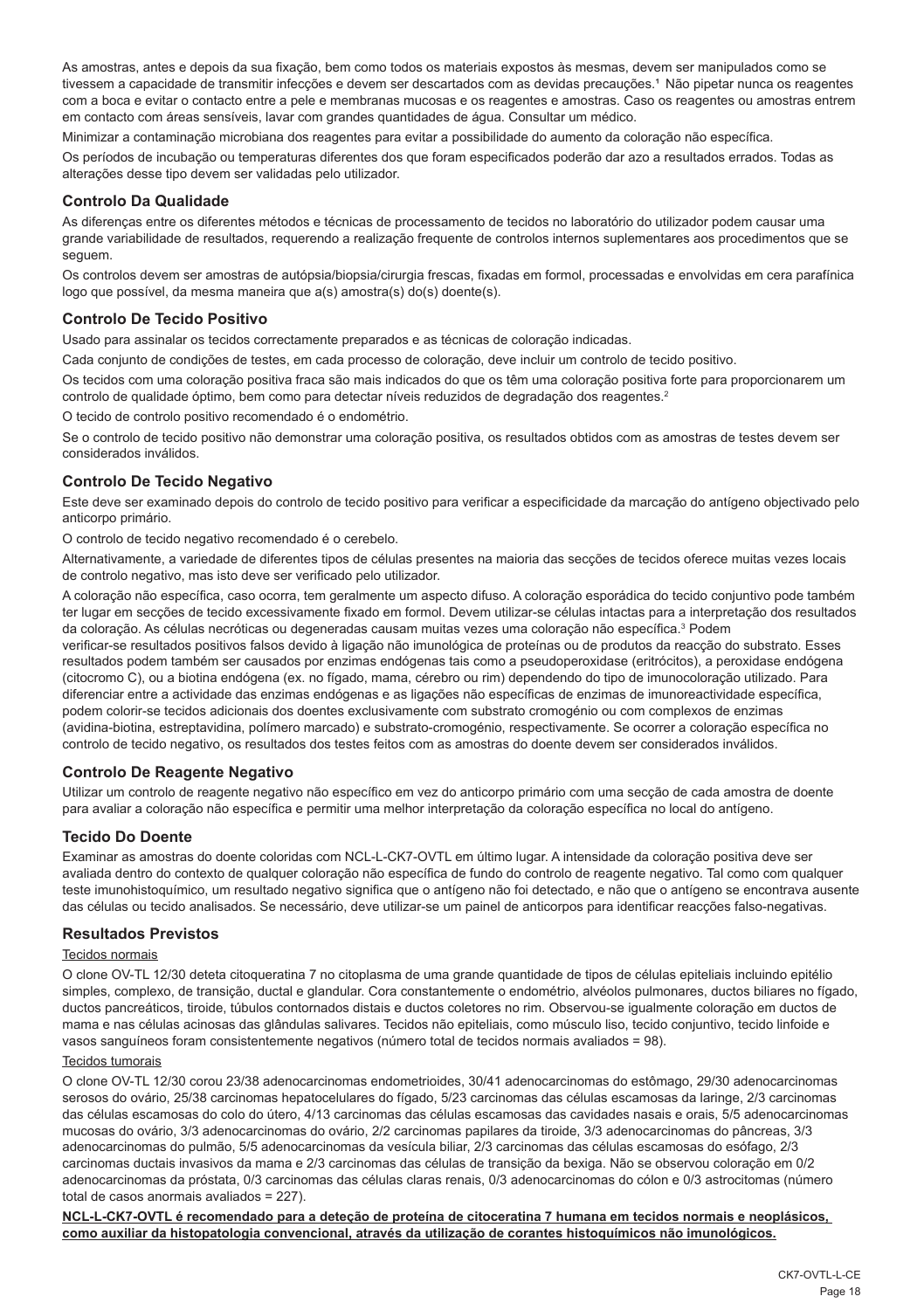## **Limitações Gerais**

A imunohistoquímica é um processo diagnóstico em múltiplas etapas que consta de: uma formação especializada na selecção dos reagentes apropriados, selecção, fixação e processamento de tecidos, preparação das lâminas de IHQ e interpretação dos resultados das colorações.

A coloração de tecidos depende do seu manuseamento e processamento antes da sua coloração. A fixação, congelação, descongelação, lavagem, secagem, aquecimento ou corte incorrectos das amostras, ou a sua contaminação com outros tecidos ou fluidos, podem produzir artefactos, retenção de anticorpos, ou resultados falso-negativos. Os resultados inconsistentes podem dever-se a variações nos métodos de fixação e envolvimento ou a irregularidades inerentes ao tecido.4

Uma contrastação excessiva ou incompleta pode comprometer a correcta interpretação dos resultados.

A interpretação clínica de qualquer coloração ou da sua ausência deve ser complementada por estudos morfológicos empregando os devidos controlos e deve ser avaliada por um patologista qualificado, dentro do contexto do historial clínico do doente e de outros testes de diagnóstico.

Os anticorpos da Leica Biosystems Newcastle Ltd destinam-se a serem utilizados, conforme indicado, em secções de tecido ou congeladas ou envolvidas em parafina, com requisitos de fixação específicos. Pode ocorrer uma expressão inesperada de antígeno, especialmente em neoplasmas. A interpretação clínica de qualquer secção de tecido colorido deverá incluir a análise morfológica e a avaliação de controlos apropriados.

## **Bibliografia - Geral**

- 1. National Committee for Clinical Laboratory Standards (NCCLS). Protection of laboratory workers from infectious diseases transmitted by blood and tissue; proposed guideline. Villanova, P.A. 1991; 7(9). Order code M29-P.
- 2. Battifora H. Diagnostic uses of antibodies to keratins: a review and immunohistochemical comparison of seven monoclonal and three polyclonal antibodies. Progress in Surgical Pathology. 6:1–15. eds. Fenoglio-Preiser C, Wolff CM, Rilke F. Field & Wood, Inc., Philadelphia.
- 3. Nadji M, Morales AR. Immunoperoxidase, part I: the techniques and pitfalls. Laboratory Medicine. 1983; 14:767.
- 4. Omata M, Liew CT, Ashcavai M, Peters RL. Nonimmunologic binding of horseradish peroxidase to hepatitis B surface antigen: a possible source of error in immunohistochemistry. American Journal of Clinical Pathology. 1980; 73:626.
- 5. Van de Molengraft FJJM, van Niekerk CC, Jap PHK, et al. OV-TL 12/30 (keratin 7 antibody) is a marker of glandular differentiation in lung cancer. Histopathology. 1993; 22:35–38.
- 6. van Niekerk CC, Jap PH, Ramaekers FC, et al. Immunohistochemical demonstration of keratin 7 in routinely fixed paraffin-embedded human tissues. Journal of Pathology. 1991; 165(2):145–152.

## **Emendas Da Edição Anterior**

Composição do Reagente, Concentração Total de Proteína, Recomendações Sobre a Utilização, Avisos e Precauções, Resultados Previstos.

## **Data De Emissão**

15 de Abril de 2019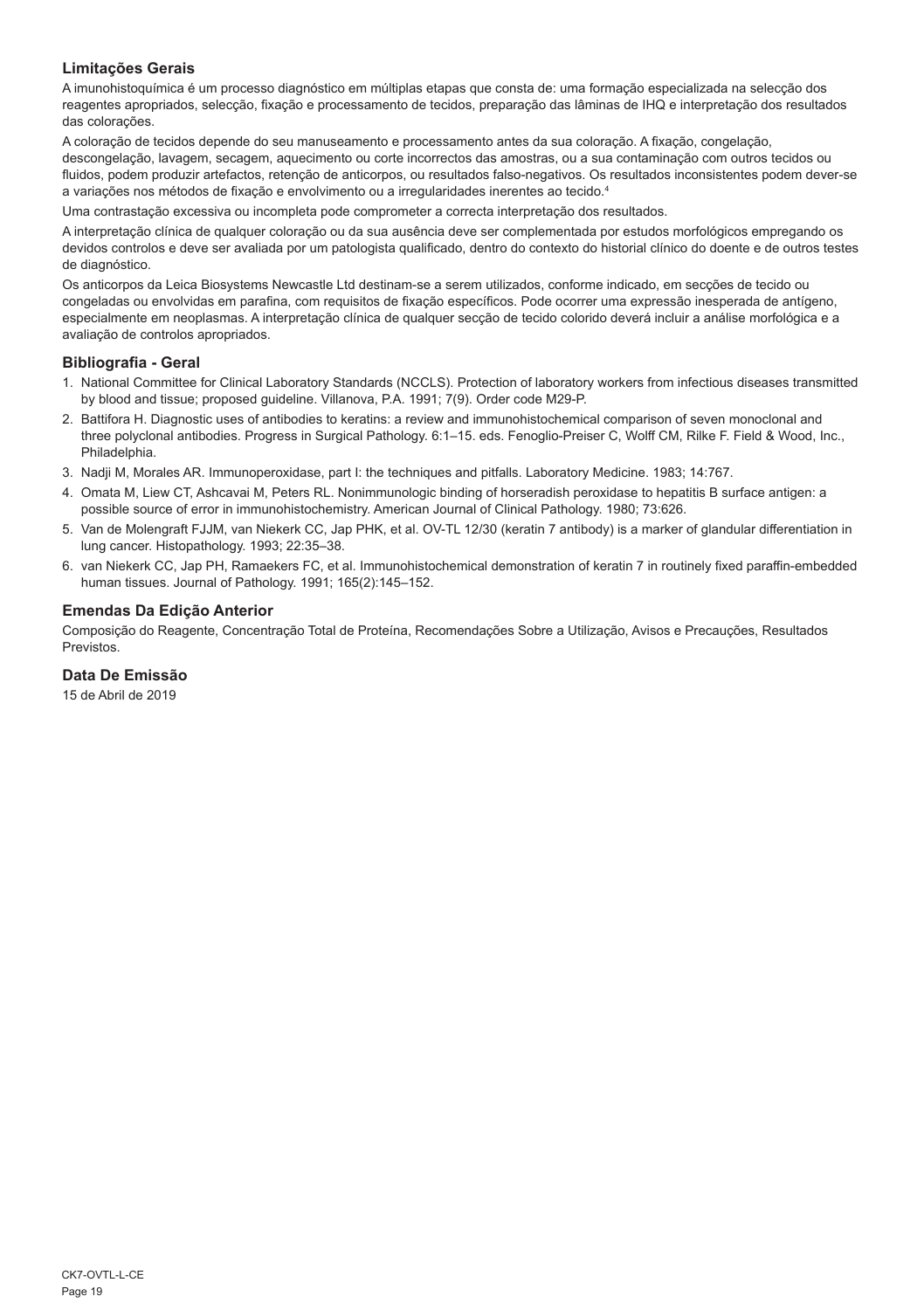## <span id="page-20-0"></span>Novocastra™ Flytande Monoklonal Musantikropp **Cytokeratin 7 Produktkod: NCL-L-CK7-OVTL**

## **Avsedd Användning**

## *För in vitro diagnostisk användning*.

NCL-L-CK7-OVTL är avsedd för kvalitativ identifiering med ljusmikroskopi av Cytokeratin 7-molekyler i paraffinsnitt. Den kliniska tolkningen av all färgning eller dess frånvaro bör kompletteras med morfologiska undersökningar som använder korrekta kontroller och utvärderas av kvalificerad patolog inom ramen för patientens kliniska anamnes och andra diagnostiska tester.

## **Metodens Princip**

Immunhistokemiska (IHC) färgningstekniker tillåter visualisering av antigener genom sekvenstillämpning av en specifik antikropp till antigenet (primär antikropp), en sekundär antikropp till den primära antikroppen och ett enzymkomplex med ett kromogent substrat med inlagda tvättsteg. Den enzymatiska aktiveringen av kromogenet resulterar i en synlig reaktionsprodukt på antigenområdet. Proverna kan då kontrastfärgas och förses med täckglas. Resultaten tolkas med ljusmikroskop och bidrar till differentialdiagnosen av patofysiologiska processer som eventuellt kan associeras till ett särskilt antigen.

## **Klon**

OV-TL 12/30

## **Immunogen**

OTN 11 äggstockscarcinom cellinje.

## **Specificitet**

Intermediärt filamentprotein från humant cytokeratin 7.

## **Reagensinnehåll**

NCL-L-CK7-OVTL är en flytande vävnadskultursupernatant, som levereras i fosfatbuffrad saltlösning (pH 7,6) med 1 % bovint serumalbumin proteinbärare och med natriumazid som konserveringsmedel.

## **Ig-klass**

IgG1, kappa

**Total Proteinkoncentration Total Protein**

Se flaskans etikett för specifik, total proteinkoncentration.

## **Antikroppskoncentration**

Större än eller lika med 67 mg/l fastställt genom ELISA. Se flaskans etikett för specifik Ig-koncentration för satsen.

## **Rekommendationer Vid Användning**

Immunohistokemi på paraffinsnitt.

**Värmeinducerad epitopåtervinning (Heat Induced Epitope Retrieval, HIER):** Följ bruksanvisningen på Novocastra Epitope Retrieval Solution pH 6.

**Föreslagen spädning:** 1:50 i 30 minuter vid 25 °C. Detta tillhandahålls som en guide och användare bör bestämma sina egna optimala arbetsspädningar.

**Visualisering**: Följ bruksanvisningen i Novolink™ Polymer Detection Systems. Du kan få en kopia av materialsäkerhetsdatabladet genom att kontakta en lokal distributör eller Leica Biosystems regionkontor eller också på Leica Biosystems webbplats, www.LeicaBiosystems.com Denna antikropps prestanda ska valideras när den används tillsammans med andra manuella färgningssystem eller automatiska plattformar.

## **Förvaring Och Stabilitet**

Förvara vid 2–8 °C. Frys ej. Atergå till 2–8 °C direkt efter användning. Använd ej efter det utgångsdatum som anges på flaskans etikett. Förvaringsförhållanden som skiljer sig från de ovannämnda måste kontrolleras av användaren.

## **Preparation Av Prov**

Rekommenderat fixeringsmedel för paraffininbäddade vävnadssnitt är 10% neutralbuffrat formalin.

## **Varningar Och Försiktighetsåtgärder**

Reagenset har förberetts från supernatanten av vävnadsodlingar. Eftersom det är en biologisk produkt bör skälig försiktighet iakttas vid hantering.

Detta reagens innehåller natriumazid. Ett datablad för materialsäkerhet finns tillgängligt på begäran eller från www.LeicaBiosystems.com För kassering av potentiellt toxiska komponenter hänvisas till nationella eller lokala bestämmelser.

Före och efter fixering bör prover och alla material som har varit utsatta för dem hanteras som om det finns risk för att de kan överföra infektioner och kasseras med iakttagande av försiktighet.<sup>1</sup> Pipettera aldrig reagenser med munnen och se till att huden och slemhinnorna inte kommer i kontakt med reagens och prover. Om reagens eller prover kommer i kontakt med känsliga områden, tvätta med rikliga mängder vatten. Rådgör med läkare.

Minimera mikrobisk kontaminering av reagens annars kan en ökning av ospecifik färgning ske.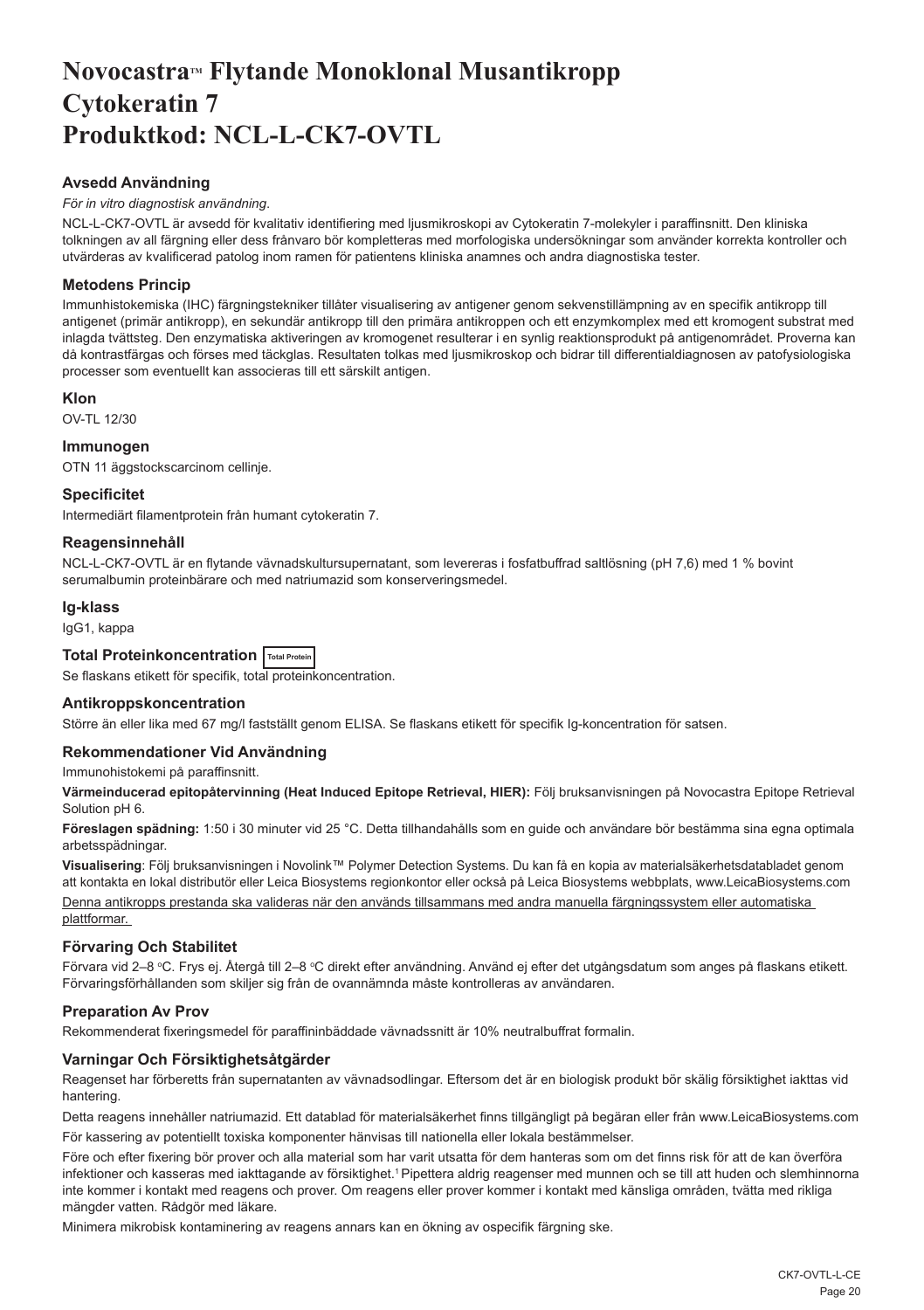Inkubationstider eller temperaturer som skiljer sig från dem som specificeras kan ge felaktiga resultat. Alla sådana förändringar måste kontrolleras av användaren.

## **Kvalitetskontroll**

Skillnader i vävnadsbehandling och tekniska metoder i användarens laboratorium kan ge stor variation i resultaten vilket kan göra det nödvändigt att genomföra regelbundna interna kontroller utöver följande metoder.

Kontroller bör vara färska obduktions-/biopsi-/kirurgiprover som snarast möjligt formalinfixeras, bearbetas och paraffininbäddas på samma sätt som patientprover.

## **Positiv Vävnadskontroll**

Används för att ange korrekt förberedda vävnader och rätt färgningstekniker.

En positiv vävnadskontroll bör ingå i varje uppsättning av testförhållanden vid varje färgningskörning.

En vävnad med svag positiv färgning är mer lämplig för optimal kvalitetskontroll och för att upptäcka låga nivåer av reagensdegradering än en vävnad med stark positiv färgning.<sup>2</sup>

Livmoderslemhinna rekommenderas som positiv kontrollvävnad.

Om den positiva vävnadskontrollen inte uppvisar positiv färgning bör resultat med testproverna anses vara ogiltiga.

## **Negativ Vävnadskontroll**

Bör undersökas efter den positiva vävnadskontrollen för att fastställa specificiteten för märkningen av målantigenet med den primära antikroppen

Lillhjärnan rekommenderades som negativ kontrollvävnad.

Alternativt ger ofta en mängd olika celltyper som finns i de flesta vävnadssnitt negativa kontrollområden men detta bör kontrolleras av användaren.

Ospecifik färgning, om det förekommer, har ofta ett diffust utseende. Sporadisk färgning av bindväv kan också observeras i snitt från överflödigt formalinfixerade vävnader. Använd intakta celler för tolkning av färgningsresultat. Nekrotiska eller degenererade celler färgar ofta ospecifikt.<sup>s</sup> Falskt positiva resultat kan uppstå p.g.a. icke-immunologisk bindning av proteiner eller substratreaktionsprodukter. De kan också orsakas av endogena enzymer som pseudoperoxidas (erytrocyter), endogent peroxidas (cytokrom C) eller endogent biotin (t.ex. lever, bröst, hjärna, njure) beroende på typ av immunfärgning som används. För att skilja endogen enzymaktivitet eller ospecifik enzymbindning från specifik immunreaktivitet kan ytterligare patientvävnader färgas exklusivt med respektive substratkromogen eller enzymkomplex (avidin-biotin, streptavidin, märkt polymer) och substrat-kromogen. Om specifik färgning sker i den negativa vävnadskontrollen bör resultat med patientprover anses vara ogiltiga.

## **Negativ Reagenskontroll**

Använd en ospecifik negativ reagenskontroll istället för den primära antikroppen med ett snitt från varje patientprov för att utvärdera ospecifik färgning och tillåta bättre tolkning av specifik färgning på antigenområdet.

## **Patientvävnad**

Undersök patientprover färgade med NCL-L-CK7-OVTL sist. Positiv färgningsintensitet bör utvärderas inom ramen för all ospecifik bakgrundsfärgning av den negativa reagenskontrollen. Som vid alla immunhistokemiska tester betyder ett negativt resultat att antigenet inte upptäcktes och inte att det inte förekom i de analyserade cellerna/vävnaderna. Använd vid behov en antikroppspanel för att identifiera falskt negativa reaktioner.

## **Förväntade Resultat**

## Normal vävnad

Klon OV-TL 12/30 detekterar cytokeratin 7 i cytoplasman hos ett stort antal celler av epitelial typ, inklusive enkel, komplex, övergångs-, duktalt och glandulärt epitel. Det färgar konsekvent endometriet, lungalveolerna, gallgångarna i levern, pankreasgångarna, sköldkörteln, distala, spiralformiga tubuli och samlingskanalerna i njure. Färgning sågs också i bröstgångarna och i de acinära cellerna i spottkörtlarna. Icke-epiteliala vävnader, såsom glattmuskulatur, bindvävnad, lymfoidvävnad och blodkärl, var konsekvent negativa (totalt normala vävnader som utvärderades = 98).

### Tumörvävnader

Klon OV-TL 12/30 färgade 23/38 endometroida adenocarcinom, 30/41 adenocarcinom i magen, 29/30 serösa adenocarcinom i äggstock, 25/38 hepatocellulära carcinom i levern, 5/23 skvamösa carcinom i struphuvudet, 2/3 skivepitelcancer i cervix, 4/13 skvamösa carcinom i nasala och orala håligheter, 5/5 mucinösa adenocarcinom i äggstock, 3/3 adenocarcinom i äggstock, 2/2 papillära carcinom i sköldkörteln, 3/3 adenocarcinom i pankreas, 3/3 adenocarcinom i lunga, 5/5 adenocarcinom i gallblåsan, 2/3 skivepitelcancer i matstrupen, 2/3 invasiva, duktala carcinom i bröst och 2/3 övergångscellcarcinom i urinblåsan. Ingen färgning sågs i 0/2 adenocarcinom i prostata, 0/3 klarcellscarcinom i njure, 0/3 adenocarcinom i tjocktarmen och 0/3 astrocytom (totalt antal onormala fall som utvärderades  $= 227$ 

### **NCL-L-CK7-OVTL rekommenderas för detektering av humant cytokeratin 7-protein i normala eller neoplastiska vävnader, som tillägg till konventionell histopatologi med användning av icke-immunologiska histokemiska färger.**

## **Allmänna Begränsningar**

Immunhistokemi är en diagnostisk process i flera steg som kräver specialiserad utbildning i urvalet av lämpliga reagens, val av vävnad, fixering och bearbetning, förberedelse av IHC-objektglaset samt tolkning av färgningsresultaten.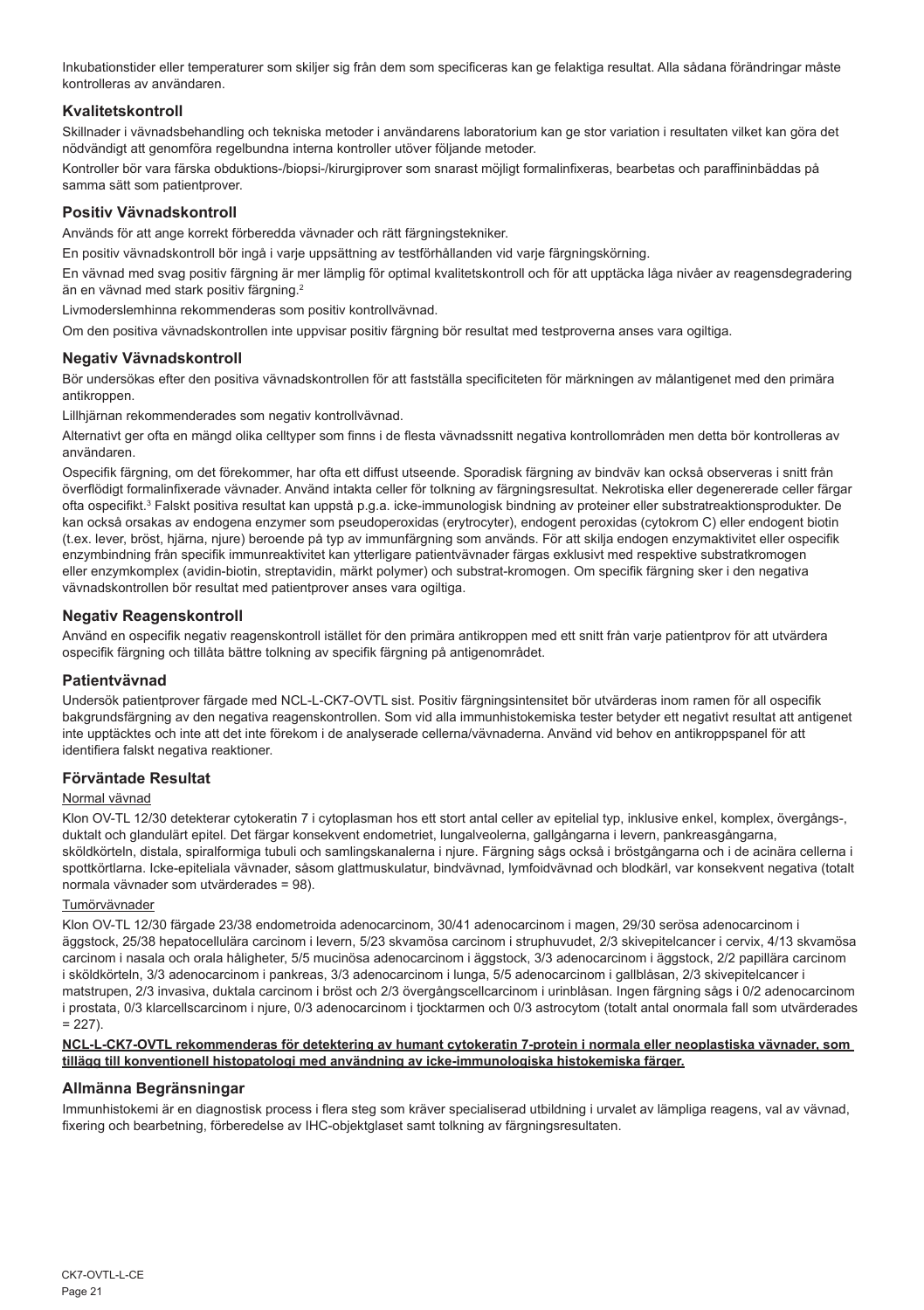Vävnadsfärgning påverkas av hantering och bearbetning av vävnaden före färgningen. Felaktig fixering, nedfrysning, upptining, tvättning, torkning, uppvärmning, snittning eller kontaminering av andra vävnader eller vätskor kan framställa artefakter, infångande av antikroppar eller falskt negativa resultat. Motsägelsefulla resultat kan bero på variationer av fixerings- och inbäddningsmetoder eller på naturliga oregelbundenheter i vävnaden.4

Överflödig eller ofullständig kontrastfägning kan försvåra en korrekt tolkning av resultatet.

Den kliniska tolkningen av all färgning eller dess frånvaro bör kompletteras med morfologiska undersökningar som använder korrekta kontroller och utvärderas av kvalificerad patolog inom ramen för patientens kliniska anamnes och andra diagnostiska tester.

Antikroppar från Leica Biosystems Newcastle Ltd är till för användning så som anges på antingen frysta eller paraffininbäddade snitt med specifika fixeringskrav. Oväntat antigenuttryck kan ske, speciellt i neoplasmer. Morfologisk analys och utvärdering av lämpliga kontroller måste ingå i den kliniska tolkningen av alla färgade vävnadssnitt.

## **Bibliografi - Allmän**

- 1. National Committee for Clinical Laboratory Standards (NCCLS). Protection of laboratory workers from infectious diseases transmitted by blood and tissue; proposed guideline. Villanova, P.A. 1991; 7(9). Order code M29-P.
- 2. Battifora H. Diagnostic uses of antibodies to keratins: a review and immunohistochemical comparison of seven monoclonal and three polyclonal antibodies. Progress in Surgical Pathology. 6:1–15. eds. Fenoglio-Preiser C, Wolff CM, Rilke F. Field & Wood, Inc., Philadelphia.
- 3. Nadji M, Morales AR. Immunoperoxidase, part I: the techniques and its pitfalls. Laboratory Medicine. 1983; 14:767.
- 4. Omata M, Liew CT, Ashcavai M, Peters RL. Nonimmunologic binding of horseradish peroxidase to hepatitis B surface antigen: a possible source of error in immunohistochemistry. American Journal of Clinical Pathology. 1980; 73:626.
- 5. Van de Molengraft FJJM, van Niekerk CC, Jap PHK, et al. OV-TL 12/30 (keratin 7 antibody) is a marker of glandular differentiation in lung cancer. Histopathology. 1993; 22:35–38.
- 6. van Niekerk CC, Jap PH, Ramaekers FC, et al. Immunohistochemical demonstration of keratin 7 in routinely fixed paraffin-embedded human tissues. Journal of Pathology. 1991; 165(2):145–152.

## **Rättelser Av Tidigare Utgivning**

Reagenskomposition, total proteinkoncentration, antikroppskoncentration, rekommendationer om användning, varningar och försiktighetsåtgärder, förväntade resultat.

## **Utgivningsdatum**

15 april 2019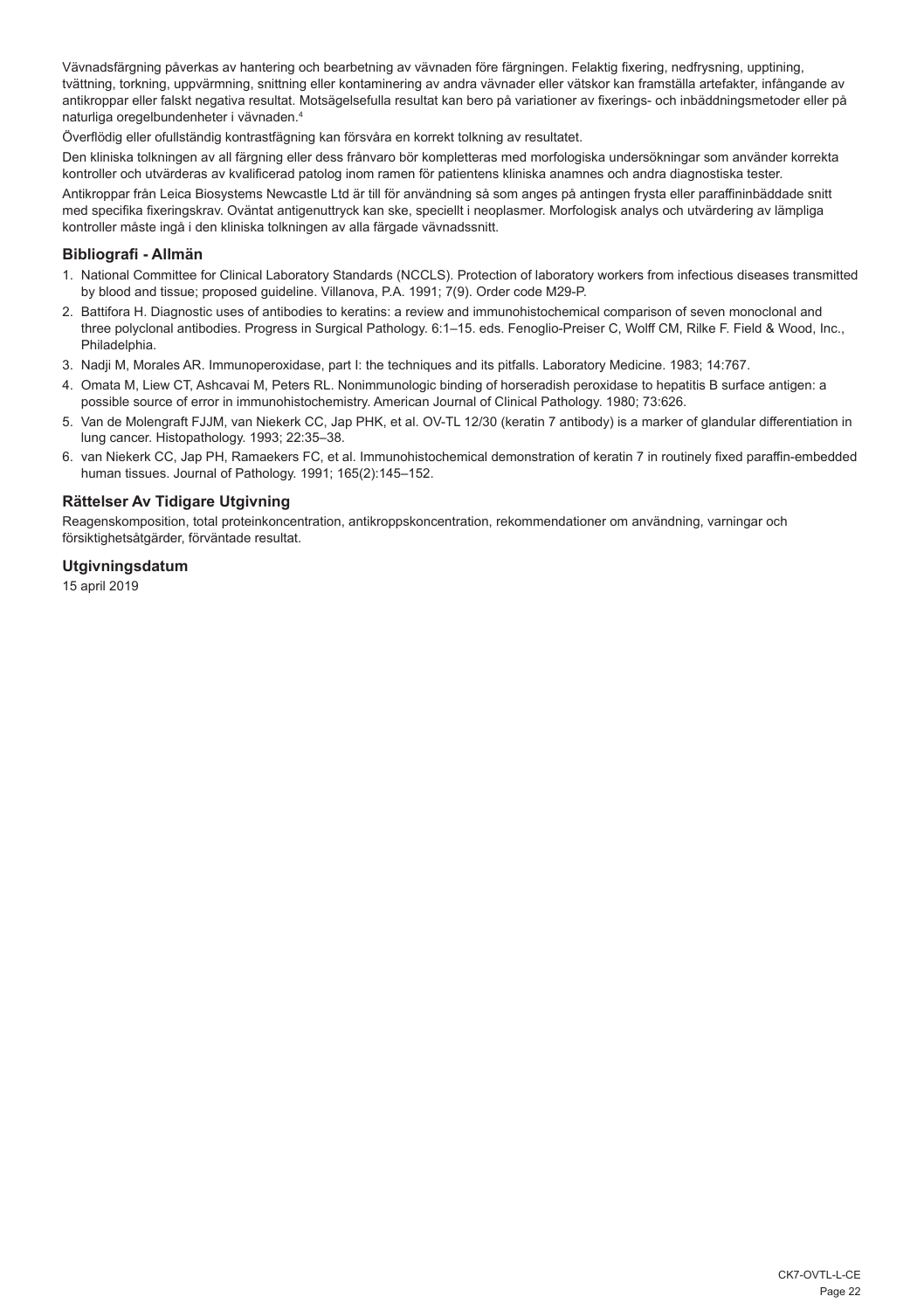## <span id="page-23-0"></span>**NovocastraTM Υγρό μονοκλωνικό αντίσωμα ποντικού Cytokeratin 7 Κωδικός είδους: NCL-L-CK7-OVTL**

## **Χρήση Για Την Οποία Προορίζεται**

## *Για in vitro διαγνωστική χρήση*.

Το NCL-L-CK7-OVTL προορίζεται για την ποιοτική ταυτοποίηση με μικροσκοπία φωτός της ανθρώπινης Μόρια Cytokeratin 7 σε τομές<br>παραφίνης. Η κλινική ερμηνεία οποιασδήποτε χρώσης ή της απουσίας της θα πρέπει να συμπληρώνεται μ που χρησιμοποιούν σωστούς μάρτυρες και θα πρέπει να αξιολογείται στα πλαίσια του κλινικού ιστορικού του ασθενούς και άλλων διαγνωστικών εξετάσεων από ειδικευμένο παθολογοανατόμο.

## **Αρχή Της Διαδικασίας**

Οι τεχνικές ανοσοϊστοχημικής (IHC) χρώσης επιτρέπουν την οπτικοποίηση των αντιγόνων μέσω της διαδοχικής εφαρμογής ενός ειδικού αντισώματος στο αντιγόνο (πρωτοταγές αντίσωμα), ενός δευτεροταγούς αντισώματος στο πρωτοταγές αντίσωμα και ενός ενζυμικού συμπλόκου με χρωμογόνο υπόστρωμα με παρεμβαλλόμενα βήματα πλύσης. Η ενζυμική ενεργοποίηση του χρωμογόνου έχει ως αποτέλεσμα το σχηματισμό ενός ορατού προϊόντος αντίδρασης στη θέση του αντιγόνου. Το δείγμα μπορεί κατόπιν να υποβληθεί σε αντίχρωση και να καλυφθεί με καλυπτρίδα. Τα αποτελέσματα ερμηνεύονται με χρήση μικροσκοπίου φωτός και βοηθούν στη διαφορική διάγνωση παθοφυσιολογικών εξεργασιών, οι οποίες ενδέχεται ή όχι να σχετίζονται με ένα συγκεκριμένο αντιγόνο.

## **Κλώνος**

OV-TL 12/30

## **Ανοσογόνο**

OTN 11, κυτταρική σειρά καρκινώματος ωοθηκών.

## **Ειδικότητα**

Ενδιάμεση ινιδιακή πρωτεΐνη της ανθρώπινης κυτοκερατίνης 7.

## **Σύνθεση Αντιδραστηρίου**

Το NCL-L-CK7-OVTL είναι ένα κεκαθαρμένο κλάσμα, που παρουσιάζεται σε αλατούχο ρυθμιστικό διάλυμα φωσφορικών (pH 7,6) με 1% πρωτεΐνη-φορέα αλβουμίνης βόειου ορού που περιέχει αζίδιο του νατρίου ως συντηρητικό.

## **Τάξη Ig**

IgG1, κ

## **Ολική Συγκέντρωση Πρωτεΐνης Total Protein**

Για την ολική συγκέντρωση πρωτεΐνης που είναι ειδική για την εκάστοτε παρτίδα, ανατρέξτε στην ετικέτα του φιαλιδίου.

## **Συγκέντρωση Αντισώματος**

Μεγαλύτερη ή ίση με 67 mg/L, όπως προσδιορίζεται με ELISA. Για τη συγκέντρωση Ig που είναι ειδική για την εκάστοτε παρτίδα, ανατρέξτε στην ετικέτα του φιαλιδίου.

## **Συστάσεις Για Τη Χρήση**

## Ανοσοϊστοχημεία σε τομές παραφίνης.

**Ανάκτηση επιτόπων επαγόμενη με θερμότητα (Heat Induced Epitope Retrieval, HIER):** Παρακαλούμε ακολουθήστε τις οδηγίες<br>χρήσης για το Novocastra Epitope Retrieval Solution pH 6.

**Προτεινόμενη αραίωση:** 1:50 για 30 λεπτά σε 25 °C. Παρέχεται ως οδηγός και οι χρήστες θα πρέπει να καθορίζουν τις δικές τους βέλτιστες αραιώσεις εργασίας.

**Οπτικοποίηση:** Παρακαλούμε ακολουθήστε τις οδηγίες χρήσης των Novolink™ Polymer Detection Systems. Για περισσότερες πληροφορίες για το προϊόν ή για υποστήριξη, επικοινωνήστε με τον τοπικό διανομέα σας ή το περιφερειακό γραφείο της Leica Biosystems ή εναλλακτικά, επισκεφθείτε τον ιστότοπο της Leica Biosystems, www.LeicaBiosystems.com

Η απόδοση του συγκεκριμένου αντισώματος θα πρέπει να επικυρωθεί όταν χρησιμοποιηθεί μαζί με άλλα μη αυτόματα συστήματα χρώσης ή αυτοματοποιημένες πλατφόρμες.

### **Φύλαξη Και Σταθερότητα**

Φυλάσσετε στους 2–8 °C. Μην καταψύχετε. Επαναφέρετε στους 2–8 °C αμέσως μετά τη χρήση. Μη χρησιμοποιείτε μετά την ημερομηνία λήξης που αναγράφεται στην ετικέτα του φιαλιδίου. Τυχόν συνθήκες φύλαξης διαφορετικές από εκείνες που καθορίζονται παραπάνω πρέπει να επαληθεύονται από το χρήστη.

### **Παρασκευή Δείγματος**

Το συνιστώμενο μονιμοποιητικό είναι ουδέτερο ρυθμιστικό διάλυμα φορμόλης 10% για τομές ιστού εγκλεισμένες σε παραφίνη.

## **Προειδοποιήσεις Και Προφυλάξεις**

Το αντιδραστήριο αυτό έχει παρασκευαστεί από το υπερκείμενο κυτταροκαλλιέργειας. Επειδή είναι βιολογικό προϊόν, θα πρέπει να δίνεται εύλογη προσοχή κατά το χειρισμό του.

Αυτό το αντιδραστήριο περιέχει αζίδιο του νατρίου. Το Δελτίο Δεδομένων Ασφαλείας Υλικού διατίθεται κατόπιν αιτήματος ή από τη διεύθυνση www.LeicaBiosystems.com

Συμβουλευτείτε τους ομοσπονδιακούς, πολιτειακούς ή τοπικούς κανονισμούς για απόρριψη τυχόν δυνητικώς τοξικών συστατικών.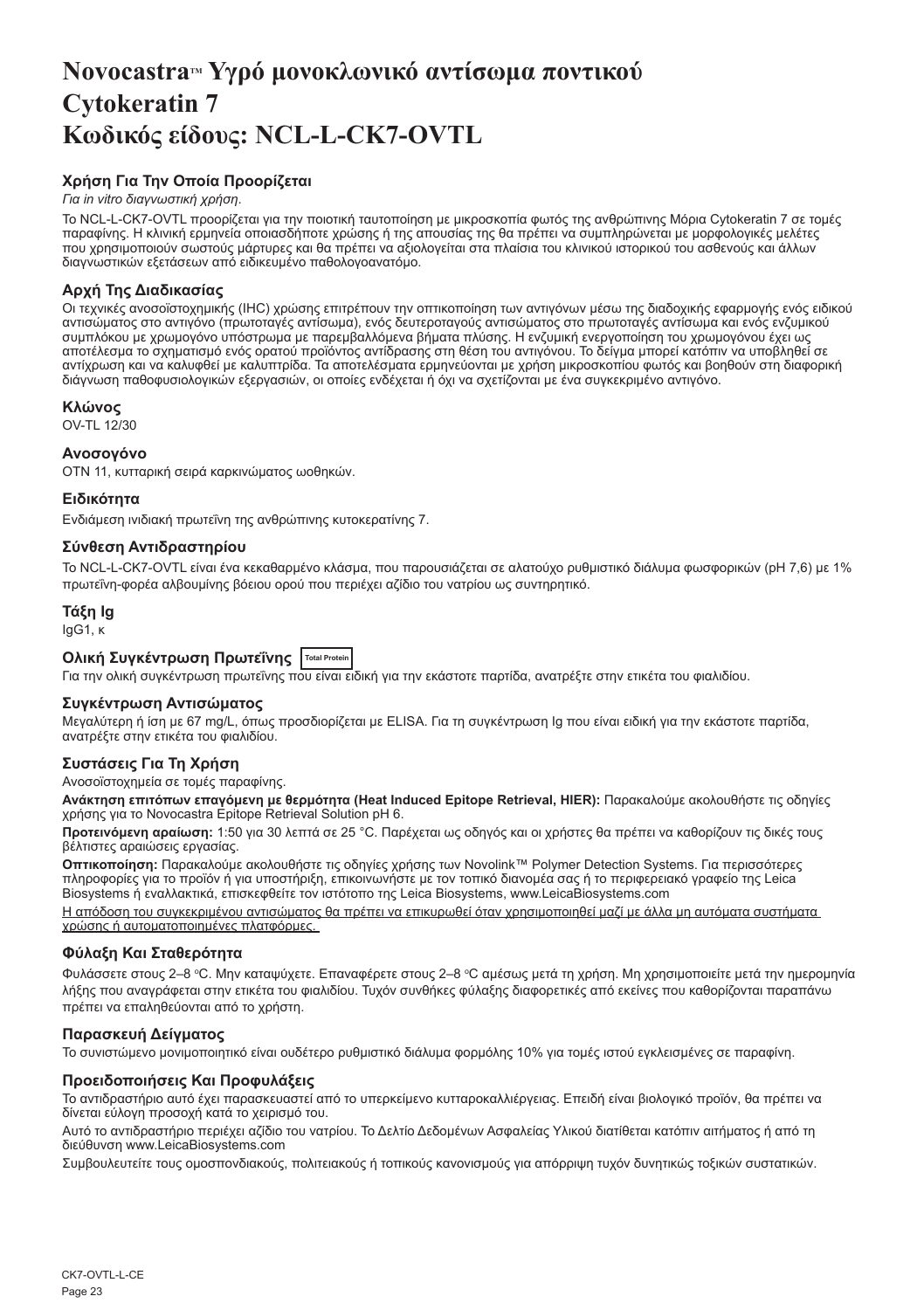Ο χειρισμός δειγμάτων, πριν και μετά τη μονιμοποίηση, καθώς και όλων των υλικών που έχουν εκτεθεί σε αυτά, θα πρέπει να γίνεται ως εάν ήταν δυνητικά μετάδοσης λοίμωξης και η απόρριψή τους να πραγματοποιείται λαμβάνοντας τις σωστές προφυλάξεις.<sup>1</sup>Μην αναρροφάτε ποτέ με πιπέτα αντιδραστήρια με το στόμα και αποφύγετε την επαφή του δέρματος και των βλεννογόνων με αντιδραστήρια και δείγματα. Εάν τα αντιδραστήρια ή τα δείγματα έλθουν σε επαφή με ευαίσθητες περιοχές, πλύνετε με άφθονες ποσότητες νερού. Ζητήστε τη συμβουλή ιατρού.

Ελαχιστοποιήστε τη μικροβιακή μόλυνση των αντιδραστηρίων, διότι ενδέχεται να συμβεί αύξηση μη ειδικής χρώσης.

Χρόνοι ή θερμοκρασίες επώασης διαφορετικές από εκείνες που καθορίζονται ενδέχεται να δώσουν εσφαλμένα αποτελέσματα. Τυχόν τέτοιες μεταβολές πρέπει να επικυρώνονται από το χρήστη.

## **Ποιοτικός Έλεγχος**

Τυχόν διαφορές στην επεξεργασία των ιστών και τις τεχνικές διαδικασίες στο εργαστήριο του χρήστη ενδέχεται να προκαλέσουν σημαντική μεταβλητότητα στα αποτελέσματα, καθιστώντας αναγκαία την τακτική εκτέλεση εσωτερικών ελέγχων επιπλέον των ακόλουθων διαδικασιών.

Οι μάρτυρες θα πρέπει να είναι φρέσκα δείγματα νεκροψίας/βιοψίας/χειρουργικά δείγματα, τα οποία είναι μονιμοποιημένα σε φορμόλη, επεξεργασμένα και εγκλεισμένα σε κηρό παραφίνης, το συντομότερο δυνατό με τον ίδιο τρόπο με το(α) δείγμα(τα) του ασθενούς.

## **Θετικός Μάρτυρας Ιστού**

Χρησιμοποιείται για να υποδεικνύει σωστά παρασκευασμένους ιστούς και σωστές τεχνικές χρώσης.

Θα πρέπει να περιλαμβάνεται ένας θετικός μάρτυρας ιστού για κάθε σύνολο συνθηκών εξέτασης σε κάθε εκτέλεση χρώσης. Ένας ιστός με ασθενή θετική χρώση είναι πιο κατάλληλος από έναν ιστό με ισχυρή θετική χρώση για βέλτιστο έλεγχο ποιότητας και για την ανίχνευση πολύ μικρών επιπέδων τυχόν αποδόμησης των αντιδραστηρίων.<sup>2</sup>

Συνιστώμενος ιστός θετικού μάρτυρα είναι το ενδομήτριο.

Εάν ο θετικός μάρτυρας ιστού δεν παρουσιάζει θετική χρώση, τα αποτελέσματα με τα δείγματα της εξέτασης θα πρέπει να θεωρούνται άκυρα.

## **Αρνητικός Μάρτυρας Ιστού**

Θα πρέπει να εξετάζεται μετά τον θετικό μάρτυρα ιστού για την επαλήθευση της ειδικότητας της επισήμανσης του αντιγόνου-στόχου από το πρωτοταγές αντίσωμα.

Συνιστώμενος ιστός αρνητικού μάρτυρα είναι η παρεγκεφαλίδα.

Εναλλακτικά, η ποικιλία διαφόρων κυτταρικών τύπων που υπάρχουν στις περισσότερες τομές ιστών παρέχει συχνά θέσεις αρνητικού μάρτυρα, αλλά αυτό πρέπει να επαληθεύεται από το χρήστη.

Μη ειδική χρώση, εάν υπάρχει, έχει συνήθως διάχυτη εμφάνιση. Ενδέχεται επίσης να παρατηρηθεί σποραδική χρώση του συνδετικού ιστού σε τομές από ιστούς που έχουν μονιμοποιηθεί με υπερβολική ποσότητα φορμόλης. Χρησιμοποιείτε άθικτα κύτταρα για την ερμηνεία των αποτελεσμάτων της χρώσης. Νεκρωτικά ή εκφυλισμένα κύτταρα παρουσιάζουν συχνά μη ειδική χρώση.<sup>3</sup>Ενδέχεται να παρατηρηθούν ψευδώς θετικά αποτελέσματα λόγω μη ανοσολογικής δέσμευσης των πρωτεϊνών ή των προϊόντων αντίδρασης του υποστρώματος. Ενδέχεται επίσης να προκληθούν από ενδογενή ένζυμα, όπως η ψευδοϋπεροξειδάση (ερυθροκύτταρα), η ενδογενής υπεροξειδάση (κυτόχρωμα C) ή η ενδογενής βιοτίνη (π.χ. ήπαρ, μαστός, εγκέφαλος, νεφρός) ανάλογα με τον τύπο ανοσοχρώσης που χρησιμοποιείται. Για τη διαφοροποίηση της ενδογενούς ενζυμικής δραστικότητας ή της μη ειδικής δέσμευσης των ενζύμων από ειδική ανοσοαντιδραστικότητα, είναι δυνατό να χρωματιστούν αποκλειστικά επιπλέον ιστοί ασθενών με χρωμογόνο υποστρώματος ή ενζυμικά σύμπλοκα (αβιδίνη-βιοτίνη, στρεπταβιδίνη, σημασμένο πολυμερές) και υπόστρωμα-χρωμογόνο, αντίστοιχα. Εάν παρουσιαστεί ειδική χρώση στον αρνητικό μάρτυρα ιστού, τα αποτελέσματα με τα δείγματα ασθενούς θα πρέπει να θεωρούνται άκυρα.

## **Αρνητικός Μάρτυρας Αντιδραστηρίου**

Χρησιμοποιείτε έναν μη ειδικό αρνητικό μάρτυρα αντιδραστηρίου αντί του πρωτοταγούς αντισώματος με μια τομή κάθε δείγματος ασθενούς για την αξιολόγηση μη ειδικής χρώσης και για να επιτρέπεται καλύτερη ερμηνεία της ειδικής χρώσης στη θέση του αντιγόνου.

## **Ιστός Ασθενούς**

Εξετάστε τελευταία τα δείγματα ασθενούς που έχουν χρωματιστεί με το NCL-L-CK7-OVTL. Η ένταση της θετικής χρώσης θα πρέπει να εκτιμάται στα πλαίσια τυχόν μη ειδικής χρώσης υποβάθρου του αρνητικού μάρτυρα αντιδραστηρίου. Όπως συμβαίνει με οποιαδήποτε ανοσοϊστοχημική εξέταση, ένα αρνητικό αποτέλεσμα σημαίνει ότι το αντιγόνο δεν ανιχνεύτηκε, όχι ότι το αντιγόνο δεν υπήρχε στα κύτταρα/στον ιστό που εξετάστηκε. Εάν είναι απαραίτητο, χρησιμοποιήστε μια σειρά αντισωμάτων για την αναγνώριση ψευδώς αρνητικών αντιδράσεων.

## **Αναμενόμενα Αποτελέσματα**

### Φυσιολογικοί ιστοί

Ο κλώνος OV-TL 12/30 ανιχνεύει κυτοκερατίνη 7 στο κυτόπλασμα μεγάλου αριθμού τύπων επιθηλιακών κυττάρων, συμπεριλαμβανομένων, απλών, σύνθετων, μεταστατικών, πορογενών και αδενικού επιθηλίου. Προκαλεί συστηματική χρώση στο ενδομήτριο, τις κυψελίδες του πνεύμονα, τους χοληφόρους πόρους του συκωτιού, τους παγκρεατικούς πόρους, τον θυροειδή, τα άπω εσπειραμένα νεφρικά σωληνάρια και τα συλλεκτικά σωληνάρια του νεφρού. Χρώση παρατηρήθηκε επίσης σε σωληνάρια του μαστού και στα κυψελοειδή κύτταρα των σιελογόνων αδένων. Μη-επιθηλιακοί ιστοί όπως λείοι μύες, συνδετικός ιστός, λεμφοειδής ιστός και αιμοφόρα αγγεία ήταν σταθερά αρνητικά (Σύνολο αξιολογηθέντων φυσιολογικών ιστών = 98).

### Καρκινικοί ιστοί

Ο κλώνος OV-TL 12/30 προκάλεσε χρώση σε 23/38 των ενδομήτριων αδενοκαρκινωμάτων, 30/41 των αδενοκαρκινωμάτων του στομάχου, 29/30 των υδαρών αδενοκαρκινωμάτων των ωοθηκών, 25/38 των ηπατοκυτταρικών καρκινωμάτων του συκωτιού, 5/23 των πλακωδών καρκινωμάτων του λάρυγγα, 2/3 των πλακωδών κυττάρων καρκινωμάτων του τραχήλου της μήτρας, 4/13 των πλακωδών κυττάρων καρκινωμάτων της ρινικής και στοματικής κοιλότητας, 5/5 των βλεννοδών αδενοκαρκινωμάτων των ωοθηκών, 3/3 των αδενοκαρκινωμάτων των ωοθηκών, 2/2 των θηλοειδών καρκινωμάτων του θυρεοειδούς, 3/3 των αδενοκαρκινωμάτων του παγκρέατος, 3/3 των αδενοκαρκινωμάτων του πνεύμονα, 5/5 των αδενοκαρκινωμάτων της χοληδόχου κύστης, 2/3 των πλακωδών κυττάρων καρκινωμάτων του οισοφάγου, 2/3 των διηθητικών πορογενών καρκινωμάτων του μαστού και 2/3 των μεταστατικών κυττάρων καρκινωμάτων στην ουροδόχο κύστη. Δεν παρατηρήθηκε χρώση σε 0/2 των αδενοκαρκινωμάτων του προστάτη, 0/3 των διαυγοκυτταρικών καρκινωμάτων, 0/3 των αδενοκαρκινωμάτων του ορθού και 0/3 των αστροκυτωμάτων (Συνολικός αριθμός αξιολογηθέντων μη φυσιολογικών περιπτώσεων= 227).

**Το NCL-L-CK7-OVTL συνιστάται για την ανίχνευση της ανθρώπινης πρωτεΐνης κυτοκερατίνης 7 σε φυσιολογικούς και νεοπλασματικούς ιστούς, ως συμπλήρωμα της συμβατικής ιστοπαθολογίας χρησιμοποιώντας μη ανοσολογικές ιστοχημικές χρώσεις.**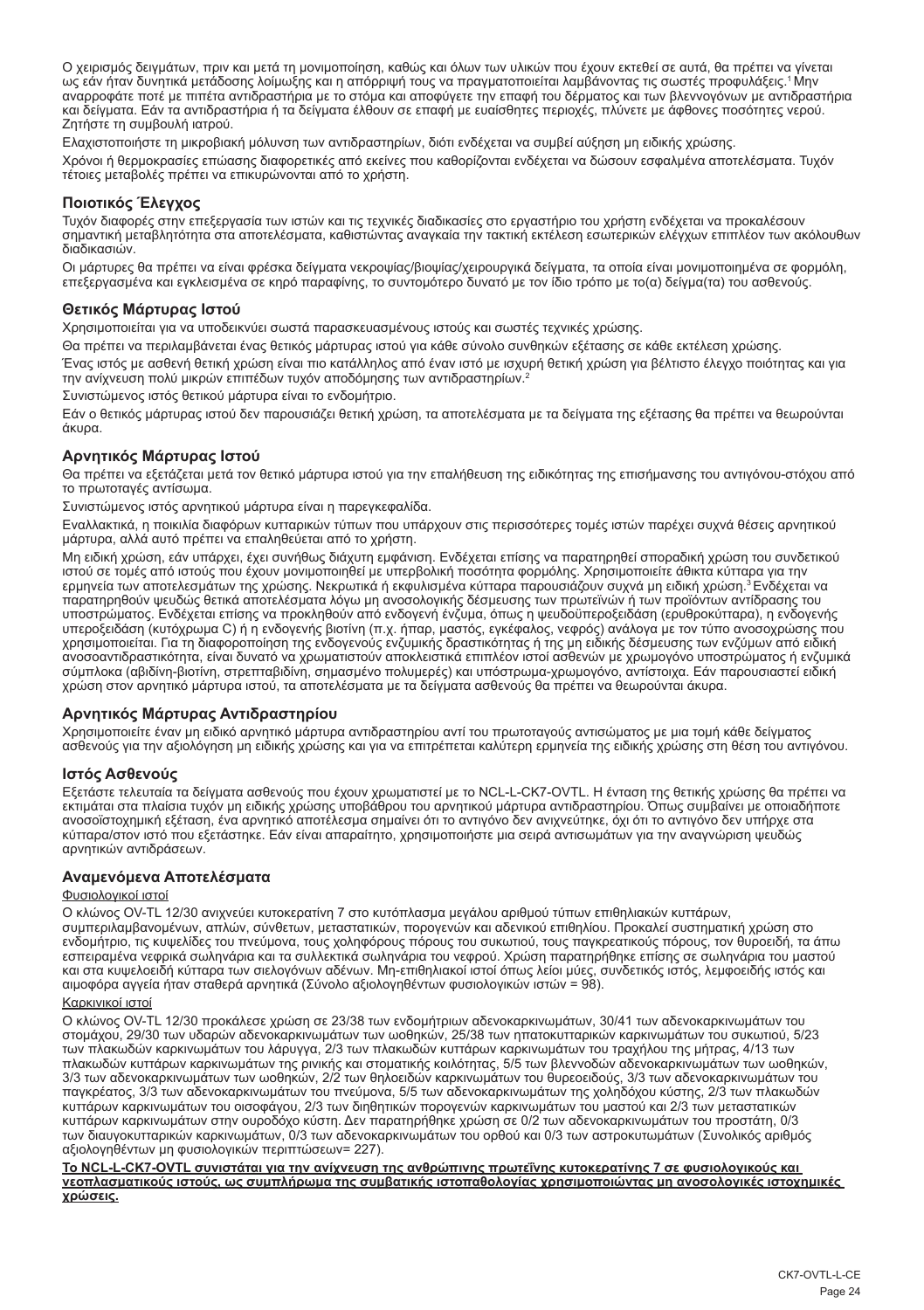## **Γενικοί Περιορισμοί**

Η ανοσοϊστοχημεία είναι μια διαγνωστική διεργασία πολλαπλών βημάτων, η οποία αποτελείται από ειδικευμένη εκπαίδευση στην επιλογή των κατάλληλων αντιδραστηρίων, επιλογή ιστού, μονιμοποίηση και επεξεργασία, προετοιμασία της πλάκας IHC και ερμηνεία των αποτελεσμάτων της χρώσης.

Η χρώση του ιστού εξαρτάται από το χειρισμό και την επεξεργασία του ιστού πριν από τη χρώση. Τυχόν εσφαλμένη μονιμοποίηση, κατάψυξη, απόψυξη, πλύση, στέγνωμα, θέρμανση, τομή ή μόλυνση με άλλους ιστούς ή υγρά ενδέχεται να παράγει μορφώματα, παγίδευση αντισώματος ή ψευδώς αρνητικά αποτελέσματα. Τυχόν ασυνεπή αποτελέσματα ενδέχεται να οφείλονται σε παραλλαγές των μεθόδων μονιμοποίησης και εγκλεισμού ή σε εγγενείς ανωμαλίες εντός του ιστού.4

Τυχόν υπερβολική ή ατελής αντίχρωση ενδέχεται να διακυβεύσει τη σωστή ερμηνεία των αποτελεσμάτων.

Η κλινική ερμηνεία οποιασδήποτε χρώσης ή της απουσίας της θα πρέπει να συμπληρώνεται με μορφολογικές μελέτες που χρησιμοποιούν σωστούς μάρτυρες και θα πρέπει να αξιολογείται στα πλαίσια του κλινικού ιστορικού του ασθενούς και άλλων διαγνωστικών εξετάσεων από ειδικευμένο παθολογοανατόμο.

Τα αντισώματα που παρέχονται από την Leica Biosystems Newcastle Ltd προορίζονται για χρήση, όπως υποδεικνύεται, είτε σε κατεψυγμένες είτε σε εγκλεισμένες σε παραφίνη τομές, με ειδικές απαιτήσεις μονιμοποίησης. Ενδέχεται να παρουσιαστεί μη αναμενόμενη έκφραση αντιγόνου, ειδικά σε νεοπλάσματα. Η κλινική ερμηνεία οποιασδήποτε χρωματισμένης τομής ιστού πρέπει να περιλαμβάνει μορφολογική ανάλυση και την αξιολόγηση των κατάλληλων μαρτύρων.

## **Βιβλιογραφία - Γενική**

- 1. National Committee for Clinical Laboratory Standards (NCCLS). Protection of laboratory workers from infectious diseases transmitted by blood and tissue; proposed guideline. Villanova, P.A. 1991; 7(9). Order code M29-P.
- 2. Battifora H. Diagnostic uses of antibodies to keratins: a review and immunohistochemical comparison of seven monoclonal and three polyclonal antibodies. Progress in Surgical Pathology. 6:1–15. eds. Fenoglio-Preiser C, Wolff CM, Rilke F. Field & Wood, Inc., Philadelphia.
- 3. Nadji M, Morales AR. Immunoperoxidase, part I: the techniques and pitfalls. Laboratory Medicine. 1983; 14:767.
- 4. Omata M, Liew CT, Ashcavai M, Peters RL. Nonimmunologic binding of horseradish peroxidase to hepatitis B surface antigen: a possible source of error in immunohistochemistry. American Journal of Clinical Pathology. 1980; 73:626.
- 5. Van de Molengraft FJJM, van Niekerk CC, Jap PHK, et al. OV-TL 12/30 (keratin 7 antibody) is a marker of glandular differentiation in lung cancer. Histopathology. 1993; 22:35–38.
- 6. van Niekerk CC, Jap PH, Ramaekers FC, et al. Immunohistochemical demonstration of keratin 7 in routinely fixed paraffin-embedded human tissues. Journal of Pathology. 1991; 165(2):145–152.

## **Τροποποιήσεις Στην Προηγούμενη Έκδοση**

Σύνθεση Αντιδραστηρίου, Ολική Συγκέντρωση Πρωτεΐνης, Συστάσεις Για Τη Χρήση, Προειδοποιήσεις και Προφυλάξεις, Αναμενόμενα Αποτελέσματα.

## **Ημερομηνία Έκδοσης**

15 Απριλίου 2019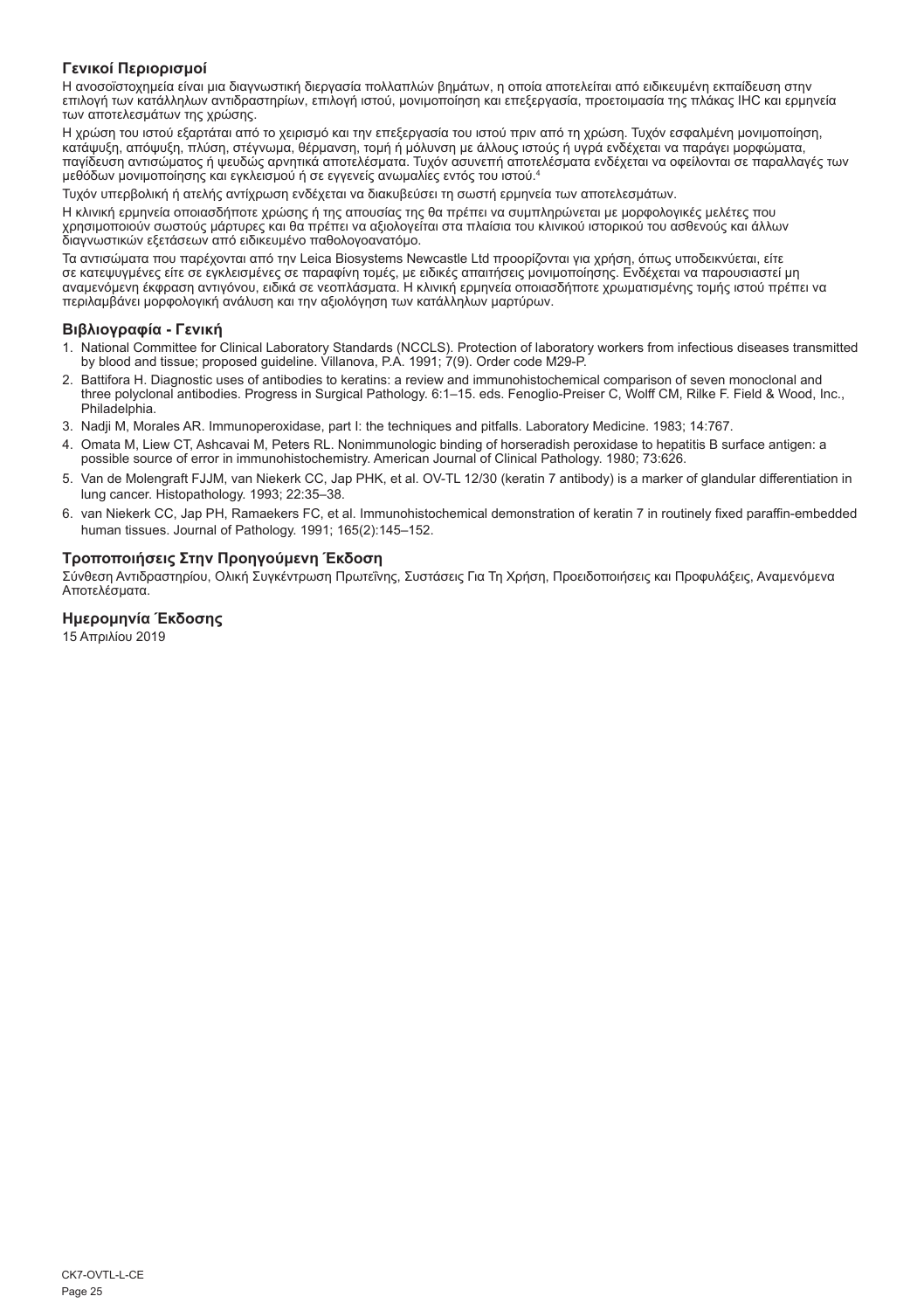## <span id="page-26-0"></span>**NovocastraTM Væskeformigt Monoklonalt Museantistof Cytokeratin 7 Produktkode: NCL-L-CK7-OVTL**

## **Tilsigtet Anvendelse**

## *Til in vitro diagnostisk anvendelse*.

NCL-L-CK7-OVTL er beregnet til kvalitativ identifikation af Cytokeratin 7-molekyler i paraffinsnit ved lysmikroskopi. Klinisk fortolkning af farvning eller mangel derpå skal suppleres med morfologiske undersøgelser under anvendelse af passende kontroller og bør evalueres i sammenhæng med patientens kliniske historie og andre diagnostiske tests af en kvalificeret patolog.

## **Procedureprincip**

Immunhistokemiske (IHC) farvningsteknikker muliggør visualisering af antigener via sekventiel tilsætning af et specifikt antistof mod antigenet (primært antistof), et sekundært antistof mod det primære antistof og et enzym kompleksbundet til et kromogent substrat med indskudte vasketrin. Den enzymatiske aktivering af kromogenet resulterer i et synligt reaktionsprodukt på antigenstedet. Prøven kan derefter kontrastfarves og dækkes med et dækglas. Resultaterne fortolkes ved anvendelse af et lysmikroskop og medvirker til differentiel diagnose af patofysiologiske processer, som muligvis kan være associeret med et bestemt antigen.

## **Klon**

OV-TL 12/30

## **Immunogen**

OTN 11-ovariecarcinomcellelinie.

## **Specificitet**

Humant intermediat cytokeratin 7-filamentprotein.

## **Reagenssammensætning**

NCL-L-CK7-OVTL er en supernatant med flydende vævskultur, præsenteret i phosphatbufferet saltopløsning (pH 7,6) med 1 % bovint serumalbuminbærerprotein og indeholdende natriumazid som konserveringsmiddel.

### **Ig-klasse**

IgG1, kappa

## **Totalproteinkoncentration Total Protein**

Den partispecifikke totale proteinkoncentration kan findes på hætteglassets etiket.

## **Antistofkoncentration**

Større end eller lig med 67 mg/l som bestemt ved ELISA. Se etiketten på hætteflasken for lotspecifik Ig-koncentration.

## **Anbefalinger Vedrørende Anvendelse**

Immunhistokemi på paraffinsnit.

**Varmeinduceret epitopgenfinding (HIER):** Følg brugsanvisningen for Novocastra Epitope Retrieval Solution pH 6.

**Foreslået fortynding:** 1:50 i 30 minutter ved 25 °C. Dette er kun vejledende, og brugerne skal bestemme deres egne optimale arbejdsopløsninger.

**Visualisering:** Følg brugsanvisningen til Novolink™ Polymer Detection Systems. For yderligere produktinformation eller support kan du kontakte din lokale forhandler eller regionskontoret til Leica Biosystems, eller du kan besøge Leica Biosystems' hjemmeside på www.LeicaBiosystems.com

Udførelsen af dette antistof bør valideres, når den anvendes sammen med andre manuelle farvningssystemer eller automatiserede platforme.

## **Opbevaring Og Holdbarhed**

Opbevares ved 2–8 ℃. Må ikke fryses. Sættes tilbage til 2–8 ℃ umiddelbart efter brug. Må ikke anvendes efter udløbsdatoen angivet på hætteflaskens etikette. Andre opbevaringsbetingelser end de ovenfor angivne skal verificeres af brugeren.

## **Prøveklargøring**

Det anbefalede fiksativ er 10% neutralbufferjusteret formalin til paraffinindstøbte vævssnit.

## **Advarsler Og Forholdsregler**

Dette reagens er fremstillet ud fra supernatanten af en cellekultur. Da det er et biologisk produkt, skal der tages fornuftige sikkerhedsforanstaltninger ved dets håndtering.

Reagenset indeholder natriumazid. Et sikkerhedsdatablad er tilgængeligt efter forespørgsel eller tilgængeligt fra www.LeicaBiosystems.com

Konsulter landsdækkende og lokale love og regler vedrørende bortskaffelse af alle potentielt toksiske komponenter.

Prøver skal før og efter fiksering, lige som alle materialer eksponeret mod prøverne, håndteres som potentielt smittefarlige og bortskaffes under iagttagelse af passende forholdsregler<sup>1</sup>. Pipetter aldrig reagenser med munden og undgå, at reagenser og prøver kommer i kontakt med huden eller slimhinder. Hvis reagenser eller prøver kommer i kontakt med følsomme områder, skal der skylles efter med rigelige mængder vand. Søg læge.

Minimer mikrobiel kontaminering af reagenserne, da der ellers kan forekomme øget uspecifik farvning.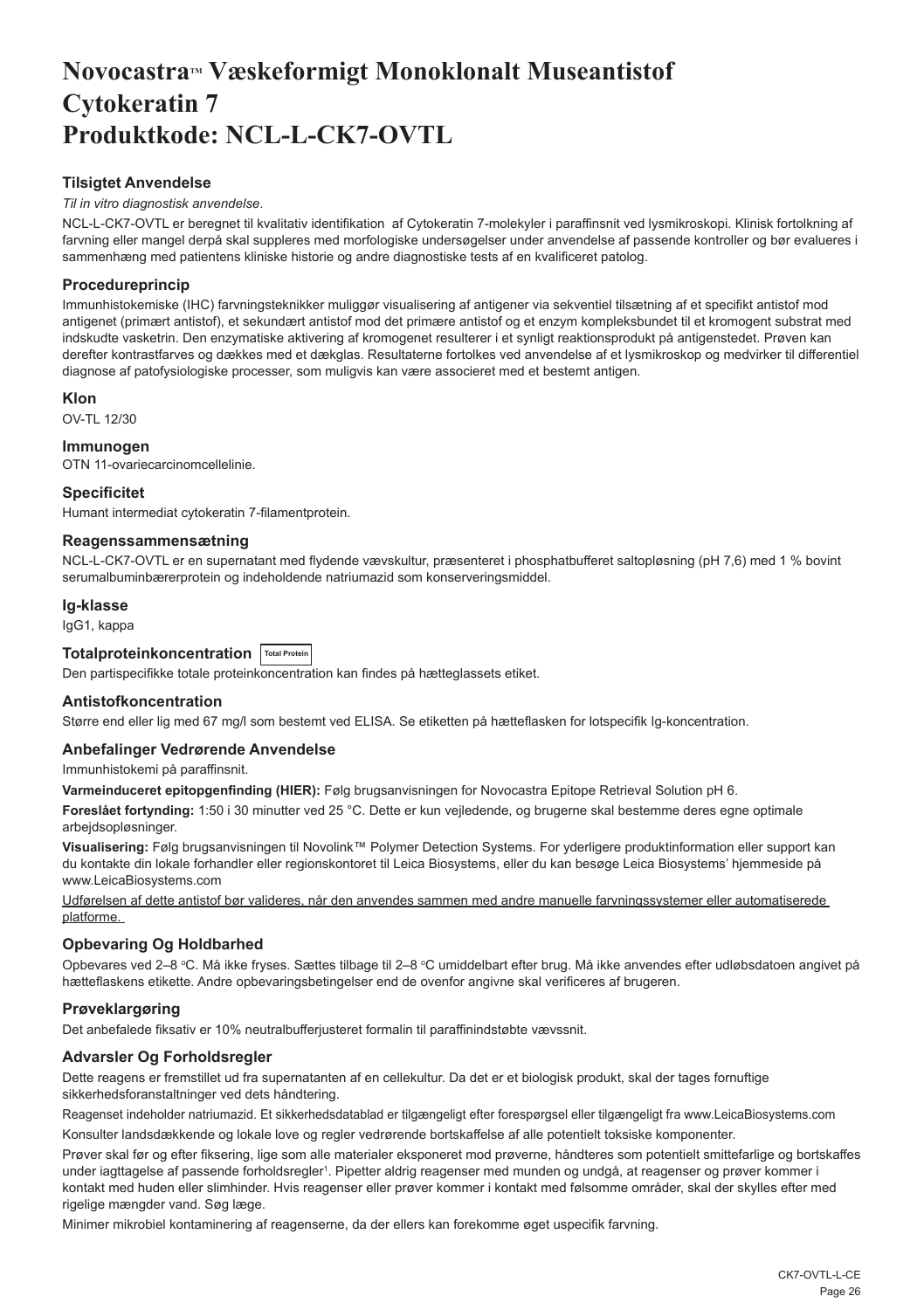Inkubationstider eller -temperaturer andre end de specificerede kan give fejlagtige resultater. Alle sådanne ændringer skal valideres af brugeren.

## **Kvalitetskontrol**

Forskelle i behandlingen af væv og forskelle i tekniske procedurer i brugerens laboratorium kan frembringe betydeligt varierende resultater og nødvendiggøre regelmæssig udførelse af kontroller på stedet ud over nedenstående procedurer.

Kontrollerne skal være friske autopsier/biopsier/kirurgiske prøver fikseret i formalin og behandlet og indstøbt i paraffin så hurtigt som muligt på samme måde som patientprøver.

## **Positiv Vævskontrol**

Anvendes til påvisning af, at vævet er fremstillet korrekt, og at der er anvendt korrekte farvningsteknikker.

Der bør inkluderes en positiv vævskontrol for hvert sæt testbetingelser i hver farvekørsel.

Svagt positivt farvet væv er mere egnet end kraftigt positivt farvet væv til optimal kvalitetskontrol og påvisning af små niveauer af reagensnedbrydning.<sup>2</sup>

Anbefalet positivt kontrolvæv er livmoderslimhinde.

Hvis den positive vævskontrol ikke udviser positiv farvning, skal resultater af testprøverne kasseres.

## **Negativ Vævskontrol**

Skal undersøges efter den positive vævskontrol for at sikre, at det primære antistof mærker målantigenet specifikt.

Det anbefalede negative kontrolvæv er lillehjerne.

Alternativt frembyder de mange forskellige celletyper, der er til stede i de fleste vævssnit, ofte negative kontrolsteder, men dette skal verificeres af brugeren.

Uspecifik farvning har, hvis til stede, ofte et diffust udseende. Sporadisk farvning af bindevæv kan ligeledes observeres i vævssnit af væv, der er fikseret for kraftigt i formalin. Anvend intakte celler til fortolkning af farvningsresultaterne. Nekrotiske eller degenererede celler farves ofte mere uspecifikt.<sup>3</sup>Der kan eventuelt ses falske positive resultater, der skyldes non-immunologisk binding af proteiner eller substratreaktionsprodukter. Dette kan ligeledes skyldes endogene enzymer, såsom pseudoperoxidase (erytrocytter), endogen peroxidase (cytochrom C) eller endogent biotin (f.eks. lever, bryst, hjerne, nyre) afhængigt af den anvendte type immunfarve. For at differentiere mellem endogen enzymaktivitet eller uspecifik enzymbinding og specifik immunreaktivitet kan yderligere patientvæv eventuelt farves udelukkende med henholdsvis substratkromogen eller enzymkomplekser (avidin-biotin, streptavidin, mærket polymer) og substratkromogen. Hvis der optræder specifik farvning i den negative vævskontrol, skal resultaterne af patientprøverne kasseres.

## **Negativ Reagenskontrol**

Anvend en uspecifik negativ reagenskontrol i stedet for det primære antistof på et vævssnit af hver patientprøve for at vurdere uspecifik farvning og muliggøre bedre fortolkning af specifik farvning på antigenstedet.

## **Patientvæv**

Eksaminer patientprøver farvet med NCL-L-CK7-OVTL sidst. Intensiteten af positiv farvning bør vurderes i sammenhæng med eventuel uspecifik baggrundsfarvning af den negative reagenskontrol. Som med alle immunhistokemiske tests betyder et negativt resultat, at antigenet ikke blev påvist. Ikke at antigenet var fraværende i de analyserede celler eller det analyserede væv. Om nødvendigt anvendes et panel af antistoffer til identifikation af falske negative reaktioner.

## **Forventede Resultater**

## Normalt væv

Klon OV-TL 12/30 detekterer cytokeratin 7 i cytoplasmaet af et stort antal epithelceller, herunder simple, komplekse, overgangs-, duktale og glandulære epithelium. Den farver konsekvent endometrium, lungalveoler, galdekanaler i lever, bugspytkirtlen, skjoldbruskkirtlen, distale kronblade og samlekanaler i nyrer. Farvning blev også set i brystkanaler og i spytkirtelens acinarceller. Ikke-epitheliale væv såsom glat muskel, bindevæv, lymfoidvæv og blodkar var konsekvent negative (samlet antal normale væv, der blev evalueret = 98).

## Tumorvæv

Klon OV-TL 12/30 farvede 23/38 endometroid-adenocarcinomer, 30/41 adenocarcinomer i maven, 29/30 serøse adenocarcinomer i æggestokken, 25/38 hepatocellulære carcinomer i leveren, 5/23 pladecellecarcinomer i strubehovedet, 2/3 pladecellecarcinomer i livmoderhalsen, 4/13 pladecellecarcinomer i næse- og mundhulen, 5/5 mucinøse adenocarcinomer i æggestokken, 3/3 adenocarcinomer i æggestokken, 2/2 papillære carcinomer i skjoldbruskkirtlen, 3/3 adenocarcinomer i bugspytkirtlen, 3/3 adenocarcinomer i lungen, 5/5 adenocarcinomer i galdeblæren, 2/3 squamouscellcarcinomer i spiserøret, 2/3 invasive ductal carcinomer i brystet og 2/3 overgangscellecarcinomer i blæren. Der blev ikke observeret farvning i 0/2 adenocarcinomer i prostata, 0/3 renalcellecarcinomer, 0/3 adenocarcinomer i tyktarmen og 0/3 astrocytomer (Samlet antal evaluerede, abnorme tilfælde = 227).

### **NCL-L-CK7-OVTL anbefales til påvisning af human cytokeratin 7-protein i normale og neoplastiske væv, som et hjælpemiddel til traditionel histopatologi ved brug af ikke-immunologiske histokemiske farvninger.**

### **Generelle Begrænsninger**

Immunhistokemi er en diagnostisk proces bestående af mange trin, der omfatter specialiseret uddannelse i valg af passende reagenser, vævsselektion, -fiksering og -behandling samt fremstilling af IHC-objektglas og fortolkning af farvningsresultaterne.

Vævsfarvning er afhængig af håndteringen og behandlingen af vævet inden farvning. Forkert fiksering, frysning, optøning, vask, tørring, opvarmning, sektionering eller kontaminering med andet væv eller andre væsker kan frembringe artefakter, indfangning af antistof eller falske negative resultater. Inkonsistente resultater kan skyldes variationer i fikserings- og indstøbningsmetoder eller irregulariteter indeholdt i vævet.4

For kraftig eller ukomplet kontrastfarvning kan gøre korrekt fortolkning af resultaterne vanskelig.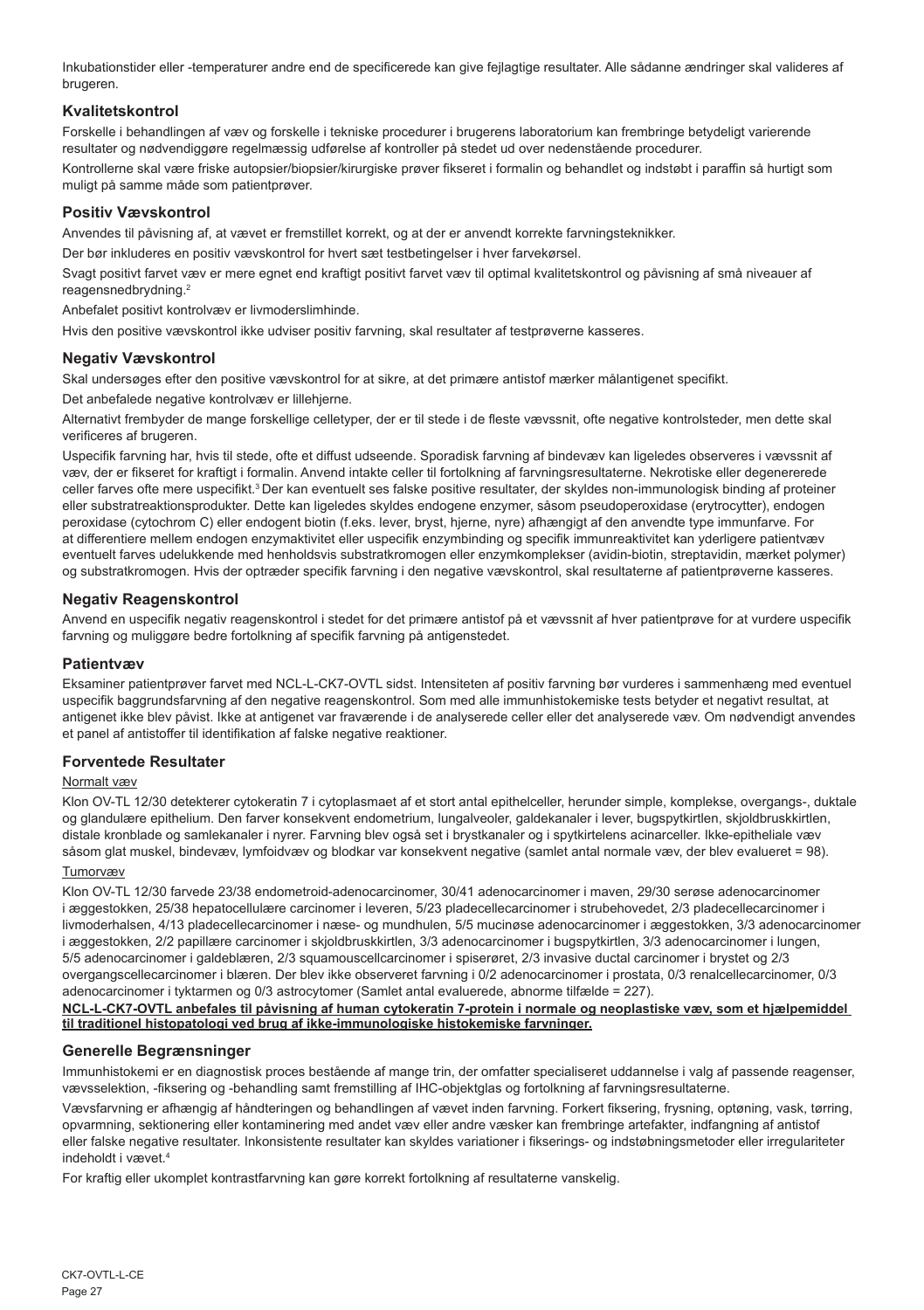Klinisk fortolkning af farvning eller mangel derpå skal suppleres med morfologiske undersøgelser under anvendelse af passende kontroller og bør evalueres i sammenhæng med patientens kliniske historie og andre diagnostiske tests af en kvalificeret patolog.

Antistoffer fra Leica Biosystems Newcastle Ltd er som angivet beregnet til anvendelse på enten frosne eller paraffinindstøbte vævssnit med specifikke krav til fiksering. Der kan forekomme uventet antigenekspression, navnlig i neoplasmer. Den kliniske fortolkning af alle farvede vævssnit skal indbefatte morfologisk analyse og evaluering af passende kontroller.

## **Bibliografi - Generelt**

- 1. National Committee for Clinical Laboratory Standards (NCCLS). Protection of laboratory workers from infectious diseases transmitted by blood and tissue; proposed guideline. Villanova, P.A. 1991;7(9). Order code M29-P.
- 2. Battifora H. Diagnostic uses of antibodies to keratins: a review and immunohistochemical comparison of seven monoclonal and three polyclonal antibodies. Progress in Surgical Pathology. 6:1–15. eds. Fenoglio-Preiser C, Wolff CM, Rilke F. Field & Wood, Inc., Philadelphia.
- 3. Nadji M, Morales AR. Immunoperoxidase, part I: the techniques and pitfalls. Laboratory Medicine. 1983; 14:767.
- 4. Omata M, Liew CT, Ashcavai M, Peters RL. Nonimmunologic binding of horseradish peroxidase to hepatitis B surface antigen: a possible source of error in immunohistochemistry. American Journal of Clinical Pathology. 1980; 73:626.
- 5. Van de Molengraft FJJM, van Niekerk CC, Jap PHK, et al. OV-TL 12/30 (keratin 7 antibody) is a marker of glandular differentiation in lung cancer. Histopathology. 1993; 22:35–38.
- 6. van Niekerk CC, Jap PH, Ramaekers FC, et al. Immunohistochemical demonstration of keratin 7 in routinely fixed paraffin-embedded human tissues. Journal of Pathology. 1991; 165(2):145–152.

## **Rettelser Til Tidligere Udgave**

Reagenssammensætning, total proteinkoncentration, anbefalinger vedrørende anvendelse, advarsler og forholdsregler, forventede resultater.

## **Udgivelsesdato**

15 april 2019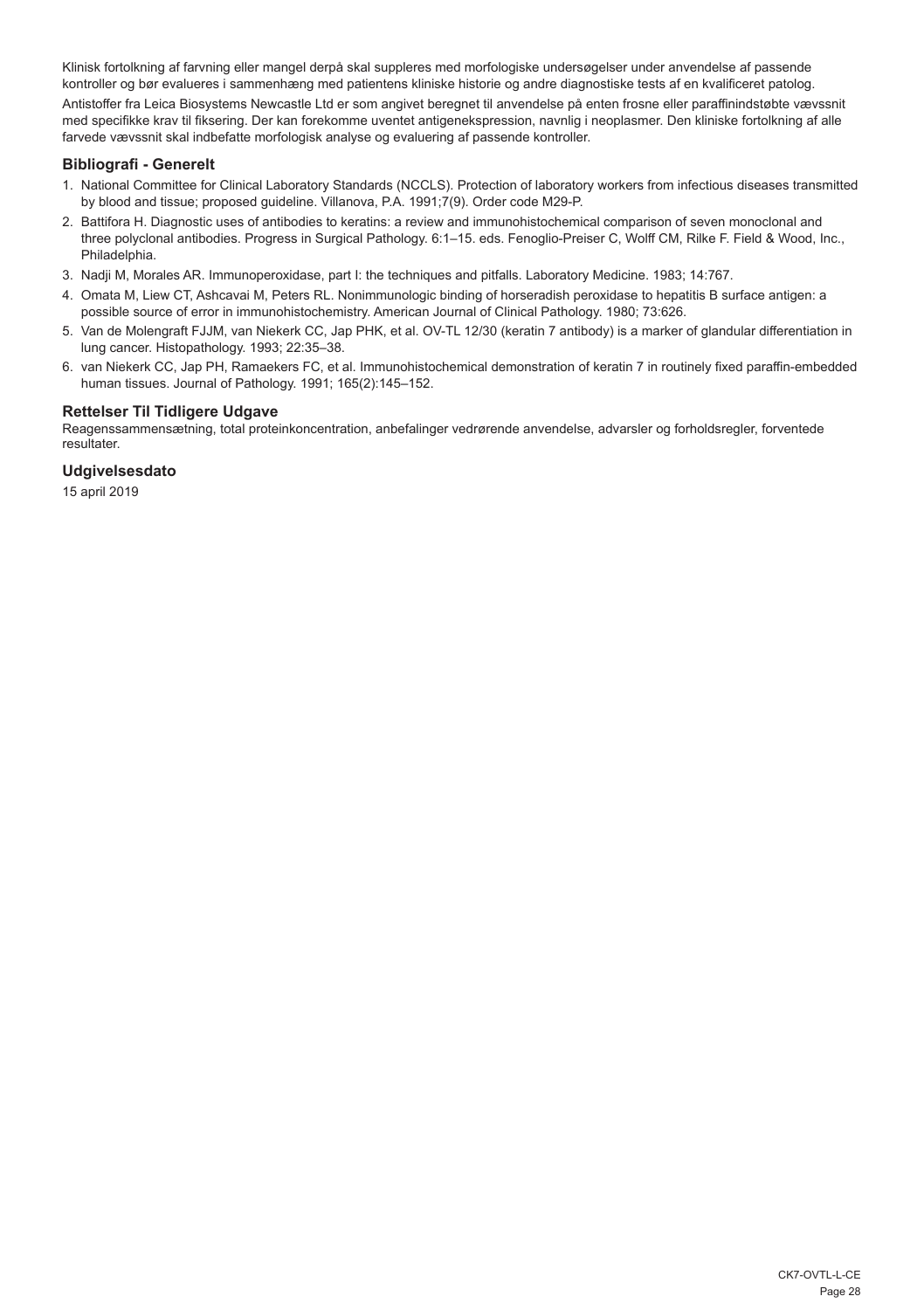## <span id="page-29-0"></span>**NovocastraTM vloeibaar monoklonaal muisantilichaam Cytokeratin 7 Productcode: NCL-L-CK7-OVTL**

## **Beoogd gebruik**

### *Voor gebruik bij in-vitrodiagnostiek*

NCL-L-CK7-OVTL is bedoeld voor de kwalitatieve identificatie, door middel van lichtmicroscopie, van cytokeratine 7-moleculen in paraffinecoupes. De klinische interpretatie van elke kleuring of het ontbreken hiervan moet worden aangevuld door morfologische studies met de juiste controles en moet binnen de context van de klinische voorgeschiedenis van de patiënt en andere diagnostische tests worden geëvalueerd door een bevoegd patholoog.

## **Principe van de procedure**

Immunohistochemische (IHC) kleuringstechnieken maken het mogelijk om antigenen te visualiseren via de sequentiële toepassing van een specifiek antilichaam op het antigeen (primair antilichaam), een secundair antilichaam op het primaire antilichaam en een enzymcomplex met een chromogeen substraat met ingevoegde wasstappen. De enzymatische activering van het chromogeen resulteert in een zichtbaar reactieproduct op de antigeenplaats. Het monster kan dan worden tegengekleurd en met een dekglaasje worden bedekt. De resultaten worden geïnterpreteerd met behulp van een lichtmicroscoop en helpen bij de differentiële diagnose van pathofysiologische processen, die al dan niet met een bepaald antigeen kunnen worden geassocieerd.

## **Kloon**

OV-TL 12/30

## **Immunogeen**

OTN 11 eierstokcarcinoom cellijn

## **Specificiteit**

Humaan cytokeratine 7-eiwit in intermediaire filamenten.

## **Reagenssamenstelling**

NCL-L-CK7-OVTL is een vloeibaar supernatant uit weefselkweek, die wordt aangeboden in fosfaatgebufferde zoutoplossing (pH 7,6) met 1% runderserumalbumine-dragereiwit en met natriumazide als conserveringsmiddel.

## **Ig-klasse**

IgG1, kappa

## Totale eiwitconcentratie Total Protein

Zie het etiket van de flacon voor de totale eiwitconcentratie van de partij.

### **Antilichaamconcentratie**

Groter dan of gelijk aan 67 mg/L zoals bepaald door ELISA. Zie het flaconlabel voor specifieke Ig-concentratie van de partij.

### **Aanbevelingen voor het gebruik**

Immunohistochemie op paraffinecoupes.

**Warmte-geïnduceerd epitoopherstel (Heat Induced Epitope Retrieval, HIER):** Volg de aanwijzingen voor gebruik in Novocastra Epitope Retrieval Solution pH 6.

**Voorgestelde verdunning:** 1:50 gedurende 30 minuten bij 25 °C. Dit is een richtsnoer en gebruikers moeten zelf de voor hen optimale werkverdunning bepalen.

**Visualisatie:** Volg de instructies voor het gebruik in de Novolink™ Polymer Detection Systems. Voor verdere productinformatie of -ondersteuning kunt u contact opnemen met uw lokale distributeur of de regionale vestiging van Leica Biosystems of u kunt naar de Leica Biosystems Website gaan, www.LeicaBiosystems.com

De prestaties van dit antilichaam moeten worden gevalideerd bij gebruik met andere handmatige kleuringssystemen of geautomatiseerde platformen.

## **Opslag en stabiliteit**

Bewaar bij 2–8℃. Niet invriezen. Direct na gebruik weer bij 2–8℃ opslaan. Niet gebruiken na de vervaldatum die op het etiket van de flacon staat. Andere dan de hierboven genoemde opslagcondities moeten door de gebruiker worden geverifieerd.

## **Monsterpreparatie**

Het aanbevolen fixatief is 10% neutraal gebufferde formaline voor in paraffine ingebedde weefselcoupes.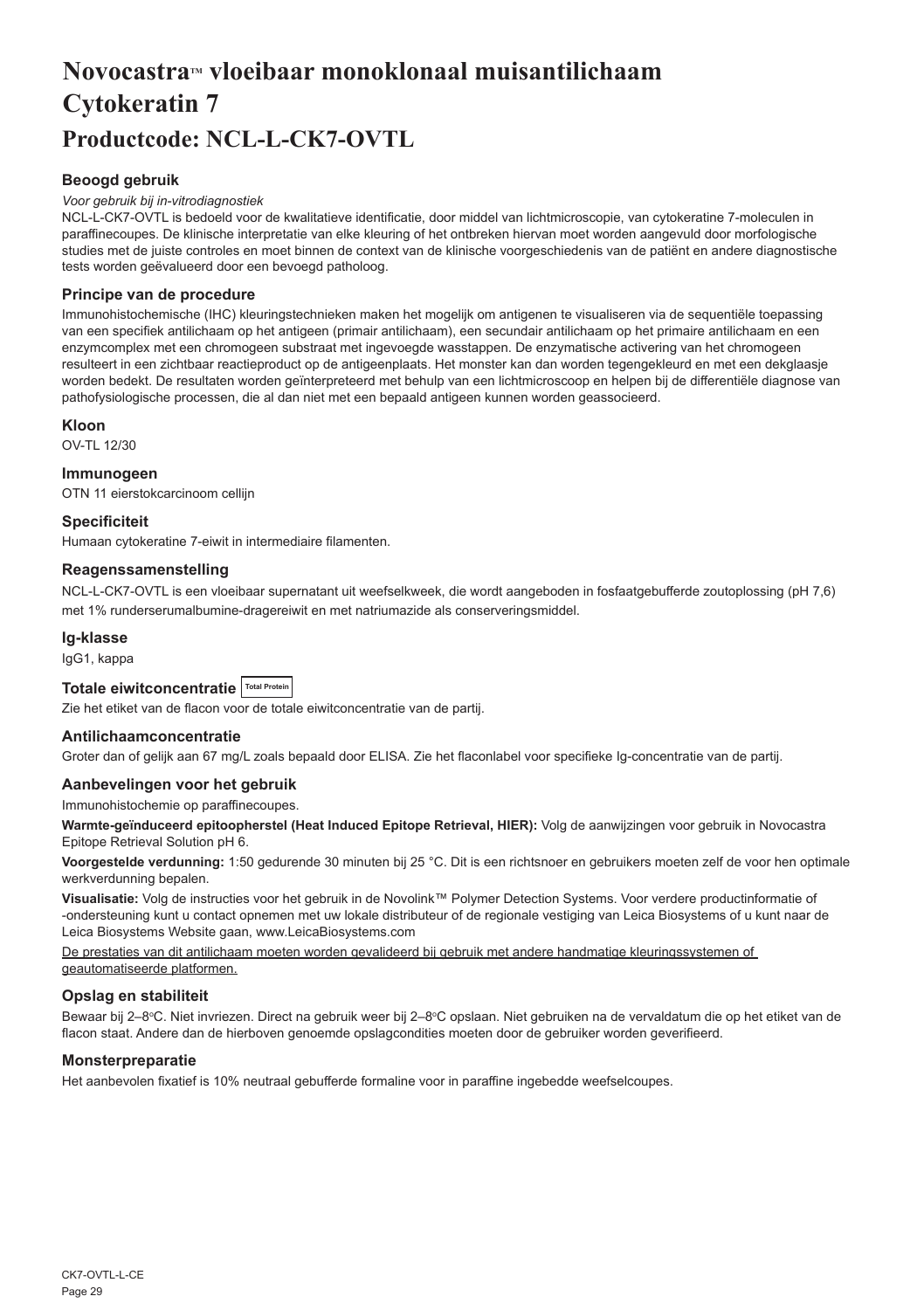## **Waarschuwingen en voorzorgsmaatregelen**

Dit reagens is bereid uit het supernatant van celkweek. Aangezien dit een biologisch product is, moet redelijke voorzichtigheid worden betracht bij het hanteren ervan.

Dit reagens bevat natriumazide. Een veiligheidsinformatieblad is verkrijgbaar op aanvraag of op www.LeicaBiosystems.com Raadpleeg de nationale, regionale en plaatselijke voorschriften voor het afvoeren van potentieel giftige componenten.

Specimens, zowel voor als na de fixatie, en alle materialen die eraan worden blootgesteld, moeten worden behandeld als potentiële overdragers van infecties en met inachtneming van de juiste voorzorgsmaatregelen worden afgevoerd.1 Pipetteer reagentia nooit met de mond en vermijd dat de huid en slijmvliezen in aanraking komen met reagentia en specimens. Indien reagentia of monsters in aanraking komen met gevoelige gebieden, moet u deze wassen met een overvloedige hoeveelheid water. Raadpleeg een arts.

Minimaliseer de kans op microbiële contaminatie van reagentia omdat hierdoor de niet-specifieke kleuring kan toenemen.

Andere incubatietijden of temperaturen dan hierin vermeld, kunnen onjuiste resultaten opleveren. Dergelijke wijzigingen moeten door de gebruiker worden gevalideerd.

## **Kwaliteitscontrole**

Verschillen in weefselbewerking en technische procedures in het laboratorium van de gebruiker kunnen tot aanzienlijke variabiliteit in de resultaten leiden, waardoor het nodig is om regelmatig interne controles uit te voeren in aanvulling op de volgende procedures. Controles zijn verse autopsie-/biopsie-/chirurgische monsters die zo snel mogelijk en op dezelfde manier als het monster of de monsters van de patiënt zijn gefixeerd in formaline, bewerkt en ingebed in paraffinewas.

### **Positieve weefselcontrole**

Wordt gebruikt om aan te geven dat weefsels correct geprepareerd zijn en dat passende kleuringstechnieken zijn gebruikt. Voor elke set testvoorwaarden in elke kleuringsrun moet één positieve weefselcontrole worden opgenomen.

Voor optimale kwaliteitscontrole en detectie van lichte degeneratie van het reagens is een weefsel met zwakke positieve kleuring meer geschikt dan een weefsel met sterke positieve kleuring.<sup>2</sup>

Aanbevolen positief controleweefsel is baarmoederslijmvlies.

Als de positieve weefselcontrole geen positieve kleuring vertoont, moeten de resultaten die met testmonsters zijn verkregen als ongeldig worden beschouwd.

## **Negatieve weefselcontrole**

De negatieve weefselcontrole moet na de positieve weefselcontrole worden onderzocht om de specificiteit van de labeling van het doelantigeen door het primaire antilichaam te verifiëren.

Aanbevolen negatief controleweefsel is cerebellum.

Aan de andere kant levert de verscheidenheid aan diverse celtypen die in de meeste weefselcoupes aanwezig zijn, vaak negatieve controlelocaties op, maar dit moet wel worden geverifieerd door de gebruiker.

Niet-specifieke kleuring, indien aanwezig, ziet er doorgaans diffuus uit. Een sporadische kleuring van bindweefsel kan ook worden waargenomen in coupes van bovenmatig in formaline gefixeerde weefsels. Gebruik intacte cellen voor het interpreteren van kleuringsresultaten. Necrotische of gedegenereerde cellen kleuren vaak niet-specifiek.<sup>3</sup> Fout-positieve resultaten kunnen optreden als gevolg van niet-immunologische binding van eiwitten of substraatreactieproducten. Ze kunnen ook worden veroorzaakt door endogene enzymen zoals pseudoperoxidase (erytrocyten), endogene peroxidase (cytochroom c) of endogeen biotine (bv. lever, borst, hersenen, nier), afhankelijk van het gebruikte type immunokleuring. Om activiteit van endogene enzymen of niet-specifieke binding van enzymen te onderscheiden van specifieke immunoreactiviteit, kunnen aanvullende patiëntweefsels worden gekleurd met respectievelijk uitsluitend substraatchromogeen of enzymcomplexen (avidine-biotine, streptavidine, gelabeld polymeer) en substraatchromogeen. Als er specifieke kleuring optreedt in de negatieve weefselcontrole, moeten resultaten met de patiëntmonsters als ongeldig worden beschouwd.

### **Negatieve reagenscontrole**

Gebruik een niet-specifieke negatieve reagenscontrole van het primaire antilichaam met een coupe van elk patiëntspecimen om nietspecifieke kleuring te evalueren en specifieke kleuring op de antigeenlocatie beter te kunnen interpreteren.

## **Patiëntweefsel**

Onderzoek de patiëntmonsters die met NCL-L-CK7-OVTL zijn gekleurd als laatste. De intensiteit van de positieve kleuring moet worden geëvalueerd binnen de context van niet-specifieke achtergrondkleuring van de negatieve reagenscontrole. Zoals bij elke immunohistochemische test betekent een negatief resultaat dat het antigeen niet is gedetecteerd. Het betekent niet dat het antigeen afwezig was in de onderzochte cellen of het onderzochte weefsel. Gebruik zo nodig een panel antilichamen om fout-negatieve reacties te identificeren.

## **Verwachte resultaten**

### Normale weefsels

Kloon OV-TL 12/30 detecteert cytokeratine 7 in het cytoplasma van een groot aantal epitheliale celsoorten, waaronder eenvoudig, complex, transitioneel, ductaal en glandulair epitheel. Het kleurt consequent het baarmoederslijmvlies, longblaasjes, galwegen in de lever, pancreaskanalen, schildklier, distaal ingewikkelde tubuli en verzamelkanalen in de nier. Kleuring werd ook opgemerkt in melkkanalen en in de acinaire cellen van de speekselklieren. Niet-epitheliale weefsels zoals glad spierweefsel, bindweefsel, lymfoïde weefsels en bloedvaten waren zijn consistent negatief (totaal aantal beoordeelde normale weefsels = 98).

### Afwijkende weefsels

Kloon OV-TL 12/30 kleurde 23/38 endometrium-adenocarcinomen, 30/41 adenocarcinomen van de maag, 29/30 sereus cystadenocarcinoom van het ovarium, 25/38 hepatocellulaire carcinomen van de lever, 5/23 plaveiselcelcarcinomen van de larynx, 2/3 plaveiselcelcarcinomen van de cervix, 4/13 plaveiselcelcarcinomen van de neus- en mondholte, 5/5 mucineuze adenocarcinomen van de eierstok, 3/3 adenocarcinomen van de eierstok, 2/2 papillaire carcinomen van de schildklier, 3/3 adenocarcinomen van de pancreas, 3/3 adenocarcinomen van de long, 5/5 adenocarcinomen van de galblaas, 2/3 plaveiselcelcarcinomen van de slokdarm, 2/3 invasieve ductale carcinomen van de borst en 2/3 overgangscelcarcinomen van de blaas. Geen kleuring werd gezien in 0/2 adenocarcinomen van de prostaat, 0/3 'clear cell'-niercarcinomen, 0/3 adenocarcinomen van de colon en 0/3 astrocytomen (total aantal beoordeelde afwijkende gevallen = 227).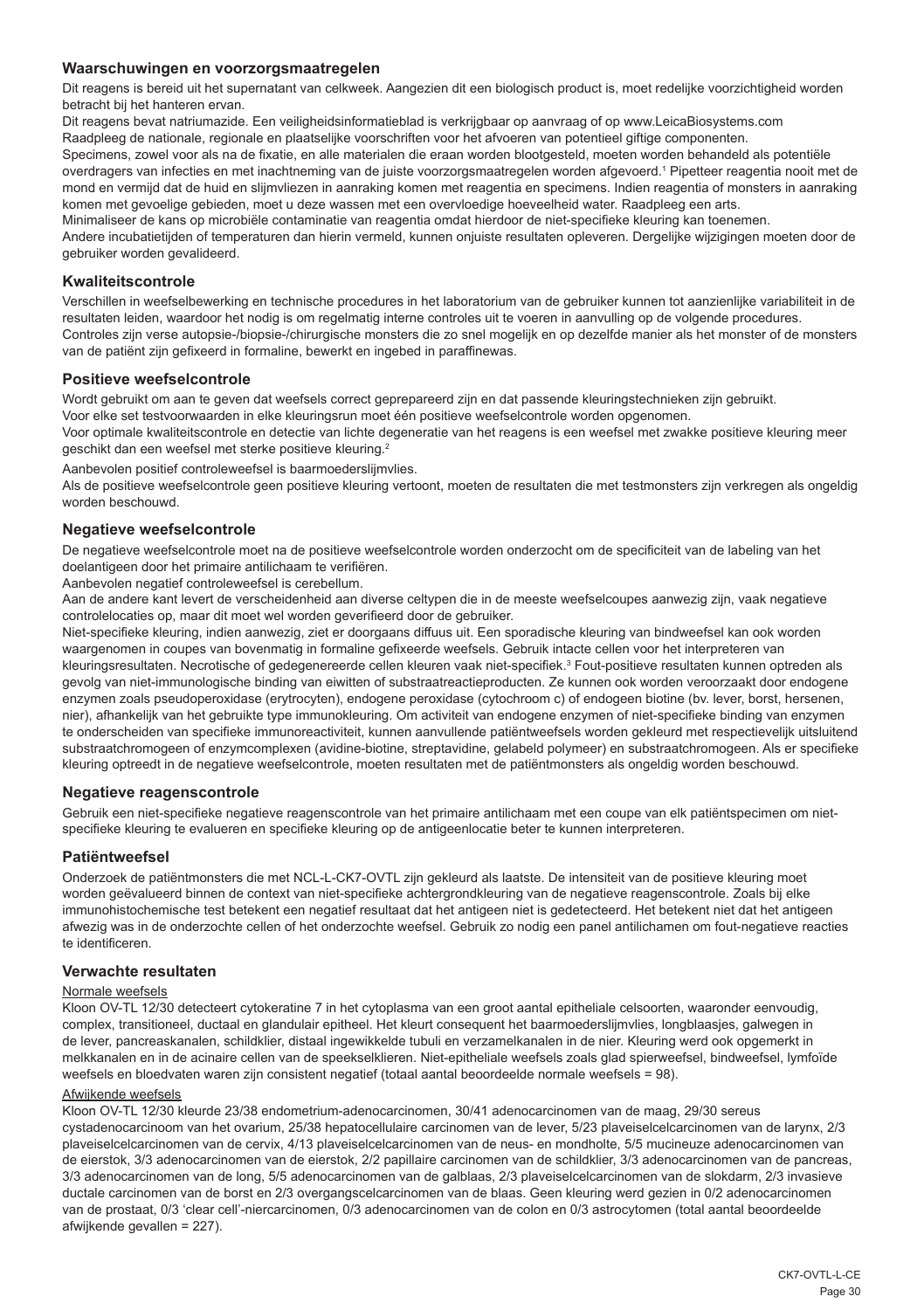## **NCL-L-CK7-OVTL wordt aanbevolen voor het detecteren van humaan cytokeratine 7-eiwit in normale en neoplastische weefsels, als aanvulling op conventionele histopathologie waarbij niet-immunologische histochemische kleuringen worden gebruikt.**

## **Algemene beperkingen**

Immunohistochemie (IHC) is een diagnostisch meerstapsproces waarvoor een gespecialiseerde opleiding nodig is in het kiezen van de juiste reagentia, het selecteren, fixeren en bewerken van weefsel, het prepareren van IHC-objectglaasjes en het interpreteren van de kleuringsresultaten.

Weefselkleuring is afhankelijk van de manier waarop het weefsel vóór de kleuring wordt behandeld en bewerkt. Verkeerd fixeren, invriezen, ontdooien, wassen, drogen, verwarmen, snijden, of contaminatie met andere weefsels of vloeistoffen kan tot artefacten, insluiting van antilichamen of fout-negatieve resultaten leiden. Inconsistente resultaten kunnen te wijten zijn aan variaties in de fixatie- en inbeddingsmethodes, of aan intrinsieke onregelmatigheden in het weefsel.4

Een te sterke of onvolledige tegenkleuring kan een juiste interpretatie van de resultaten bemoeilijken of onmogelijk maken. De klinische interpretatie van elke kleuring of het ontbreken hiervan moet worden aangevuld door morfologische studies met de juiste controles en moet binnen de context van de klinische voorgeschiedenis van de patiënt en andere diagnostische tests worden geëvalueerd door een bevoegd patholoog.

Antilichamen van Leica Biosystems Newcastle Ltd zijn bedoeld voor gebruik, zoals aangegeven, op bevroren of in paraffine ingebedde coupes die een specifieke fixatie vereisen. Er kan onverwachte antigeenexpressie optreden, met name bij neoplasmata. De klinische interpretatie van gekleurde weefselcoupes moet een morfologische analyse en de evaluatie van overeenkomstige controles bevatten.

## **Literatuurlijst – algemeen**

- 1. National Committee for Clinical Laboratory Standards (NCCLS). Protection of laboratory workers from infectious diseases transmitted by blood and tissue; proposed guideline. Villanova, P.A. 1991; 7(9). Order code M29-P.
- 2. Battifora H. Diagnostic uses of antibodies to keratins: a review and immunohistochemical comparison of seven monoclonal and three polyclonal antibodies. Progress in Surgical Pathology. 6:1–15. eds. Fenoglio-Preiser C, Wolff CM, Rilke F. Field & Wood, Inc., Philadelphia.
- 3. Nadji M, Morales AR. Immunoperoxidase, part I: the techniques and pitfalls. Laboratory Medicine. 1983; 14:767.
- 4. Omata M, Liew CT, Ashcavai M, Peters RL. Nonimmunologic binding of horseradish peroxidase to hepatitis B surface antigen: a possible source of error in immunohistochemistry. American Journal of Clinical Pathology. 1980; 73:626.
- 5. Van de Molengraft FJJM, van Niekerk CC, Jap PHK, et al. OV-TL 12/30 (keratin 7 antibody) is a marker of glandular differentiation in lung cancer. Histopathology. 1993; 22:35–38.
- 6. van Niekerk CC, Jap PH, Ramaekers FC, et al. Immunohistochemical demonstration of keratin 7 in routinely fixed paraffin-embedded human tissues. Journal of Pathology. 1991; 165(2):145–152.

## **Aanpassingen ten opzichte van de vorige uitgave**

Reagentiasamenstelling, Totale Proteïneconcentratie, Aanbevelingen over het Gebruik, Waarschuwingen en Voorzorgsmaatregelen, Verwachte Resultaten.

### **Datum uitgave**

15 april 2019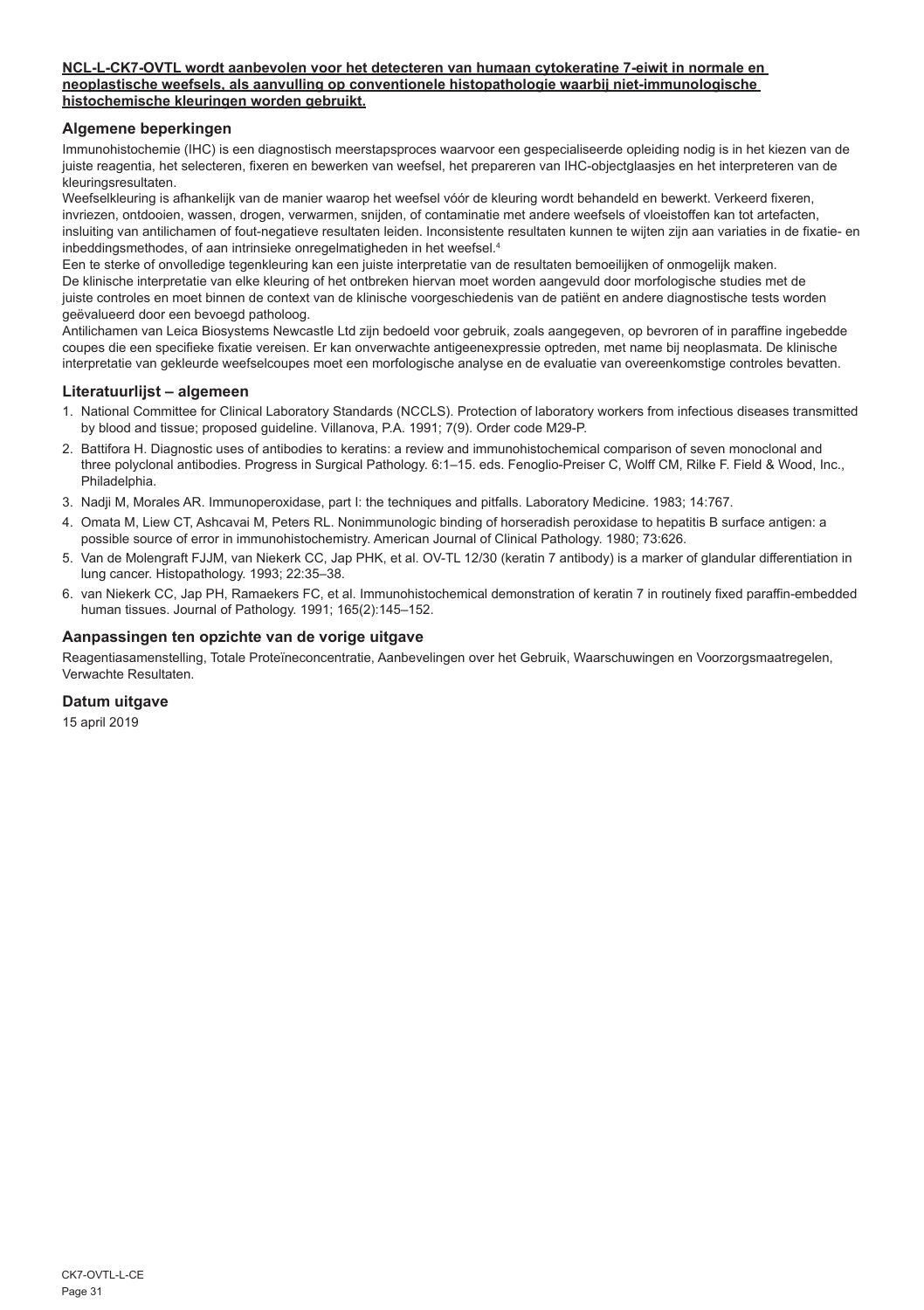## <span id="page-32-0"></span>Novocastra<sup>*M*</sup> flytende murint monoklonalt antistoff **Cytokeratin 7 Produktkode: NCL-L-CK7-OVTL**

## **Tiltenkt bruk**

### *Til in vitro-diagnostisk bruk.*

NCL-L-CK7-OVTL skal brukes til kvalitativ identifikasjon av cytokeratin 7-molekyler i parafinsnitt ved lysmikroskopering. Den kliniske tolkningen av en farging eller uteblitt farging skal suppleres av morfologiske studier ved bruk av riktige kontroller og skal evalueres av en kvalifisert patolog innenfor sammenhengen av pasientens kliniske historie og andre diagnostiske tester.

## **Prinsipp for prosedyren**

Teknikker for immunhistokjemisk (IHC) farging muliggjør visualisering av antigener via sekvensiell applikasjon av et spesifikt antistoff på antigenet (primært antistoff), et sekundært antistoff på det primære antistoffet og et enzymkompleks med et kromogensubstrat med mellomliggende vasketrinn. Den enzymatiske aktiveringen av kromogenet resulterer i et synlig reaksjonsprodukt på antigenstedet. Prøven kan deretter kontrastfarges og påføres dekkglass. Resultatene tolkes ved hjelp av lysmikroskop og bidrar til differensialdiagnosen for patofysiologiske prosesser, som kan være tilknyttet et spesielt antigen eller ikke.

### **Klon**

OV-TL 12/30

## **Immunogen**

OTN 11 eggstokkarsinom-cellelinje.

### **Spesifisitet**

Humant cytokeratin 7, intermediat filamentprotein.

## **Reagenssammensetning**

NCL-L-CK7-OVTL er en flytende vevskultursupernatant presentert i fosfatbufret saltvann (pH 7,6) med 1 % av bærerproteinet bovint serumalbumin og med natriumazid som konserveringsmiddel.

### **Ig-klasse**

IgG1, kappa

## **Totalproteinkonsentrasjon Total Protein**

Se etiketten på hetteglasset for partispesifikk totalproteinkonsentrasjon.

## **Antistoffkonsentrasjon**

Større enn eller lik 19 mg/l som fastslått av ELISA. Se etiketten på hetteglasset for batchspesifikk Ig-konsentrasjon.

## **Anbefalinger for bruk**

Immunhistokjemi på parafinsnitt.

**Varmeindusert epitopgjenfinning (Heat Induced Epitope Retrieval, HIER):** Følg bruksanvisningen for Novocastra Epitope Retrieval Solution pH 6.

**Foreslått fortynning:** 1:50 i 30 minutter ved 25 °C. Dette er kun veiledende, og brukerne bør fastslå egne optimale fortynninger for sitt arbeid.

**Visualisering**: Følg bruksanvisningen for Novolink™ Polymer Detection Systems. Hvis du ønsker ytterligere produktinformasjon eller -støtte, kan du kontakte din lokale forhandler eller regionkontoret til Leica Biosystems, eller du kan besøke Leica Biosystems' nettsted på www.LeicaBiosystems.com

Ytelsen til dette antistoffet skal valideres når det brukes med andre systemer for manuell farging eller automatiserte plattformer.

## **Oppbevaring og stabilitet**

Oppbevar ved 2–8 °C. Må ikke fryses. Returner til 2–8 °C umiddelbart etter bruk. Må ikke brukes etter utløpsdatoen som er angitt på etiketten på hetteglasset. Andre oppbevaringsforhold enn de som er angitt ovenfor, må verifiseres av brukeren.

## **Prøveklargjøring**

Anbefalt fiksativ er 10 % nøytralt bufret formalin for parafininnstøpte vevsnitt.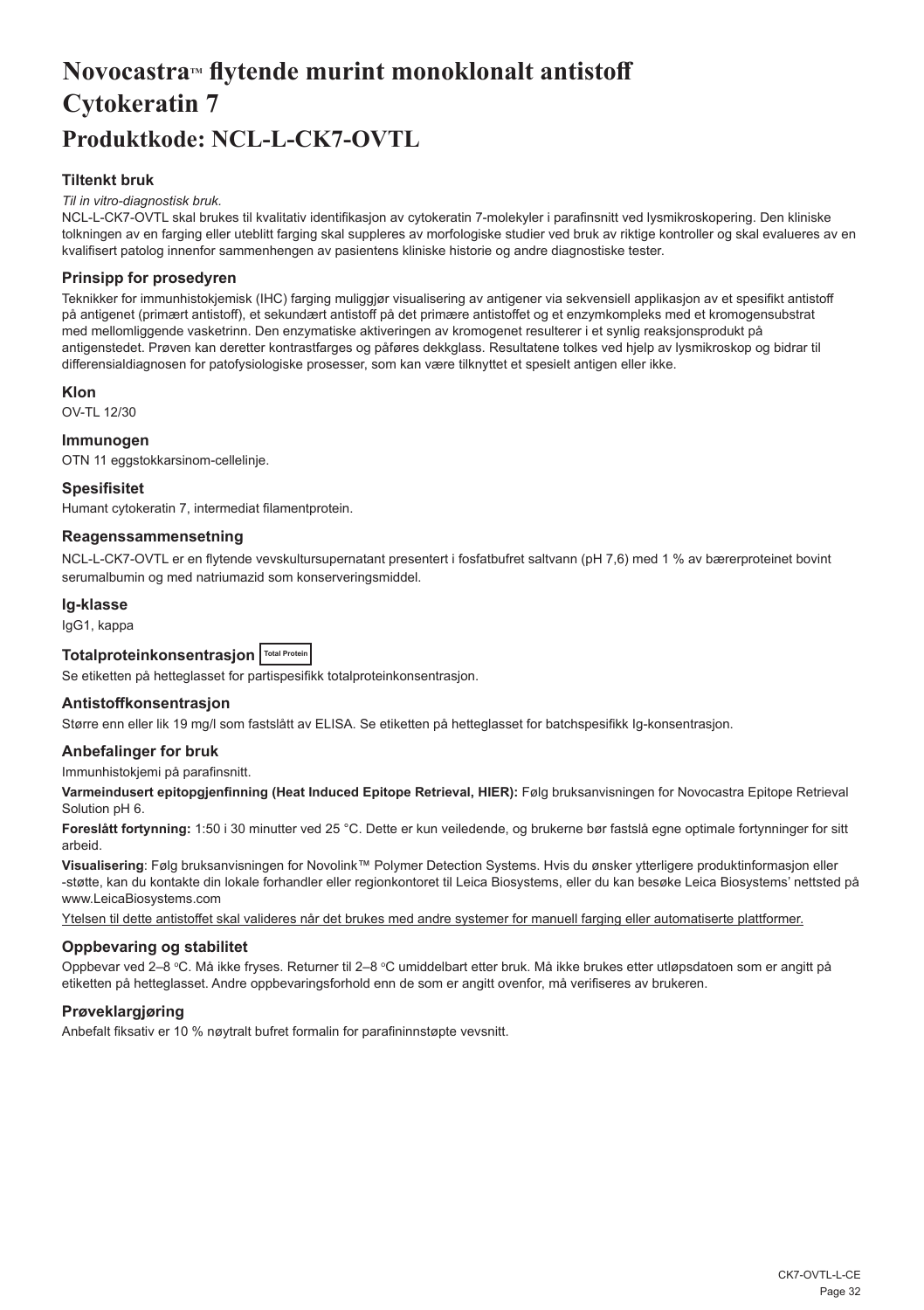## **Advarsler og forholdsregler**

Dette reagenset ble fremstilt fra supernatanten fra cellekultur. Ettersom det er et biologisk produkt, må det utvises rimelig forsiktighet når det håndteres.

Denne reagensen inneholder natriumazid. Et sikkerhetsdatablad er tilgjengelig på forespørsel eller tilgjengelig fra www.LeicaBiosystems.com. Se lokale, regionale eller statlige forskrifter for avhending av potensielt toksiske komponenter.

Prøver, før og etter fiksering, og alle materialer som utsettes for dem, skal håndteres som smittefarlige og avhendes etter egnede forholdsregler.<sup>1</sup> Pipetter aldri reagenser via munnen og unngå kontakt med hud og slimhinner med reagenser og prøver. Hvis reagenser eller prøver kommer i kontakt med følsomme områder, skyll med rikelige mengder vann. Oppsøk lege.

Minimer mikrobiell kontaminering av reagenser, ellers kan det forekomme en økning i ikke-spesifikk farging.

Andre inkubasjonstider eller temperaturer enn de som er spesifisert, kan gi feilaktige resultater. Enhver slik endring må valideres av brukeren.

## **Kvalitetskontroll**

Forskjeller i vevprosessering og tekniske prosedyrer i brukerens laboratorium kan frembringe signifikant variasjon i resultatene og gjør det påkrevd med regelmessige interne ytelseskontroller i tillegg til følgende prosedyrer.

Kontroller skal være ferske prøver fra obduksjon/biopsi/kirurgi, som er formalinfiksert, behandlet og parafinvoksinnstøpt så snart som mulig på samme måte som pasientprøven(e).

## **Positiv vevkontroll**

Brukes for å indikere riktig klargjorte vev og riktige fargingsteknikker.

Én positiv vevkontroll bør inkluderes for hvert sett med testbetingelser i hver fargerunde.

Svakt positivt farget vev er mer egnet enn kraftig positivt farget vev til optimal kvalitetskontroll og påvisning av små nivåer reagensnedbrytning.<sup>2</sup>

Anbefalt positivt kontrollvev er fra endometrium.

Hvis den positive vevkontrollen ikke gir positiv farging, skal resultater med testprøvene betraktes som ugyldige.

## **Negativ vevkontroll**

Skal undersøkes etter den positive vevkontrollen for å verifisere spesifisiteten i merkingen av målantigenet med det primære antistoffet. Anbefalt negativt kontrollvev er cerebellumvev.

Alternativt gir variasjonen av forskjellige celletyper som kan finnes i de fleste vevsnitt ofte rom for negativ kontroll, men dette må verifiseres av brukeren.

Ikke-spesifikk farging, hvis dette forekommer, har vanligvis et diffust utseende. Sporadisk farging av bindevev vil også kunne observeres i vevsnitt som er fiksert i for mye formalin. Bruk intakte celler til tolkning av fargingsresultater. Nekrotiske eller degenererte celler farger ofte uspesifikt.<sup>3</sup> Falske positive resultater kan sees på grunn av ikke-immunologisk binding av proteiner eller substratreaksjonsprodukter. De kan også forårsakes av endogene enzymer slik som pseudoperoksidase (erytrocytter), endogen peroksidase (cytokrom C) eller endogent biotin (f.eks. lever, bryst, hjerne, nyre) avhengig av type immunfarging som brukes. For å differensiere endogen enzymaktivitet eller ikke-spesifikk binding av enzymer fra spesifikk immunreaktivitet kan ekstra pasientvev farges eksklusivt med henholdsvis substratkromogen eller enzymkomplekser (avidin-biotin, streptavidin, merket polymer) og substratkromogen. Hvis det forekommer spesifikk farging i de negative vevkontrollene, skal resultater med pasientprøvene betraktes som ugyldige.

## **Negativ reagenskontroll**

Bruk en uspesifikk negativ reagenskontroll i stedet for det primære antistoffet med et snitt av hver pasientprøve for å evaluere uspesifikk farging og gi bedre mulighet for tolkning av den spesifikke fargingen på antigenstedet.

## **Pasientvev**

Undersøk pasientprøver farget med NCL-L-CK7-OVTL sist. Positiv fargingsintensitet skal vurderes i lys av eventuell ikke-spesifikk bakgrunnsfarging i den negative reagenskontrollen. På samme måte som for alle andre immunhistokjemiske tester betyr et negativt resultat at antigenet ikke ble påvist, ikke at antigenet ikke var til stede i cellene / det analyserte vevet. Om nødvendig, skal det brukes et panel med antistoffer til å identifisere falske negative reaksjoner.

## **Forventede resultater**

## Normale vev

Klon OV-TL 12/30 detekterer cytokeratin 7 i cytoplasmaet og membranen i et stort antall epitelcelletyper, inkludert enkle, komplekse, transisjonelle, duktale og av kjertelepiteltypen. Den farger konsekvent endometrium, alveoli pulmonis, pankreatiske kanaler, tyreoidea, distale spiralformede rør og samlekanaler i nyre. Farging ble også observert i brystkanaler og i acinarcellene i spyttkjertlene. Ikke-epitele vev som glatt muskulatur, bindevev, lymfoid vev og blodkar er konsekvent negative (totalt antall evaluerte normal vev = 98).

## Unormale vev

Klon OV-TL 12/30 farget 23/38 endometroide adenokarsinomer, 30/41 adenokarsinomer i magen, 29/30 alvorlige adenokarsinomer i ovariet, 25/38 hepatocellulære karsinomer i leveren, 5/23 skvamøse cellekarsinomer i larynks, 2/3 skvamøse cellekarsinomer i cervix, 4/13 skvamøse cellekarsinomer i nasale og orale kaviteter, 5/5 mucinøse adenokarsinomer i ovariet, 3/3 adenokarsinomer i ovariet, 2/2 papillære karsinomer i tyreoidea, 3/3 adenokarsinomer i pankreas, 3/3 adenokarsinomer i lungen, 5/5 adenokarsinomer i galleblære, 2/3 skvamøse cellekarsinomer i øsofag, 2/3 invasive duktale karsinomer i brystet og 2/3 transisjonelle cellekarsinomer i blæren. Ingen farging ble observert i 0/2 adenokarsinomer i prostata, 0/3 renale klarcellekarsinomer, 0/3 adenokarsinomer i kolon og 0/3 astrocytomer (totalt antall evaluerte unormale tilfeller = 227).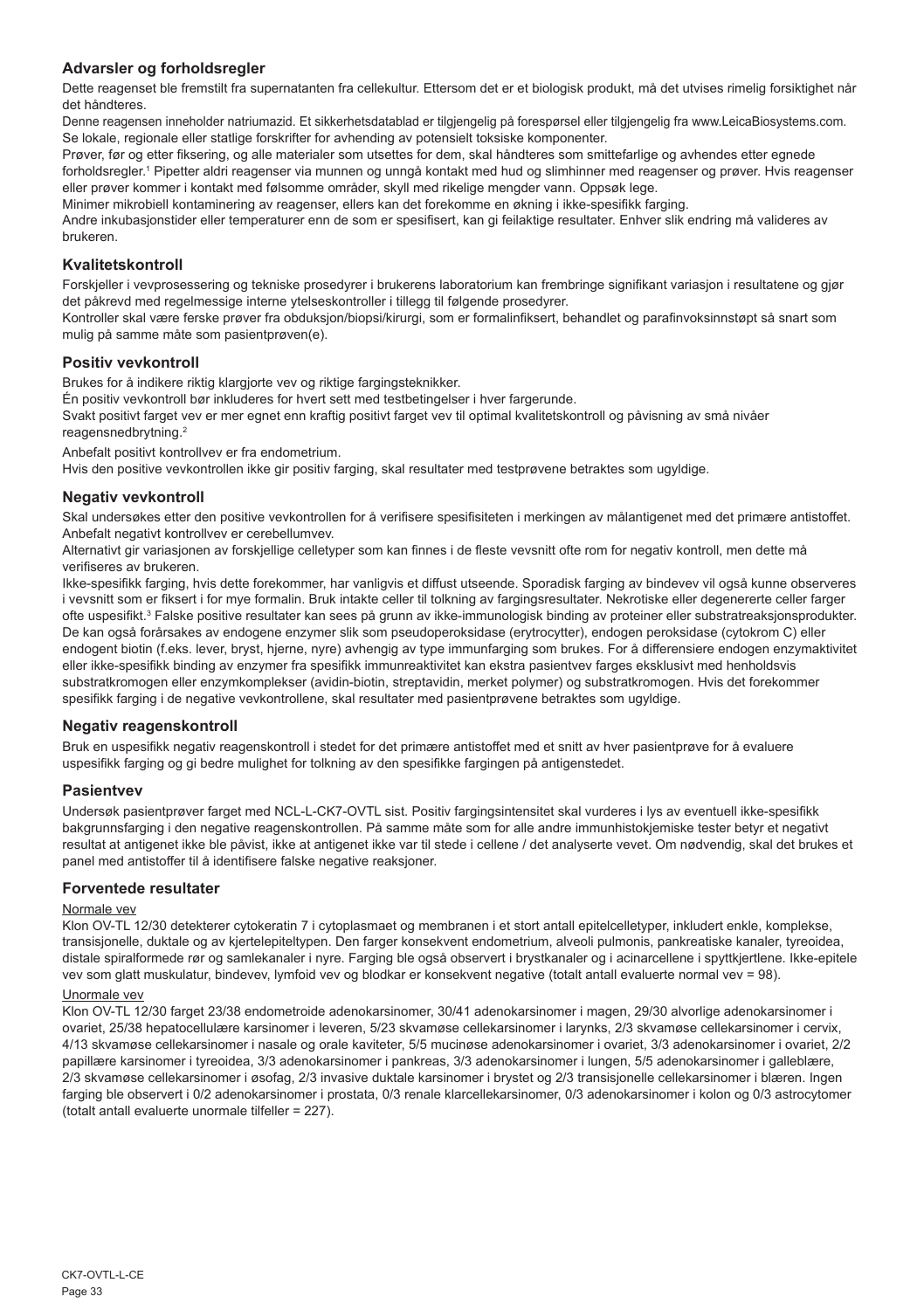## **NCL-L-CK7-OVTL anbefales for deteksjon av humant Cytokeratin 7-protein i normale og neoplastiske vev, som et tillegg til konvensjonell histopatologi med bruk av ikke-immunologiske histokjemiske farger.**

## **Generelle begrensninger**

Immunhistokjemi er en flertrinns diagnostisk prosess som krever spesialisert opplæring i valg av egnede reagenser, valg, fiksering og behandling av vev, klargjøring av IHC-objektglass og tolkning av fargingsresultater.

Vevfargingen er avhengig av håndteringen og behandlingen av vevet før det farges. Uriktig fiksering, dypfrysing, opptining, vasking, tørking, oppvarming, snitting eller kontaminering med annet vev eller væsker kan frembringe artefakter, fanging av antistoff eller falske negative resultater. Inkonsistente resultater kan skyldes variasjoner i fikserings- og innstøpingsmetoder eller uregelmessigheter i vevet.4 Overdreven eller ufullstendig kontrastfarging kan hindre riktig tolkning av resultater.

Den kliniske tolkningen av en farging eller uteblitt farging skal suppleres av morfologiske studier ved bruk av riktige kontroller og skal evalueres av en kvalifisert patolog innenfor sammenhengen av pasientens kliniske historie og andre diagnostiske tester. Antistoffer fra Leica Biosystems Newcastle Ltd er til bruk, som indisert, på enten frosne eller parafininnstøpte snitt med spesifikke

fikseringskrav. Det kan forekomme uventet antigenuttrykk, spesielt i neoplasmer. Den kliniske tolkningen av ethvert farget vevsnitt må inkludere morfologisk analyse og evaluering av egnede kontroller.

## **Bibliografi – generelt**

- 1. National Committee for Clinical Laboratory Standards (NCCLS). Protection of laboratory workers from infectious diseases transmitted by blood and tissue; proposed guideline. Villanova, P.A. 1991; 7(9). Order code M29-P.
- 2. Battifora H. Diagnostic uses of antibodies to keratins: a review and immunohistochemical comparison of seven monoclonal and three polyclonal antibodies. Progress in Surgical Pathology. 6:1–15. eds. Fenoglio-Preiser C, Wolff CM, Rilke F. Field & Wood, Inc., Philadelphia.
- 3. Nadji M, Morales AR. Immunoperoxidase, part I: the techniques and pitfalls. Laboratory Medicine. 1983; 14:767.
- 4. Omata M, Liew CT, Ashcavai M, Peters RL. Nonimmunologic binding of horseradish peroxidase to hepatitis B surface antigen: a possible source of error in immunohistochemistry. American Journal of Clinical Pathology. 1980; 73:626.
- 5. Van de Molengraft FJJM, van Niekerk CC, Jap PHK, et al. OV-TL 12/30 (keratin 7 antibody) is a marker of glandular differentiation in lung cancer. Histopathology. 1993; 22:35–38.
- 6. van Niekerk CC, Jap PH, Ramaekers FC, et al. Immunohistochemical demonstration of keratin 7 in routinely fixed paraffin-embedded human tissues. Journal of Pathology. 1991; 165(2):145–152.

## **Endringer på tidligere utgave**

Reagenssammensetning, Totalproteinkonsentrasjon, Anbefalinger for bruk, Advarsler og forholdsregler, Forventede resultater.

## **Utstedelsesdato**

15 april 2019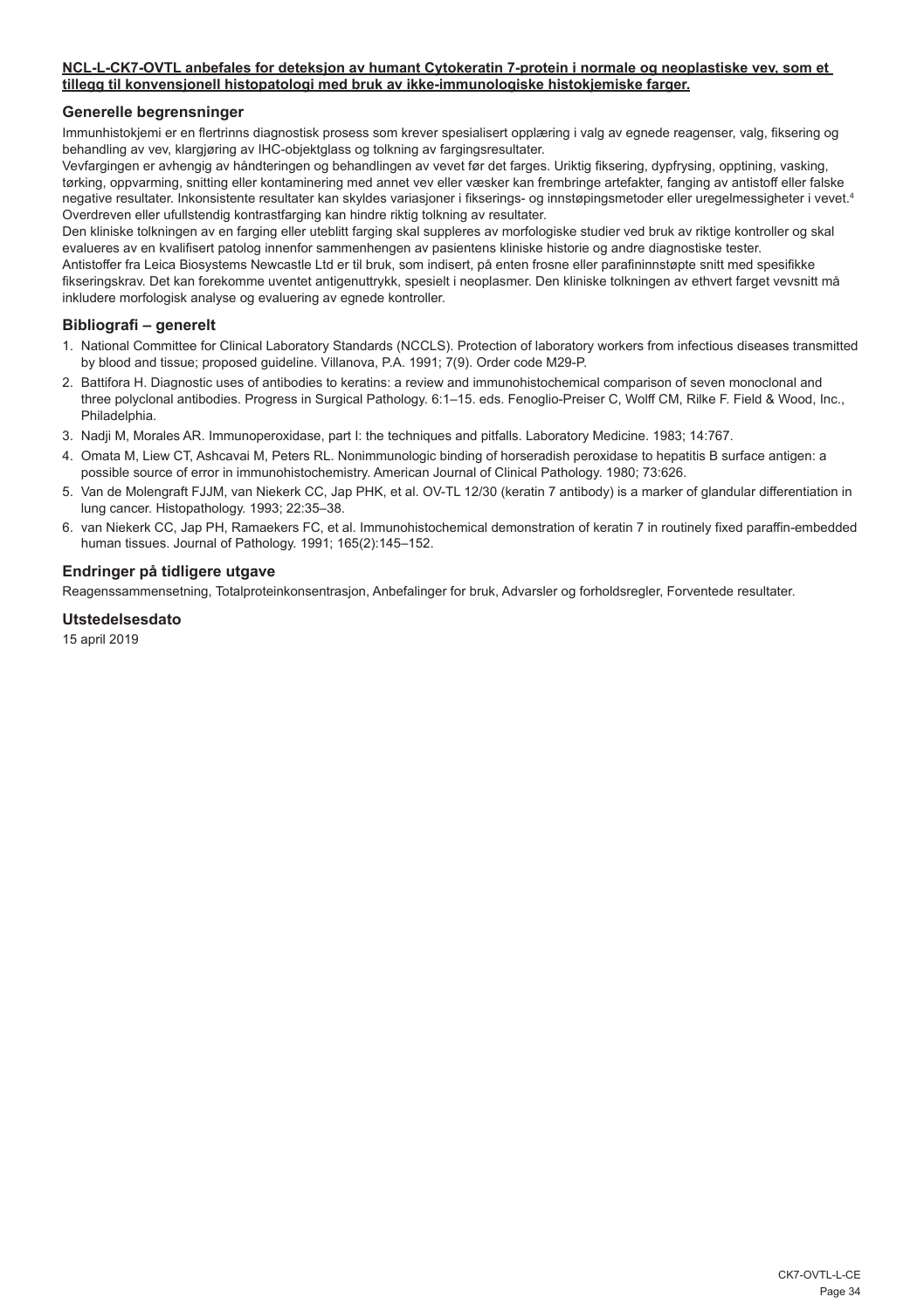## <span id="page-35-0"></span>**Novocastra™ Likit Monoklonal Fare Antikoru Cytokeratin 7 Ürün Kodu: NCL-L-CK7-OVTL**

## **Kullanım Amacı**

## *İn vitro diagnostik kullanım içindir.*

NCL-L-CK7-OVTL, parafin bölümlerindeki Sitokeratin 7 moleküllerinin ışık mikroskopisi ile kalitatif tanımlanması için tasarlanmıştır. Herhangi bir boyanmanın veya yokluğunun klinik yorumlaması hastanın klinik öyküsü ve diğer tanısal testler bağlamında nitelikli bir patoloji uzmanı tarafından değerlendirilmeli ve uygun kontroller kullanılarak morfolojik çalışmalarla desteklenmelidir.

## **İşlem Prensibi**

İmmünohistokimyasal (İHK) boyama teknikleri, antijene ardışık olarak belirli bir antikorun uygulanması (birincil antikor), birincil antikora ikincil bir antikorun uygulanması ve aralardaki yıkama adımları ile, antijenlerin kromojenik substratlı bir enzim kompleksi yoluyla görselleştirilmesine olanak tanır. Kromojenin enzimle etkinleştirilmesi, antijen alanında gözle görülür bir tepkiye yol açar. Numune daha sonra karşıt boyanabilir ve lamelle örtülebilir. Sonuçlar bir ışık mikroskobu kullanılarak yorumlanır ve belirli bir antijen ile ilişkili olabilecek veya olmayabilecek patofizyolojik süreçlerin ayırıcı tanısına yardımcı olur.

## **Clone**

OV-TL 12/30

## **İmmünojen**

OTN 11 yumurtalık karsinom hücre hattı.

## **Özgüllük**

İnsan sitokeratin 7 ara filament proteini.

## **Reaktif Bileşimi**

NCL-L-CK7-OVTL, %1 bovin serum albumini taşıyıcı proteiniyle fosfat tamponlu salinde (pH 7,6) sunulan ve koruyucu madde olarak sodyum azit içeren supernatant bir sıvı doku kültürüdür.

## **Ig Sınıfı**

IgG1, kappa

## **Toplam Protein Konsantrasyonu Total Protein**

Lota özgü toplam protein konsantrasyonu için flakon etiketine başvurun.

## **Antikor Konsantrasyonu**

ELISA tarafından belirlendiği gibi 67 mg/L'ye eşit veya bu değerden yüksek. Seriye özgü Ig konsantrasyonu için flakon etiketine bakın.

## **Kullanım Önerileri**

Parafin kesitlerinde immünohistokimya.

**Isı İndüklü Epitop Alımı (Heat Induced Epitope Retrieval, HIER):** Novocastra Epitope Retrieval Solution pH 6 içinde kullanım için lütfen talimatları takip edin.

**Önerilen dilüsyon:** 25 °C'de 30 dakika süreyle 1:50. Bu değer kılavuz olarak verilmiştir ve kullanıcılar kendileri için en uygun çalışma dilüsyonlarını kendileri belirlemelidir.

**Görselleştirme:** Lütfen Novolink™ Polymer Detection Systems'ın kullanım talimatlarını izleyin. Ürünle ilgili daha fazla bilgi veya destek için yerel disribütörünüzle veya Leica Biosystems bölge ofisiyle iletişime geçebilir ya da bunun yerine Leica Biosystems Web sitesini ziyaret edebilirsiniz: www.LeicaBiosystems.com

Bu antikorun performansı, diğer manuel boyama sistemleriyle veya otomatik platformlarla birlikte kullanıldığında doğrulanmalıdır.

## **Saklama ve Stabilite**

2-8ºC'de saklayın. Dondurmayın. Kullanımdan hemen sonra 2-8 °C'ye geri alın. Flakon etiketinde belirtilen son kullanma tarihinden sonra kullanmayın. Yukarıda belirtilenler dışında saklama koşulları kullanıcı tarafından doğrulanmalıdır.

## **Numune Hazırlama**

Parafine gömülü doku kesitleri için önerilen fiksatif %10 nötr tamponlanmış formalindir.

## **Uyarılar ve Önlemler**

Bu reaktif hücre kültürü süpernatanından hazırlanmıştır. Biyolojik bir ürün olduğundan, elleçleme sırasında makul düzeyde dikkatli olunmalıdır.

Bu reaktif sodyum azid içerir. Malzeme Güvenlik Bilgileri Formu talep üzerine sağlanmaktadır ve www.LeicaBiosystems.com sitesinde mevcuttur. Olası toksik bileşenlerin atılması ile ilgili yerel, bölgesel veya ulusal düzenlemelere başvurun.

Fiksasyondan önce ve sonra örnekler ve onlara maruz kalmış bütün materyaller, enfeksiyon yayabilecekmiş gibi işlem görmelidir ve gerekli önlemler alınarak atılmalıdır.<sup>1</sup>Reaktifleri hiçbir zaman ağızla pipetlemeyin. Cildin ve mukoz membranların reaktifler ve örneklerle temas etmesini önleyin. Reaktifler veya numuneler hassas bölgelere temas ederse bol miktarda suyla yıkayın. Tıbbi yardım isteyin. Reaktiflerin mikrobiyel kontaminasyonunu minimuma indirin yoksa nonspesifik boyanmada bir artış olabilir.

Belirtilenler dışındaki inkübasyon süreleri veya sıcaklıklar hatalı sonuçlara yol açabilir. Bu tür değişiklikler kullanıcı tarafından doğrulanmalıdır.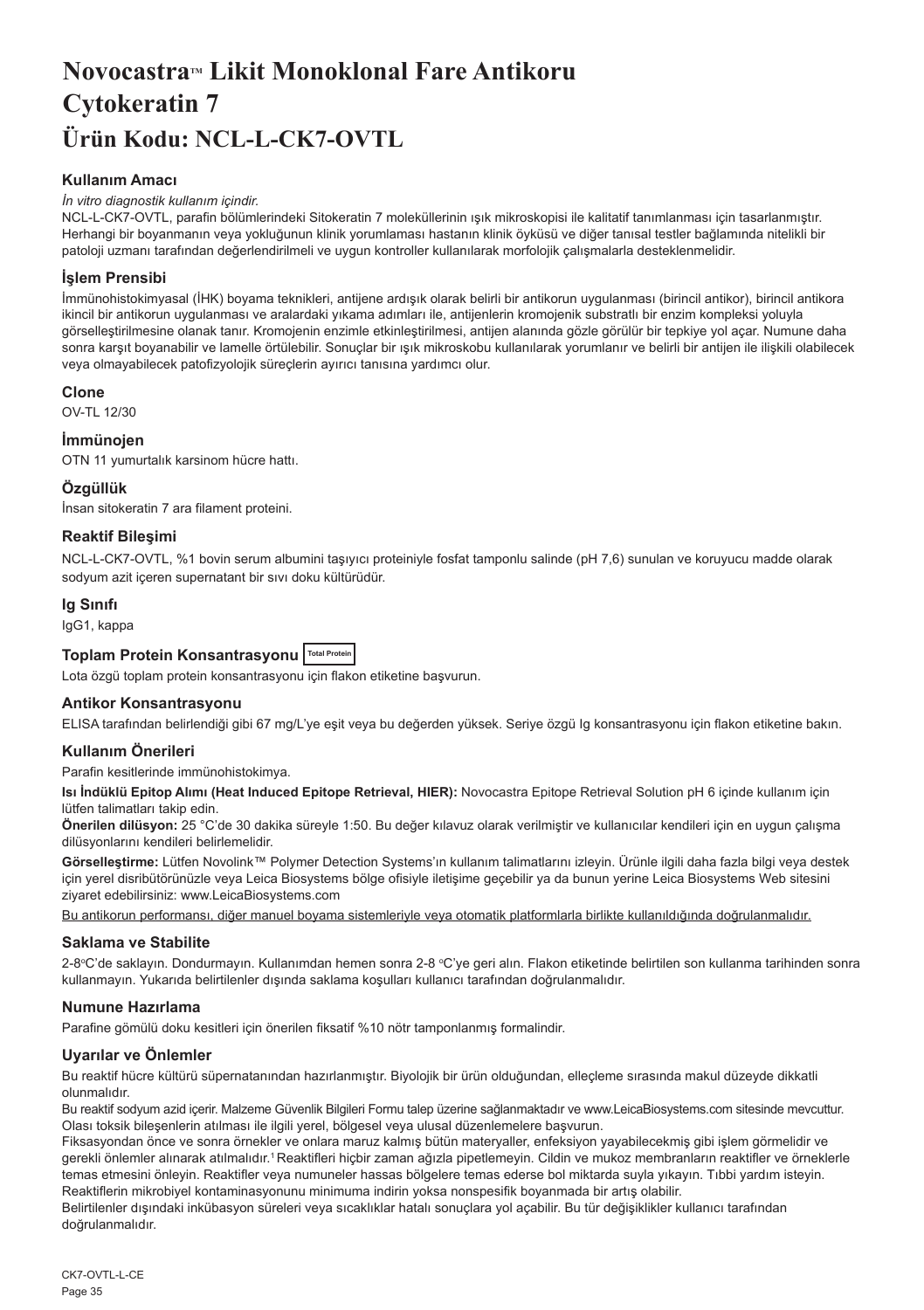## **Kalite Kontrol**

Kullanıcının laboratuvarında doku işleme ve teknik işlemlerdeki farklar sonuçlarda önemli değişkenliğe neden olabilir ve aşağıdaki işlemlere ek olarak düzenli şekilde tesis içi kontrollerin kullanılmasını gerektirir.

Kontroller, hasta numunesi/numuneleriyle aynı şekilde mümkün olduğunca kısa süre içinde formalin fiksasyonlu, işlenmiş ve parafine gömülü taze otopsi/biyopsi/cerrahi materyal olmalıdır.

## **Pozitif Doku Kontrolü**

Doğru hazırlanmış dokuları ve uygun boyama tekniklerini belirtmek için kullanılır.

Her boyama döngüsünde her test koşulu setine bir pozitif doku kontrolü dahil edilmelidir.

Zayıf pozitif boyama yapılmış doku, optimal kalite kontrolü ve minör reaktif bozunma düzeylerini saptamak için güçlü pozitif boyama yapılmış dokudan daha uygundur.<sup>2</sup>

Önerilen pozitif kontrol dokusu endometriyumdur.

Eğer pozitif doku kontrolü pozitif boyanma göstermezse, test numunelerinin sonuçları geçersiz kabul edilmelidir.

## **Negatif Doku Kontrolü**

Primer antikor tarafından hedef antijenin etiketlenmesinin spesifikliğini doğrulamak için, pozitif doku kontrolünden sonra incelenmelidir. Önerilen negatif kontrol dokusu serebellumdur.

Alternatif olarak çoğu doku kesitinde bulunan farklı hücre tiplerinin çeşitliliği sıklıkla negatif kontrol bölgeleri sunar ama bu durum kullanıcı tarafından doğrulanmalıdır.

Eğer varsa nonspesifik boyanmanın görünümü genellikle difüzdür. Aşırı formalin fiksasyonlu dokulardan kesitlerde bağ dokusunun sporadik boyanması da görülebilir. Boyanma sonuçlarının yorumlanması için sağlam hücreler kullanın. Nekrotik ve dejenere hücreler genellikle spesifik olmayan şekilde boyanır.<sup>3</sup> Proteinlerin veya substrat reaksiyon ürünlerinin immünolojik olmayan bağlanması nedeniyle yanlış pozitif sonuçlar görülebilir. Bu sonuçlar ayrıca, kullanılan immün-boyaya bağlı olarak psödoperoksidaz (eritrositler), endojen peroksidaz (sitokrom C) veya endojen biotin (örn. karaciğer, meme, beyin, böbrek) gibi endojen enzimlerden de kaynaklanabilir. Endojen enzim aktivitesini veya nonspesifik enzim bağlanmasını spesifik immünoreaktiviteden ayırmak için ek hasta dokuları sırasıyla sadece substrat kromojen veya enzim kompleksleri (avidin-biotin, streptavidin, etiketli polimer) ve substrat kromojen ile boyanabilir. Negatif doku kontrolünde spesifik boyanma oluşursa hasta numunelerinin sonuçları geçersiz kabul edilmelidir.

## **Negatif Reaktif Kontrolü**

Spesifik olmayan boyamayı değerlendirmek ve antijen bölgesinde spesifik boyanmayı daha iyi yorumlayabilmek için her hasta örneği kesitinde primer antikor yerine spesifik olmayan bir negatif reaktif kontrolü kullanın.

## **Hasta Dokusu**

NCL-L-CK7-OVTL ile boyanmış hasta numunelerini en son inceleyin. Pozitif boyama yoğunluğu, negatif reaktif kontrolünün spesifik olmayan herhangi bir arka plan boyaması bağlamında değerlendirilmelidir. Her immünohistokimyasal testle olduğu gibi negatif bir sonuç antijenin saptanmadığı anlamına gelir ve antijenin çalışılan hücrelerde/dokuda bulunmadığı anlamına gelmez. Gerekirse yalancı negatif reaksiyonları tanımlamak için bir antikor paneli kullanın.

## **Öngörülen Sonuçlar**

## Normal Dokular

Klon OV-TL 12/30; basit, kompleks, transizyonel, duktal ve glandüler epitelyum da dahil olmak üzere çok farklı tiplerdeki epitelyum hücrelerinin sitoplazmasında sitokeratin 7'yi saptar. Endometriyum, akciğer alveolleri, karaciğer safra kanalları, pankreatik kanalları, tiroid, distal konvolüte tübüller ve böbrek toplama kanallarını tutarlı olarak boyar. Meme kanallarında ve tükürük bezlerinin asinar hücrelerinde de boyama görülmüştür. Düz kas, bağ dokusu, lenfoid doku ve kan damarları gibi epitel olmayan dokuların tutarlı olarak negatif olduğu görülmüştür (Değerlendirilen toplam normal doku sayısı = 98).

### Anormal Dokular

Klon OV-TL 12/30; 23/38 endometroid adenokarsinomlarını, 30/41 mide adenokarsinomlarını, 29/30 yumurtalık seroz adenokarsinomlarını, 25/38 karaciğer hepatoselüler karsinomlarını, 5/23 gırtlak skuamöz hücreli karsinomları, 2/3 servikal skuamöz hücreli karsinomları, 4/13 burun ve oral kavite sküamöz hücre karsinomlarını, 5/5 yumurtalık musinöz adenokarsinomlarını, 3/3 yumurtalık adenokarsinomlarını, 2/2 tiroid papiller karsinomlarını, 3/3 pankreas adenokarsinomlarını, 3/3 akciğer adenokarsinomlarını, 5/5 safra kesesi adenokarsinomlarını, 2/3 yutak skuamöz hücreli karsinomlarını, 2/3 meme invazif duktal karsinomlarını ve 2/3 mesane transizyonel hücre karsinomlarını boyamıştır. 0/2 prostat adenokarsinomlarında, 0/3 renal berrak hücreli karsinomlarında, 0/3 kolon adenokarsinomlarında ve 0/3 astrositomlarda boyama görülmemiştir (Değerlendirilen toplam anormal vaka sayısı = 227).

## **NCL-L-CK7-OVTL, immünolojik olmayan histokimyasal boyamalar kullanılarak yapılan geleneksel histopatolojiye ek olarak normal ve neoplastik dokularda insan sitokeratin 7 proteinin saptanması için önerilir.**

## **Genel Sınırlamalar**

İmmünohistokimya; uygun reaktiflerin seçimi, doku seçimi, fiksasyonu ve işlenmesi, IHC slaytının hazırlanması ve boyama sonuçlarının yorumlanması alanlarında özel eğitimden oluşan, çok adımlı bir diagnostik süreçtir.

Doku boyama, boyama öncesinde dokunun kullanımına ve işlenmesine bağlıdır. Uygun olmayan fiksasyon, dondurma, çözme, yıkama, kurutma, ısıtma, kesit alma veya diğer dokular veya sıvılarla kontaminasyon artefaktlara, antikor tutulmasına veya yalancı negatif sonuçlara yol açabilir. Tutarsız sonuçlar, fiksasyon ve gömme yöntemlerindeki değişikliklerden ya da dokunun yapısından kaynaklanan düzensizliklerden kaynaklanabilir.4

Aşırı ya da tam olmayan karşıt boyama, sonuçların düzgün yorumlanmasını olumsuz etkileyebilir.

Herhangi bir boyanmanın veya yokluğunun klinik yorumlaması hastanın klinik öyküsü ve diğer tanısal testler bağlamında nitelikli bir patoloji uzmanı tarafından değerlendirilmeli ve uygun kontroller kullanılarak morfolojik çalışmalarla desteklenmelidir.

Leica Biosystems Newcastle Ltd'in antikorları, belirtilen şekilde, özel fiksasyon gereklilikleriyle parafine gömülü veya dondurulmuş kesitler üzerinde kullanılır. Özellikle neoplazmlarda beklenmeyen antijen ekspresyonu oluşabilir. Herhangi bir boyanmış doku kesitinin klinik yorumu morfolojik analizi ve uygun kontrollerin değerlendirilmesini içermelidir.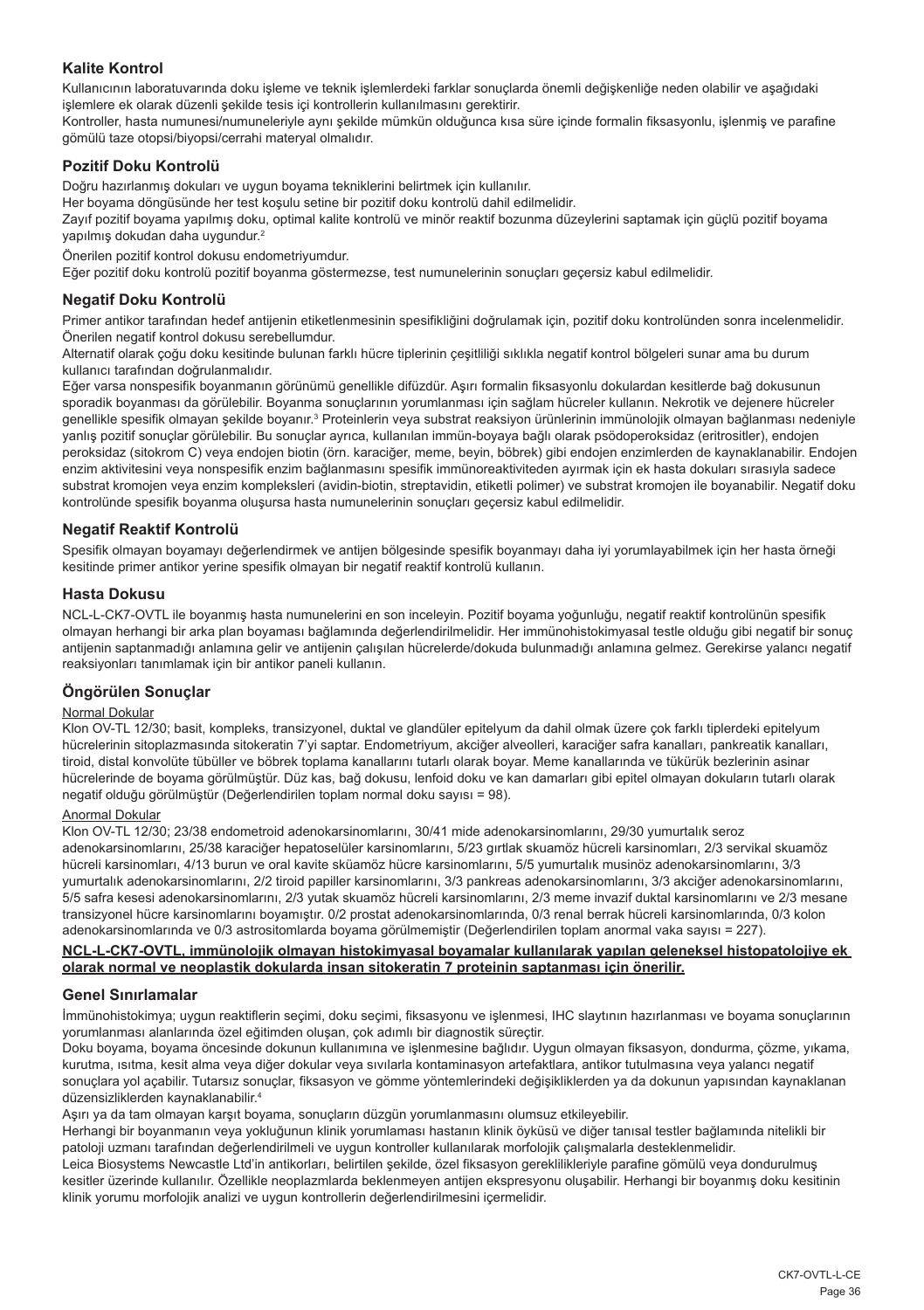## **Kaynakça - Genel**

- 1. National Committee for Clinical Laboratory Standards (NCCLS). Protection of laboratory workers from infectious diseases transmitted by blood and tissue; proposed guideline. Villanova, P.A. 1991; 7(9). Order code M29-P.
- 2. Battifora H. Diagnostic uses of antibodies to keratins: a review and immunohistochemical comparison of seven monoclonal and three polyclonal antibodies. Progress in Surgical Pathology. 6:1–15. eds. Fenoglio-Preiser C, Wolff CM, Rilke F. Field & Wood, Inc., Philadelphia.
- 3. Nadji M, Morales AR. Immunoperoxidase, part I: the techniques and pitfalls. Laboratory Medicine. 1983; 14:767.
- 4. Omata M, Liew CT, Ashcavai M, Peters RL. Nonimmunologic binding of horseradish peroxidase to hepatitis B surface antigen: a possible source of error in immunohistochemistry. American Journal of Clinical Pathology. 1980; 73:626.
- 5. Van de Molengraft FJJM, van Niekerk CC, Jap PHK, et al. OV-TL 12/30 (keratin 7 antibody) is a marker of glandular differentiation in lung cancer. Histopathology. 1993; 22:35–38.
- 6. van Niekerk CC, Jap PH, Ramaekers FC, et al. Immunohistochemical demonstration of keratin 7 in routinely fixed paraffin-embedded human tissues. Journal of Pathology. 1991; 165(2):145–152.

## **Önceki Sayıya Göre Değişiklikler**

Reaktif Bileşimi, Toplam Protein Konsantrasyonu, Kullanım Hakkında Öneriler, Uyarılar ve Önlemler, Beklenen Sonuçlar.

## **Yayın Tarihi**

15 Nisan 2019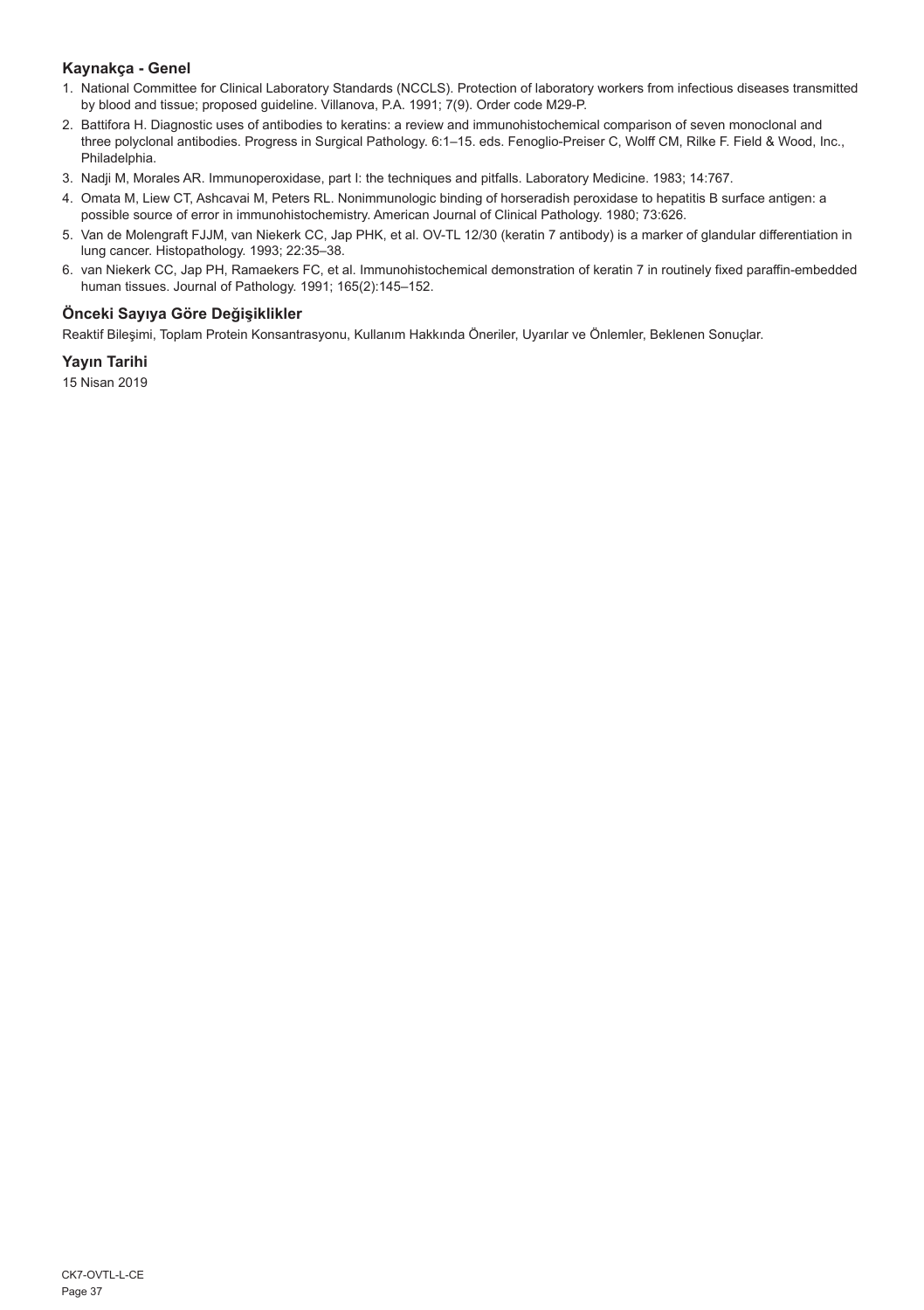## <span id="page-38-0"></span>**Течно мише моноклонално антитяло Novocastra™ Cytokeratin 7 Код на продукта: NCL-L-CK7-OVTL**

## **Предназначение**

#### *За употреба при in vitro диагностика.*

Продуктът NCL-L-CK7-OVTL е предназначен за качествено идентифициране посредством оптична микроскопия на молекули цитокератин 7 в парафинови срези. Клиничната интерпретация на всяко оцветяване или неговата липса следва да бъде допълнена от морфологични проучвания с помощта на подходящи контроли и трябва да се оценява в контекста на клиничната история на пациента и други диагностични изследвания от квалифициран патолог.

### **Принцип на процедурата**

Техниките на имунохистохимично (IHC) оцветяване позволяват визуализация на антигени чрез последователно приложение на специфично антитяло на антигена (първично антитяло), вторично антитяло на първичното антитяло и ензимен комплекс с хромогенен субстрат, с междинни стъпки на промиване. Ензимното активиране на хромогена води до видим реакционен продукт на мястото на антигена. След това може да се направи контраоцветяване на спесимена и да се постави покривно стъкло. Резултатите се интерпретират с използване на оптичен микроскоп и са в помощ при диференциалната диагностика на патофизиологични процеси, които може да са или да не са свързани с определен антиген.

## **Клонинг**

OV-TL 12/30

### **Имуноген**

Клетъчна линия на овариален карцином OTN 11.

### **Специфичност**

Човешки цитокератин 7 интермедиерен филаментен протеин.

## **Състав на реагента**

NCL-L-CK7-OVTL е течен супернатант от тъканна култура, предоставен във фосфатно буфериран физиологичен разтвор (pH 7,6) с протеинов носител 1% говежди серумен албумин и съдържащ натриев азид като консервант.

### **Имуноглобулинов клас**

IgG1, капа антитяло

## **Обща концентрация на протеин Total Protein**

Вижте етикета на флакона относно специфичната за партидата концентрация на общ протеин.

## **Концентрация на антитела**

По-висока или равна на 67 mg/L, както е определено от ELISA. Вижте етикета на флакона относно специфичната за партидата концентрация на имуноглобулин.

### **Препоръки за употреба**

Имунохистохимия върху парафинови срези.

**Термично индуцирано извличане на епитоп (Heat Induced Epitope Retrieval, HIER):** Моля, спазвайте инструкциите за употреба, включени в опаковката на Novocastra Epitope Retrieval Solution pH 6.

**Предложение за разреждане:** 1:50 за 30 минути при 25°C. Това е дадено като указание, като потребителите трябва сами да определят техни собствени оптимални работни разреждания.

**Визуализация:** Спазвайте инструкциите за употреба, приложени към Novolink™ Polymer Detection Systems. За допълнителна информация за продукта или помощ се свържете с вашия местен дистрибутор или с регионалния офис на Leica Biosystems, а също така може да посетите уеб сайта на Leica Biosystems www.LeicaBiosystems.com

Работните характеристики на това антитяло трябва да бъдат валидирани при употреба с други мануални системи за оцветяване или автоматизирани платформи.

## **Съхранение и стабилност**

Съхранявайте при температура 2 – 8 °C. Не замразявайте. Да се върне на температура 2 – 8 °C веднага след употреба. Да не се използва след срока на годност, отбелязан върху етикета на флакона. Други условия на съхранение, освен посочените по-горе, трябва да бъдат проверени от потребителя.

### **Подготовка на спесимени**

Препоръчителният фиксиращ разтвор е неутрален буфериран формалин 10% за тъканни срези, вградени в парафин.

### **Предупреждения и предпазни мерки**

Този реагент е приготвен от супернатант от клетъчна култура. Тъй като е биологичен продукт, необходимо е повишено внимание при работа с него.

Този реагент съдържа натриев азид. Информационен лист за безопасност на материалите е наличен при запитване или на адрес www.LeicaBiosystems.com.

Консултирайте се с федералните, държавните или местните регламенти относно изхвърлянето на потенциално токсични компоненти.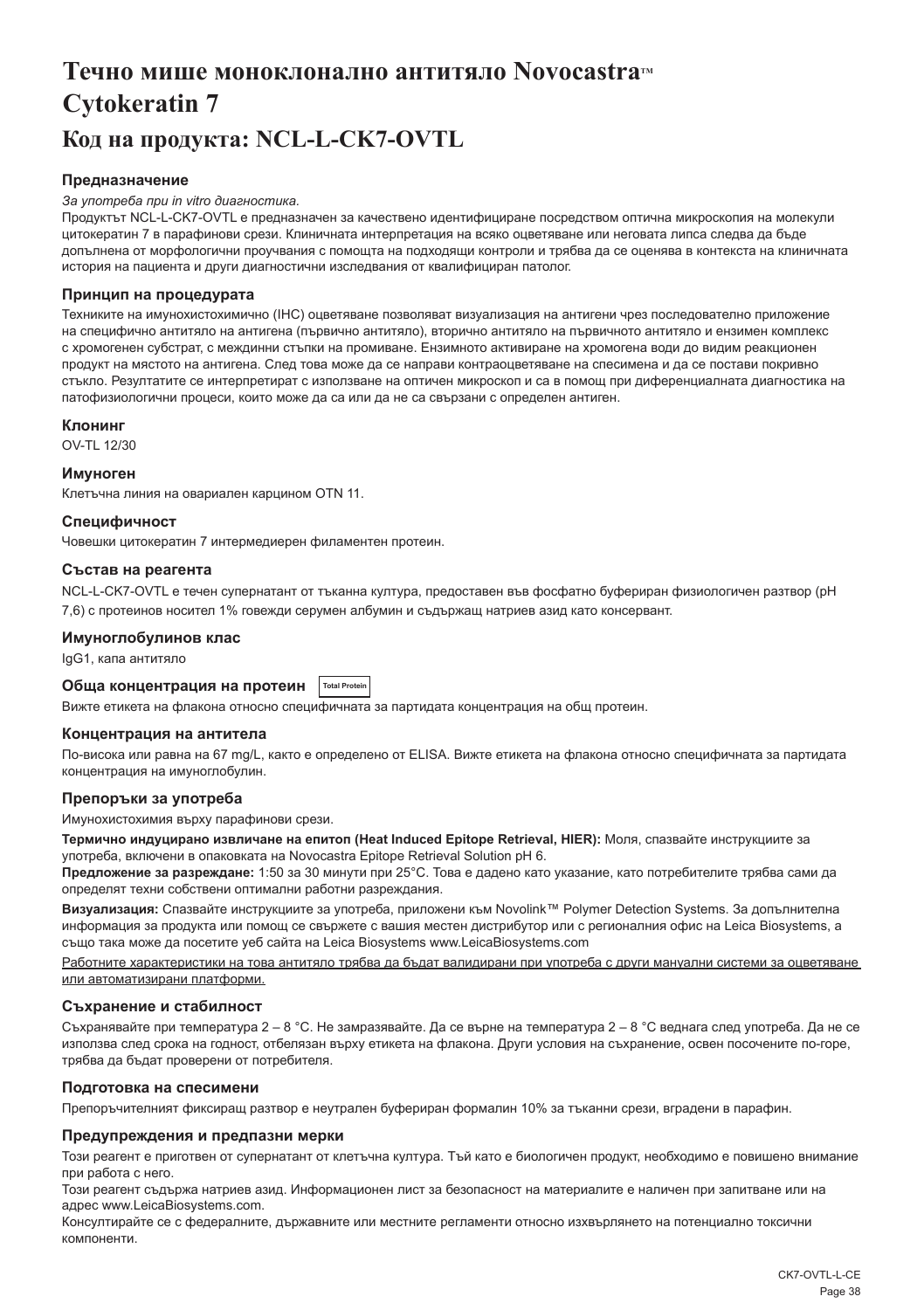Всички спесимени преди и след фиксация, както и всички материали, изложени на тях, трябва да се третират като възможни преносители на инфекция и да се изхвърлят, като се вземат правилни предпазни мерки.' Никога не пипетирайте реагенти с уста и избягвайте контакт на кожата и лигавиците с реагенти и спесимени. При контакт на реагенти или спесимени с чувствителни зони измийте зоните с обилно количество вода. Потърсете медицинска помощ.

Свеждайте до минимум микробната контаминация на реагентите, в противен случай може да се появи увеличаване на неспецифичното оцветяване.

Инкубационни времена или температури, различни от посочените, могат да доведат до грешни резултати. Всички подобни промени трябва да бъдат валидирани от потребителя.

#### **Качествен контрол**

Различията в обработката на тъканите и техническите процедури в лабораторията на потребителя могат да доведат до значително вариране на резултатите, налагащо редовно извършване на вътрешен контрол в допълнение към следните процедури.

Контролите трябва да са свежи спесимени, взети по време на аутопсия/биопсия/операция, фиксирани във формалин, обработени и вградени в парафинов восък, възможно най-бързо, по същия начин като проба(та) на пациента(ите).

#### **Позитивна тъканна контрола**

Използва се, за да се покажат правилно приготвени тъкани и правилни техники на оцветяване.

Една позитивна тъканна контрола трябва да бъде включена за всеки сет с тестови условия при всяка серия проби за оцветяване.

Тъкан със слабо позитивно оцветяване е по-подходяща от тъкан със силно позитивно оцветяване за оптимален качествен контрол и за откриване на по-малки нива на деградация на реагента.<sup>2</sup>

Препоръчителната тъкан за позитивна контрола е ендометриум.

Ако позитивната тъканна контрола не показва позитивно оцветяване, резултатите от спесимените, включени в теста, трябва да се считат за невалидни.

#### **Негативна тъканна контрола**

Трябва да се изследва след позитивната тъканна контрола, за да се провери специфичността на белязването на таргетния антиген от първичното антитяло.

Препоръчителната тъкан за негативна контрола е малкият мозък.

Алтернативно, разнообразието от различни видове клетки, присъстващи в повечето тъканни срези, често предлага места за негативна контрола, но това трябва да се провери от потребителя.

Неспецифичното оцветяване, ако присъства, обикновено е дифузно на вид. Спорадично оцветяване на съединителна тъкан може да се наблюдава и в части от прекомерно фиксирани във формалин тъкани. Използвайте интактни клетки за интерпретация на резултатите от оцветяването. Некротичните или дегенериралите клетки често се оцветяват неспецифично.<sup>3</sup> Може да се видят неверни позитивни резултати поради неимунологично свързване на протеини или реакционни продукти на субстрата. Те може да са причинени и от ендогенни ензими, като например псевдопероксидаза (еритроцити), ендогенна пероксидаза (цитохром C) или ендогенен биотин (напр. черен дроб, гърда, мозък, бъбрек) в зависимост от типа на използваното имунно оцветяване. За диференциране на ендогенна ензимна активност или неспецифично ензимно свързване от специфична имунна реактивност ексклузивно може да се оцветят допълнителни тъкани от пациента, съответно със субстрат-хромоген или с ензимни комплекси (авидин-биотин, стрептавидин, маркиран полимер) и субстрат-хромоген. Ако се появи специфично оцветяване в негативната тъканна контрола, резултатите от спесимените на пациентите трябва да се считат за невалидни.

### **Негативна контрола на реагента**

Използвайте неспецифична негативна контрола на реагента, вместо първичното антитяло, със срез от всеки спесимен на пациента, за да се направи оценка на неспецифичното оцветяване и да се даде по-добра интерпретация на специфичното оцветяване на мястото на антигена.

## **Тъкан от пациента**

Изследвайте спесимените на пациенти, оцветени последно с NCL-L-CK7-OVTL. Наситеността на позитивното оцветяване трябва да бъде оценена в контекста на всяко неспецифично фоново оцветяване на негативната контрола на реагента. Както при всеки имунохистохимичен тест, един отрицателен резултат означава, че антигенът не е открит, а не че антигенът отсъства в анализираните клетки/тъкан. Ако се налага, използвайте панел от антитела за идентифициране на фалшиво отрицателни реакции.

## **Очаквани резултати**

#### Нормални тъкани

Клонинг OV-TL 12/30 открива цитокератин 7 в цитоплазмата на голям брой епителни типове клетки, включително прост, сложен, преходен, дуктален и жлезист епител. Той последователно оцветява ендометриума, белодробните алвеоли, жлъчните канали в черния дроб, каналите на панкреаса, щитовидната жлеза, дисталните извити каналчета и събирателните каналчета в бъбреците. Оцветяване се наблюдава също в млечните каналчета и в ацинозните клетки на слюнчените жлези. Неепителните тъкани, като например гладките мускули, съединителната тъкан, лимфоидната тъкан и кръвоносните съдове, са последователно негативни (Общ брой на оценените нормални тъкани = 98).

#### Абнормени тъкани

Клонинг OV-TL 12/30 оцветява 23/38 аденокарцинома на ендометриума, 30/41 аденокарцинома на стомаха, 29/30 серозни аденокарцинома на яйчниците, 25/38 хепатоклетъчни карцинома на черния дроб, 5/23 плоскоклетъчни карцинома на ларинкса, 2/3 плоскоклетъчни карцинома на цервикса, 4/13 плоскоклетъчни карцинома на носната и устната кухина, 5/5 муцинозни аденокарцинома на яйчниците, 3/3 аденокарцинома на яйчниците, 2/2 папиларни карцинома на щитовидната жлеза, 3/3 аденокарцинома на панкреаса, 3/3 аденокарцинома на белия дроб, 5/5 аденокарцинома на жлъчния мехур, 2/3 плоскоклетъчни карцинома на хранопровода, 2/3 инвазивни дуктални карцинома на гърдата и 2/3 преходноклетъчни карцинома на пикочния мехур. Не се наблюдава оцветяване при 0/2 аденокарцинома на простатата, 0/3 светлоклетъчни карцинома на бъбреците, 0/3 аденокарцинома на ободното черво и 0/3 астроцитома (Общ брой на оценените абнормни случаи = 227).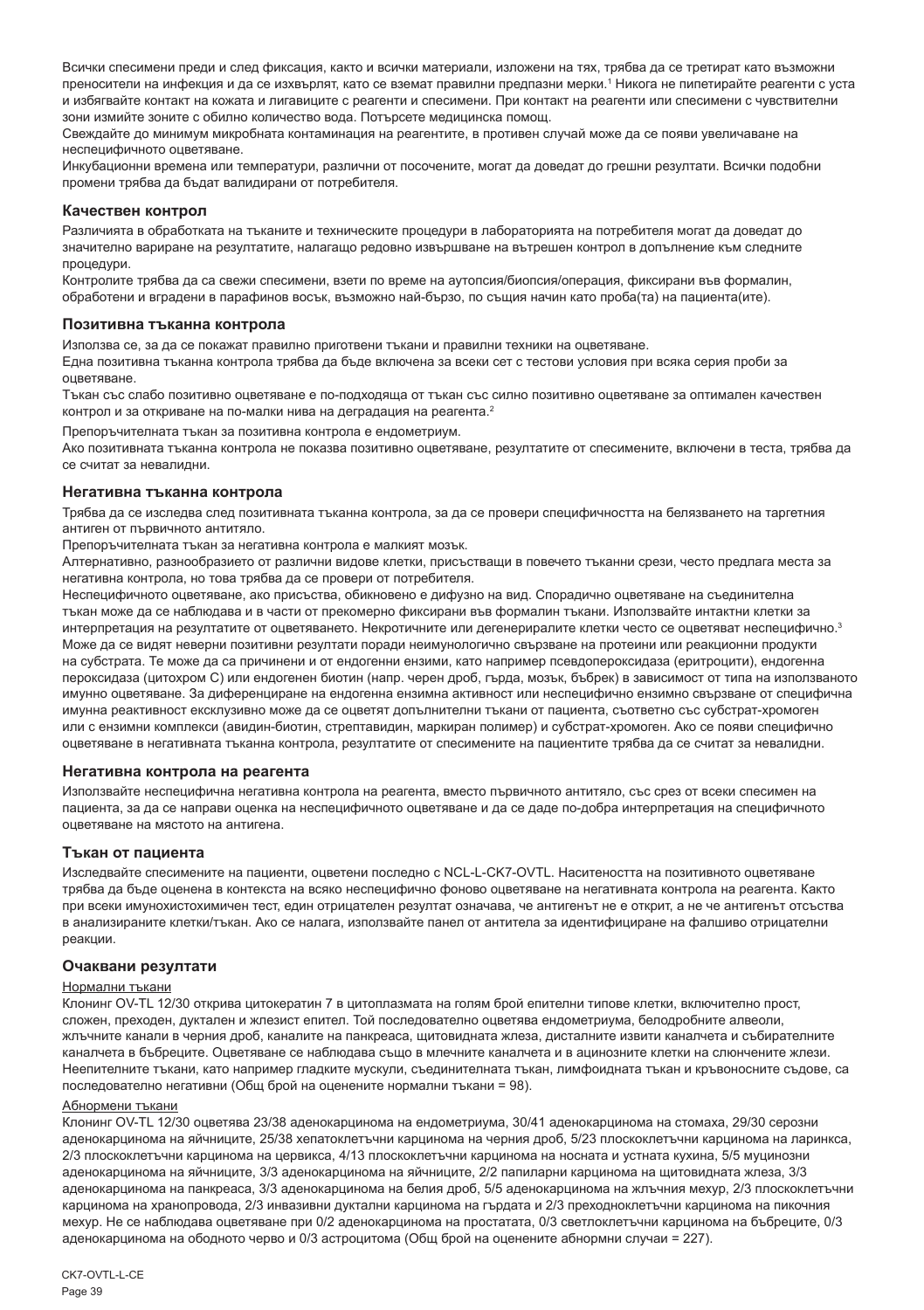## **Продуктът NCL-L-CK7-OVTL се препоръчва за откриване на човешки протеин цитокератин 7 в нормални и неопластични тъкани като допълнение към конвенционалната хистопатология с използване на неимунологични хистохимични оцветявания.**

## **Общи ограничения**

Имунохистохимията е многостъпков диагностичен процес, който се състои от специализирано обучение за избор на подходящи реагенти, избор на тъкани, фиксация и обработка, подготовка на IHC предметно стъкло и интерпретация на резултатите от оцветяването.

Тъканното оцветяване зависи от боравенето с тъканта и нейната обработка преди оцветяването. Неправилната фиксация, замразяване, размразяване, промиване, изсушаване, затопляне, срязване или контаминацията с други тъкани или течности може да причини поява на артефакти, блокиране на антителата или фалшиво отрицателни резултати. Несъответстващите резултати може да се дължат на вариации в методите на фиксация и вграждане или на присъща нерегулярност в тъканта.4 Прекомерното или непълно контраоцветяване може да попречи на правилната интерпретация на резултатите.

Клиничната интерпретация на всяко оцветяване или неговата липса следва да бъде допълнена от морфологични проучвания с помощта на подходящи контроли и трябва да се оценява в контекста на клиничната история на пациента и други диагностични изследвания от квалифициран патолог.

Антителата от Leica Biosystems Newcastle Ltd са предназначени за употреба, както е указано, върху замразени или вградени в парафин срези със специфични изисквания за фиксация. Възможно е да настъпи неочаквана антигенна експресия, особено при неоплазми. Клиничната интерпретация на всеки оцветен тъканен срез трябва да включва морфологичен анализ и оценката на подходящи контроли.

### **Библиография – основна**

- 1. National Committee for Clinical Laboratory Standards (NCCLS). Protection of laboratory workers from infectious diseases transmitted by blood and tissue; proposed guideline. Villanova, P.A. 1991; 7(9). Order code M29-P.
- 2. Battifora H. Diagnostic uses of antibodies to keratins: a review and immunohistochemical comparison of seven monoclonal and three polyclonal antibodies. Progress in Surgical Pathology. 6:1–15. eds. Fenoglio-Preiser C, Wolff CM, Rilke F. Field & Wood, Inc., Philadelphia.
- 3. Nadji M, Morales AR. Immunoperoxidase, part I: the techniques and pitfalls. Laboratory Medicine. 1983; 14:767.
- 4. Omata M, Liew CT, Ashcavai M, Peters RL. Nonimmunologic binding of horseradish peroxidase to hepatitis B surface antigen: a possible source of error in immunohistochemistry. American Journal of Clinical Pathology. 1980; 73:626.
- 5. Van de Molengraft FJJM, van Niekerk CC, Jap PHK, et al. OV-TL 12/30 (keratin 7 antibody) is a marker of glandular differentiation in lung cancer. Histopathology. 1993; 22:35–38.
- 6. van Niekerk CC, Jap PH, Ramaekers FC, et al. Immunohistochemical demonstration of keratin 7 in routinely fixed paraffin-embedded human tissues. Journal of Pathology. 1991; 165(2):145–152.

#### **Изменения на предишно издание**

Състав на реагента, Концентрация на общ протеин, Препоръки за употреба, Предупреждения и предпазни мерки, Очаквани резултати.

## **Дата на издаване**

15 Април 2019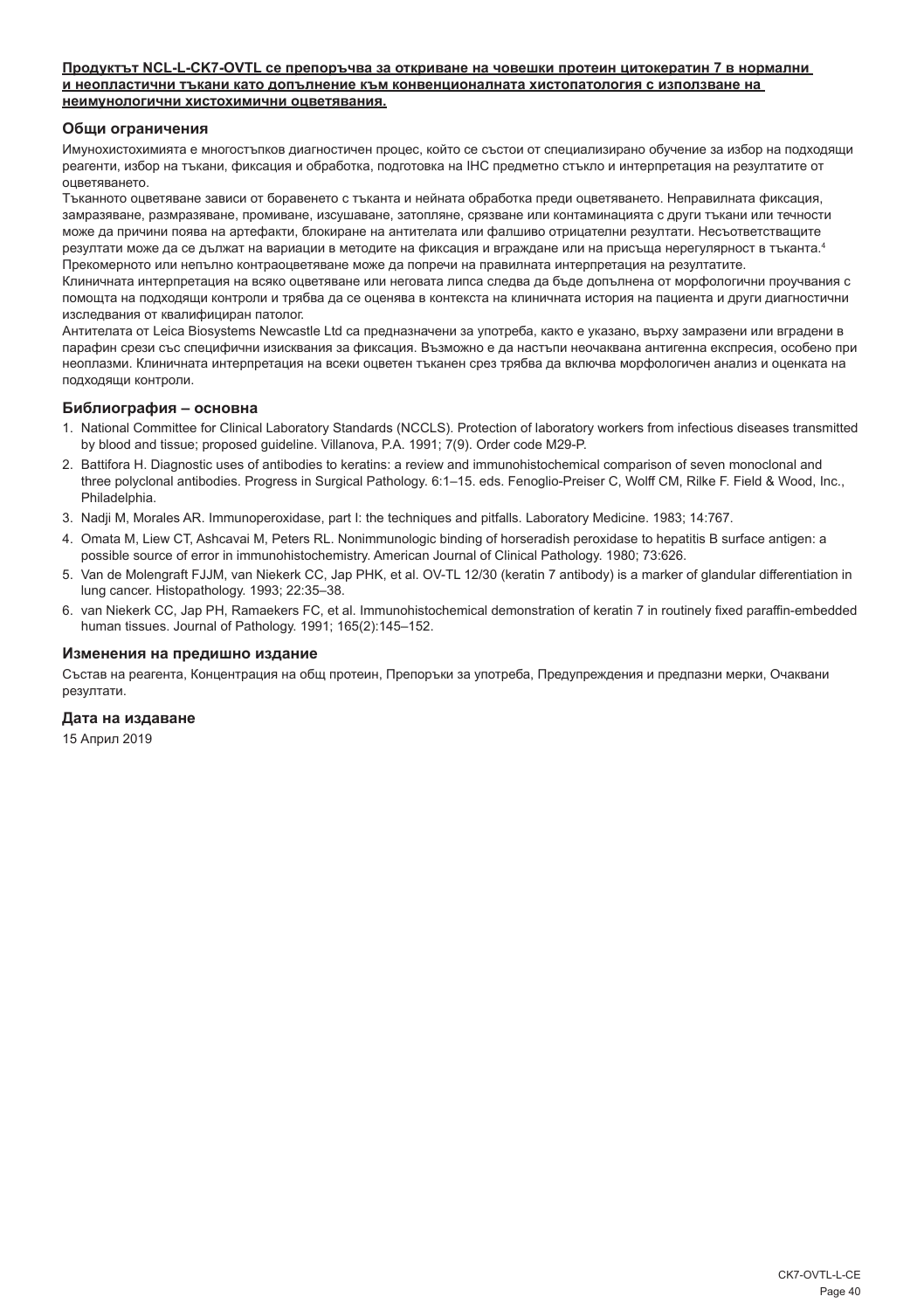## <span id="page-41-0"></span>Novocastra™ folyékony egér monoklonális antitest **Cytokeratin 7 Termékkód: NCL-L-CK7-OVTL**

## **Alkalmazási terület**

## *In vitro diagnosztikai használatra.*

Az NCL-L-CK7-OVTL a citokeratin 7 molekulák fénymikroszkóppal végzett kvalitatív azonosítására szolgál paraffinos metszetekben. Minden festődés meglétének vagy hiányának klinikai értelmezését morfológiai vizsgálatokkal és megfelelő kontrollokkal kell kiegészíteni, valamint az értékelést a beteg klinikai kórtörténete és egyéb diagnosztikai vizsgálatok figyelembevételével, képzett patológusnak kell elvégeznie.

## **Az eljárás elve**

Az immunhisztokémiai (immunohistochemical, IHC) megfestési technikák az antigén elleni specifikus antitest (elsődleges antitest), az elsődleges antitest elleni másodlagos antitest és egy enzim kromogén szubsztráttal alkotott komplexének egymás után következő alkalmazásán keresztül, közbeiktatott mosási lépések mellett lehetővé teszik az antigének megjelenítését. A kromogén enzimaktiválása látható reakcióterméket eredményez az antigén helyén. Ezután a minta kontrasztfesthető és lefedhető. Az eredmények fénymikroszkóp használatával értelmezhetők, majd segítségül használhatók a patofiziológiás folyamatok differenciáldiagnózisa során, amely folyamatok az esetek egy részében konkrét antigénhez kapcsolódnak.

## **Klón**

OV-TL 12/30

## **Immunogén**

OTN 11 petefészek-karcinóma sejtvonal.

## **Specificitás**

Humán citokeratin 7 intermedier filamentum fehérje.

## **A reagens összetétele**

Az NCL-L-CK7-OVTL egy foszfátpufferes sóoldatban (pH 7,6) hígított, 1% szarvasmarha-szérumalbumin hordozófehérjét és tartósítószerként nátrium-azidot tartalmazó folyékony szövetkultúra felülúszó.

## **Ig-osztály**

IgG1, kappa

## **Összfehérje-koncentráció Total Protein**

A sarzsspecifikus összfehérje-koncentrációt lásd az üveg címkéjén.

## **Antitest-koncentráció**

Legalább 67 mg/l ELISA módszerrel meghatározva. A sarzsspecifikus Ig-koncentrációt lásd az üveg címkéjén.

## **Felhasználási javaslatok**

Immunhisztokémia paraffinos metszeteken.

**Hőindukált epitópfeltárás (heat induced epitope retrieval, HIER):** Kövesse a Novocastra Epitope Retrieval Solution pH 6 termék használati útmutatóját.

**Javasolt hígítás:** 1:50, 30 percen át, 25 °C-on. Az adatok csak útmutatásul szolgálnak, a felhasználóknak kell meghatározniuk saját optimális munkaoldataikat.

**Megjelenítés:** Kövesse a Novolink™ Polymer Detection Systems rendszerek használati útmutatóját. Ha további termékinformációkra vagy támogatásra van szüksége, forduljon a Leica Biosystems helyi forgalmazójához vagy regionális irodájához, vagy keresse fel a Leica Biosystems weboldalát a www.LeicaBiosystems.com címen.

Más manuális festési rendszerekkel vagy automata platformokkal való használat esetén validálni kell az antitest teljesítményét.

## **Tárolás és stabilitás**

2–8 °C-on tárolandó. Tilos fagyasztani. Felhasználás után azonnal tegye vissza 2–8 °C közötti hőmérsékletre. Ne használja az üveg címkéjén feltüntetett lejárati dátum után. A fentiekben előírtaktól eltérő tárolási feltételeket a felhasználónak ellenőriznie kell.

## **A minták előkészítése**

A javasolt fixálószer a paraffinba ágyazott szövetmetszeteknél 10%-os, semleges pufferolású formalin.

### **Figyelmeztetések és óvintézkedések**

Ez a reagens a sejtkultúra felülúszójából készült. Mivel biológiai termék, kezelésekor észszerű körültekintéssel kell eljárni. Ez a reagens nátrium-azidot tartalmaz. Az anyagbiztonsági adatlapot igény esetén rendelkezésre bocsátjuk, illetve elérhető a www.LeicaBiosystems.com címen.

Minden potenciálisan toxikus összetevő ártalmatlanításával kapcsolatban kövesse a szövetségi, állami és helyi előírásokat. A mintákat fixálás előtt és után, valamint a velük érintkező összes anyagot fertőzések terjesztésére képes anyagként kell kezelni, és megfelelő körültekintéssel kell ártalmatlanítani.<sup>1</sup> Soha ne pipettázza szájjal a reagenseket, továbbá kerülje a bőr és a nyálkahártyák érintkezését a reagensekkel és a mintákkal. Ha a reagensek vagy minták érzékeny területtel érintkeznek, bő vízzel mossa le az érintett területet. Forduljon orvoshoz.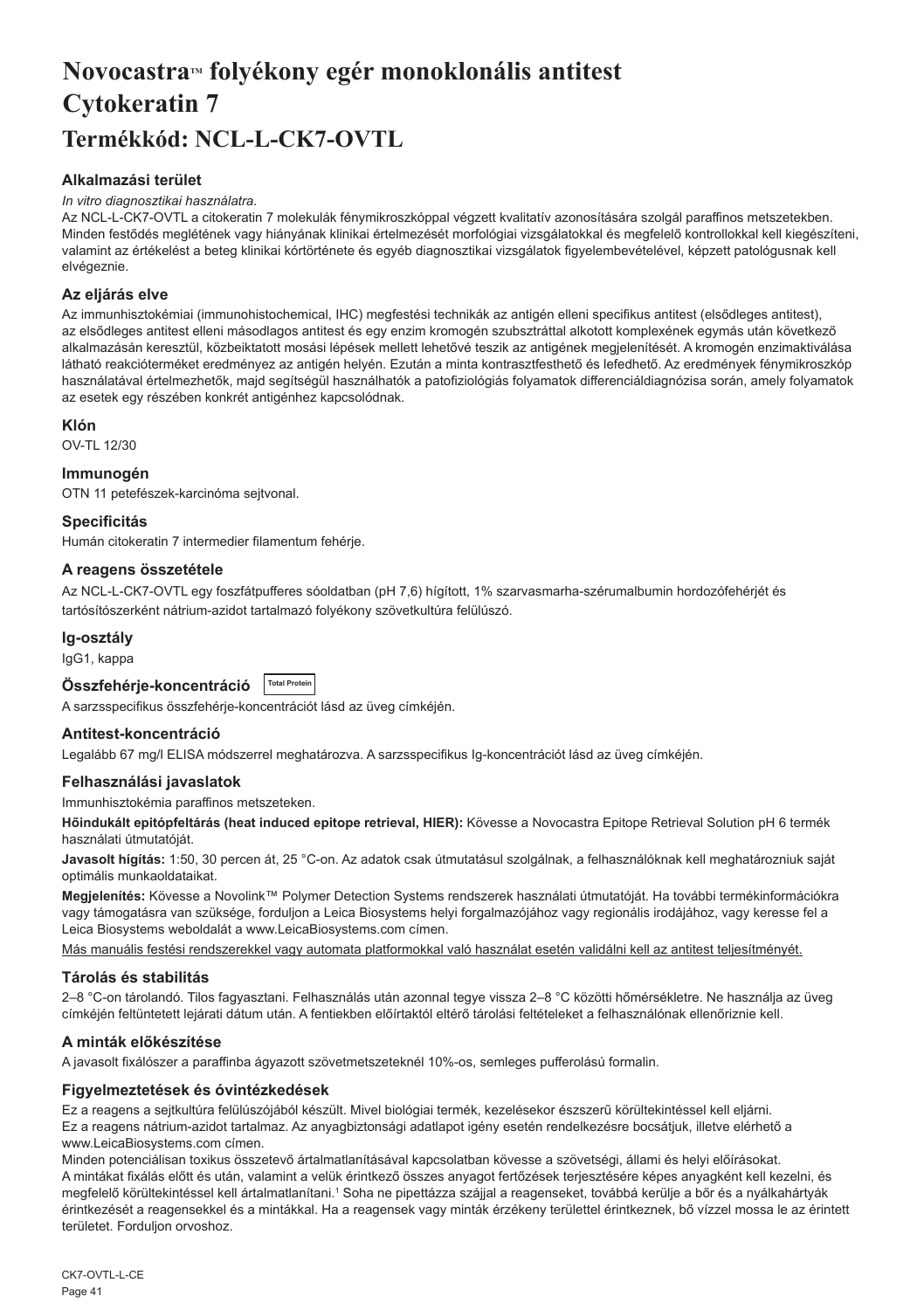Minimálisra kell csökkenteni a reagensek mikrobiális szennyeződését, különben megnövekedhet a nem specifikus festődés. A megadottaktól eltérő inkubációs idők és hőmérsékletek hibás eredményekhez vezethetnek. A felhasználónak minden ilyen jellegű változtatást validálnia kell.

## **Minőség-ellenőrzés**

A felhasználó laboratóriumában alkalmazott szövetfeldolgozási és technikai eljárások eltérései jelentős különbséget okozhatnak az eredményekben, ami az alábbi eljárásokon túl belső kontrollok rendszeres futtatását teszi szükségessé. Kontrollként friss boncolási/biopsziás/sebészeti mintákat kell használni, amelyeket a lehető leghamarabb a betegmintákkal megegyező módon kell formalinban fixálni, feldolgozni és paraffinviaszba ágyazni.

## **Pozitív szövetkontroll**

A megfelelő szövet-előkészítés és festési technikák ellenőrzésére használatos.

Minden tesztelési körülményegyüttes esetében és minden megfestési sorozatban kell alkalmazni egy pozitív szövetkontrollt. A gyengén pozitív festődésű szövet alkalmasabb az erősebben pozitív festődésű szövetnél az optimális minőség-ellenőrzéshez, valamint a kismértékű reagensbomlás észleléséhez.<sup>2</sup>

A javasolt pozitív kontrollszövet az endometrium.

Ha a pozitív szövetkontroll nem mutat pozitív festődést, a vizsgált minták eredményeit érvénytelennek kell tekinteni.

## **Negatív szövetkontroll**

A pozitív szövetkontroll után azért kell megvizsgálni, hogy a vizsgált antigén elsődleges antitest segítségével történő jelölésének specificitását ellenőrizni lehessen.

A javasolt negatív kontrollszövet a kisagy.

Ezenkívül a legtöbb szövetmetszetben jelen lévő különböző sejttípusok gyakran használhatók negatív kontrollként, de ezeket a felhasználónak kell ellenőriznie.

Ha van nem specifikus festődés, az rendszerint diffúz megjelenésű. A formalinban túlfixált szövetekből származó metszeteknél a kötőszövet szórványos festődése is megfigyelhető. A festési eredmények értelmezésére ép sejteket használjon. A nekrotizált vagy degenerálódott sejtek gyakran nem specifikusan festődnek meg.<sup>3</sup> A fehérjék vagy a szubsztrát reakciótermékeinek nem immunológiai kötődése miatt álpozitív eredmények jelentkezhetnek. Okozhatják ezt olyan endogén enzimek is, mint a pszeudoperoxidáz (eritrociták), endogén peroxidáz (citokróm C), illetve endogén biotin (pl. máj, mell, agy, vese), az alkalmazott immunmegfestés típusától függően. Az endogén enzim aktivitásának vagy az enzimek nem specifikus kötődésének a specifikus immunreakciótól való megkülönböztetésére további betegszövetek festhetők kizárólag szubsztrát–kromogén oldattal vagy enzimkomplexekkel (avidin-biotin, sztreptavidin, jelölt polimer) és szubsztrát–kromogénnel. Ha a negatív szövetkontroll specifikus festődést mutat, a betegminták eredményeit érvénytelennek kell tekinteni.

## **Negatív reagenskontroll**

A nem specifikus festődés kiértékeléséhez és az antigén helyén létrejövő specifikus festődés jobb értelmezéséhez minden betegminta esetén egy metszeten alkalmazzon az elsődleges antitest helyett nem specifikus negatív reagenskontrollt.

### **Betegszövet**

Az NCL-L-CK7-OVTL reagenssel festett betegmintákat vizsgálja meg utolsóként. A pozitív festődés intenzitását a negatív reagenskontroll esetleges nem specifikus háttérfestődésének viszonylatában értékelje. Mint minden immunhisztokémiai vizsgálatnál, a negatív eredmény azt jelenti, hogy az antigén nem volt kimutatható, nem pedig azt, hogy az antigén nem volt jelen a vizsgált sejtekben/ szövetben. Szükség esetén az álnegatív reakciók azonosítására használjon antitestpanelt.

### **Várható eredmények**

### Normál szövetek

Az OV-TL 12/30 klón kimutatja a citokeratin 7-et számos hámsejttípus citoplazmájában, beleértve az egyrétegű, többrétegű, átmeneti, duktális és mirigyhámokat. Következetesen megfesti az endometriumot, a tüdő alveolusait, a májban az epevezetékeket, a hasnyálmirigy-vezetékeket, a pajzsmirigyet, valamint a vese disztális kanyarulatos csatornáit és gyűjtőcsatornáit. Emellett festődés volt megfigyelhető az emlő csatornáiban, valamint a nyálmirigy acinussejtjeiben. A nem epiteliális szövetek, például a simaizom, kötőszövet, limfoid szövet és vérerek következetesen negatívak voltak (vizsgált normál szövetek összesített száma = 98).

### Kóros szövetek

Az OV-TL 12/30 klón megfestett 23/38 endometriális adenokarcinómát, 30/41 gyomor-adenokarcinómát, 29/30 szerózus petefészekadenokarcinómát, 25/38 máj hepatocelluláris karcinómát, 5/23 laphámsejtes gégekarcinómát, 2/3 laphámsejtes méhnyak-karcinómát, 4/13 laphámsejtes orr- és szájüregi karcinómát, 5/5 mucinózus petefészek-adenokarcinómát, 3/3 petefészek-adenokarcinómát, 2/2 papilláris pajzsmirigy-karcinómát, 3/3 hasnyálmirigy-adenokarcinómát, 3/3 tüdő-adenokarcinómát, 5/5 epehólyag-adenokarcinómát, 2/3 laphámsejtes nyelőcső-karcinómát, 2/3 invazív duktális emlőkarcinómát és 2/3 átmeneti sejtes húgyhólyag-karcinómát. Nem volt festődés megfigyelhető a prosztata-adenokarcinómák (0/2), világossejtes vesekarcinómák (0/3), vastagbél-adenokarcinómák (0/3) és asztrocitómák (0/3) esetében (vizsgált kóros esetek összesített száma = 227).

## **Az NCL-L-CK7-OVTL a humán citokeratin 7 fehérje kimutatására ajánlott egészséges és tumoros szövetekben, a nem immunológiai hisztokémiai festést használó hagyományos kórszövettani eljárások kiegészítéseként.**

## **Általános korlátozások**

Az immunhisztokémia több lépésből álló diagnosztikai folyamat, amely a következőket foglalja magában: speciális képzés alapján a megfelelő reagensek kiválasztása; a szövetek kiválasztása, fixálása és feldolgozása; az IHC tárgylemez előkészítése; és a festési eredmények értelmezése.

A szövet festődése függ a szövet festés előtti kezelésétől és feldolgozásától. A nem megfelelő fixálás, a fagyasztás, olvasztás, mosás, szárítás, melegítés, metszetkészítés, illetve a más szövetekkel vagy folyadékokkal történő szennyezés műtermékeket, az antitestek befogását, illetve álnegatív eredményeket okozhat. Ellentmondó eredményekhez vezethetnek a fixálási vagy beágyazási módszerek eltérései, illetve a szövet eredendő rendellenességei.4

A túlzott vagy hiányos kontrasztfestés ronthatja az eredmények megfelelő értelmezését.

Minden festődés meglétének vagy hiányának klinikai értelmezését morfológiai vizsgálatokkal és megfelelő kontrollokkal kell kiegészíteni, valamint az értékelést a beteg klinikai kórtörténete és egyéb diagnosztikai vizsgálatok figyelembevételével, képzett patológusnak kell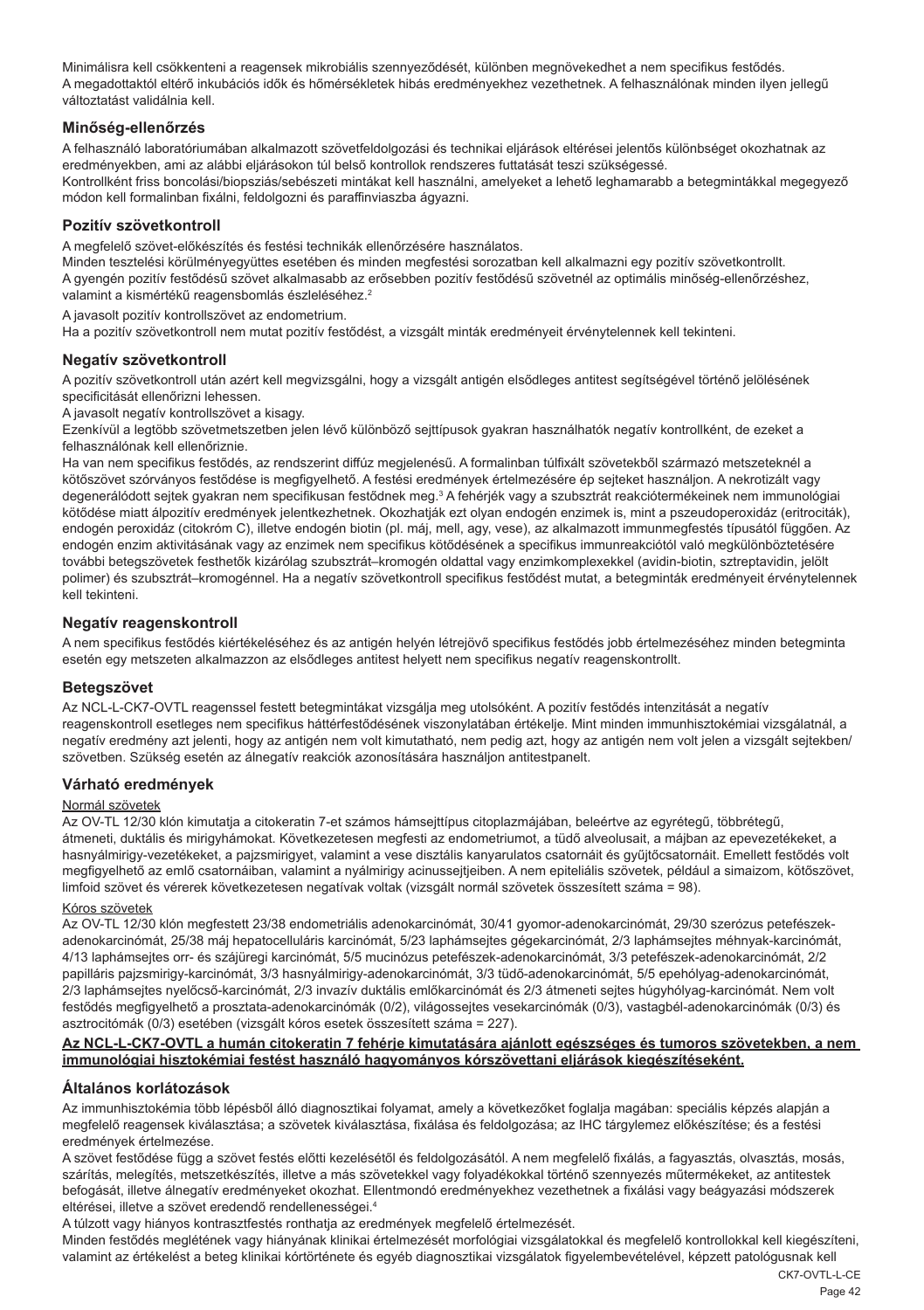elvégeznie.

A Leica Biosystems Newcastle Ltd által biztosított antitestek specifikus fixálási követelmények mellett, az utasításoknak megfelelően fagyasztott vagy paraffinba ágyazott metszeteken történő felhasználásra szolgálnak. Időnként váratlan antigén-expresszió fordulhat elő, különösen daganatok esetében. Bármely festett szövetmetszet klinikai értelmezéséhez morfológiai elemzést is kell végezni, és ki kell értékelni a megfelelő kontrollokat.

## **Bibliográfia – általános**

- 1. National Committee for Clinical Laboratory Standards (NCCLS). Protection of laboratory workers from infectious diseases transmitted by blood and tissue; proposed guideline. Villanova, P.A. 1991; 7(9). Order code M29-P.
- 2. Battifora H. Diagnostic uses of antibodies to keratins: a review and immunohistochemical comparison of seven monoclonal and three polyclonal antibodies. Progress in Surgical Pathology. 6:1–15. eds. Fenoglio-Preiser C, Wolff CM, Rilke F. Field & Wood, Inc., Philadelphia.
- 3. Nadji M, Morales AR. Immunoperoxidase, part I: the techniques and pitfalls. Laboratory Medicine. 1983; 14:767.
- 4. Omata M, Liew CT, Ashcavai M, Peters RL. Nonimmunologic binding of horseradish peroxidase to hepatitis B surface antigen: a possible source of error in immunohistochemistry. American Journal of Clinical Pathology. 1980; 73:626.
- 5. Van de Molengraft FJJM, van Niekerk CC, Jap PHK, et al. OV-TL 12/30 (keratin 7 antibody) is a marker of glandular differentiation in lung cancer. Histopathology. 1993; 22:35–38.
- 6. van Niekerk CC, Jap PH, Ramaekers FC, et al. Immunohistochemical demonstration of keratin 7 in routinely fixed paraffin-embedded human tissues. Journal of Pathology. 1991; 165(2):145–152.

## **Módosítások az előző változathoz képest**

A reagens összetétele, Összfehérje-koncentráció, Felhasználási javaslatok, Figyelmeztetések és óvintézkedések, Várható eredmények.

## **Kiadás dátuma**

15 április 2019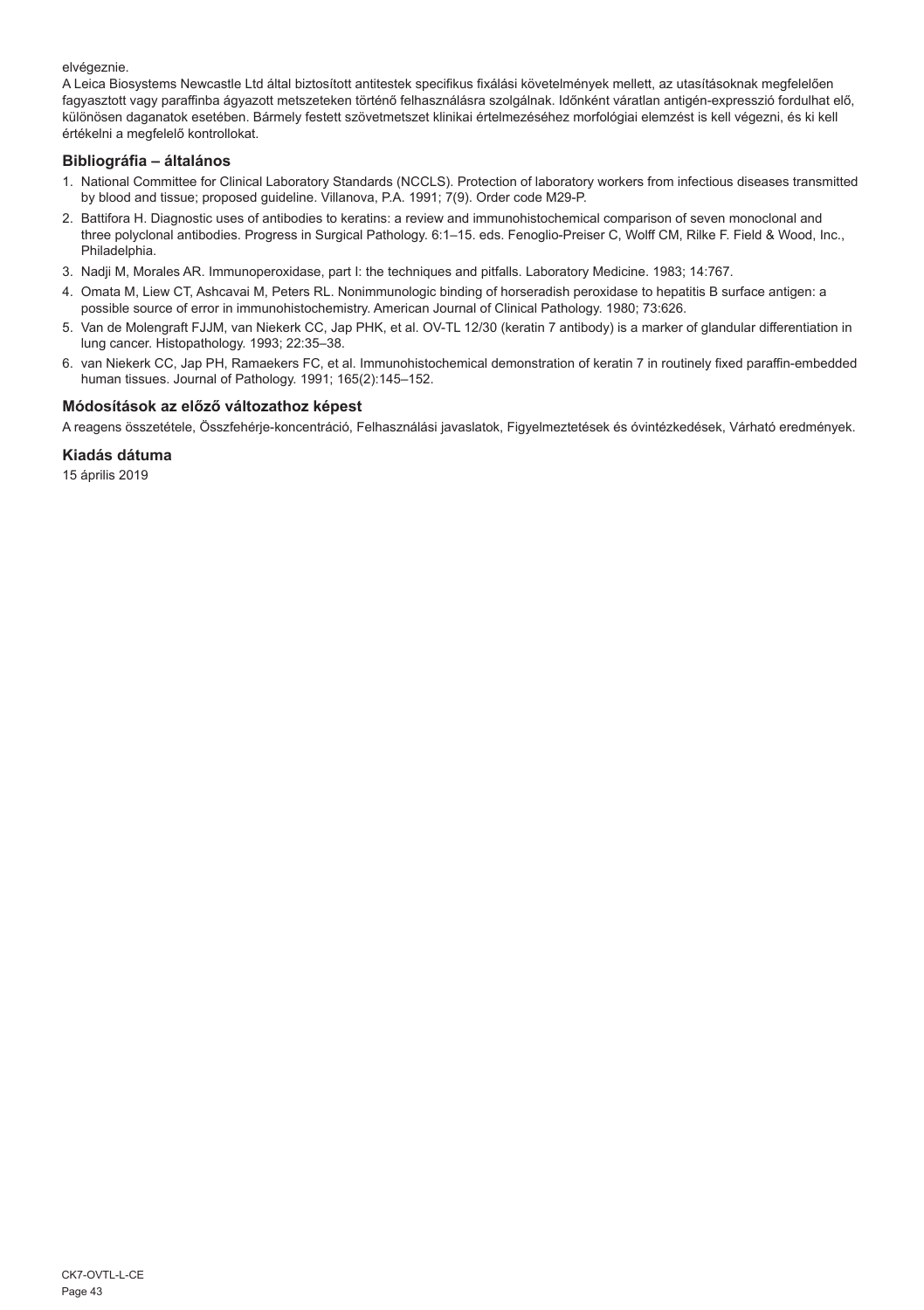## <span id="page-44-0"></span>**NovocastraTM Anticorp monoclonal lichid de șoarece Cytokeratin 7 Cod produs: NCL-L-CK7-OVTL**

## **Utilizare prevăzută**

#### *Pentru diagnosticare in vitro.*

NCL-L-CK7-OVTL este destinat identificării calitative, prin intermediul microscopiei optice, a moleculelor de Citokeratină 7 în secțiunile de parafină. Interpretarea clinică a oricărei colorări sau a absenței acesteia trebuie completată cu studii morfologice utilizând controale adecvate și trebuie evaluată în contextul antecedentelor clinice ale pacientului, precum și al altor teste de diagnosticare efectuate de către un patolog calificat.

## **Principiul de procedură**

Tehnicile de colorare imunohistochimică (IHC) permit vizualizarea antigenilor prin aplicarea secvențială a unui anumit anticorp pe antigen (anticorp primar), a unui anticorp secundar pe anticorpul primar și a unui complex enzimatic cu un substrat cromogen, cu etape de spălare intercalate. Activarea enzimatică a cromogenului duce la un produs de reacție vizibil la locul aplicării antigenului. Specimenul poate fi apoi contracolorat și acoperit cu lamelă. Rezultatele sunt interpretate folosind un microscop optic și ajută la diagnosticul diferențial al proceselor patofiziologice, care pot sau nu să fie asociate cu un anumit antigen.

### **Clonă**

OV-TL 12/30

## **Imunogen**

Linie celulară OTN 11 de carcinom ovarian.

## **Specificitate**

Proteină filamentoasă intermediară 7 de citokeratină umană.

## **Compoziția reactivului**

NCL-L-CK7-OVTL este un supernatant de cultură tisulară lichid, prezentat în soluție salină tamponată cu fosfat (pH 7,6) cu proteină purtătoare albumină de ser bovin 1% conținând azidă de sodiu drept conservant..

### **Clasa Ig**

IgG1, kappa

| Concentrație proteină totală | <b>Total Protein</b> |
|------------------------------|----------------------|
|------------------------------|----------------------|

Consultați eticheta flaconului pentru concentrația proteinelor totale specifică lotului.

## **Concentrație anticorpi**

Mai mare sau egală cu 67 mg/L, asa cum este determinată prin ELISA. Consultati eticheta flaconului pentru concentratia Ig specifică lotului.

## **Recomandări privind utilizarea**

Imunohistochimie pe secțiuni de parafină.

**Recuperarea indusă de căldură a epitopilor (HIER):** Urmați instrucțiunile de utilizare din Novocastra Epitope Retrieval Solution pH 6. **Diluție sugerată:** 1:50 timp de 30 de minute la 25 °C. Aceste informații sunt furnizate cu rol de îndrumare, iar utilizatorii trebuie să-și stabilească singuri propriile diluții de lucru optime.

**Vizualizare:** Respectați instrucțiunile de utilizare din Novolink™ Polymer Detection Systems. Pentru informații sau asistență suplimentare cu privire la produs, luați legătura cu distribuitorul dvs. local sau cu biroul regional al Leica Biosystems sau, ca alternativă, vizitați site-ul web al Leica Biosystems, www.LeicaBiosystems.com.

Performanța acestui anticorp trebuie validată atunci când este utilizat cu alte sisteme de colorare manuală sau alte platforme automatizate.

## **Depozitare și stabilitate**

A se depozita la 2–8 °C. A nu se congela. A se returna la 2–8 °C imediat după utilizare. A nu se utiliza după data expirării indicată pe eticheta flaconului. Alte condiții de depozitare decât cele specificate mai sus trebuie verificate de către utilizator.

### **Pregătirea specimenului**

Mediul de fixare recomandat este formalină tamponată neutru 10% pentru secțiunile de țesut încorporate în parafină.

### **Avertismente și precauții**

Acest reactiv a fost pregătit din supernatantul culturii celulare. Întrucât este un produs biologic, trebuie să se acționeze cu prudență rezonabilă la manipularea sa.

Acest reactiv conține azidă de sodiu. O Fişă tehnică de securitate a materialului este disponibilă la cerere sau poate fi obținută de la www.LeicaBiosystems.com.

Consultați reglementările naționale, județene sau locale pentru informații privind eliminarea la deșeuri a oricăror componente cu potențial toxic.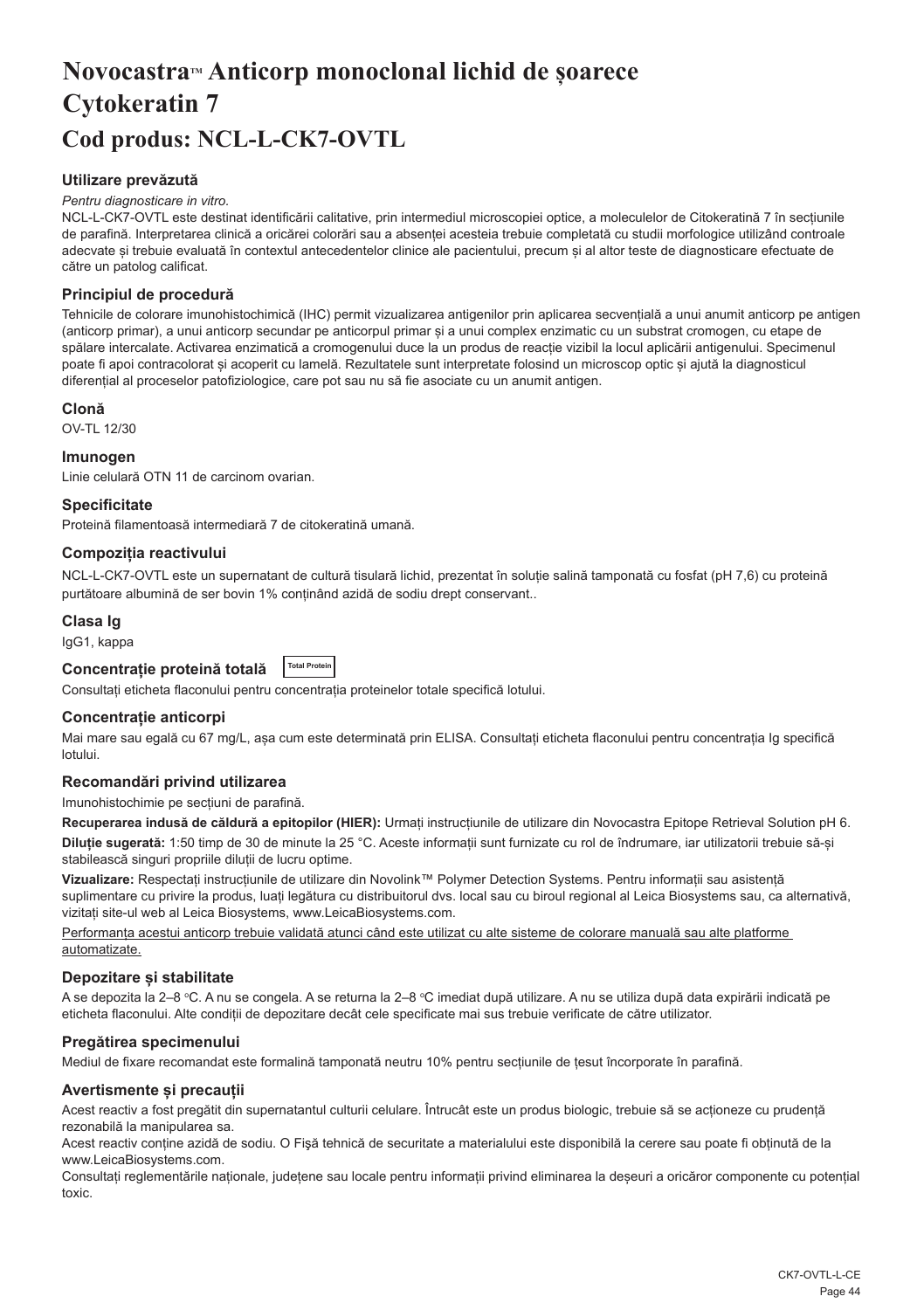Specimenele, înainte și după fixare, precum și toate materialele expuse la acestea, trebuie manipulate ca și când ar avea potențialul de a transmite infecții și trebuie eliminate la deșeuri luând măsurile de precauție adecvate.<sup>1</sup>Nu pipetați niciodată reactivii pe gură și evitați contactul reactivilor și specimenelor cu pielea și membranele mucoase. Dacă reactivii sau probele vin în contact cu suprafețele sensibile, spălați cu apă din abundență. Solicitați asistență medicală.

Reduceți la minimum contaminarea microbiană a reactivilor, în caz contrar poate apărea o creștere a colorării nespecifice. Timpii sau temperaturile de incubație care diferă de valorile specificate pot genera rezultate eronate. Orice astfel de modificări trebuie validate de către utilizator.

## **Controlul calității**

Diferențele în ceea ce privește procesarea țesutului și procedurile tehnice în laboratorul utilizatorului pot cauza o variabilitate semnificativă a rezultatelor, necesitând efectuarea cu regularitate de controale interne, în plus față de următoarele proceduri. Probele de control trebuie să fie probe proaspete de autopsie/biopsie/chirurgicale, fixate în formalină, procesate și încorporate în ceară de parafină cât mai curând posibil și în aceeași manieră ca și probele pacientului.

## **Țesutul de control pozitiv**

Folosit pentru a indica țesuturile pregătite corect și tehnicile de colorare adecvate.

O probă de țesut de control pozitiv trebuie să fie inclusă pentru fiecare set de condiții de testare în fiecare etapă de colorare. Un țesut cu colorare pozitivă slabă este mai adecvat decât un țesut cu colorare pozitivă puternică în vederea unui control optim al calității și pentru a detecta nivelurile minore de degradare a reactivului.<sup>2</sup>

Țesutul de control pozitiv recomandat este endometrul.

Dacă tesutul de control pozitiv nu demonstrează coloratia pozitivă, rezultatele obtinute cu acele probe de testare trebuie considerate nevalide.

## **Țesutul de control negativ**

Trebuie examinat după țesutul de control pozitiv pentru a verifica specificitatea informațiilor de etichetare ale antigenului țintă în funcție de anticorpul primar.

Țesutul de control negativ recomandat este cerebelul.

Ca alternativă, varietatea de tipuri diferite de celule prezente în majoritatea secțiunilor tisulare oferă frecvent locuri de control negativ, dar acest lucru trebuie verificat de către utilizator.

Colorația nespecifică, dacă este prezentă, are, de obicei, un aspect difuz. Colorația sporadică a țesutului conjunctiv poate fi observată, de asemenea, în secțiuni de țesuturi fixate în mod excesiv în formalină. Folosiți celule intacte pentru interpretarea rezultatelor de colorare. Celulele necrotice sau degenerate se colorează deseori într-un mod nespecific.<sup>3</sup>Se pot observa rezultate fals pozitive ca urmare a legării non-imunologice a proteinelor sau produșilor de reacție ai substratului. Acestea pot fi cauzate, de asemenea, de enzimele endogene precum pseudoperoxidaza (eritrocite), peroxidaza endogenă (citocromul C) sau biotina endogenă (de exemplu, ficat, sân, creier, rinichi), în funcție de tipul de imunocolorație folosit. Pentru a diferenția activitatea enzimelor endogene sau legarea nespecifică a enzimelor de imunoreactivitatea specifică, pot fi colorate țesuturi suplimentare de la pacient numai cu substrat-cromogen sau, respectiv, complexe enzimatice (avidină-biotină, streptavidină, polimer etichetat) și substrat-cromogen. În cazul în care colorația specifică are loc în țesutul de control negativ, rezultatele obținute pe probele pacientului trebuie să fie considerate nevalide.

## **Reactivul de control negativ**

Folosiți un reactiv de control negativ non-specific în locul anticorpului primar cu o secțiune din fiecare specimen al pacientului pentru a evalua colorația nespecifică și a permite o mai bună interpretare a colorării specifice la situl antigenului.

## **Țesutul pacientului**

Examinați specimenele pacientului colorate cu NCL-L-CK7-OVTL ultimele. Intensitatea colorației pozitive trebuie evaluată în contextul oricărei colorații de fond nespecifice a reactivului de control negativ. La fel ca în cazul oricărui test imunohistochimic, un rezultat negativ înseamnă că antigenul nu a fost detectat, și nu că antigenul a fost absent în celulele/țesuturile analizate. Dacă este necesar, folosiți un panel pentru anticorpi pentru identificarea reacțiilor fals negative.

## **Rezultate așteptate**

## Țesuturi normale

Clona OV-TL 12/30 detectează citokeratina 7 în citoplasma unui număr mare de tipuri de celule epiteliale, incluzând epiteliul simplu, complex, tranzițional, ductal și glandular. Colorează în mod consecvent endometrul, alveolele pulmonare, canalele biliare ale ficatului, canalele pancreatice, tiroida, tuburile spiralate distale și canalele colectoare renale. A fost de asemenea observată colorare în canalele mamare și celulele acinare ale glandelor salivare. Tesuturile non-epiteliale, cum ar fi mușchii netezi, tesutul conjunctiv, tesutul limfoid și vasele de sânge au fost constant negative (Număr total de țesuturi normale evaluate = 98).

### Țesuturi anormale

Clona OV-TL 12/30 a colorat 23/38 adenocarcinoame endometroide, 30/41 adenocarcinoame ale stomacului, 29/30 adenocarcinoame seroase ale ovarului, 25/38 carcinoame hepatocelulare ale ficatului, 5/23 carcinoame cu celule scuamoase ale laringelui, 2/3 carcinoame cu celule scuamoase ale colului uterin, 4/13 carcinoame cu celule scuamoase ale cavităților nazală și bucală, 5/5 adenocarcinoame mucinoase ale ovarului, 3/3 adenocarcinoame ale ovarului, 2/2 carcinoame papilare ale tiroidei, 3/3 adenocarcinoame ale pancreasului, 3/3 adenocarcinoame ale plămânului, 5/5 adenocarcinoame ale vezicii biliare, 2/3 carcinoame cu celule scuamoase ale esofagului, 2/3 carcinoame mamare ductale invazive și 2/3 carcinoame cu celule tranziționale ale vezicii urinare. Nu a fost observată vreo colorare în 0/2 adenocarcinoame ale prostatei, 0/3 carcinoame cu celule renale clare, 0/3 adenocarcinoame ale colonului și 0/3 astrocitoame (Număr total de cazuri anormale evaluate= 227).

## **NCL-L-CK7-OVTL este recomandat pentru detectarea proteinei umane de citokeratină 7 în țesuturile normale și neoplazice, ca adjuvant la histopatologia convențională utilizând colorații histochimice neimunologice.**

## **Limitări generale**

Imunohistochimia este un proces de diagnostic cu mai multe etape, care constă din instruirea specializată în ceea ce privește alegerea reactivilor adecvați; alegerea, fixarea și procesarea țesutului; prepararea lamei IHC; și interpretarea rezultatelor de colorare. Colorarea tisulară depinde de manipularea și procesarea țesutului înainte de colorare. Fixarea, congelarea, dezghețarea, spălarea,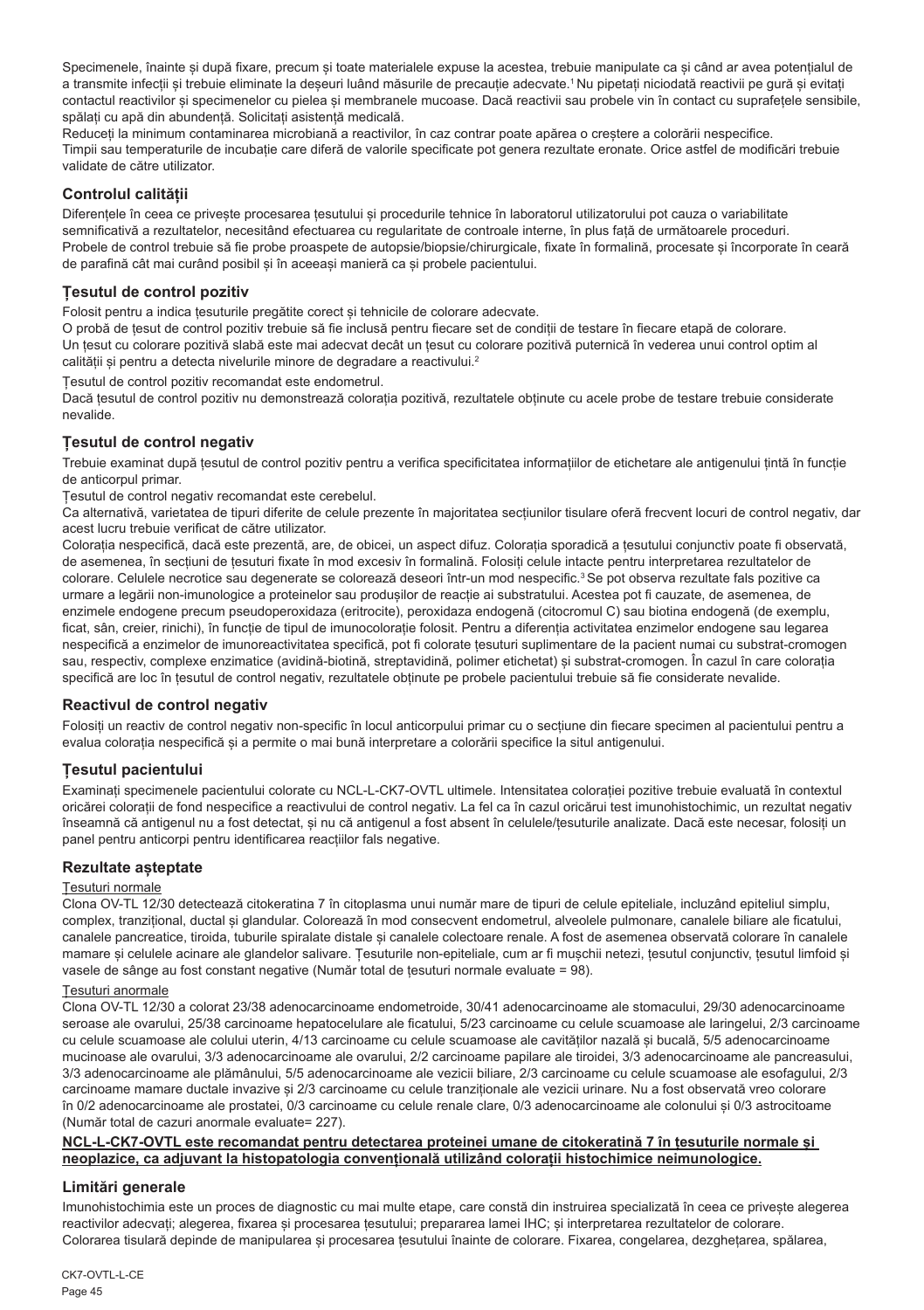uscarea, încălzirea, secționarea necorespunzătoare sau contaminarea cu alte țesuturi ori fluide pot cauza artefacte, captura anticorpilor sau rezultate fals negative. Rezultatele inconsecvente pot fi atribuite diferențelor în ceea ce privește metodele de fixare și încorporare, ori neregularităților inerente ale țesutului.4

Contracolorația excesivă sau incompletă poate compromite interpretarea adecvată a rezultatelor.

Interpretarea clinică a oricărei colorări sau a absenței acesteia trebuie completată cu studii morfologice utilizând controale adecvate și trebuie evaluată în contextul antecedentelor clinice ale pacientului, precum și al altor teste de diagnosticare efectuate de către un patolog calificat.

Anticorpii de la Leica Biosystems Newcastle Ltd sunt destinați utilizării, conform indicațiilor, fie pe secțiuni congelate, fie pe secțiuni încorporate în parafină cu cerințe de fixare specifice. Poate apărea exprimarea neașteptată a antigenului, în special în neoplasme. Interpretarea clinică a oricărei secțiuni tisulare colorate trebuie să includă analiza morfologică și evaluarea probelor de control adecvate.

## **Bibliografie - General**

- 1. National Committee for Clinical Laboratory Standards (NCCLS). Protection of laboratory workers from infectious diseases transmitted by blood and tissue; proposed guideline. Villanova, P.A. 1991; 7(9). Order code M29-P.
- 2. Battifora H. Diagnostic uses of antibodies to keratins: a review and immunohistochemical comparison of seven monoclonal and three polyclonal antibodies. Progress in Surgical Pathology. 6:1–15. eds. Fenoglio-Preiser C, Wolff CM, Rilke F. Field & Wood, Inc., Philadelphia.
- 3. Nadji M, Morales AR. Immunoperoxidase, part I: the techniques and pitfalls. Laboratory Medicine. 1983; 14:767.
- 4. Omata M, Liew CT, Ashcavai M, Peters RL. Nonimmunologic binding of horseradish peroxidase to hepatitis B surface antigen: a possible source of error in immunohistochemistry. American Journal of Clinical Pathology. 1980; 73:626.
- 5. Van de Molengraft FJJM, van Niekerk CC, Jap PHK, et al. OV-TL 12/30 (keratin 7 antibody) is a marker of glandular differentiation in lung cancer. Histopathology. 1993; 22:35–38.
- 6. van Niekerk CC, Jap PH, Ramaekers FC, et al. Immunohistochemical demonstration of keratin 7 in routinely fixed paraffin-embedded human tissues. Journal of Pathology. 1991; 165(2):145–152.

### **Amendamente la ediția anterioară**

Compoziția reactivilor, Concentrația totală a proteinelor, Concentrația anticorpului, Recomandări de utilizare, Avertizări și măsuri de precauție, Rezultate preconizate.

## **Data publicării**

15 aprilie 2019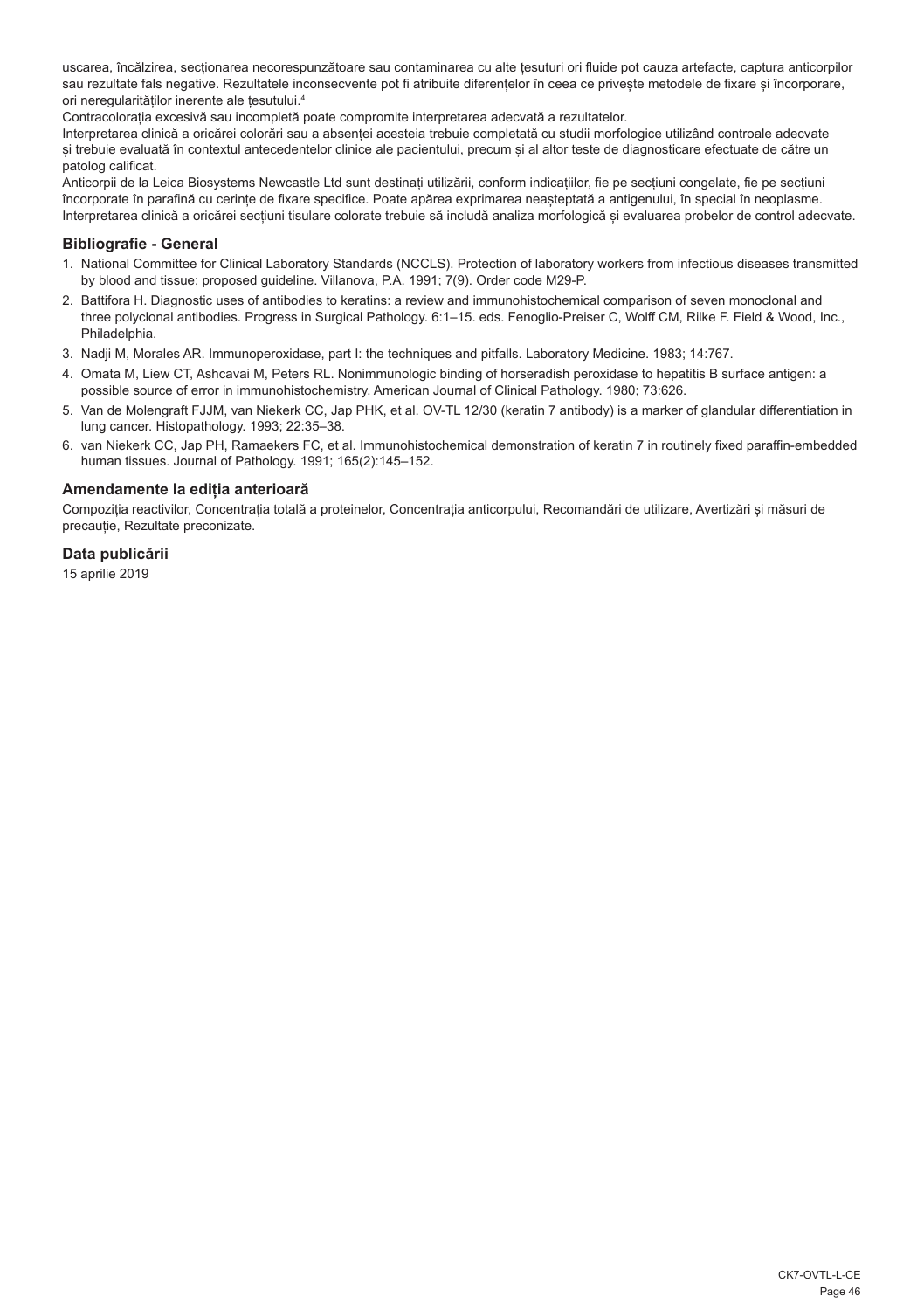## <span id="page-47-0"></span>Жидкая форма моноклональных антител мыши Novocastra<sup>™</sup> **Cytokeratin 7 Код продукта: NCL-L-CK7-OVTL**

## **Назначение**

#### *Для диагностики in vitro*

Препарат NCL-L-CK7-OVTL предназначен для качественного определения молекул Cytokeratin 7 в парафиновых срезах методом световой микроскопии. Клиническая интерпретация любого окрашивания или его отсутствия должна быть дополнена морфологическими исследованиями с надлежащими контролями и должна быть оценена квалифицированным патологом с учетом анамнеза пациента и других диагностических тестов.

### **Принцип метода**

Иммуногистохимические (ИГХ) методы окрашивания позволяют визуализировать антигены путем последовательного связывания специфического антитела с антигеном (первичное антитело), вторичного антитела с первичным антителом и ферментного комплекса с хромогенным субстратом. Между этими этапами выполняется промежуточная промывка. Ферментная активация хромогена приводит к образованию видимого продукта реакции в месте расположения антигена. После этого образцы можно подвергать контрастному окрашиванию и заключить под покровную пленку. Интерпретацию результатов выполняют под световым микроскопом и используют для дифференциальной диагностики патофизиологических процессов, которые могут быть связаны или не связаны с конкретным антигеном.

### **Клон**

OV-TL 12/30

### **Иммуноген**

Клеточная линия карциномы яичников OTN 11.

### **Специфичность**

Цитокератин 7 — белок промежуточных филаментов клеток человека.

### **Состав реактива**

NCL-L-CK7-OVTL является супернатантом жидкой культуры тканей, представленной в фосфатно-солевом буферном растворе (рН 7,6) с 1%-ным альбумином бычьей сыворотки, которая в качестве консерванта содержит азид натрия.

### **Класс иммуноглобулинов**

Иммуноглобулин G1, каппа (IgG1, kappa)

**Общая концентрация белка Total Protein**

Общая концентрация белка в каждой партии указана на этикетке флакона.

### **Концентрация антитела**

Не менее 67 мг/л при измерении методом ИФА. Концентрация иммуноглобулина, соответствующая данной серии, указана на этикетке флакона.

## **Рекомендации по применению**

Иммуногистохимическое окрашивание парафиновых срезов.

**Тепловая демаскировка эпитопа (Heat Induced Epitope Retrieval, HIER):** выполняйте инструкцию по применению, прилагаемую к препарату Novocastra Epitope Retrieval Solution pH 6.

**Рекомендуемое разведение:** 1:50 в течение 30 минут при 25 °C. Эти указания следует считать ориентировочными, и пользователи должны определить свои собственные параметры оптимального рабочего разведения.

**Визуализация:** Пожалуйста, следуйте инструкциям по применению, которые прилагаются к системам визуализации Novolink™ Polymer Detection Systems. Для получения дополнительной информации о продукции и технической поддержки обратитесь к местному дистрибьютору или в региональный офис компании Leica Biosystems либо, в качестве альтернативы, посетите вебсайт компании Leica Biosystems: www.LeicaBiosystems.com

Если данные антитела используются с другими автоматизированными платформами или системами для окрашивания образцов, которое выполняется вручную, их характеристики следует валидировать.

### **Хранение и стабильность**

Хранить при температуре 2–8 °C. Не замораживать. После использования незамедлительно вернуть на хранение при температуре 2–8 ° C. Не использовать после указанной на этикетке флакона даты истечения срока годности. Условия хранения, отличающиеся от указанных выше, должны быть проверены пользователем.

### **Подготовка образцов**

Для приготовления залитых в парафин срезов тканей рекомендуется фиксация в 10 % нейтральном забуференном формалине.

## **Предупреждения и меры предосторожности**

Этот реактив был изготовлен из супернатанта культуры клеток. При обращении с этим продуктом, как и с другими биологическими продуктами, следует соблюдать разумную осторожность.

Этот реактив содержит азид натрия. Паспорт безопасности химической продукции предоставляется по запросу или доступен на сайте: www.LeicaBiosystems.com.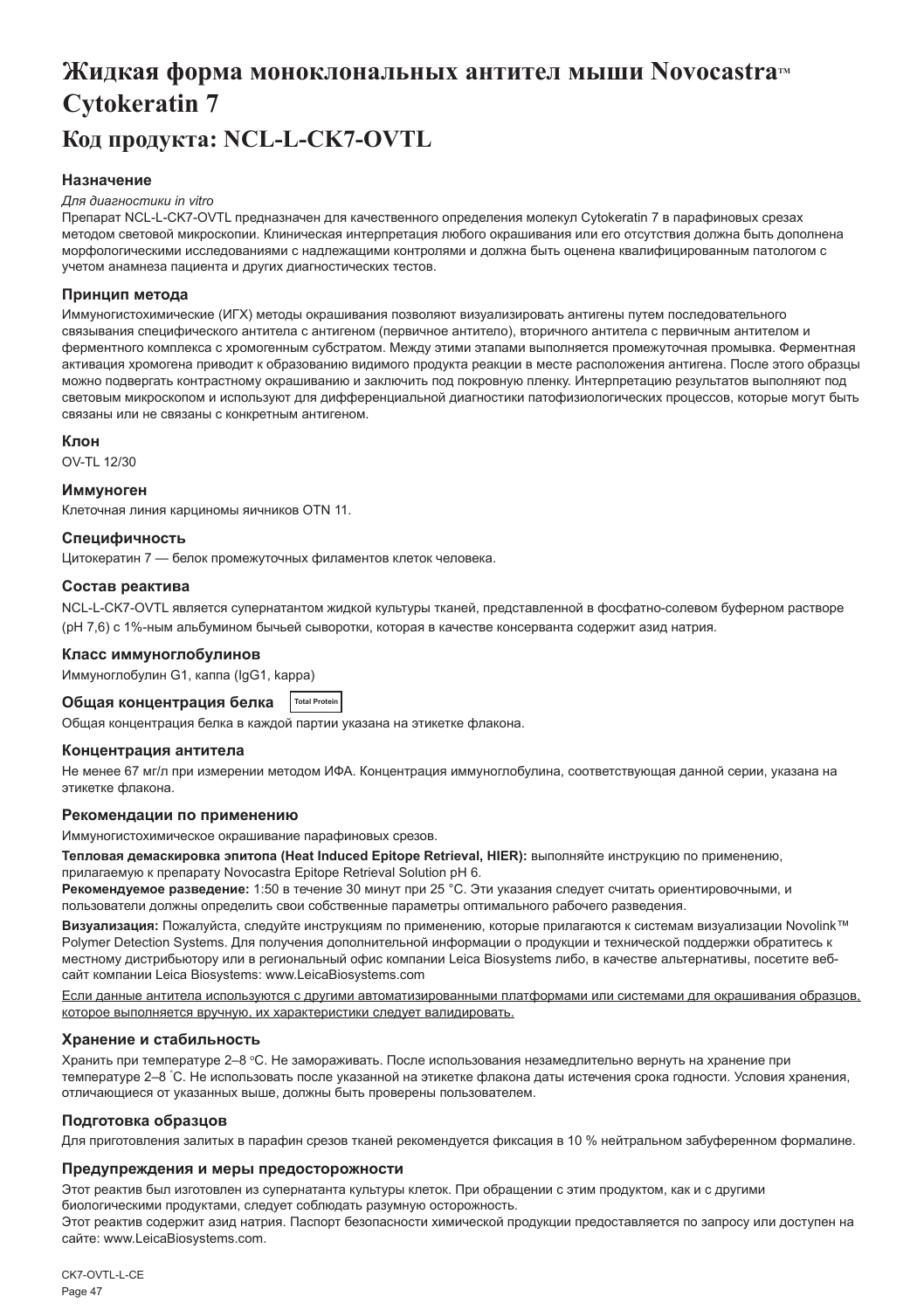По вопросам утилизации любых возможно токсических компонентов выполняйте требования федеральных, региональных или местных нормативных документов.

С образцами (до и после фиксации) и всеми материалами, которые находятся под их воздействием, следует обращаться как со способными к передаче инфекции и утилизировать, соблюдая соответствующие меры предосторожности.<sup>1</sup>Никогда не набирайте реактивы в пипетку ртом и не допускайте контакта реактивов и образцов с кожей и слизистыми оболочками. В случае контакта реактивов или образцов с чувствительными зонами промойте их большим количеством воды. Обратитесь за медицинской помощью. Сводите к минимуму микробное загрязнение реактивов во избежание усиления неспецифического окрашивания. Инкубация при сроках и температурах, отличных от указанных в инструкции, может дать ошибочные результаты. Любые подобные изменения должны быть валидированы пользователем.

#### **Контроль качества**

Различия в методах обработки тканей и технических процедурах, выполняемых в лаборатории пользователя, могут привести к существенной вариабельности результатов, в связи с чем требуется регулярное выполнение внутрилабораторных контролей в дополнение к указанным ниже процедурам.

В качестве контролей следует использовать свежие образцы, полученные при аутопсии, биопсии или хирургических процедурах, фиксированные в формалине, обработанные и как можно скорее залитые в парафин так же, как были обработаны полученные у пациентов образцы.

#### **Положительный контроль ткани**

Применяется для проверки правильности подготовки тканей и методов окрашивания.

В каждый набор условий теста при каждом цикле окрашивания следует включать один срез ткани для положительного контроля. Для оптимального контроля качества и обнаружения незначительных уровней деградации реактива более подходит ткань со слабым положительным окрашиванием, чем ткань с сильным положительным окрашиванием.<sup>2</sup>

В качестве положительного контроля рекомендуется ткань эндометрия.

При отсутствии положительного окрашивания ткани, использующейся в качестве положительного контроля, результаты, полученные с исследуемыми образцами, считаются недействительными.

#### **Отрицательный контроль ткани**

Этот тест необходимо выполнять после положительного контроля ткани для проверки специфичности мечения целевого антигена первичным антителом.

В качестве отрицательного контроля рекомендуется ткань мозжечка.

Кроме того, разнообразные типы клеток для отрицательного контроля можно часто найти в большинстве срезов тканей, однако такие препараты должны быть проверены пользователем.

Неспецифическое окрашивание, если оно присутствует, обычно выглядит диффузным. В срезах тканей, избыточно фиксированных формалином, можно также иногда увидеть окрашивание соединительной ткани. Для интерпретации результатов окрашивания используйте интактные клетки. Некротизированные или разрушенные клетки часто окрашиваются неспецифически.<sup>з</sup> Неиммунное связывание белков или продуктов реакции с субстратом может привести к ложноположительным результатам. Такие же результаты могут быть связаны с эндогенными ферментами, например псевдопероксидазой (в эритроцитах), эндогенной пероксидазой (цитохром C) или эндогенным биотином (например, в печени, молочной железе, головном мозге или почке) в зависимости от типа использованного иммунного окрашивания. Чтобы отличить активность эндогенных ферментов или неспецифическое связывание ферментов от специфической иммунореактивности, можно выполнить окрашивание дополнительных тканей пациента исключительно хромогенным субстратом или ферментными комплексами (авидин-биотин, стрептавидин, меченый полимер) и хромогенным субстратом соответственно. При наличии специфического окрашивания в отрицательном контроле ткани результаты исследования полученных у пациентов образцов считаются недействительными.

## **Отрицательный контроль реактива**

Для оценки неспецифического окрашивания и лучшей интерпретации специфического окрашивания в области связывания антигена, исследуя срезы каждого образца, взятого у пациента, вместо первичных антител используйте реактив, служащий в качестве неспецифического отрицательного контроля.

### **Ткань, полученная у пациента**

Исследуйте образцы взятой у пациента ткани, которые окрашены с помощью NCL-L-CK7-OVTL, в последнюю очередь. Интенсивность положительного окрашивания следует оценивать с учетом любого неспецифического фонового окрашивания отрицательного контроля реактива. Как и при любом иммуногистохимическом исследовании, отрицательный результат означает необнаружение антигена, но не его отсутствие в исследованных клетках или ткани. При необходимости следует использовать панель антител для выявления ложноотрицательных реакций.

#### **Ожидаемые результаты**

#### Нормальные ткани

Клон OV-TL 12/30 обнаруживает цитокератин 7 в цитоплазме большого числа типов эпителиальных клеток, включая простой, сложный, переходный, протоковый и железистый эпителий. Он неизменно окрашивает эндометрий, легочные альвеолы, желчные протоки в печени, протоки поджелудочной железы, ткани щитовидной железы, дистальные извитые канальцы и собирательные трубочки почек. Окрашивание также наблюдалось в протоках молочной железы и в ацинарных клетках слюнных желез. Неэпителиальные ткани, такие как гладкомышечная, соединительная, лимфоидная, а также ткани кровеносных сосудов были неизменно отрицательны с точки зрения окрашивания (общее число образцов исследованных нормальных тканей = 98).

## Патологически измененные ткани

Клон OV-TL 12/30 окрасил 23/38 случаев эндометриоидной аденокарциномы, 30/41 случая аденокарциномы желудка, 29/30 случаев серозной цистаденокарциномы яичника, 25/38 случаев гепатоцеллюлярной карциномы печени, 5/23 случаев плоскоклеточной карциномы гортани, 2/3 случаев плоскоклеточной карциномы шейки матки, 4/13 случаев плоскоклеточной карциномы носовой и ротовой полости, 5/5 случаев слизистой аденокарциномы яичника, 3/3 случаев аденокарциномы яичника, 2/2 случаев папиллярной карциномы щитовидной железы, 3/3 случаев аденокарциномы поджелудочной железы, 3/3 случаев аденокарциномы легкого, 5/5 случаев аденокарциномы желчного пузыря, 2/3 случаев плоскоклеточной карциномы пищевода, 2/3 случаев инвазивной карциномы протоков молочной железы и 2/3 случаев карциномы переходных клеток мочевого пузыря.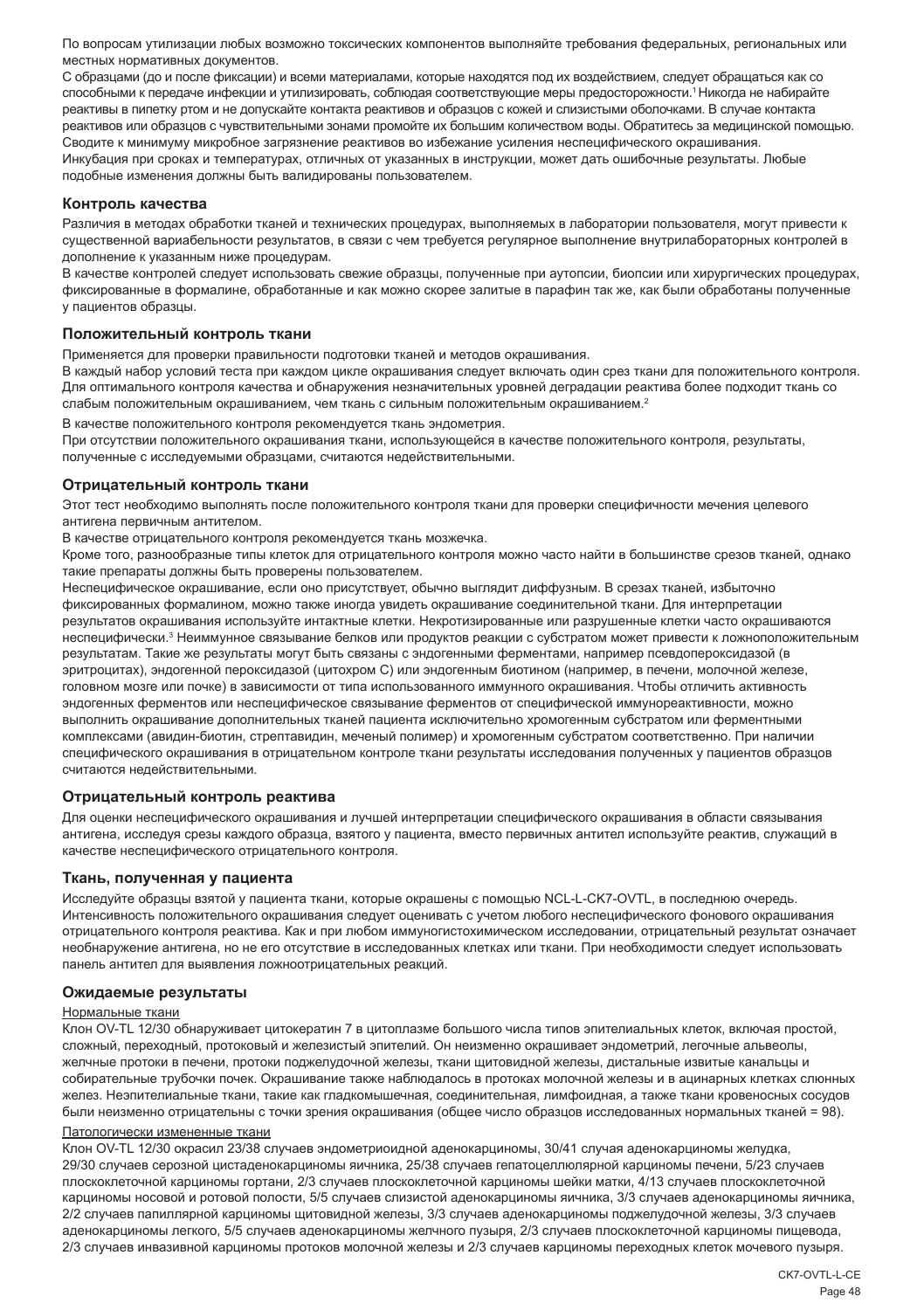При следующих случаях окрашивания не наблюдалось: 0/2 случаев аденокарциномы простаты, 0/3 случаев светлоклеточной почечной карциномы, 0/3 случаев аденокарциномы толстой кишки и 0/3 случаев астроцитомы (общее число исследованных патологически измененных образцов = 227).

#### **NCL-L-CK7-OVTL рекомендуется использовать для обнаружения белка цитокератина 7 человека в здоровых и пораженных опухолью тканях в качестве дополнения к обычным гистопатологическим исследованиям с неиммунным гистохимическим окрашиванием.**

## **Общие ограничения**

Иммуногистохимическое исследование является многостадийным диагностическим процессом, требующим специальных навыков в выборе надлежащих реактивов; выборе, фиксации и обработке тканей; приготовлении среза с ИГХ препаратом; интерпретации результатов окрашивания.

Окрашивание тканей зависит от обращения с тканями и их обработкой перед окрашиванием. Неправильные процедуры фиксации, замораживания, оттаивания, промывки, сушки, нагрева, приготовления срезов, а также загрязнение другими тканями или жидкостями могут приводить к артефактам, захвату антител или ложноотрицательным результатам. Противоречивые результаты могут быть обусловлены различиями методов фиксации и заливки препарата или присущей тканям внутренней неравномерностью структуры.4

Чрезмерное или неполное контрастирование может негативно отразиться на точности интерпретации результатов. Клиническая интерпретация любого окрашивания или его отсутствия должна быть дополнена морфологическими исследованиями с надлежащими контролями и должна быть оценена квалифицированным патологом с учетом анамнеза пациента и других диагностических тестов.

Изготовленные компанией Leica Biosystems Newcastle Ltd антитела предназначены, как указано выше, для применения на замороженных или залитых в парафин срезах и требуют выполнения конкретных требований по фиксации. Возможна непредвиденная экспрессия антигена, особенно в опухолях. Клиническая интерпретация любого окрашенного среза ткани должна включать морфологический анализ и оценку соответствующих контролей.

## **Литература — общая**

- 1. National Committee for Clinical Laboratory Standards (NCCLS). Protection of laboratory workers from infectious diseases transmitted by blood and tissue; proposed guideline. Villanova, P.A. 1991; 7(9). Order code M29-P.
- 2. Battifora H. Diagnostic uses of antibodies to keratins: a review and immunohistochemical comparison of seven monoclonal and three polyclonal antibodies. Progress in Surgical Pathology. 6:1–15. eds. Fenoglio-Preiser C, Wolff CM, Rilke F. Field & Wood, Inc., Philadelphia.
- 3. Nadji M, Morales AR. Immunoperoxidase, part I: the techniques and pitfalls. Laboratory Medicine. 1983; 14:767.
- 4. Omata M, Liew CT, Ashcavai M, Peters RL. Nonimmunologic binding of horseradish peroxidase to hepatitis B surface antigen: a possible source of error in immunohistochemistry. American Journal of Clinical Pathology. 1980; 73:626.
- 5. Van de Molengraft FJJM, van Niekerk CC, Jap PHK, et al. OV-TL 12/30 (keratin 7 antibody) is a marker of glandular differentiation in lung cancer. Histopathology. 1993; 22:35–38.
- 6. van Niekerk CC, Jap PH, Ramaekers FC, et al. Immunohistochemical demonstration of keratin 7 in routinely fixed paraffin-embedded human tissues. Journal of Pathology. 1991; 165(2):145–152.

## **Дополнения к предыдущему выпуску**

Состав реактивов, суммарная концентрация белка, рекомендации по использованию, предупреждения и меры предосторожности, предполагаемые результаты.

## **Дата выпуска**

15 Апрель 2019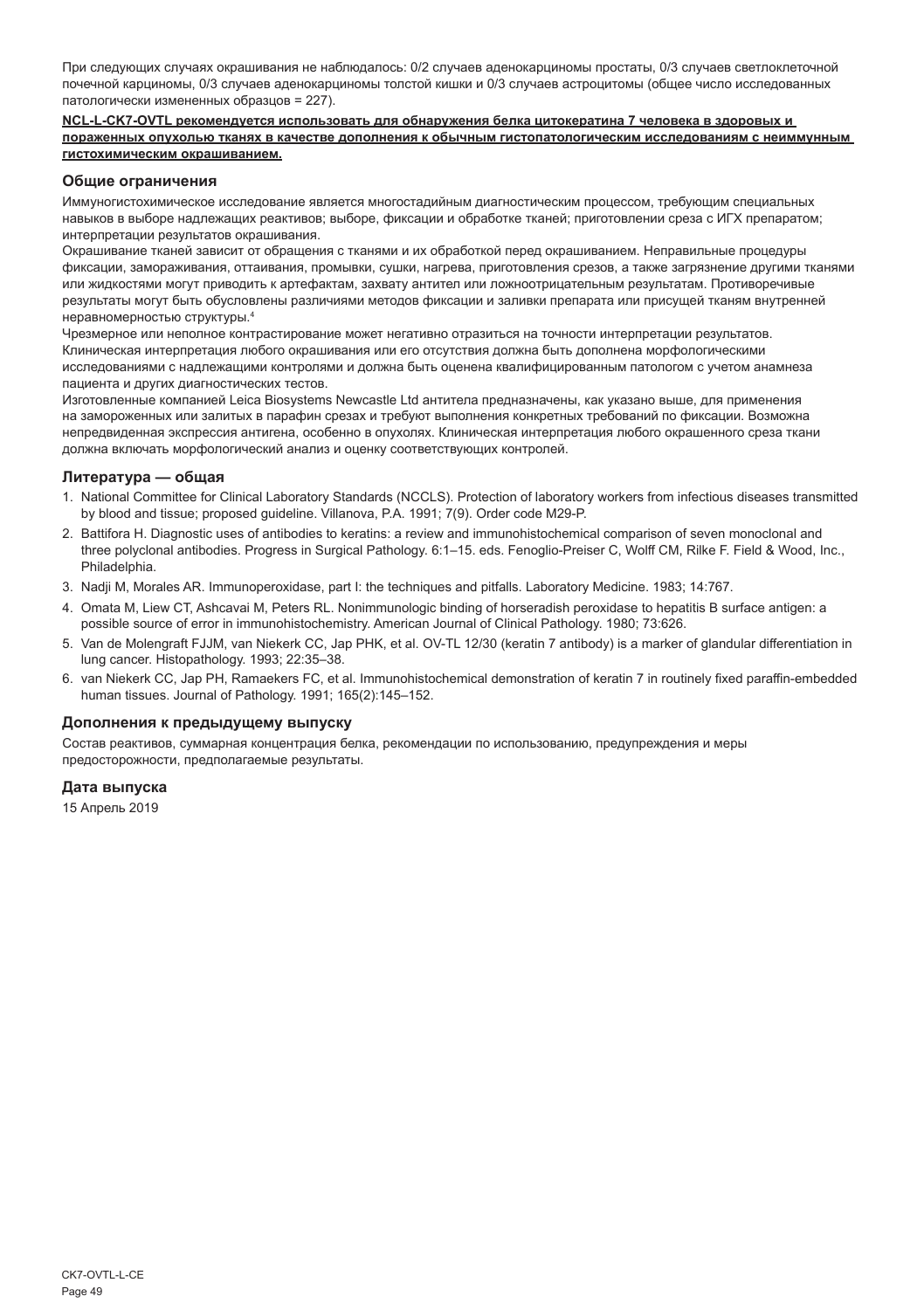## <span id="page-50-0"></span>**Płynne mysie przeciwciało monoklonalneNovocastram Cytokeratyna 7 Kod produktu: NCL-L-CK7-OVTL**

## **Przeznaczenie**

#### *Do diagnostyki in vitro.*

Preparat NCL-L-CK7-OVTL jest przeznaczony do jakościowej identyfikacji za pomocą mikroskopii świetlnej cząsteczek cytokeratyny 7 w skrawkach parafinowych. Kliniczną interpretację barwienia lub jego braku należy uzupełnić badaniami morfologicznymi oraz odpowiednimi kontrolami. Ocenę powinien przeprowadzić wykwalifikowany patolog w kontekście historii choroby pacjenta oraz innych badań diagnostycznych.

## **Zasady postepowania**

Metody barwienia immunohistochemicznego (IHC) umożliwiają wizualizację antygenów dzięki zastosowaniu – po kolei – swoistego przeciwciała przeciwko antygenowi (przeciwciała pierwszorzędowego), przeciwciała drugorzędowego przeciwko przeciwciału pierwszorzędowemu i kompleksu enzymu z substratem chromogennym z etapami przemywania. Aktywacja enzymatyczna chromogenu prowadzi do wytworzenia widocznego produktu reakcji w miejscu antygenu. Następnie można wykonać barwienie kontrastowe próbki i zakryć ją szkiełkiem nakrywkowym. Wyniki są interpretowane przy użyciu mikroskopu świetlnego i pomagają w diagnostyce różnicowej procesów patofizjologicznych, które mogą mieć związek z określonym antygenem.

## **Klon**

OV-TL 12/30

### **Immunogen**

Linia komórkowa raka jajnika OTN 11.

### **Swoistość**

Ludzkie białko filamentów pośrednich cytokeratyny 7.

## **Skład odczynnika**

NCL-L-CK7-OVTL to płynny supernatant kultury tkankowej dostarczony w soli fizjologicznej buforowanej fosforanami (pH 7,6) z 1% białka nośnika surowiczej albuminy wołowej i konserwowany azydkiem sodu.

### **Klasa Ig**

IgG1, kappa

## **Całkowite stężenia białka Total Protein**

Całkowite stężenie białka w danej serii podano na etykiecie fiolki.

### **Stężenie przeciwciał**

Większe lub równe 67 mg/L oznaczone za pomocą testu ELISA. Stężenie Ig w danej serii podano na etykiecie fiolki.

### **Zalecenia dotyczące stosowania**

Badanie immunohistochemiczne skrawków zatopionych w parafinie.

**Cieplne odmaskowywanie epitopu (HIER):** Należy postępować zgodnie z instrukcją stosowania załączoną do roztworu Novocastra Epitope Retrieval Solution pH 6.

**Sugerowane rozcieńczenie:** 1:50 przez 30 minut w temperaturze 25 °C. Są to jedynie wskazówki i użytkownicy powinni sami określić swoje optymalne rozcieńczenie robocze.

**Wizualizacja:** Należy postępować zgodnie z instrukcją stosowania dołączoną do Novolink™ Polymer Detection Systems. W celu uzyskania dodatkowych informacji o produkcie lub pomocy należy kontaktować się z lokalnym dystrybutorem lub z regionalnym biurem firmy Leica Biosystems lub odwiedzić stronę firmy Leica Biosystems www.LeicaBiosystems.com

Jeżeli przeciwciało jest używane jednocześnie z innymi ręcznymi metodami barwienia lub platformami automatycznymi, należy zweryfikować jego działanie.

### **Przechowywanie i trwałość**

Przechowywać w temperaturze 2–8 °C. Nie zamrażać. Niezwłocznie po użyciu ponownie umieścić w temperaturze 2–8°C. Nie używać po upływie daty ważności podanej na etykiecie fiolki. Przechowywanie w warunkach innych od wskazanych powyżej wymaga weryfikacji użytkownika.

## **Przygotowanie próbek**

Zalecanym utrwalaczem jest 10-procentowa obojetna buforowana formalina do zatopionych w parafinie skrawków tkankowych.

### **Ostrzeżenia i środki ostrożności**

Odczynnik został przygotowany z supernatantu hodowli tkankowej. Ponieważ jest to produkt biologiczny, podczas jego używania należy zachować odpowiednie środki ostrożności.

Ten odczynnik zawiera azydek sodu. Karta charakterystyki jest udostępniana na żądanie lub można ją pobrać ze strony

#### www.LeicaBiosystems.com.

Wszelkie potencjalnie toksyczne składniki należy utylizować zgodnie z krajowymi lub lokalnymi przepisami. Próbki przed i po utrwaleniu oraz wszelkie materiały narażone na kontakt z nimi należy traktować jak materiały potencjalnie zakaźne i należy je utylizować z zachowaniem odpowiednich środków ostrożności.<sup>1</sup>Podczas pobierania pipetą nie wolno zasysać odczynników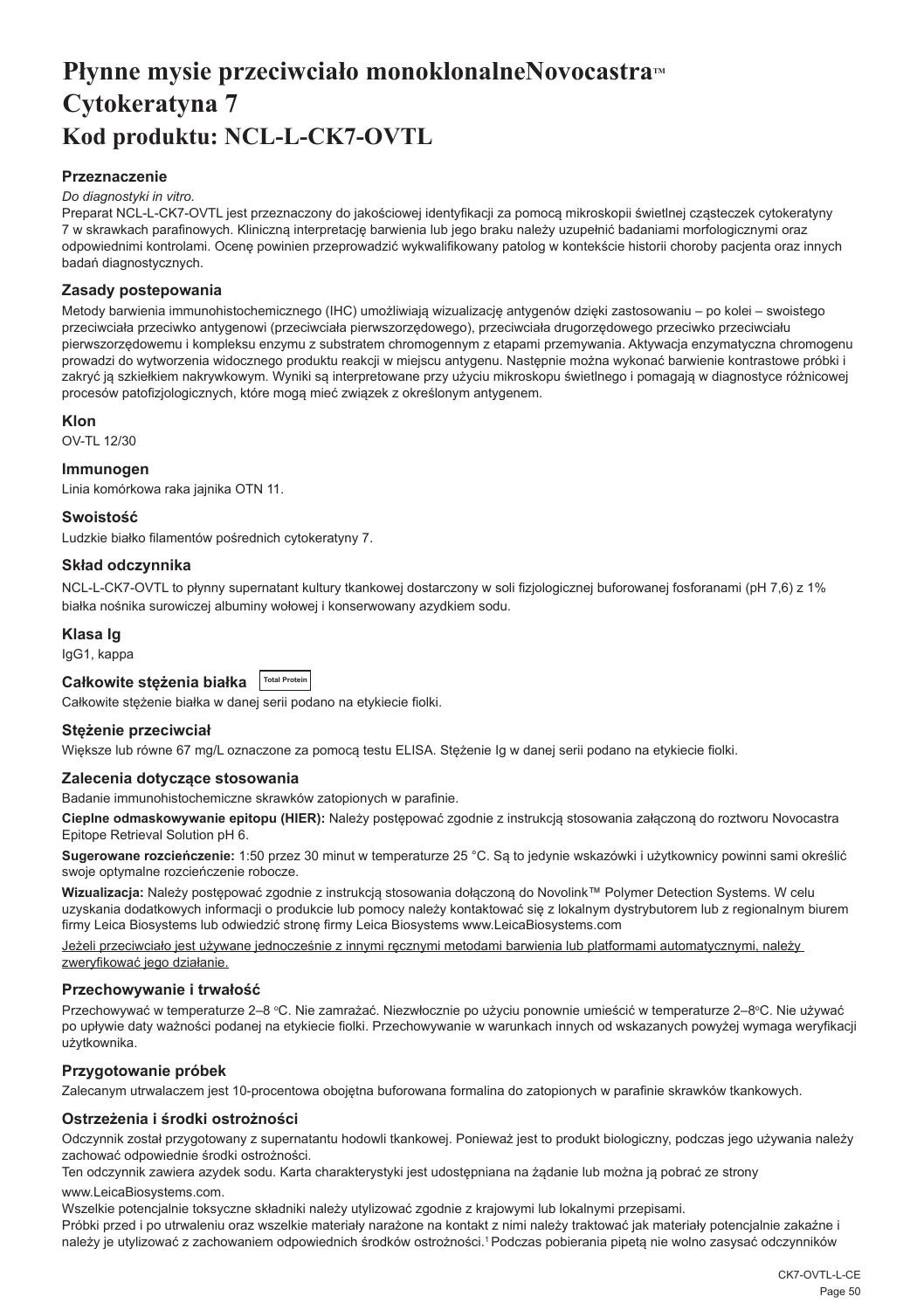ustami i należy unikać kontaktu odczynników i preparatów ze skórą oraz błonami śluzowymi. W razie kontaktu odczynników lub próbek ze szczególnie narażonymi miejscami przemyć miejsce kontaktu dużą ilością wody. Należy zasięgnąć porady lekarza. Chronić odczynniki przed skażeniem drobnoustrojami, ponieważ może ono doprowadzić do zwiększonego barwienia niespecyficznego. Zastosowanie okresów inkubacji i temperatur innych niż podano w instrukcji może spowodować błędne wyniki. Wszelkie zmiany tego typu muszą zostać zweryfikowane przez użytkownika.

## **Kontrola jakości**

Różnice w przetwarzaniu tkanek i procedurach technicznych w laboratorium użytkownika mogą doprowadzić do znacznej zmienności wyników, co oznacza konieczność dodatkowego przeprowadzania regularnych kontroli wewnętrznych. Kontrole należy przeprowadzać jak najszybciej na świeżych próbkach z autopsji/biopsji/operacji chirurgicznej utrwalonych, przetworzonych i zatopionych w parafinie, taką samą metodą, jaką badane są pobrane tkanki.

## **Tkankowa kontrola pozytywna**

Stosowana w celu wskazania prawidłowo przygotowanych tkanek i prawidłowych technik barwienia.

W każdej serii barwienia każdy zestaw warunków testowych powinien uwzględniać jedną tkankową kontrolę pozytywną. Do optymalnej kontroli jakości i do wykrywania niewielkich poziomów degradacji odczynników bardziej nadaje się tkanka o słabym barwieniu pozytywnym niż tkanka o silnym barwieniu pozytywnym.<sup>2</sup>

Tkankowa kontrola pozytywna powinna obejmować endometrium.

Jeśli tkankowa kontrola pozytywna nie wykaże odpowiedniego barwienia pozytywnego, wyniki testu przeprowadzonego na próbkach pobranych od pacjenta należy uznać za nieważne.

## **Tkankowa kontrola negatywna**

Należy ja wykonać po tkankowej kontroli pozytywnej, aby sprawdzić swoistość znakowania docelowego antygenu przez przeciwciało pierwszorzędowe.

Tkankowa kontrola negatywna powinna obejmować móżdżek.

Ewentualnie tkankowa kontrola negatywna może obejmować różne typy komórek obecne w większości skrawków tkankowych, jednak powinno to zostać zweryfikowane przez użytkownika.

Barwienie niespecyficzne, jeżeli jest obecne, zwykle ma charakter rozproszony. Na skrawkach wykonanych z materiału tkankowego nadmiernie utrwalonego w formalinie można również zaobserwować sporadyczne barwienie tkanki łącznej. Do interpretacji wyników barwienia należy używać nieuszkodzonych komórek. Komórki martwicze lub zdegenerowane często powodują barwienie niespecyficzne.<sup>3</sup>Wyniki fałszywie pozytywne mogą pojawić się w następstwie nieimmunologicznego wiązania białek lub występowania produktów reakcji substratów. Mogą być również spowodowane przez endogenne enzymy, takie jak pseudoperoksydaza (erytrocyty), endogenna peroksydaza (cytochrom C) lub endogenna biotyna (np. wątroba, piersi, mózg, nerki), w zależności od zastosowanego barwnika immunohistochemicznego. Aby odróżnić endogenną aktywność enzymatyczną lub niespecyficzne wiązanie enzymów od swoistej immunoreaktywności, dodatkowe tkanki pacjenta mogą być barwione wyłącznie substratem chromogenem lub kompleksem enzymatycznych (awidyna-biotyna, streptawidyna, znakowany polimer) i substratem-chromogenem. Jeśli w trakcie tkankowej kontroli negatywnej nastąpi barwienie specyficzne, wyniki testu przeprowadzonego na próbkach pobranych od pacjenta należy uznać za nieważne.

## **Negatywna kontrola odczynnika**

Aby przeprowadzić ocenę barwienia niespecyficznego oraz umożliwić lepszą interpretację barwienia specyficznego na każdym skrawku z próbki pobranej od pacjenta należy przeprowadzić nieswoistą kontrolę negatywną odczynnika w miejscu wiązania przeciwciała pierwszorzędowego.

### **Tkanka pacjenta**

Próbki pobrane od pacjenta barwione NCL-L-CK7-OVTL należy badać jako ostatnie. Intensywność barwienia pozytywnego należy oceniać w kontekście ewentualnego barwienia niespecyficznego tła w negatywnej kontroli odczynnika. Tak jak we wszystkich innych badaniach immunohistochemicznych wynik ujemny oznacza, że antygen nie został wykryty, co jednak nie oznacza, że jest on nieobecny w badanych komórkach/tkankach. W razie konieczności do identyfikacji reakcji fałszywie negatywnych należy wykorzystać panel przeciwciał.

## **Oczekiwane wyniki**

### Tkanki prawidłowe

Klon OV-TL 12/30 wykrywa cytokeratynę 7 w cytoplazmie wielu typów komórek nabłonkowych, w tym prostych, złożonych i przejściowych, przewodowych i gruczołowych. Konsekwentnie wybarwia endometrium, pęcherzyki płucne, drogi żółciowe w wątrobie, przewody w trzustce, tarczycę, kanaliki dystalne i kanaliki zbiorcze w nerkach. Barwienie zaobserwowano również w przewodach sutkowych i komórkach groniastych gruczołów ślinowych. Tkanki nienabłonkowe, takie jak mięśnie gładkie, tkanka łączna, tkanka limfatyczna i naczynia krwionośne, są konsekwentnie negatywne. (Łączna liczba ocenionych prawidłowych tkanek = 98).

## Tkanki nieprawidłowe

Klon OV-TL 12/30 wybarwił 23/38 gruczolakoraki endometrialne, 30/41 gruczolakoraków żołądka, 29/30 surowiczych gruczolakoraków jajnika, 25/38 raków wątrobowokomórkowych wątroby, 5/23 raków płaskonabłonkowych krtani, 2/3 raki płaskonkonkowe szyjki macicy, 4/13 raki płaskonabłonkowe jamy nosowej i jamy ustnej, 5/5 śluzowych gruczolakoraków jajnika, 3/3 gruczolakoraki jajnika, 2/2 raki brodawkowate tarczycy, 3/3 gruczolakoraki trzustki, 3/3 gruczolakoraki płuca, 5/5 gruczolakoraków pęcherzyka żółciowego, 2/3 raki płaskonabłonkowe przełyku, 2/3 inwazyjne raki przewodowe sutka i 2/3 raki pęcherza moczowego. Nie stwierdzono barwienia w przypadku 0/2 gruczolakorakach, 0/3 rakach jasnokomórkowych, 0/3 gruczolakorakach okrężnicy i 0/3 gwiaździakach (całkowita liczba ocenionych nieprawidłowych przypadków = 227).

**Zaleca się stosowanie NCL-L-CK7-OVTL do wykrywania ludzkiego białka cytokeratyny 7 w tkankach prawidłowych i nowotworowych, jako uzupełnienie konwencjonalnego badania histopatologicznego opartego na nieimmunologicznym barwieniu histologicznym.**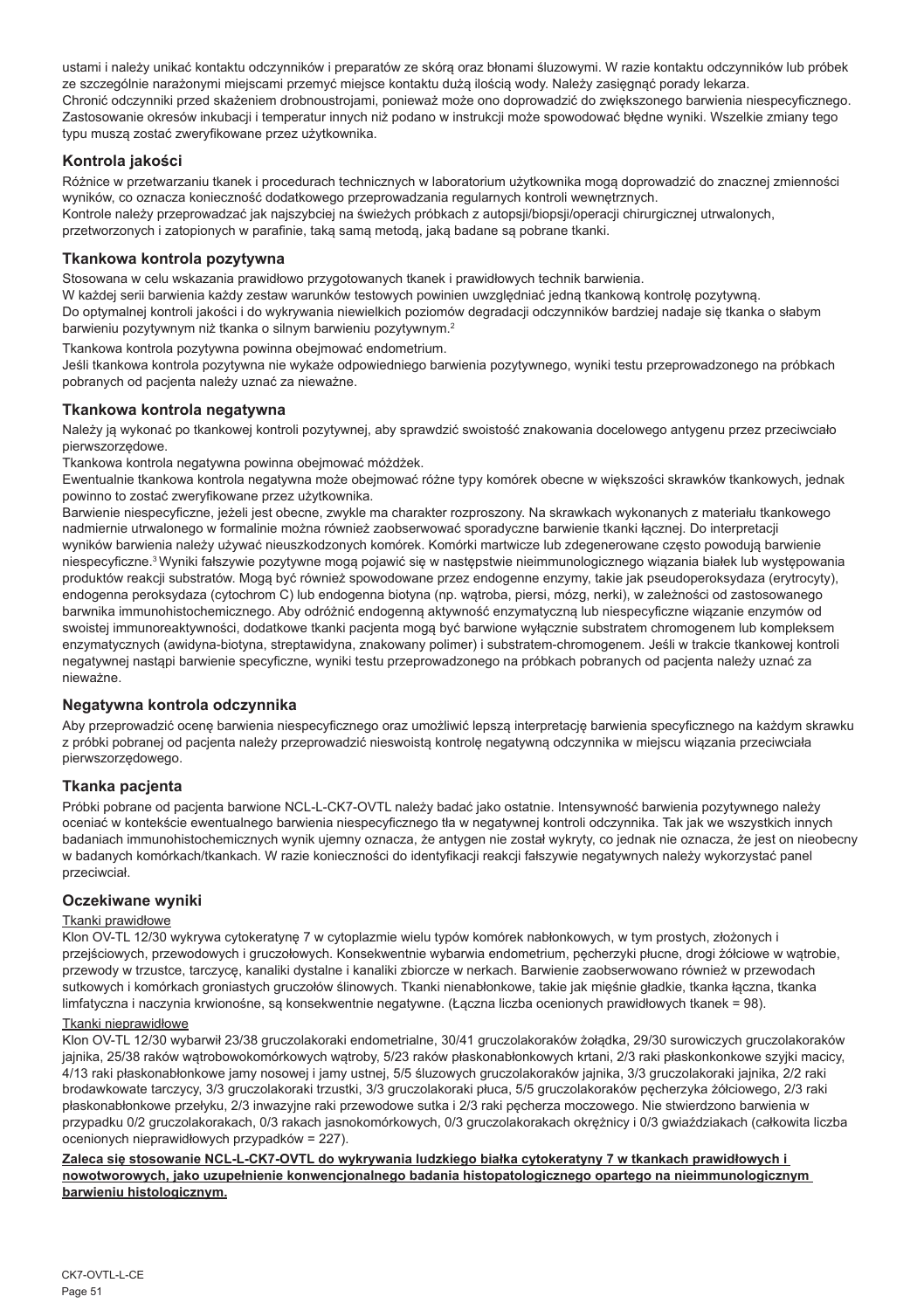## **Ograniczenia ogólne**

Badanie immunohistochemiczne to wieloetapowy proces diagnostyczny, który wymaga specjalistycznego szkolenia w zakresie doboru odpowiednich odczynników i tkanek, utrwalania i przetwarzania tkanek, przygotowywania preparatów immunohistochemicznych oraz interpretacji wyników barwienia.

Barwienie tkanek zależy od postępowania z tkanką i jej przetwarzania przed barwieniem. Nieprawidłowe utrwalanie, zamrażanie, rozmrażanie, przemywanie, suszenie, podgrzewanie, ścinanie skrawków lub skażenie innymi tkankami lub płynami może powodować artefakty, zatrzymywanie przeciwciał lub wyniki fałszywie negatywne. Niespójne wyniki mogą wynikać z różnic w metodach utrwalania i zatapiania lub nieprawidłowości związanej z tkanką.4

Nadmierne lub niepełne barwienie kontrastowe może negatywnie wpływać na właściwą interpretację wyników.

Kliniczną interpretację barwienia lub jego braku należy uzupełnić badaniami morfologicznymi oraz odpowiednimi kontrolami. Ocenę powinien przeprowadzić wykwalifikowany patolog w kontekście historii choroby pacjenta oraz innych badań diagnostycznych. Przeciwciała firmy Leica Biosystems Newcastle Ltd są przeznaczone do badania skrawków zamrożonych lub zatopionych w parafinie, które utrwalono zgodnie z określonymi wymogami. Może wystąpić nieoczekiwana ekspresja antygenu, szczególnie w przypadku nowotworów. Interpretacja kliniczna wybarwionych skrawków musi obejmować analizę morfologiczną oraz ocenę przeprowadzoną w ramach odpowiednich kontroli.

## **Piśmiennictwo - ogólne.**

- 1. National Committee for Clinical Laboratory Standards (NCCLS). Protection of laboratory workers from infectious diseases transmitted by blood and tissue; proposed guideline. Villanova, P.A. 1991; 7(9). Order code M29-P.
- 2. Battifora H. Diagnostic uses of antibodies to keratins: a review and immunohistochemical comparison of seven monoclonal and three polyclonal antibodies. Progress in Surgical Pathology. 6:1–15. eds. Fenoglio-Preiser C, Wolff CM, Rilke F. Field & Wood, Inc., Philadelphia.
- 3. Nadji M, Morales AR. Immunoperoxidase, part I: the techniques and pitfalls. Laboratory Medicine. 1983; 14:767.
- 4. Omata M, Liew CT, Ashcavai M, Peters RL. Nonimmunologic binding of horseradish peroxidase to hepatitis B surface antigen: a possible source of error in immunohistochemistry. American Journal of Clinical Pathology. 1980; 73:626.
- 5. Van de Molengraft FJJM, van Niekerk CC, Jap PHK, et al. OV-TL 12/30 (keratin 7 antibody) is a marker of glandular differentiation in lung cancer. Histopathology. 1993; 22:35–38.
- 6. van Niekerk CC, Jap PH, Ramaekers FC, et al. Immunohistochemical demonstration of keratin 7 in routinely fixed paraffin-embedded human tissues. Journal of Pathology. 1991; 165(2):145–152.

## **Zmiany wprowadzone do poprzedniego wydania**

Skład odczynnika, Całkowite stężenie białka, Zalecenia dotyczące stosowania, Ostrzeżenia i środki ostrożności, Spodziewane wyniki.

## **Data publikacji**

15 kwietnia 2019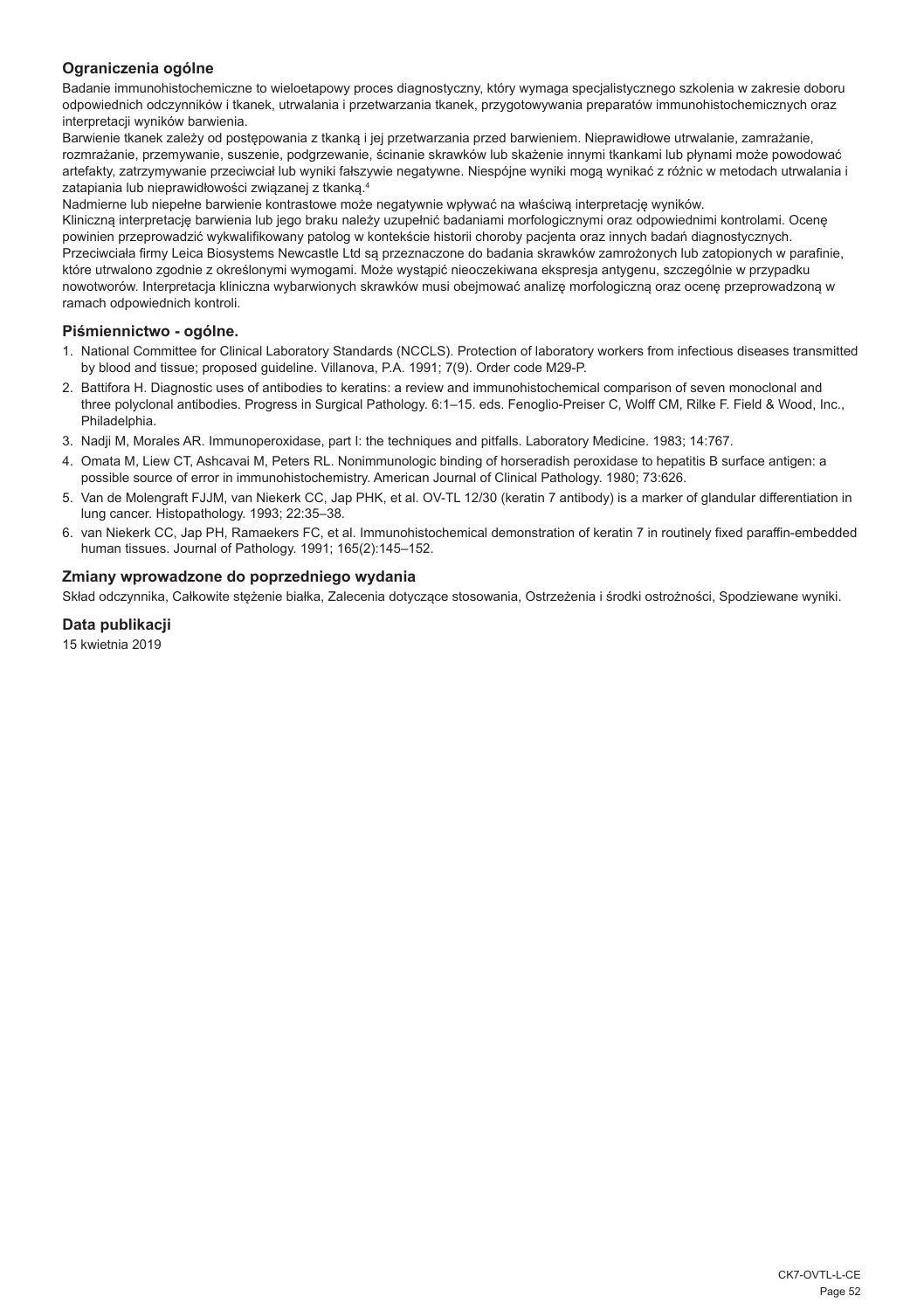## <span id="page-53-0"></span>Tekoče mišje monoklonsko protitelo Novocastra™ **Cytokeratin 7 Koda izdelka: NCL-L-CK7-OVTL**

## **Predvidena uporaba**

## *Za diagnostično uporabo in vitro.*

Izdelek NCL-L-CK7-OVTL je namenjen za kvalitativno identifikacijo molekul citokeratina 7 v parafinskih rezinah s pomočjo svetlobne mikroskopije. Klinično razlago obarvanja ali odsotnosti le-tega morajo dopolnjevati morfološke študije ustreznih kontrolnih vzorcev, ki jih v okviru klinične anamneze bolnika in drugih diagnostičnih testov oceni usposobljen patolog.

## **Načelo postopka**

Imunohistokemijske (IHC) tehnike barvanja omogočajo vizualizacijo antigenov z izvajanjem zaporednega nanosa - z vmesnimi koraki izpiranja - specifičnega protitelesa na antigen (primarno protitelo), sekundarnega protitelesa na primarno protitelo in encimskega kompleksa s kromogenim substratom. Encimska aktivacija kromogena povzroči vidno reakcijo izdelka na mestu antigena. Tak vzorec lahko nato nasprotno barvamo in pokrijemo s krovnim stekelcem. Rezultate nato obdelamo s pomočjo svetlobnega mikroskopa in jih uporabimo pri diferencialni diagnozi patološko-fizioloških procesov, ki so morda povezani z določenim antigenom ali pa tudi ne.

### **Klon**

OV-TL 12/30

## **Imunogen**

**Specifičnost**

Celična linija OTN 11 karcinoma jajčnikov.

## Protein intermediarnega filamenta človeškega citokeratina 7. **Sestava reagenta**

NCL-L-CK7-OVTL je tekočinski supernatant kulture tkiva, dobavljen v fiziološki raztopini s fosfatnim pufrom (pH 7,6) z 1 % govejega serumskega albumina kot nosilno beljakovino, ki vsebuje natrijev azid kot konzervans.

**Razred Ig**

IgG1, kapa.

## **Skupna koncentracija beljakovin Total Protein**

Skupna koncentracija beljakovin v določeni seriji je navedena na oznaki na viali.

### **Koncentracija protiteles**

Višja ali enaka 67 mg/l, določena s testom ELISA. Za specifično koncentracijo Ig v seriji glejte oznako na viali.

### **Priporočila za uporabo**

Imunohistokemija parafinskih rezin.

**Toplotno pridobivanje epitopa (HIER):** Upoštevajte navodila za uporabo raztopine za pridobivanje epitopov Novocastra Epitope Retrieval Solution pH 6.

**Predlagano redčenje:** 1:50 za 30 minut pri 25 °C. To so samo smernice; uporabniki naj poiščejo svoje lastne najbolj učinkovite delovne razredčine.

**Vizualizacija:** Upoštevajte navodila za uporabo sistemov za zaznavanje polimerov Novolink™ Polymer Detection Systems. Za več podatkov o izdelku ali podporo se obrnite na svojega lokalnega distributerja ali regionalno pisarno podjetja Leica Biosystems, lahko pa tudi obiščete spletno mesto podjetja Leica Biosystems na www.LeicaBiosystems.com

Učinkovitost tega protitelesa je treba validirati, kadar ga uporabljate z drugimi sistemi za ročno barvanje ali avtomatiziranimi okolji.

### **Shranjevanje in stabilnost**

Hraniti pri temperaturi 2–8 °C. Ne zamrzujte. Takoj po uporabi ohladite na temperaturo 2–8 °C. Ne uporabljajte po datumu izteka roka uporabnosti, ki je naveden na oznaki na viali. Uporabnik naj preveri pogoje shranjevanja, ki se razlikujejo od zgoraj navedenih.

## **Priprava vzorcev**

Priporočena fiksirna raztopina je 10-% formalin v nevtralnem pufru za tkivne rezine, vstavljene v parafin.

## **Opozorila in previdnostni ukrepi**

Vir priprave tega reagenta je supernatant celične kulture. Ker je to biološki izdelek, je treba z njim ravnati z ustrezno skrbnostjo. Ta reagent vsebuje natrijev azid. Varnostni list je na voljo na zahtevo ali na spletnem mestu www.LeicaBiosystems.com.

Sledite zveznim, državnim ali lokalnim predpisom za odstranjevanje katerih koli morebitno strupenih sestavin.

Z vzorci, pred fiksiranjem in po njem, in vsemi materiali, s katerimi so prišli v stik, morate rokovati, kot da bi lahko prenašali okužbe, in pri njihovem odstranjevanju slediti ustreznim previdnostnim ukrepom.<sup>1</sup> Nikoli ne pipetirajte reagentov skozi usta; pazite, da reagenti in vzorci ne pridejo v stik s kožo in sluznicami. Če reagenti ali vzorci pridejo v stik z občutljivimi deli, jih izperite z obilo vode. Poiščite zdravniško pomoč.

Pazite, da ne pride do mikrobne okužbe reagentov, saj lahko povzroči nespecifično barvanje.

Če uporabite čas ali temperature inkubacije, ki se razlikujejo od navedenih, lahko pridobite napačne rezultate. Uporabnik mora validirati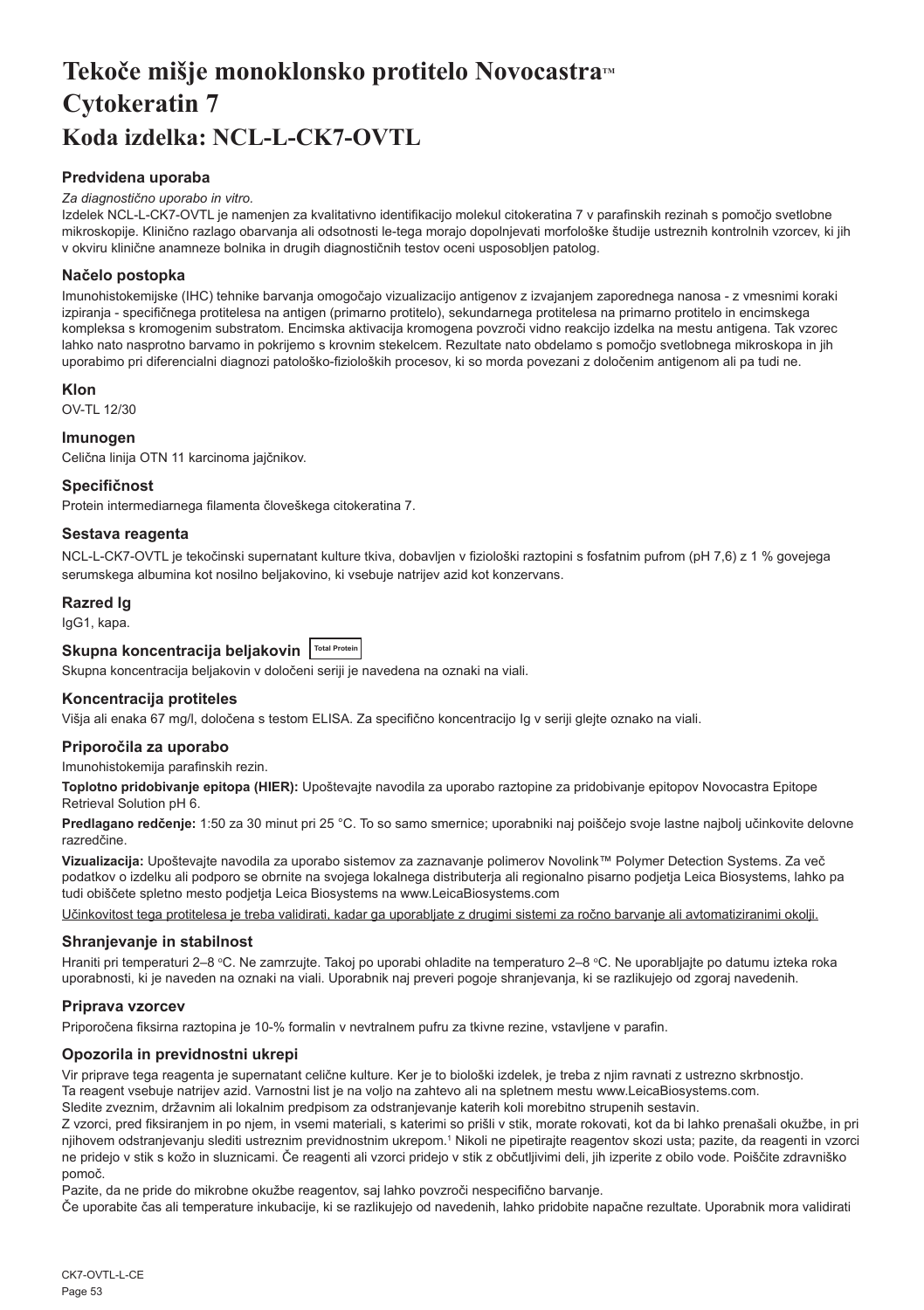morebitne spremembe.

## **Kontrola kakovosti**

Razlike pri obdelavi tkiva in tehničnih postopkih v laboratoriju uporabnika lahko vodijo do precejšnje variabilnosti rezultatov, kar zahteva redne interne kontrole učinkovitosti poleg spodaj navedenih postopkov.

Kontrolni vzorci morajo biti sveži vzorci, pridobljeni z obdukcijo/biopsijo/kirurškim posegom, fiksirani s formalinom, obdelani in shranjeni v parafinskem vosku kakor hitro je mogoče ter na isti način, kot vzorci bolnikov.

## **Pozitivni kontrolni vzorci tkiva**

Uporabite jih za opredelitev pravilno pripravljenih tkiv in ustreznih tehnik barvanja.

Pri vsakem postopku barvanja morate vsakemu sklopu preizkusnih pogojev dodati en pozitiven kontrolni vzorec tkiva. Za kar najboljšo kontrolo kakovosti in boljše zaznavanje manjših stopenj razkroja reagenta je bolj primerno uporabiti tkivo s šibkim pozitivnim obarvanjem kot tkivo z močnim pozitivnim obarvanjem.<sup>2</sup>

Za pozitivni kontrolni vzorec tkiva priporočamo tkivo endometrija.

Če pozitivni kontrolni vzorci tkiva ne pokažejo pozitivnega obarvanja, morate rezultate preizkusnih vzorcev zavreči kot neveljavne.

## **Negativni kontrolni vzorci tkiva**

Pregledati jih morate po pregledu pozitivnih kontrolnih vzorcev tkiva, da preverite specifičnost oznake ciljnega antigena glede na primarno protitelo.

Za negativni kontrolni vzorec tkiva priporočamo tkivo malih možganov.

Drugače pa se kot negativni kontrolni vzorci pogosto uporablja vrsta različnih celic, ki so prisotne v večini rezin tkiv, vendar pa mora tako uporabo preveriti uporabnik.

Nespecifično barvanje, če je prisotno, je običajno razpršeno. Opazite lahko tudi posamično obarvanje vezivnega tkiva v rezinah tkiv, kot posledica premočnega fiksiranja s formalinom. Za razlago rezultatov obarvanja uporabite nespremenjene celice. Obarvanje nekrotičnih ali degeneriranih celic je pogosto nespecifično.<sup>3</sup> Lažno pozitivni rezultati se lahko pojavijo zaradi ne-imunološke vezave proteinov ali produktov reakcije substrata. Povzročijo jih lahko tudi endogeni encimi, kot so psevdoperoksidaza (eritrociti), endogena peroksidaza (citokromni C) ali endogeni biotin (npr. jetra, dojke, možgani, ledvice), odvisno od vrste uporabljenega imunskega barvila. Za razlikovanje med endogensko aktivnostjo encimov ali nespecifično vezavo encimov zaradi specifične imunske reaktivnosti, lahko barvate dodatna tkiva bolnika izključno ali s kromogenskim substratom ali encimskimi kompleksi (avidin-biotin, streptavidin, označeni polimer) in kromogenskim substratom. Če pride do specifičnega obarvanja negativnih kontrolnih vzorcev tkiva, morate rezultate vzorcev bolnika zavreči kot neveljavne.

## **Negativni kontrolni reagent**

Za oceno nespecifičnega barvanja in boljšo razlago specifičnega obarvanja na antigenskem mestu uporabite nespecifični negativni kontrolni reagent namesto primarnega protitelesa z eno rezino vsakega vzorca bolnika.

## **Bolnikovo tkivo**

Nazadnje preglejte bolnikove vzorce, obarvane z izdelkom NCL-L-CK7-OVTL. Intenzivnost pozitivnega obarvanja ocenite v okviru morebitnega nespecifičnega obarvanja ozadja z negativnim kontrolnim reagentom. Tako kot pri vseh imunohistokemijskih preizkusih negativen rezultat pomeni, da antigen ni bil zaznan, ne pa odsotnosti antigena v testiranih celicah/tkivih. Po potrebi uporabite nabor protiteles za opredelitev napačnih negativnih reakcij.

## **Pričakovani rezultati**

### Normalna tkiva

Klon OV-TL 12/30 zazna citokeratin 7 v citoplazmi številnih tipov epitelijskih celic, vključno s preprostimi, kompleksnimi in prehodnimi celicami, duktalnim ter žleznim epitelijem. Konstantno obarva endometrij, pljučne alveole, žolčne vode v jetrih, kanale trebušne slinavke, ščitnico, distalne zavihane tubule in zbiralne kanale v ledvicah. Obarvanje je bilo opaženo tudi v duktih dojk in acinarnih celicah žlez slinavk. Neepitelijska tkiva, kot so gladka mišica, vezivno tkivo, limfatično tkivo in žile, so bila dosledno negativna (Skupno število ocenjenih normalnih tkiv = 98).

## Nenormalna tkiva

Klon OV-TL 12/30 je obarval 23/38 endometroidnih adenokarcinomov, 30/41 adenokarcinomov trebuha, 29/30 seroznih adenokarcinomov jajčnika, 25/38 hepatocelularnih karcinomov jeter, 5/23 skvamoznih celičnih karcinomov grla, 2/3 skvamoznih celičnih karcinomov materničnega vratu, 4/13 skvamoznih celičnih karcinomov nosne in ustne votline, 5/5 mucinskih adenokarcinomov jajčnika, 3/3 adenokarcinomov jajčnika, 2/2 papilarnih karcinomov ščitnice, 3/3 adenokarcinomov trebušne slinavke, 3/3 adenokarcinomov pljuč, 5/5 adenokarcinomov žolčnika, 2/3 skvamoznih celičnih karcinomov požiralnika, 2/3 invazivnih duktalnih karcinomov dojk in 2/3 tranziciocelularnih karcinomov mehurja. Obarvanje ni bilo opaženo pri 0/2 adenokarcinomih prostate, 0/3 ledvičnih svetloceličnih karcinomih, 0/3 adenokarcinomih debelega črevesa in 0/3 astrocitomih (Skupno število ocenjenih anomalnih primerov = 227).

## **Izdelek NCL-L-CK7-OVTL se priporoča za zaznavanje človeške beljakovine citokeratin 7 v normalnih in neoplastičnih tkivih kot dodatna analiza ob konvencionalni histopatologiji z uporabo neimunskih histokemičnih barvil.**

## **Splošne omejitve**

Imunohistokemija je diagnostični postopek z več koraki, ki zahteva specializirano usposabljanje za izbiro ustreznih reagentov, izbiro, fiksiranje in obdelavo tkiv, pripravo IHC preparata in razlago rezultatov obarvanja.

Obarvanje tkiva je odvisno od rokovanja s tkivom in njegovo obdelavo pred barvanjem. Nepravilno fiksiranje, zamrzovanje, odtajanje, izpiranje, sušenje, segrevanje, rezanje ali okužba z drugimi tkivi ali tekočinami lahko povzroči nastanek artefaktov, lovljenje protitelesa ali lažne negativne rezultate. Nedosledni rezultati so lahko posledica razlik pri metodah fiksiranja in priprave ali pa so del nepravilnosti tkiva samega.4 Prekomerno ali nepopolno nasprotno barvanje lahko neugodno vpliva na pravilno tolmačenje rezultatov.

Klinično razlago obarvanja ali odsotnosti le-tega morajo dopolnjevati morfološke študije ustreznih kontrolnih vzorcev, ki jih v okviru klinične anamneze bolnika in drugih diagnostičnih testov oceni usposobljen patolog.

Protitelesa družbe Leica Biosystems Newcastle Ltd so namenjena uporabi, kot je navedeno, na zamrznjenih ali v parafin vstavljenih rezinah z določenimi zahtevami za fiksiranje. Lahko pride do nepričakovanega izražanja antigena, zlasti pri neoplazmah. Pri klinični razlagi obarvane rezine tkiva morate upoštevati morfološko analizo in oceno ustreznih kontrol.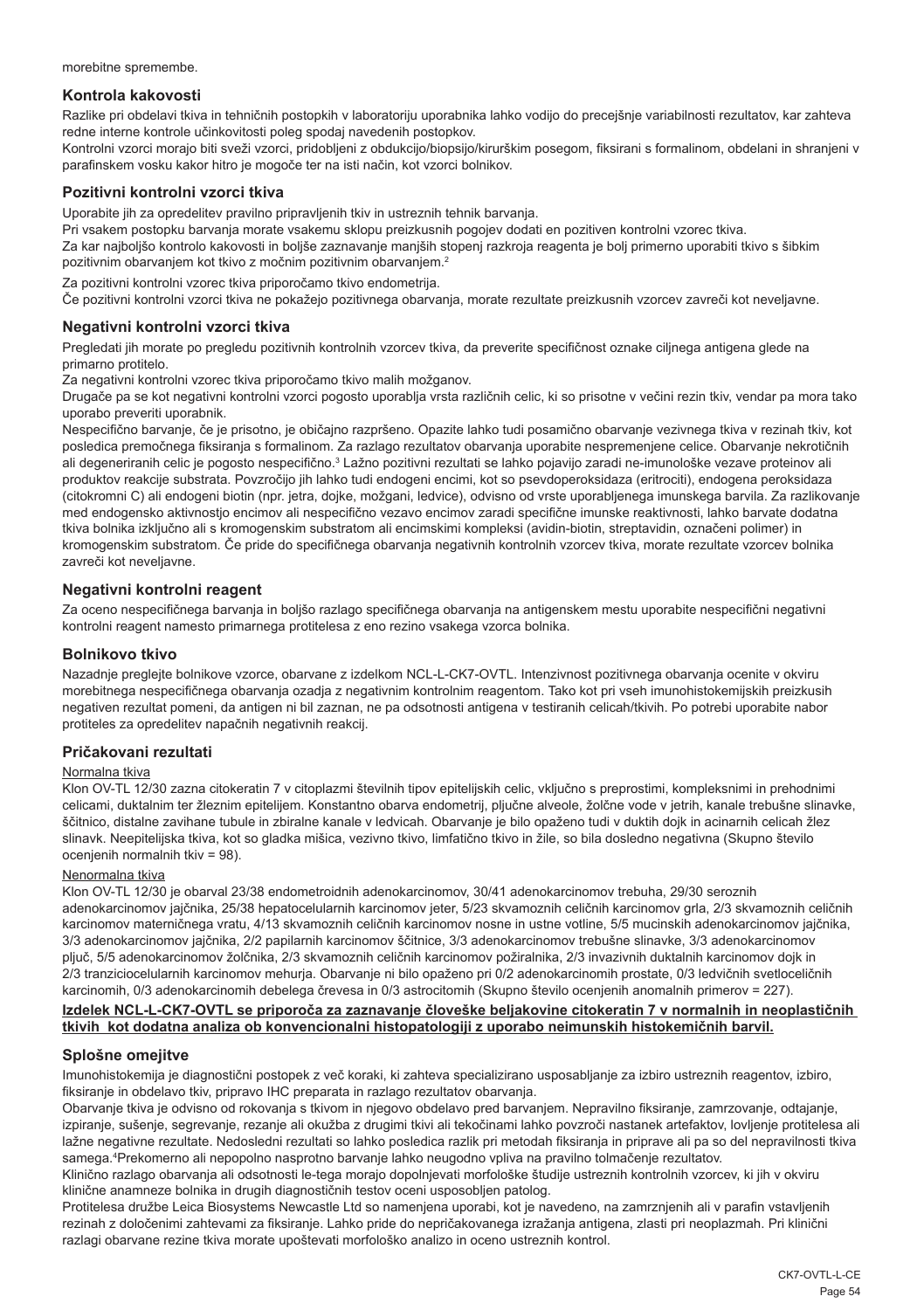## **Splošna literatura**

- 1. National Committee for Clinical Laboratory Standards (NCCLS). Protection of laboratory workers from infectious diseases transmitted by blood and tissue; proposed guideline. Villanova, P.A. 1991; 7(9). Order code M29-P.
- 2. Battifora H. Diagnostic uses of antibodies to keratins: a review and immunohistochemical comparison of seven monoclonal and three polyclonal antibodies. Progress in Surgical Pathology. 6:1–15. eds. Fenoglio-Preiser C, Wolff CM, Rilke F. Field & Wood, Inc., Philadelphia.
- 3. Nadji M, Morales AR. Immunoperoxidase, part I: the techniques and pitfalls. Laboratory Medicine. 1983; 14:767.
- 4. Omata M, Liew CT, Ashcavai M, Peters RL. Nonimmunologic binding of horseradish peroxidase to hepatitis B surface antigen: a possible source of error in immunohistochemistry. American Journal of Clinical Pathology. 1980; 73:626.
- 5. Van de Molengraft FJJM, van Niekerk CC, Jap PHK, et al. OV-TL 12/30 (keratin 7 antibody) is a marker of glandular differentiation in lung cancer. Histopathology. 1993; 22:35–38.
- 6. van Niekerk CC, Jap PH, Ramaekers FC, et al. Immunohistochemical demonstration of keratin 7 in routinely fixed paraffin-embedded human tissues. Journal of Pathology. 1991; 165(2):145–152.

## **Dodatki in spremembe k prejšnji izdaji**

Sestava reagentov, Skupna koncentracija beljakovin, Priporočila za uporabo, Opozorila in previdnostni ukrepi, Pričakovani rezultati.

## **Datum izdaje**

15 april 2019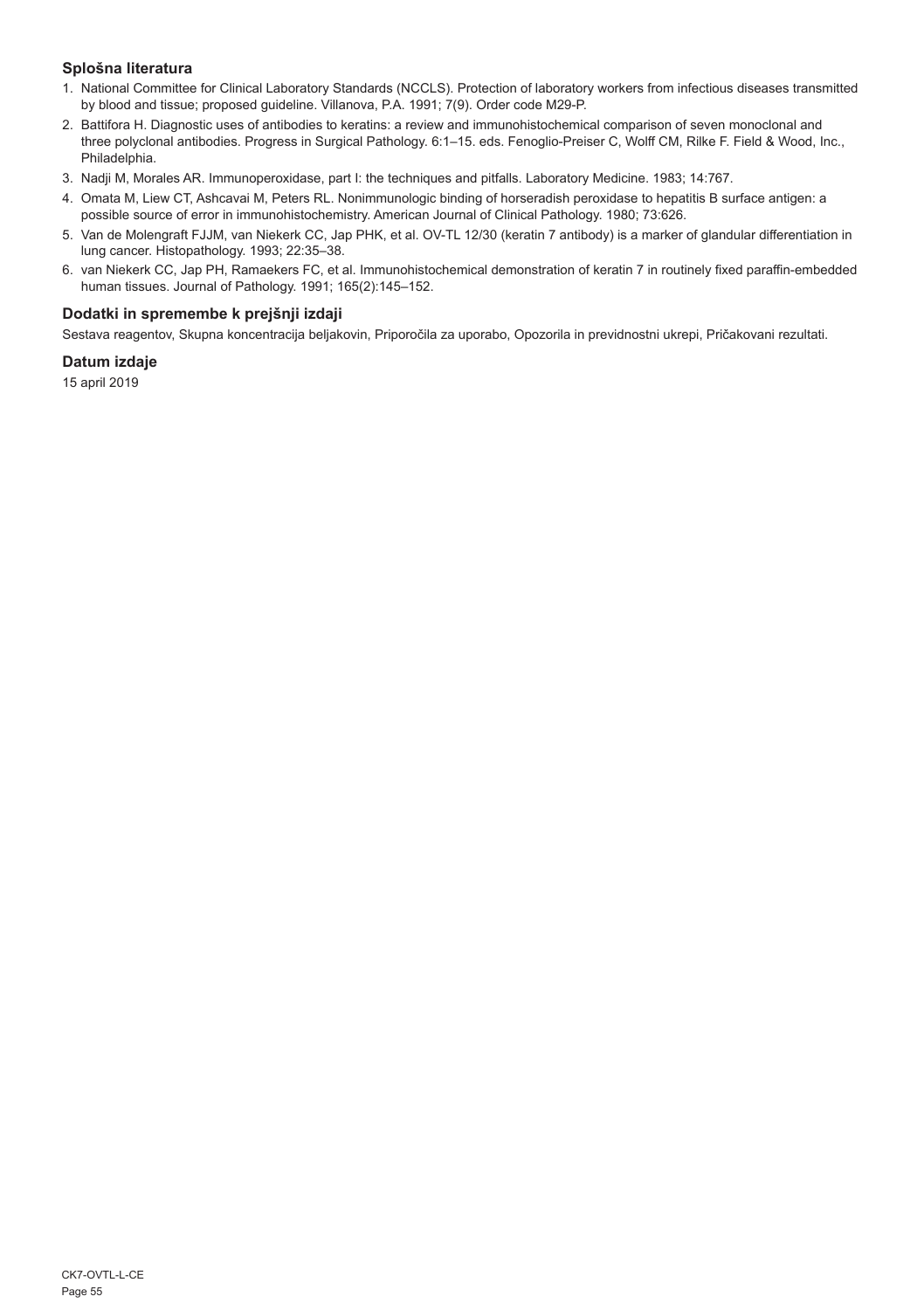## <span id="page-56-0"></span>**Novocastra™ Tekutá myší monoklonální protilátka Cytokeratin 7 Kód výrobku: NCL-L-CK7-OVTL**

## **Zamýšlené použití**

## *Pro diagnostické použití in vitro.*

Produkt NCL-L-CK7-OVTL je určen ke kvalitativnímu stanovení molekul Cytokeratin 7 světelnou mikroskopií na parafínových řezech. Klinickou interpretaci jakéhokoliv barvení nebo jeho nepřítomnosti je nutné doplnit morfologickým vyšetřením s použitím správných kontrol a zhodnotit je musí kvalifikovaný patolog v kontextu s klinickou anamnézou pacienta a jinými diagnostickými testy.

## **Princip metody**

Imunohistochemické (IHC) barvicí techniky umožňují vizualizaci antigenů pomocí sekvenční aplikace specifické protilátky proti antigenu (primární protilátka), sekundární protilátky proti primární protilátce a enzymového komplexu s chromogenním substrátem s interponovanými omývacími kroky. Enzymatická aktivace chromogenu má za následek viditelnou reakci produktu v místě antigenu. Vzorek pak může být kontrastně nabarven a překryt krycím sklíčkem. Výsledky se interpretují ve světelném mikroskopu; jsou pomůckou v diferenciální diagnostice patofyziologických procesů, které mohou, ale nemusí, souviset s příslušným antigenem.

## **Klon**

OV-TL 12/30

## **Imunogen**

Buněčná linie ovariálního karcinomu OTN 11.

## **Specificita**

Protein intermediálních filament lidského cytokeratinu 7.

## **Složení reagencie**

NCL-L-CK7-OVTL je tekutý supernatant z tkáňové kultury ve fosfátem pufrovaném fyziologickém roztoku (pH 7,6) s 1% bovinním sérovým albuminem jako přenášejícím proteinem s azidem sodným jako konzervantem.

## **Třída Ig**

IgG1, kappa

## **Koncentrace celkového proteinu Total Protein**

Koncentrace celkového proteinu specifická pro šarži je uvedena na štítku na lahvičce.

## **Koncentrace protilátek**

67 mg/l nebo vyšší, stanovená metodou ELISA. Koncentrace imunoglobulinu (Ig) specifická pro šarži je uvedena na štítku na lahvičce.

## **Doporučení k použití**

Imunohistochemické vyšetření na parafínových řezech.

**Teplem indukované odmaskování epitopu (Heat Induced Epitope Retrieval, HIER):** Postupujte podle pokynů k použití k roztoku Novocastra Epitope Retrieval Solution pH 6.

**Doporučené ředění:** 1:50 po dobu 30 minut při 25 °C. Toto doporučení je uvedeno jako vodítko; uživatelé musí stanovit vlastní optimální pracovní ředění.

**Vizualizace:** Postupujte podle pokynů k použití k systémům Novolink™ Polymer Detection Systems. Další informace o produktu nebo podporu si vyžádejte od místního distributora nebo regionální kanceláře společnosti Leica Biosystems, nebo navštivte web Leica Biosystems www.LeicaBiosystems.com.

Výkon této protilátky je třeba validovat, pokud se používá s jinými systémy pro ruční barvení nebo na automatických platformách.

## **Skladování a stabilita**

Uchovávejte při teplotě 2–8 °C. Nezmrazujte. Okamžitě po použití vraťte do teploty 2–8 °C. Nepoužívejte po uplynutí data exspirace uvedeného na štítku na lahvičce. Podmínky skladování jiné než výše uvedené musí uživatel validovat.

## **Příprava vzorku**

Fixační roztok doporučený pro řezy tkáně zalité v parafinu je 10% formalín pufrovaný na neutrální pH.

## **Varování a bezpečnostní opatření**

Tato reagencie byla připravena ze supernatantu z buněčné kultury. Protože jde o biologický produkt, je nutno manipulaci s ní věnovat náležitou pozornost.

Tato reagencie obsahuje azid sodný. Bezpečnostní list materiálu je k dispozici na vyžádání nebo na webu www.LeicaBiosystems.com Údaje o likvidaci jakýchkoli potenciálně toxických komponent prostudujte ve federálních, státních nebo místních nařízeních.

Se vzorky, před fixací i po fixaci, a se všemi materiály jim vystavenými, je nutno zacházet, jako by mohly způsobit přenos infekce, a likvidovat je s náležitými bezpečnostními opatřeními.1 Reagencie nikdy nepipetujte ústy a zabraňte styku reagencií a vzorků s kůží a sliznicemi. Pokud se reagencie nebo vzorky dostanou do kontaktu s citlivými oblastmi, omyjte je velkým množstvím vody. Vyhledejte lékařskou pomoc.

Minimalizujte mikrobiální kontaminaci reagencií, mohlo by dojít ke zvýšení výskytu nespecifického barvení.

Inkubační doby nebo teploty jiné než předepsané mohou vést k chybným výsledkům. Všechny takové změny musí být uživatelem validovány.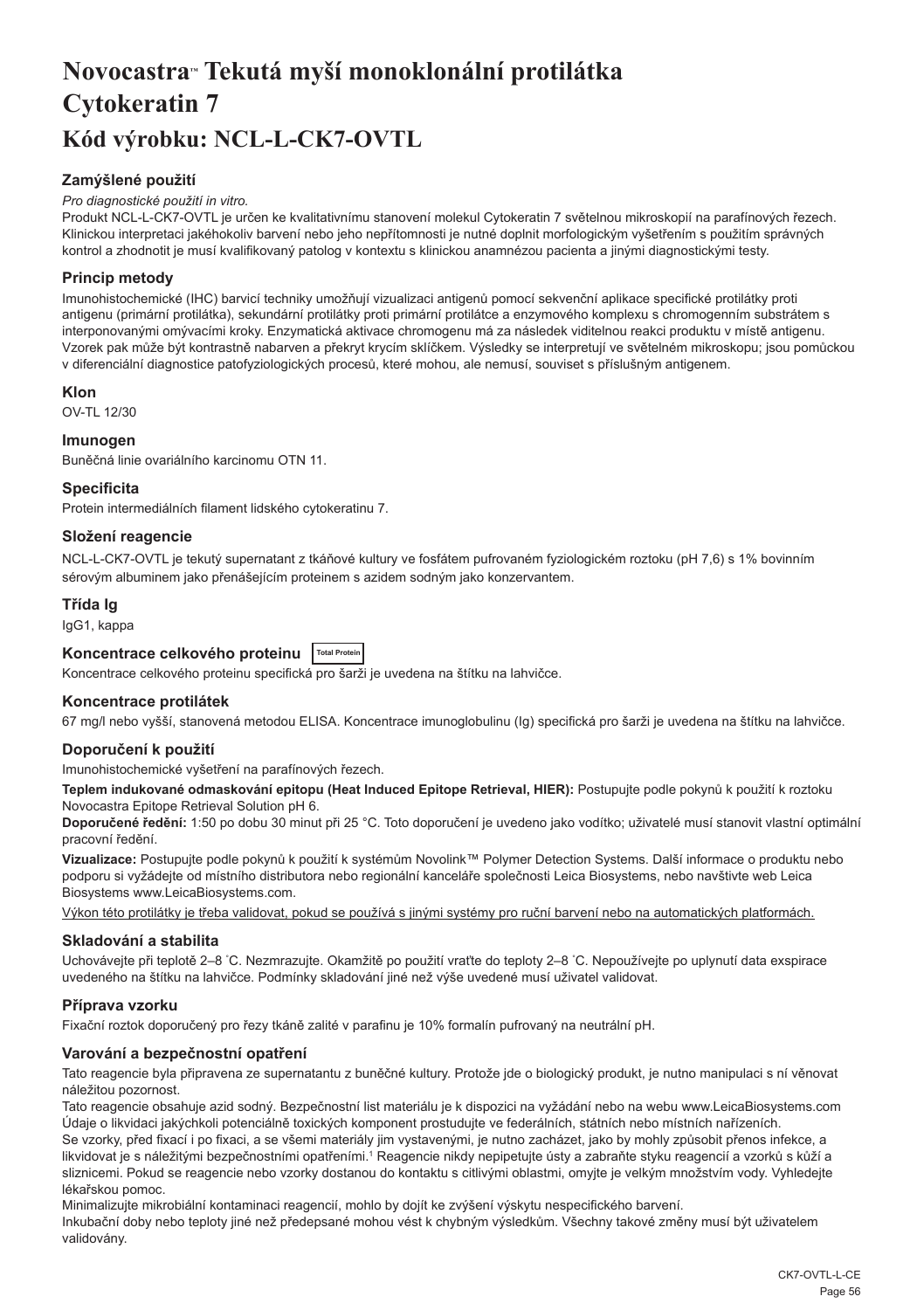## **Kontrola jakosti**

Rozdíly ve zpracování tkání a v technických postupech v laboratoři uživatele mohou způsobit významnou variabilitu výsledků, což vyžaduje kromě níže uvedených postupů i pravidelné provádění kontrol v laboratoři.

Kontroly musí být čerstvé pitevní/bioptické/operační vzorky co nejdříve fixované formalínem, zpracované a zalité do parafínového vosku, stejným způsobem jako vzorek/vzorky pacienta.

## **Pozitivní tkáňová kontrola**

Používá se k průkazu správně připravených tkání a správných barvicích technik.

V každém barvicím cyklu musí být použita jedna pozitivní tkáňová kontrola pro každý soubor testovacích podmínek.

Pro optimální kontrolu jakosti a k detekci menšího stupně degradace reagencie je vhodnější tkáň se slabým pozitivním barvením než tkáň se silným pozitivním barvením.<sup>2</sup>

Doporučenou pozitivní tkáňovou kontrolou je endometrium.

Pokud pozitivní tkáňová kontrola nevykazuje pozitivní barvení, musí být výsledky testovaných vzorků považovány za neplatné.

## **Negativní tkáňová kontrola**

Musí být vyšetřena po pozitivní tkáňové kontrole k ověření specificity označení cílového antigenu primární protilátkou. Doporučená negativní tkáňová kontrola je mozeček.

Alternativně často představuje místa negativní kontroly řada různých typů buněk přítomných ve většině tkáňových řezů, to ale musí uživatel validovat.

Nespecifické barvení, je-li přítomno, má obvykle difúzní vzhled. V řezech ze tkání nadměrně fixovaných formalínem může být také zjištěno sporadické barvení pojivové tkáně. K interpretaci výsledků barvení použijte neporušené buňky. Nekrotické nebo degenerované buňky se často barví nespecificky.<sup>3</sup>Falešně pozitivní výsledky mohou být důsledkem neimunologické vazby proteinů nebo produktů reakčního substrátu. Mohou být také způsobeny endogenními enzymy, jako je např. pseudoperoxidáza (erytrocyty), endogenní peroxidáza (cytochrom C) nebo endogenní biotin (např. játra, prs, mozek, ledviny), podle typu použitého imunobarviva. K odlišení aktivity endogenních enzymů či nespecifické vazby enzymů od specifické imunoreaktivity mohou být barveny další tkáně pacienta výlučně chromogenním substrátem, případně enzymovými komplexy (avidin-biotin, streptavidin, značený polymer) a chromogenním substrátem. Pokud dojde v negativní tkáňové kontrole ke specifickému barvení, musí být výsledky vzorků pacienta považovány za neplatné.

## **Negativní reagenční kontrola**

K vyhodnocení nespecifického barvení a umožnění lepší interpretace specifického barvení v místě antigenu použijte na řezu z každého vzorku pacienta nespecifickou negativní reagenční kontrolu místo primární protilátky.

## **Tkáň pacienta**

Nakonec vyšetřete vzorky pacienta barvené pomocí NCL-L-CK7-OVTL. Intenzita pozitivního barvení musí být zhodnocena v kontextu se vším nespecifickým barvením pozadí u negativní reagenční kontroly. Jako u každého imunohistochemického vyšetření, negativní výsledek znamená, že antigen nebyl zjištěn, nikoli, že antigen není ve vyšetřovaných buňkách/tkáních přítomen. V případě potřeby použijte k identifikaci falešně negativních reakcí panel protilátek.

## **Očekávané výsledky**

## Normální tkáně

Klon OV-TL 12/30 detekuje cytokeratin 7 v cytoplazmě velkého počtu typů epiteliálních buněk, včetně jednoduchého, komplexního, přechodového, duktálního a glandulárního epitelu. Konzistentně barví endometrium, plicní alveoly, žlučovody játra, pankreatické vývody, štítnou žlázu, distální stočené kanálky a sběrné kanálky v ledvinách. Barvení bylo pozorováno také v duktech prsu a v acinárních buňkách slinných žláz. Neepiteliální tkáně, například hladká svalovina, pojivová tkáň, lymfoidní tkáň a krevní cévy byly konzistentně negativní (celkový počet hodnocených normálních tkání = 98).

## Abnormální tkáně

Klon OV-TL 12/30 barvil 23/38 endometroidních adenokarcinomů, 30/41 adenokarcinomů žaludku, 29/30 serózních adenokarcinomů vaječníku, 25/38 hepatocelulárních karcinomů jater, 5/23 dlaždicobuněčných karcinomů hrtanu, 2/3 dlaždicobuněčných karcinomů děložního hrdla, 4/13 dlaždicobuněčných karcinomů nosní a ústní dutiny, 5/5 mucinózních adenokarcinomů vaječníků, 3/3 adenokarcinomů vaječníků, 2/2 papilárních karcinomů štítné žlázy, 3/3 adenokarcinomů slinivky, 3/3 adenokarcinomů plic, 5/5 adenokarcinomů žlučníku, 2/3 dlaždicobuněčných karcinomů jícnu, 2/3 invazivních duktálních karcinomů prsu a 2/3 karcinomů z transitních buněk močového měchýře. Barvení nebylo pozorováno u 0/2 adenokarcinomů prostaty, 0/3 renálních světlobuněčných karcinomů, 0/3 adenokarcinomů tlustého střeva a 0/3 astrocytomů (celkový počet hodnocených abnormálních případů = 227).

## **Produkt NCL-L-CK7-OVTL se doporučuje použít k detekci lidského proteinu cytokeratin 7 v normálních a neoplastických tkáních jako doplněk ke konvenční histopatologii s použitím neimunologických histochemických nátěrů.**

## **Obecná omezení**

Imunohistochemické vyšetření je vícekrokový diagnostický proces, který spočívá ve specializovaném školení ve výběru vhodných reagencií; výběru, fixaci a zpracování tkání; přípravě imunohistochemickího sklíčka; a v interpretaci výsledků barvení. Barvení tkáně závisí na manipulaci s tkání a jejím zpracování před barvením. Nesprávným postupem při fixaci, zmrazení, rozmrazení, omývání, sušení, zahřívání, krájení řezů nebo kontaminací jinými tkáněmi či tekutinami mohou vzniknout artefakty, může dojít k vychytávání protilátek nebo k falešně negativním výsledkům. Nekonzistentní výsledky mohou být důsledkem odchylek ve fixačních metodách a metodách zalití, nebo přirozených odchylek ve tkáni.<sup>4</sup> Nadměrné nebo nedostatečné kontrastní barvení může narušit správnou interpretaci výsledků.

Klinickou interpretaci jakéhokoliv barvení nebo jeho nepřítomnosti je nutné doplnit morfologickým vyšetřením s použitím správných kontrol a zhodnotit je musí kvalifikovaný patolog v kontextu s klinickou anamnézou pacienta a jinými diagnostickými testy. Protilátky společnosti Leica Biosystems Newcastle Ltd se používají, jak bylo uvedeno, u zmrazených nebo u parafínových řezů se specifickými požadavky na fixaci. Může dojít k expresi neočekávaných antigenů, zejména u nádorů. Klinická interpretace jakéhokoli barveného tkáňového řezu musí zahrnovat morfologickou analýzu a zhodnocení příslušných kontrol.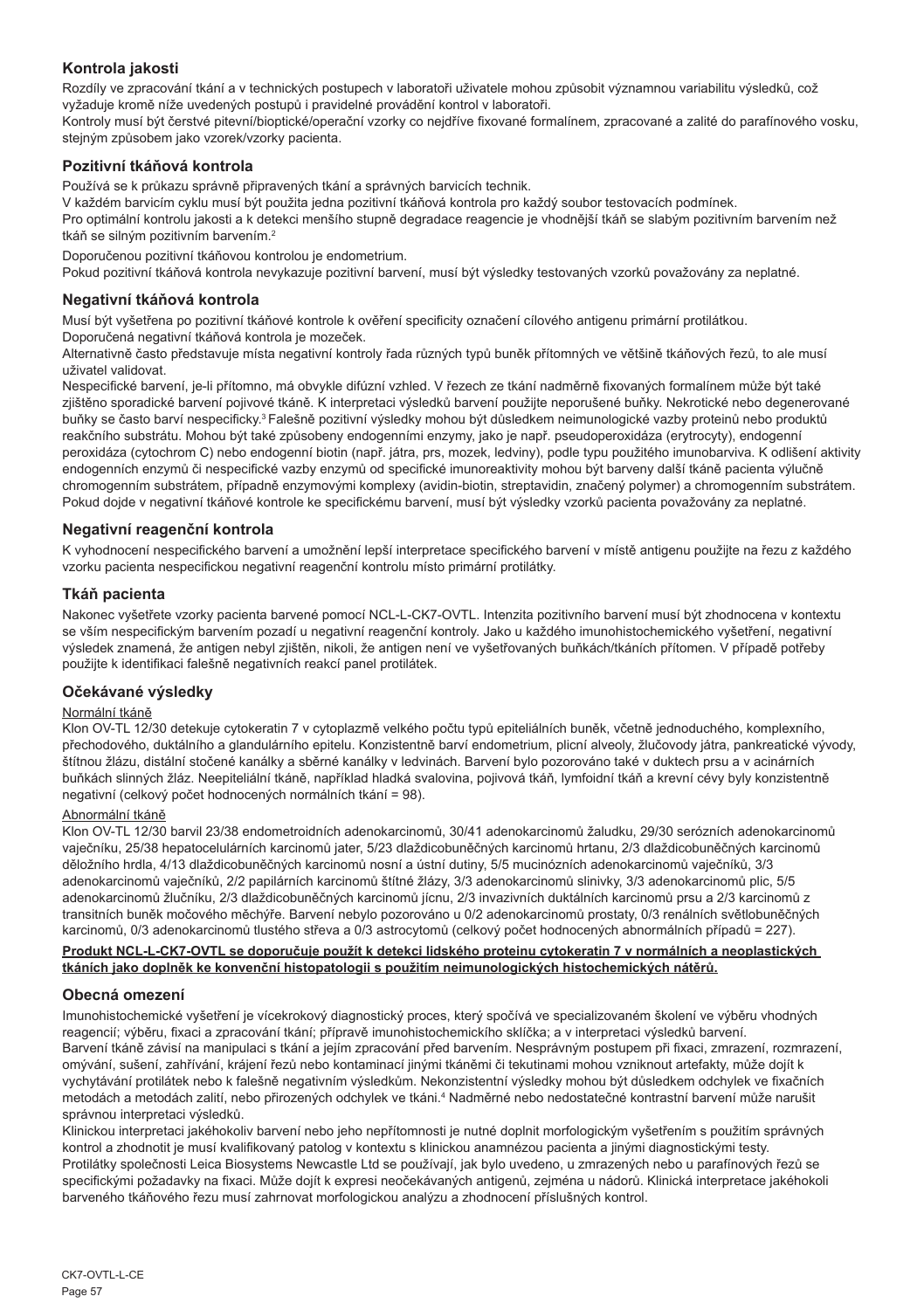## **Literatura - všeobecná**

- 1. National Committee for Clinical Laboratory Standards (NCCLS). Protection of laboratory workers from infectious diseases transmitted by blood and tissue; proposed guideline. Villanova, P.A. 1991; 7(9). Order code M29-P.
- 2. Battifora H. Diagnostic uses of antibodies to keratins: a review and immunohistochemical comparison of seven monoclonal and three polyclonal antibodies. Progress in Surgical Pathology. 6:1–15. eds. Fenoglio-Preiser C, Wolff CM, Rilke F. Field & Wood, Inc., Philadelphia.
- 3. Nadji M, Morales AR. Immunoperoxidase, part I: the techniques and pitfalls. Laboratory Medicine. 1983; 14:767.
- 4. Omata M, Liew CT, Ashcavai M, Peters RL. Nonimmunologic binding of horseradish peroxidase to hepatitis B surface antigen: a possible source of error in immunohistochemistry. American Journal of Clinical Pathology. 1980; 73:626.
- 5. Van de Molengraft FJJM, van Niekerk CC, Jap PHK, et al. OV-TL 12/30 (keratin 7 antibody) is a marker of glandular differentiation in lung cancer. Histopathology. 1993; 22:35–38.
- 6. van Niekerk CC, Jap PH, Ramaekers FC, et al. Immunohistochemical demonstration of keratin 7 in routinely fixed paraffin-embedded human tissues. Journal of Pathology. 1991; 165(2):145–152.

## **Opravy předchozího vydání**

Složení reagencie, Koncentrace celkového proteinu, Doporučení k použití, Varování a bezpečnostní opatření, Očekávané výsledky.

## **Datum vydání**

15 duben 2019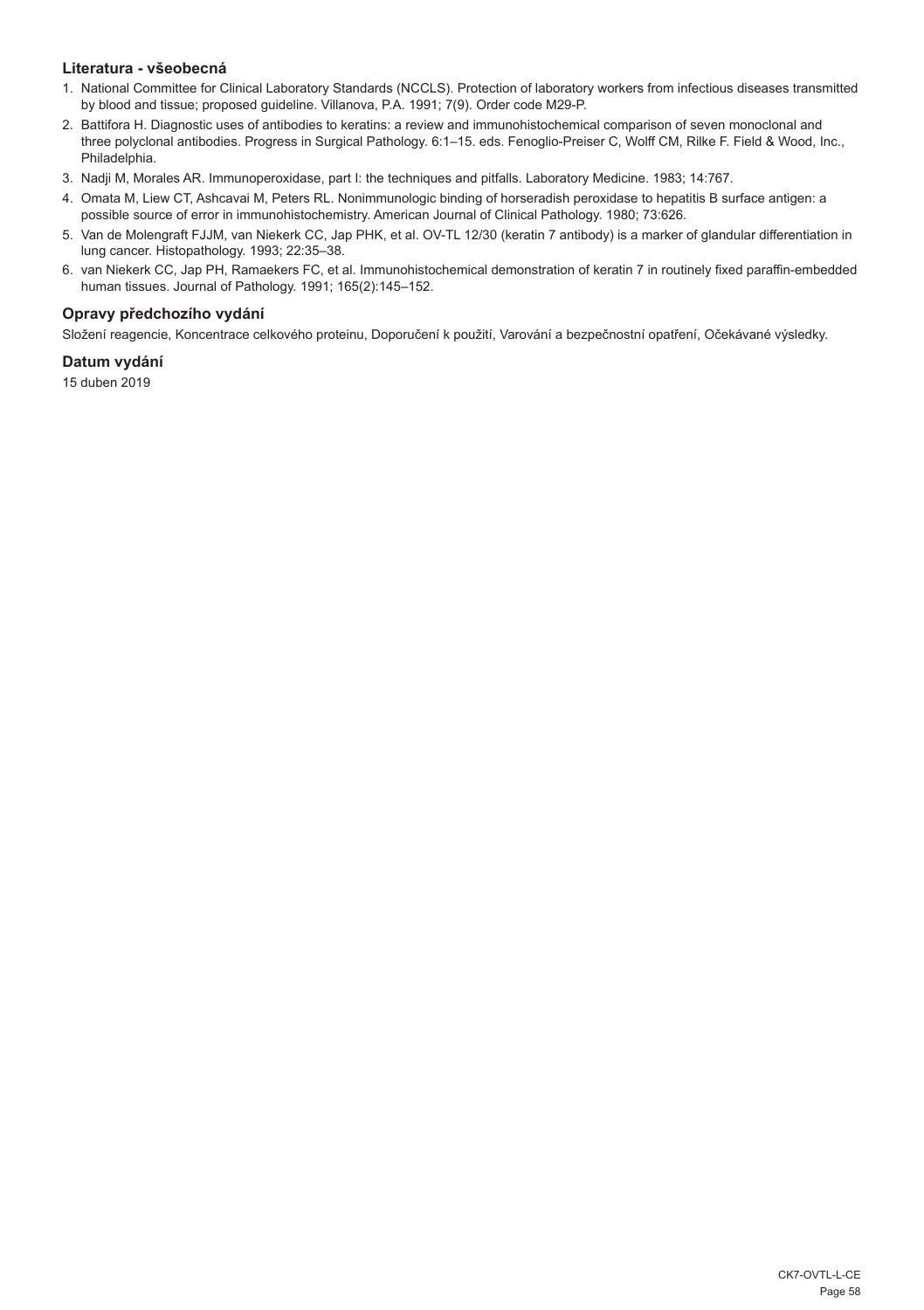## <span id="page-59-0"></span>Tekutá myšia monoklonálna protilátka Novocastra<sup>*M*</sup> **Cytokeratín 7 Kód produktu: NCL-L-CK7-OVTL**

## **Zamýšľané použitie**

## *Na diagnostické použitie in vitro.*

NCL-L-CK7-OVTL slúži na kvalitatívnu identifikáciu molekúl cytokeratínu 7 v parafínových rezoch pomocou svetelnej mikroskopie. Klinická interpretácia akéhokoľvek farbenia alebo jeho absencie musí byť kombinovaná s morfologickými vyšetreniami za použitia zodpovedajúcich kontrol. Výsledky je nutné vyhodnotiť v kontexte klinickej anamnézy pacienta a iných diagnostických testov vedených kvalifikovaným patológom.

## **Princíp postupu**

Techniky imunohistochemického (IHC) zafarbenia umožňujú vizualizáciu antigénov sekvenčnou aplikáciou špecifickej protilátky proti antigénu (primárna protilátka), sekundárnej protilátky proti primárnej protilátke a enzymatického komplexu s chromogénnym substrátom. Medzi jednotlivými krokmi prebieha premývanie. Enzymatická aktivácia chromogénu vytvára v mieste antigénu viditeľné produkty reakcie. Môžete doplniť kontrastné zafarbenie vzorky a zakryť ju krycím sklíčkom. Výsledky sa interpretujú pomocou svetelného mikroskopu a napomáhajú pri diferenciálnej diagnostike patofyziologických procesov, ktoré môžu, ale nemusia byť spojené s určitým antigénom.

## **Klon**

OV-TL 12/30

## **Imunogén**

Bunková línia karcinómu vaječníkov OTN 11.

## **Špecificita**

Proteín intermediárnych filamentov ľudského cytokeratínu 7.

## **Zloženie činidla**

NCL-L-CK7-OVTL je tekutý supernatant na tkanivovú kultiváciu prítomný vo fyziologickom roztoku chloridu sodného pufrovanom fosfátom (pH 7,6) s 1 % transportným proteínom bovinného sérového albumínu a obsahujúci azid sodný ako konzervačnú látku.

## **Trieda Ig**

IgG1, kappa

## **Celková koncentrácia proteínov Total Protein**

Celkovú koncentráciu proteínov špecifickú pre šaržu nájdete na štítku fľaštičky.

## **Koncentrácia protilátok**

Vyššia alebo rovná 67 mg/l podľa ELISA. Koncentráciu Ig špecifickú pre šaržu nájdete na štítku fľaštičky.

## **Odporúčania na použitie**

Imunohistochémia parafínových rezov.

**Záchyt epitopov s tepelnou indukciou (HIER):** Postupujte podľa návodu na použitie systému Novocastra Epitope Retrieval Solution pH 6.

**Odporúčané riedenie:** 1 : 50 po dobu 30 minút pri teplote 25 °C. Táto hodnota je orientačná a používatelia by si mali stanoviť svoje vlastné optimálne pracovné riedenia.

**Vizualizácia:** Postupujte podľa návodu na použitie systémov Novolink™ Polymer Detection Systems (Polymérové detekčné systémy). Ďalšie informácie o produkte alebo podporu vám poskytne váš miestny distribútor alebo lokálne zastúpenie spoločnosti Leica Biosystems. Takisto môžete navštíviť internetovú stránku spoločnosti Leica Biosystems, www.LeicaBiosystems.com

Pri použití s inými manuálnymi systémami farbenia alebo automatizovanými platformami je nutné potvrdiť funkčnosť tejto protilátky.

## **Uskladnenie a stabilita**

Skladujte pri teplote 2 – 8 °°C. Nezmrazujte. Okamžite po použití vráťte do teploty 2 – 8 °C. Nepoužívajte po uplynutí dátumu exspirácie uvedeného na štítku fľaštičky. Iné než vyššie uvedené podmienky skladovania si vyžadujú validáciu používateľom.

## **Príprava vzorky**

Odporúčaný fixačný prípravok je 10 % neutrálny pufrovaný formalín pre bločky tkaniva zaliate do parafínu.

## **Varovania a bezpečnostné opatrenia**

Toto činidlo bolo pripravené zo supernatantu bunkovej kultúry. Keďže ide o biologický produkt, pri manipulácii je nutné vynaložiť zodpovedajúcu starostlivosť.

Toto činidlo obsahuje azid sodný. Materiálový bezpečnostný list je k dispozícii na požiadanie alebo na stránkach www.LeicaBiosystems.com Likvidáciu prípadných potenciálne toxických súčastí definujú federálne, štátne alebo miestne predpisy.

So vzorkami pred fixáciou a po nej a všetkými materiálmi, ktoré s nimi prišli do kontaktu, je nutné manipulovať ako s potenciálne infekčnými a zlikvidovať ich pri dodržaní zodpovedajúcich bezpečnostných opatrní.<sup>1</sup> Činidlá nikdy nepipetujte ústami a zabráňte kontaktu činidiel a vzoriek s kožou a sliznicami. Ak sa činidlá alebo vzorky dostanú do kontaktu s citlivými oblasťami, umyte ich veľkým množstvom vody. Vyhľadajte lekársku pomoc.

Minimalizujte mikrobiálnu kontamináciu činidiel. V opačnom prípade môže dôjsť k zvýšeniu nešpecifického zafarbenia. Nedodržanie predpísaných inkubačných dôb alebo teplôt môže viesť k nesprávnym výsledkom. Všetky takéto zmeny si vyžadujú validáciu používateľom.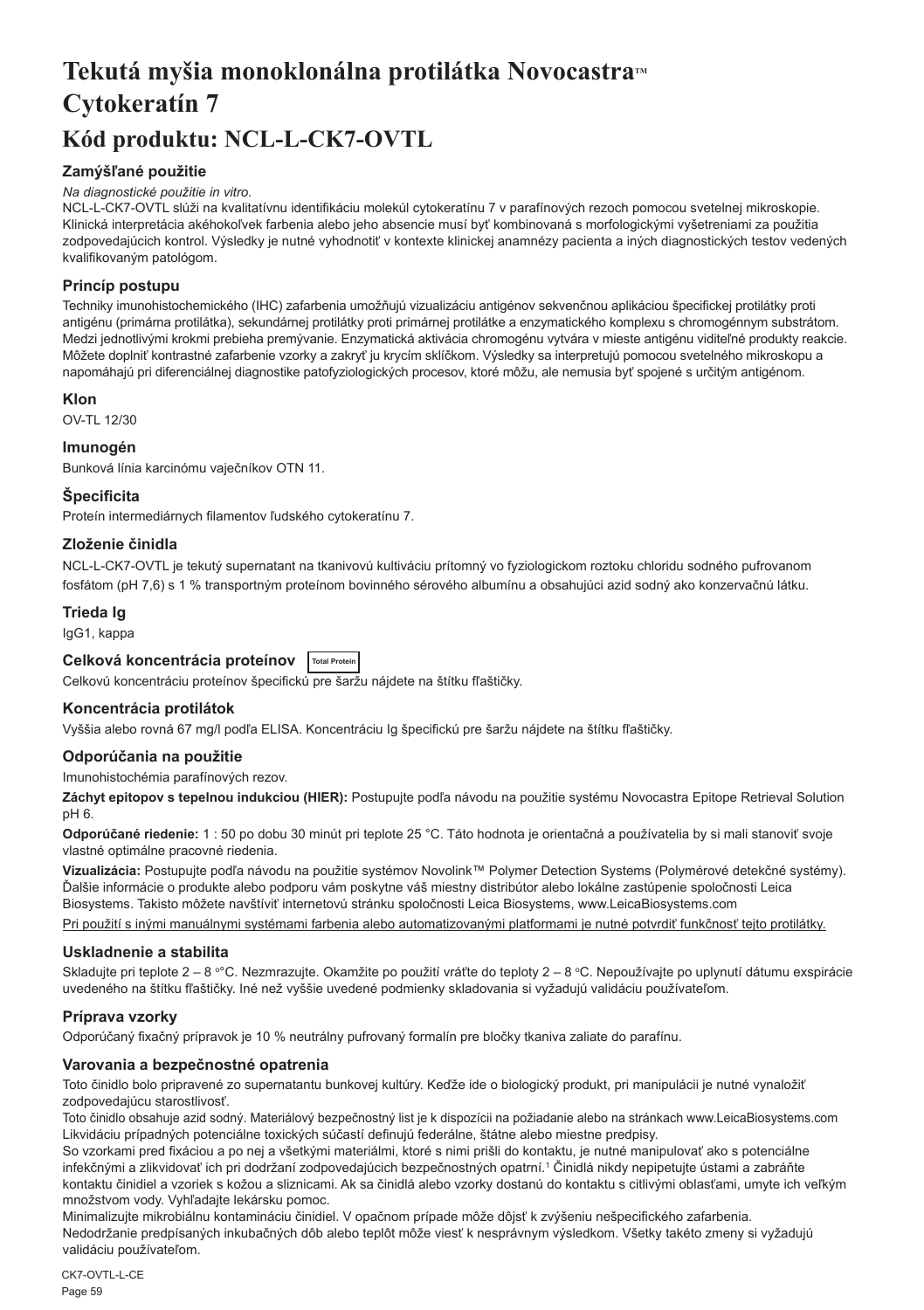## **Kontrola kvality**

Rozdiely v spracovaní tkaniva a technických postupoch v laboratóriu používateľa môžu viesť k významnému kolísaniu výsledkov, čo si vyžaduje, okrem nasledujúcich postupov, aj pravidelné interné kontroly.

Kontroly by mali byť čerstvé pitevné/bioptické/chirurgické vzorky fixované čo najskôr formalínom a spracované zaliatím do parafínu rovnakým spôsobom ako vzorky pacienta.

## **Pozitívna kontrola tkanivom**

Identifikuje správne pripravené tkanivá a správne techniky zafarbenia.

Každá súprava testových podmienok v každom cykle zafarbenia musí obsahovať jednu pozitívnu kontrolu tkanivom.

Tkanivo so slabým pozitívnym farbením je pre optimálnu kontrolu kvality a na detekciu slabšej degradácie činidla vhodnejšie než tkanivo so silným pozitívnym farbením.<sup>2</sup>

Odporúčané tkanivo na pozitívnu kontrolu je endometrium.

Ak pozitívna kontrola tkanivom nebude vykazovať pozitívne zafarbenie, výsledky testovaných vzoriek je nutné považovať za neplatné.

## **Negatívna kontrola tkanivom**

Nutné vyšetriť po pozitívnej kontrole tkanivom s cieľom overiť špecificitu značenia cieľového antigénu primárnou protilátkou. Odporúčané tkanivo na negatívnu kontrolu je mozoček.

Ako negatívnu kontrolu je možné použiť aj rôzne typy buniek prítomné vo väčšine tkanivových rezov, takýto postup si však vyžaduje validáciu používateľom.

Prípadné nešpecifické farbenie má obvykle difúzny vzhľad. V rezoch tkanív silne fixovaných formalínom môže byť pozorované sporadické farbenie spojiva. Na interpretáciu výsledkov farbenia používajte intaktné bunky. Nekrotické alebo degenerované bunky sa často farbia nešpecificky.<sup>3</sup> Falošne pozitívne výsledky môžu byť pozorované v dôsledku neimunologickej väzby proteínov alebo produktov reakcie substrátu. Môžu byť spôsobené aj endogénnymi enzýmami, ako napr. pseudoperoxidázou (erytrocyty), endogénnou peroxidázou (cytochróm C) alebo endogénnym biotínom (napr. pečeň, prsník, mozog, oblička) v závislosti od typu imunologického farbenia. S cieľom diferencovať endogénnu enzymatickú aktivitu alebo nešpecifickú väzbu enzýmov od špecifickej imunoreaktivity môžete nafarbiť ďalšie vzorky tkanív pacienta výhradne substrátovým chromogénom alebo enzymatickými komplexmi (avidín-biotín, streptavidín, značený polymér), resp. substrátovým chromogénom. V prípade špecifického farbenia v negatívnej kontrole tkanivom je nutné výsledky vzoriek pacienta považovať za neplatné.

## **Negatívna kontrola činidlom**

Na vyhodnotenie nešpecifického zafarbenia použite nešpecifickú negatívnu kontrolu činidlom miesto primárnej protilátky s rezom jednotlivých vzoriek pacienta, čo umožní lepšiu interpretáciu špecifického farbenia na mieste antigénu.

## **Tkanivo pacienta**

Pacientske vzorky zafarbené prípravkom NCL-L-CK7-OVTL preskúmajte ako posledné. Intenzitu pozitívneho farbenia je nutné vyhodnotiť v kontexte prípadného

nešpecifického zafarbenia negatívnej kontroly činidlom na pozadí. Podobne ako pri všetkých imunohistochemických testov znamená negatívny výsledok, že antigén nebol detegovaný. Nepotvrdzuje jeho absenciu v testovaných bunkách/tkanivách. V prípade potreby identifikujte falošne negatívne reakcie pomocou panelu protilátok.

## **Očakávané výsledky**

## Normálne tkanivá

Klon OV-TL 12/30 deteguje cytokeratín 7 v cytoplazme veľkého počtu typov epitelových buniek vrátane jednoduchého, komplexného, prechodného, duktálneho a žľazového epitelu. Konzistentne farbí endometrium, pľúcne alveoly, žlčovody v pečeni, pankreatické vývody, štítnu žľazu, distálne stočené kanáliky a zberné kanáliky v obličkách. Zafarbenie bolo takisto pozorované v mliekovodoch prsníka a v acinárnych bunkách slinných žliaz. Neepitelové tkanivá, napríklad hladké svalstvo, spojivové tkanivo, lymfoidné tkanivo a krvné cievy, boli konzistentne negatívne (celkový počet normálnych vyšetrených tkanív = 98).

## Abnormálne tkanivá

Klon OV-TL 12/30 zafarbil 23/38 adenokarcinómov endometria, 30/41 adenokarcinómov žalúdka, 29/30 seróznych adenokarcinómov ovária, 25/38 hepatocelulárnych karcinómov pečene, 5/23 dlaždicovobunkových karcinómov hrtana, 2/3 dlaždicovobunkových karcinómov krčka maternice, 4/13 dlaždicovobunkových karcinómov nazálnych a ústnych dutín, 5/5 mucinóznych adenokarcinómov ovária, 3/3 adenokarcinómov ovária, 2/2 papilárnych karcinómov štítnej žľazy, 3/3 adenokarcinómov pankreasu, 3/3 adenokarcinómov pľúc, 5/5 adenokarcinómov žlčníka, 2/3 dlaždicovobunkových karcinómov pažeráka, 2/3 invazívnych duktálnych karcinómov prsníka a 2/3 karcinómov močového mechúra z prechodných buniek. Nebolo pozorované žiadne zafarbenie 0/2 adenokarcinómov prostaty, 0/3 renálnych svetlobunkových karcinómov, 0/3 adenokarcinómov hrubého čreva a 0/3 astrocytómov (celkový počet abnormálnych vyšetrených prípadov = 227).

### **Prípravok NCL-L-CK7-OVTL sa odporúča na detekciu proteínu ľudského cytokeratínu 7 v normálnych a neoplastických tkanivách ako doplnok konvenčnej histopatológie použitím neimunologických histochemických farbení.**

### **Všeobecné limitácie**

Imunohistochémia je diagnostický postup pozostávajúci z viacerých krokov, ktorý si vyžaduje špecializované zaškolenie vo výbere zodpovedajúcich činidiel, výbere tkanív, fixácie a spracovania, príprave IHC sklíčka a interpretácii výsledkov farbenia. Farbenie tkaniva závisí od manipulácie s tkanivom a od jeho spracovania pred farbením. Nesprávna fixácia,

zmrazovanie,rozmrazovanie, premývanie, sušenie, ohrievanie, rezanie alebo kontaminácia inými tkanivami či tekutinami môžu viesť k vzniku artefaktov, záchytu protilátok alebo falošne negatívnym výsledkom. Inkonzistentné výsledky môžu byť spôsobené zmenami metód fixácie a montáže preparátov alebo inherentnými nepravidelnosťami v tkanive.4

Nadmerné alebo neúplné kontrastné farbenie môže narušiť správnosť interpretácie výsledkov.

Klinická interpretácia akéhokoľvek farbenia alebo jeho absencie musí byť kombinovaná s morfologickými vyšetreniami za použitia zodpovedajúcich kontrol. Výsledky je nutné vyhodnotiť v kontexte klinickej anamnézy pacienta a iných diagnostických testov vedených kvalifikovaným patológom.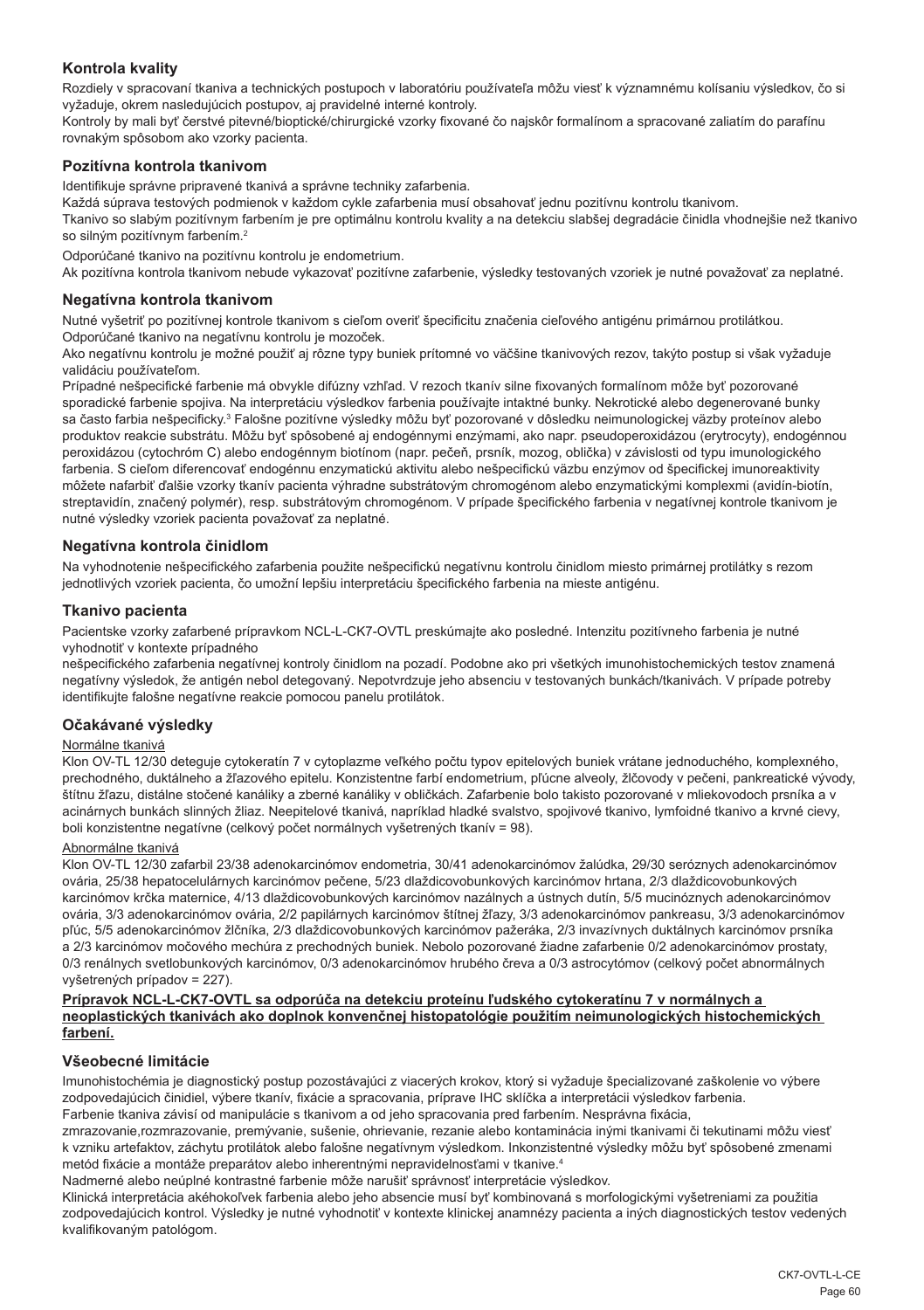Protilátky spoločnosti Leica Biosystems Newcastle Ltd sú určené na použitie na zmrazených rezoch alebo rezoch zaliatych parafínom so špecifickými požiadavkami na fixáciu, ako uvádza tento dokument. Najmä pri neopláziách môže dôjsť k nečakanej expresii antigénov. Klinická interpretácia akýchkoľvek farbených tkanivových rezov musí zahŕňať morfologickú analýzu a vyhodnotenie zodpovedajúcich kontrol.

## **Bibliografia – všeobecne**

- 1. National Committee for Clinical Laboratory Standards (NCCLS). Protection of laboratory workers from infectious diseases transmitted by blood and tissue; proposed guideline. Villanova, P.A. 1991; 7(9). Order code M29-P.
- 2. Battifora H. Diagnostic uses of antibodies to keratins: a review and immunohistochemical comparison of seven monoclonal and three polyclonal antibodies. Progress in Surgical Pathology. 6:1–15. eds. Fenoglio-Preiser C, Wolff CM, Rilke F. Field & Wood, Inc., Philadelphia.
- 3. Nadji M, Morales AR. Immunoperoxidase, part I: the techniques and pitfalls. Laboratory Medicine. 1983; 14:767.
- 4. Omata M, Liew CT, Ashcavai M, Peters RL. Nonimmunologic binding of horseradish peroxidase to hepatitis B surface antigen: a possible source of error in immunohistochemistry. American Journal of Clinical Pathology. 1980; 73:626.
- 5. Van de Molengraft FJJM, van Niekerk CC, Jap PHK, et al. OV-TL 12/30 (keratin 7 antibody) is a marker of glandular differentiation in lung cancer. Histopathology. 1993; 22:35–38.
- 6. van Niekerk CC, Jap PH, Ramaekers FC, et al. Immunohistochemical demonstration of keratin 7 in routinely fixed paraffin-embedded human tissues. Journal of Pathology. 1991; 165(2):145–152.

## **Úpravy predchádzajúceho vydania**

Zloženie činidla, Celková koncentrácia proteínu, Odporúčania na použitie, Varovania a bezpečnostné opatrenia, Pozitívna kontrola tkanivom, Očakávané výsledky.

## **Dátum vydania**

15 apríl 2019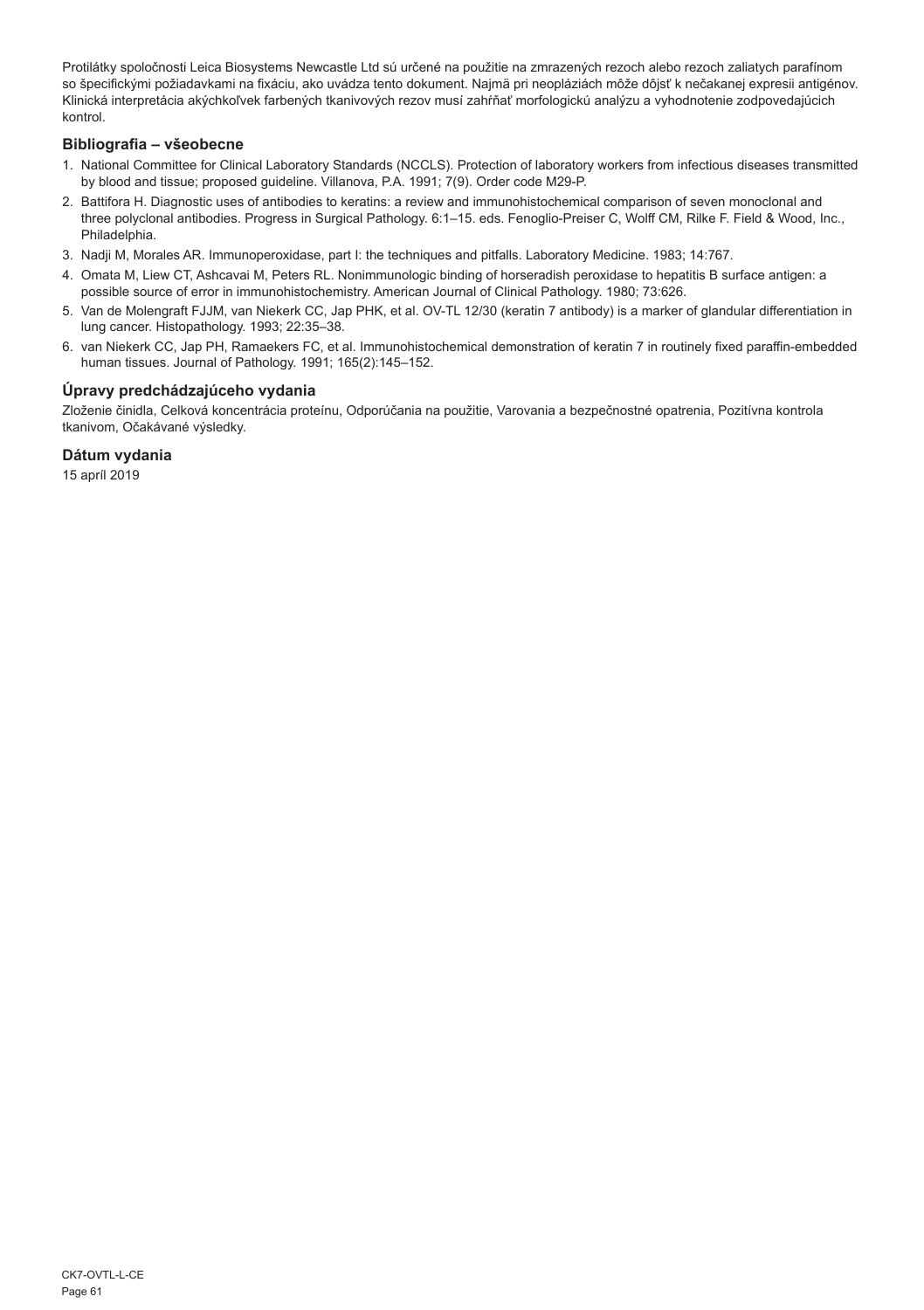## **NovocastraTM جسم مضاد أحادي النسيلة سائل لدى الفئران Cytokeratin 7 NCL-L-CK7-OVTL :المنتج رمز**

## **االستعمال المستهدف**

مخصص لالستعمال في أغراض التشخيص في المختبرات.

<span id="page-62-0"></span>NCL-L-CK7-OVTL مصمم من أجل التحديد النوعي بواسطة المجهر الضوئي لجزيئات السايتوكيراتين 7 في مقاطع البار أفين. ينبغي أن يُمتكمل التفسير السريري لوجود أي تلطيخ أو غيابه من خلال الدراسات المورفولوجية والضوابط الصحيحة، وينبغي تقييم ذلك في سقائي من المريز المريض وغيره الذكت التشخيصية التي يُجريها اخصائي مؤهل في علم الأمراض.

### **مبدأ اإلجراء**

تسمح تقنيات التلوين الكيميائي (IHC) بتصور المستضدات عبر التطبيق المتسلسل لجسم مضداد معين إلى المستضد (الجسام المضاد الأولي)، وهو جسم مضاد ثانوي للجسم المضاد الأولي ومجموع إنزيم مع ركازة مُؤلِّدة للّون مع خطوات غسل منتشرة التفسير المستودة التفسير التواسم المستخد ومن المستضد ومن ثم يمكن بعدا استخدام صبغة<br>مُلْوِنة مُبلينة وتغطيتها برقاقة زجاجية على شريحة مرير التقاسم المستخدم ال ļ َّ֧֦֧֖֖֖֖֖֧֚֚֚֚֚֚֚֚֡֝֬<u>֓</u> أو ال ترتبط بمستضد معين.

## **مستنسخ**

OV-TL 12/30

#### **مستضد**

خط خلية سرطان المبيض 11 OTN.

## **خصوصية**

بروتين الشعيرة المتوسطة بالسيتوكيراتين البشري 7

#### **تكوين الكاشف**

NCL-L-CK7-OVTL عبارة عن مادة سائلة طافية لزراعة الأنسجة، مقدمة في محلول ملحي فوسفاتي محمي (درجة حموضة 7.6) مع 1٪ بروتين حامل ألبومين مصل بقري يحتوي على أزيد الصوديوم كمادة حافظة.

**فئة الغلوبولين المناعي**

IgG1, kappa

**تركيز البروتين الكلي Total Protein**

راجع ملصق تسمية القارورة لتشغيلة محددة من تركيز البروتين الكلي.

## **تركيز الجسم المضاد**

أكبر من أو يساوي 67 مجم/لتر حسبما تحدد مقايسة الممتز المناعي المرتبط باإلنزيم )ELISA). راجع ملصق تسمية القارورة لدفعة محددة من تركيز الغلوبولين المناعي.

#### **توصيات حول االستخدام**

تقنية الكيمياء النسيجية المناعية على مقاطع البارافين.

ا**سترجاع الحاتمة المثار بالحرارة (HIER):** يُرجى اتباع التعليمات لاستخدامها في محلول استرجاع الحاتمة ذي الاس الهيدروجيني 6 من Novocastra . **التخفيف المقترح:** 1:50 ص لمدة 30 دقيقة في 25 °مئوية. يتم توفير هذا كدليل ويجب على المستخدمين تحديد التخفيفات المثالية للعمل الخاصة بهم. ُرجى اتباع التعليمات الستخدامها في أنظمة الكشف عن البوليمر Novolink™. لمزيد من المعلومات أو الدعم عن المنتج، اتصل بالموزع المحلي أو المكتب اإلقليمي لشركة Leica **التصور:** ي ً من ذلك، قم بزيارة موقع ويب Biosystems Leica ، Biosystems، أو بدال

www.LeicaBiosystems.com

يجب التحقق من صحة أداء هذا الجسم المضاد عند استخدامه مع أنظمة التلطيخ اليدوية أو المنصات اآللية األخرى.

#### **التخزين واالستقرار**

بُخزن في درجة حرارة 2–8 درجة مئوية. يجب عدم تجميده أعد درجة الحرارة إلى 2–8 درجة مئوية بعد الاستعمال ملتب الشعاء الصلاحية المدون على ملصق الزجاجة. يجب التحقق من ظروف التخزين بمعرفة المستخدم بخالف الظروف المحددة أعاله.

#### **إعداد العينة**

المثَّبِّت الموصى به هو الفور مالين المحمي المحايد 10% لمقاطع الانسجة المدمجة في البار افين.

## **تحذيرات واحتياطات**

تم إعداد هذا الكاشف من المادة السائلة الطافية من مزرعة الخلية. بما أنه منتج بيولوجي، يجب توخي الحذر عند التعامل معه. يحتوي هذا الكاشف على أزيد الصوديوم. تتوفر ورقة بيانات سالمة المواد عند الطلب أو متوفرة من com.LeicaBiosystems.www راجع األنظمة الفيدرالية أو الخاصة بالوالية أو المحلية بشأن التخلص من أي مكونات قد تكون سامة. ينبغي التعامل مع العينات، قبل التثبيت وبعده، وكذلك مع جميع المواد التي تتم تعلى التخري، وينبغي التخلص منها مع اتخاذ الاحتياطات السليمة.1 لا تقم باستخدام الكواشف أبدًا في الأنبوب الماصة عن طريق الفم وتجنب ملامسة الكواشف الجلوا والمؤسلة المخاطية. إذا كانت الكواشف أو العينات تحتك بمناطق حساسة، فعليك بغسل هذه المناطق بكميات وفيرة من الماء. اطلب المشورة الطبية.

ِل التلوث الميكروبي للكواشف وإال قد تحدث زيادة في التلطيخ غير المحدد. قل Ï,

قد تؤدي أوقات الحضانة أو درجات الحرارة بخالف تلك الظروف المحددة إلى الحصول على نتائج خاطئة. يجب التحقق من أي تغيير كهذا من جانب المستخدم.

### **ضبط الجودة**

قد تؤدي الإختلافات في معالجة الأنسجة والإجراءات التقنية في مختبر المستخدم إلى حدوث تباين كبير في النتائج، مما يتطلب الأداء المنتظم للضوابط الداخلية بالإضافة إلى الإجراءات التالية. يجب أن تكون ضوابط عينات تشريح / خزعة / جراحية جديدة، ومثبتة بالفورمالين، ومعالجة، ومضمنة في شمع البرافين في أسرع وقت ممكن بنفس الطريقة مثل عينة (عينات) المريض.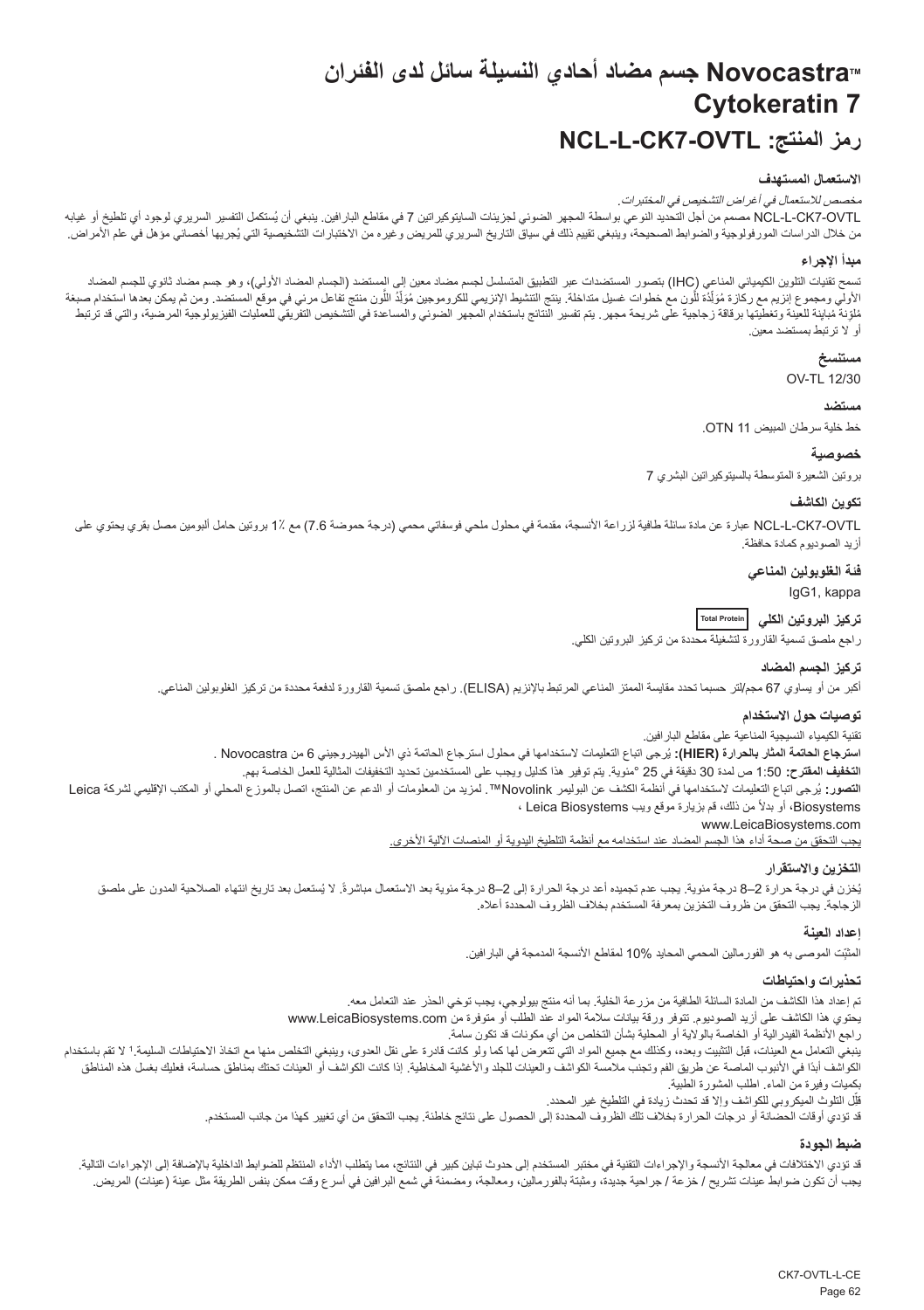## **ضابط النسيج اإليجابي**

بُستخدم للإشارة إلى الانسجة التي تم إعدادها بصنورة صحيحة واساليب التلطيخ السليمة.

بجب تضمين نسيج إيجابي واحد لكل مجموعة من ظروف الاختبار في كل عملية تلطيخ.<br>يكون النسيج ذو التلطيخ الإيجابي الضعيف ملائمًا بصورة أكبر من النسيج ذي التلفية والتلف التحاري المعالي والكشف عن مستويات طفيفة من تدهور الكاشف.2 ضابط النسيج اإليجابي الموصى به هو بطانة الرحم.

إذا فشل ضابط النسيج اإليجابي في إظهار التلطيخ اإليجابي، فينبغي اعتبار نتائج عينات االختبار غير صحيحة.

## **ضابط النسيج السلبي**

ينبغي فحصه بعد ضابط النسيج الإيجابي للتحقق من خصوصية وضع تسميات وعلامات للمستضد المستهدف عن طريق الأجسام المضادة الأولية.

ضابط النسيج اإليجابي الموصى به هو المخيخ.

ربديلاً عن ذلك، هناك مجموعة متنوعة من مختلف أنواع الخلايا الموجودة في معظم قطاعات النسيج توفر في كالها على المعاه عامل التحكم السلبي، ولكن يجب التحقق من هذا من جانب المستخدم.

إن التلطيخ غير المحدد، إن وجد، عادة ما يكون له مظهر منتشر . كما يمكن منتظم من المنطق المثلج النساس المالي بالمر مالين بإفراط. استخدام الخلايا السليمة لتفسير نتائج التلطيخ. غالبا مالم المنحا المنحلة المنحلة بشكل غير محدد.3 يمكن المناع المناع المرتباط المنسب الارتباط غير المناعي للبروتينات أو منتجات تفاعل الركيزة. قد تحدث أيضا بسبب إنزيمات داخلية مثل البيروكسيديز الزائف (كريات الدم الحمراء) ، أو البيروكسيديز ذاتي المنشأ

(السيتوكروم سي)، أو البيوتين ذاتي المنشأ (مثل الكبد، الثدي، المخ، المناعي المستخدم الكلميز بين نشاط إنزيم ذاتي المنشأ أو ارتباط غير محدد من الإنزيمات من نوع معين من التفاعلية المناعية، قد يتم تلطخ أنسجة المريض الإصافية بشكل حصري بمركبات الركيزة الركيزة (أفيدين-البيوتين، ستريبتافيدين، البوليمر الموسوم) و كروموجين الركيزة، على التوالي. إذا حدث تلوث محدد في ضابط النسيج السلبي، يجب اعتبار نتائج عينات المرضى غير صالحة.

## **ضابط الكاشف السلبي**

استخدم ضابط كاشف سلبي بدلأ من الأجسام المضادة الأولية مع قطاع من كل المحل التحاريخ غير المحدد والسماح بتفسير التلطيخ المحدد في موقع الجسم المضاد بشكلٍ أفضل.

## **نسيج المريض**

فحص عينات المرضى الملطخة بـ OVTL7-CK-L-NCL في النهاية. ينبغي تقييم كثافة التلطيخ اإليجابي في سياق أي تلطيخ غير محدد بتلطيخ الخلفية لضابط الكاشف السلبي. كما هو الحال مع أي اختبار كيميائي هيستولوجي مناعي، فإن النتيجة السلبية تعني أن المستضد عبير موجود المستضد غير موجود في الخلايا/الأنسجة التي تمت معايرتها. إذا لزم الأمر، استخدم لوحة من األجسام المضادة لتحديد التفاعالت السلبية الكاذبة.

## **النتائج المتوقعة**

## الأنسجة <u>الطبيعية</u>

الأنسجة الطبيعية: المستنسخ VV-TL 12/30 يكتشف السيتوكيراتين 7 في السيتوبلازما و غشاء عدد كبير من أنواع الخلايا الظهارية؛ البسيطة، والانتقالية، بما في ذلك القناة الغدية والظهارية. وهو يلطخ بشكلم منتظم بطانة الرحم، والحويصلات الهونائية في الكبرة والقصار والقصال والغدة الدرقية، والأنابيب الملتوية البعيدة، وجمع قنوات الكلى كما أمكن رؤية تلطيخ أيضا في قنوات الثدي وفي الخلايا العنينية بالغدام الخلساء الثالية الثالثة، مثل العضالت الفلسج الفلاس الثانية الليابواية والأوعية النموية سلبية على الدوام )العدد اإلجمالي لألنسجة الطبيعية = 98(.

## الأنسجة الورمية

الأنسجة الورمية: المستنسخ 23/30 DV-TL لطخ 23/38 ورم سرطاني غدي ببطانة الرحم، 14/0 ورم سرطاني غدي 12/30 ورم سرطاني غدي مصلي بالمبيض، 25/38 ورم سرطاني غدي بالخلايا الكبدية، 5/23 سرطان الخلايا الحرشفية بالخبورة، 2/3 سرطان الخاليا الحرشان الخاليا الحلاليا الحرشفية بالتجاويف الأنفية والفموية، 5/5 ورم سرطاني غدي مخاطي بالمبيض، 3/3 ورم سرطاني غدي بالمبيض، 2/2 ورم سرطاني حليمي بالغدة الدرقية، 3/3 ورم سرطاني غدي بالبنكرياس، 3/3 ورم سرطاني غدي بالرئة، 5/5 ورم سرطاني غدي بالمرارة، 2/3 سرطان الخلايا الحرشفية في المريء، 2/3 سرطان المرار الخلاليا الانتقالية بالمثانة. لم يلاحظ أي تلطيخ في 0/2 ورم سرطاني غدي بالبروستاتا، 0/3 سرطان الخاليا الكلوية الصافية، 0/3 ورم سرطاني غدي بالقولون، 0/3 سرطان الخاليا النجمية )إجمالي عدد الحاالت الورمية التي تم تقييمها = 227(.

## **يوصى باستخدام OVTL7-CK-L-NCL في الكشف عن بروتين سايتوكيراتين 7 البشري في األنسجة العادية والورمية، كعامل مساعد لعلم أمراض األنسجة التقليدي باستخدام تلطيخ نسيجي كيميائي غير مناعي.**

### **القيود العامة**

الكيمياء الهيستولوجية المناعية هي عملية تشخيصية متعددة الخطوات تتكون من تدريب متخصص في اختيار المناسبة؛ والشبت والتشبت، والمعالجة؛ وإعداد شريحة IHC؛ وتفسير نتائج التلطيخ.

يعتمد تلطيخ الأنسجة على معالجة وتجهيز الأنسجة قبل التلطيخ. قد يؤدي التشارية وتجابية، أو التشارين، أو التقسيم غير السليم أو التلوث مع الأنسجة أو السوائل الأخرى إلى نتاج صنعي، أو احتجاز المستضدات، أو نتائج ملائبة قد تكون النتاسقة قد النسبب الأختلافات في اساليب التثبيت والدمج، أو إلى عيوب كامنة داخل الانسجة. 4

قد يؤثر التلطيخ المُباين المفرط او غير المكتمل على التفسير الصحيح للنتائج.

بنغي ان يُستكمل التفسير السريري لوجود اي تلطيخ او غيابه من خلال الدراسات المورفولوجية والضوابط الصحيحة، وينبغي تقييم ذلك في سياق التاريخ السريري للمريض وغيره من الأختبار ات التشخيصية التي يُجريها اخصـائي مؤهل في علم الأمر اض.

الأجسام المضادة من Leica Biosystems Newcastle Ltd مصممة للاستخدام، كما هو محدد، على القطاعات المجمدة أو المثبتة بالبارافين مع متطلبات تثبيت محددة. قد يحدث تعبير مستضد غير متوقع، وخاصة في األورام. يجب أن يشمل التفسير السريري ألي مقطع نسيج ملطخ التحليل المورفولوجي وتقييم الضوابط المناسبة.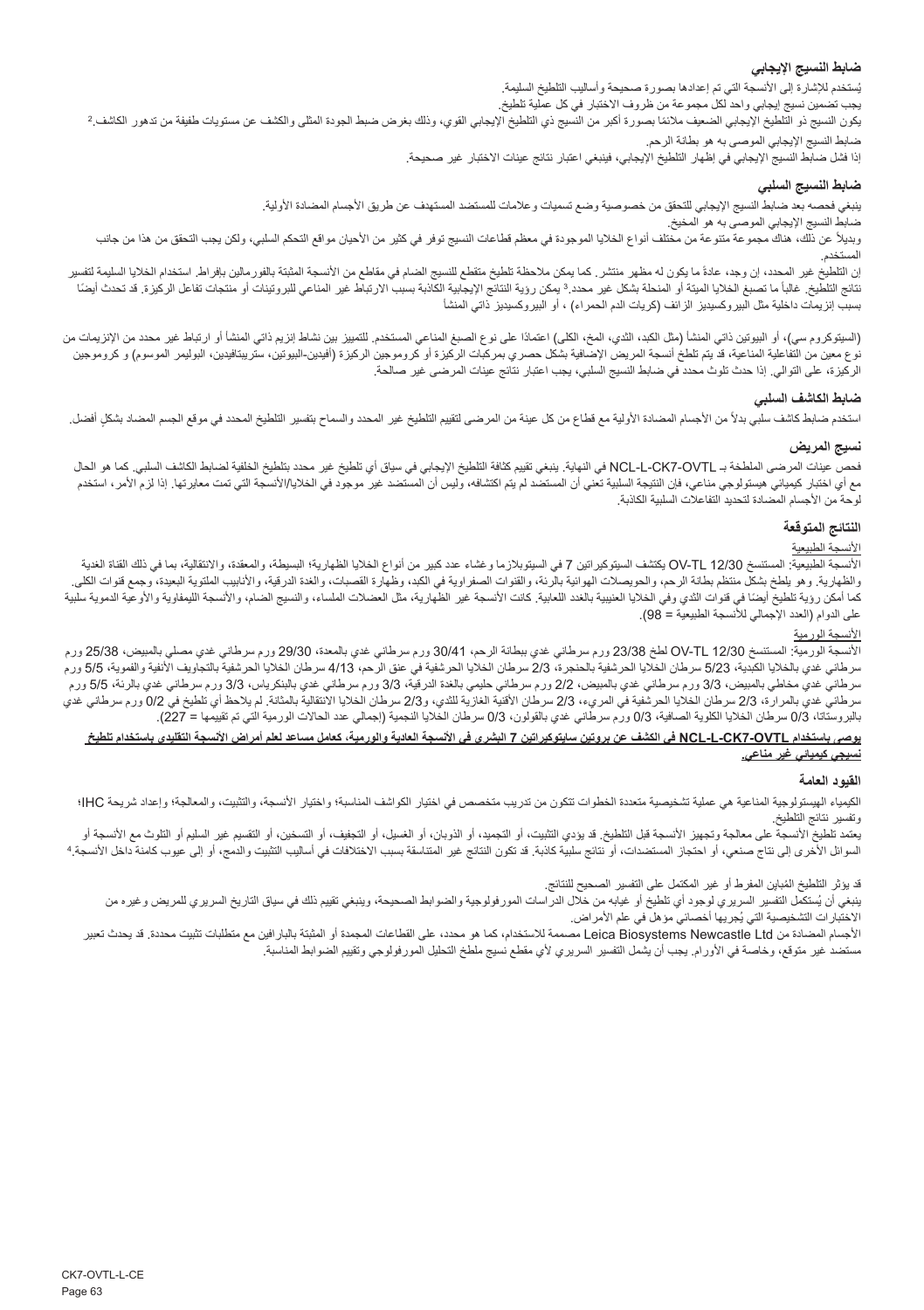- 1. National Committee for Clinical Laboratory Standards (NCCLS). Protection of laboratory workers from infectious diseases transmitted by blood and tissue; proposed guideline. Villanova, P.A. 1991; 7(9). Order code M29-P.
- 2. Battifora H. Diagnostic uses of antibodies to keratins: a review and immunohistochemical comparison of seven monoclonal and three polyclonal antibodies. Progress in Surgical Pathology. 6:1–15. eds. Fenoglio-Preiser C, Wolff CM, Rilke F. Field & Wood, Inc., Philadelphia.
- 3. Nadji M, Morales AR. Immunoperoxidase, part I: the techniques and pitfalls. Laboratory Medicine. 1983; 14:767.
- 4. Omata M, Liew CT, Ashcavai M, Peters RL. Nonimmunologic binding of horseradish peroxidase to hepatitis B surface antigen: a possible source of error in immunohistochemistry. American Journal of Clinical Pathology. 1980; 73:626.
- 5. Van de Molengraft FJJM, van Niekerk CC, Jap PHK, et al. OV-TL 12/30 (keratin 7 antibody) is a marker of glandular differentiation in lung cancer. Histopathology. 1993; 22:35–38.
- 6. van Niekerk CC, Jap PH, Ramaekers FC, et al. Immunohistochemical demonstration of keratin 7 in routinely fixed paraffin-embedded human tissues. Journal of Pathology. 1991; 165(2):145–152.

**تعديالت على اإلصدار السابق**

تركيب الكاشف، تركيز البروتين الكلي، توصيات حول االستخدام، التحذيرات واالحتياطات، النتائج المتوقعة.

**تاريخ اإلصدار** 15أبريل 2019